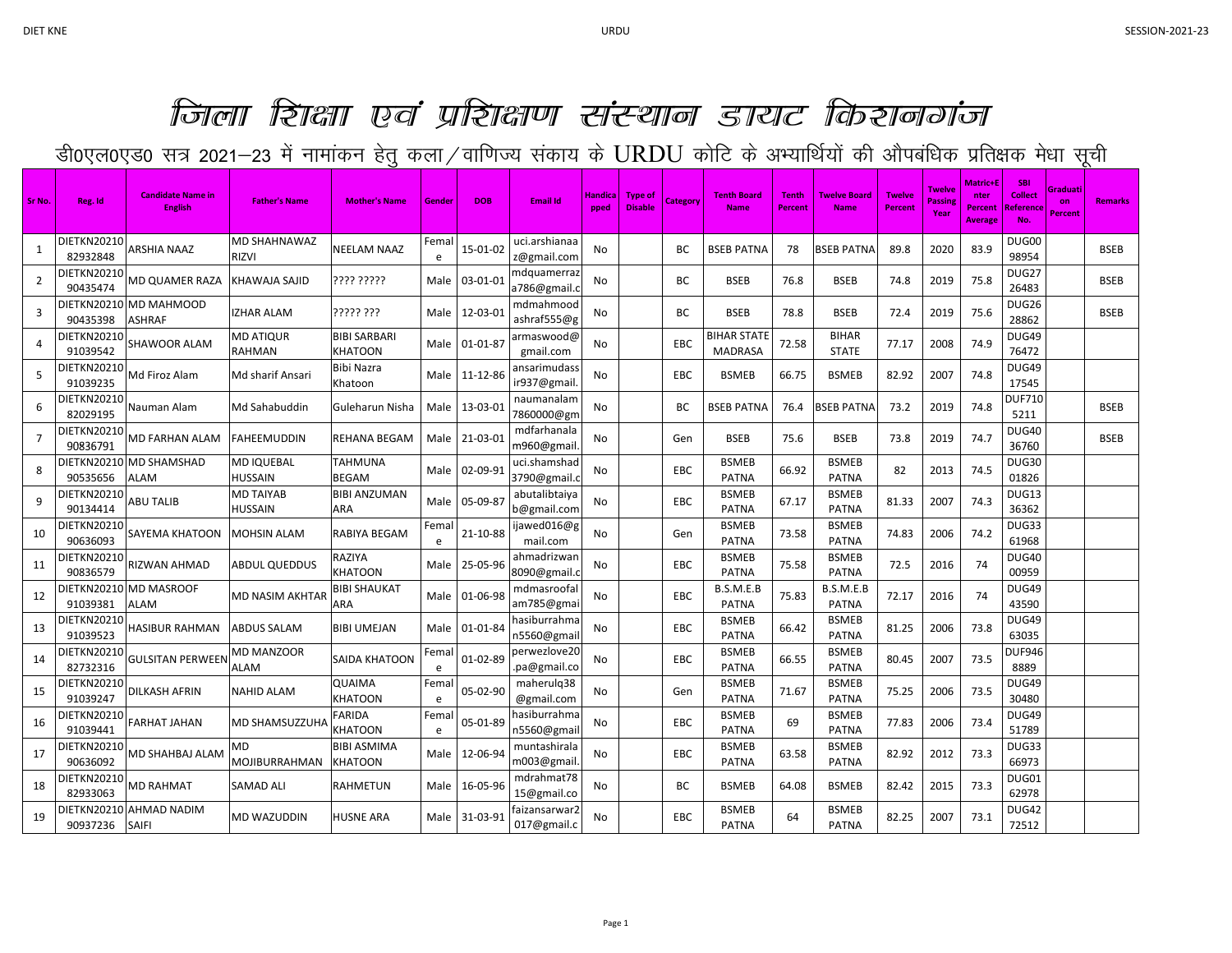| Sr No. | Reg. Id                        | <b>Candidate Name in</b><br><b>English</b> | <b>Father's Name</b>           | <b>Mother's Name</b>          | Gende              | <b>DOB</b> | <b>Email Id</b>                | Handica<br>pped | Type of<br><b>Disable</b> | Category   | <b>Tenth Board</b><br><b>Name</b>    | <b>Tenth</b><br>Percent | <b>Twelve Board</b><br><b>Name</b> | <b>Twelve</b><br><b>Percent</b> | <b>Twelve</b><br>Passing<br>Year | Matric+E<br>nter<br>Percent<br><b>Average</b> | <b>SBI</b><br><b>Collect</b><br>Referenc<br>No. | Graduati<br>on<br><b>Percent</b> | <b>Remarks</b> |
|--------|--------------------------------|--------------------------------------------|--------------------------------|-------------------------------|--------------------|------------|--------------------------------|-----------------|---------------------------|------------|--------------------------------------|-------------------------|------------------------------------|---------------------------------|----------------------------------|-----------------------------------------------|-------------------------------------------------|----------------------------------|----------------|
| 20     | DIETKN20210<br>90938015        | AMINA KHATOON                              | RIHAN                          | BIBI AFSANA                   | Femal<br>e         | 21-12-96   | sanaullah100<br>12008@gmail    | No              |                           | <b>EBC</b> | <b>BIHAR STATE</b><br><b>MADRASA</b> | 73.5                    | <b>BIHAR</b><br><b>STATE</b>       | 72.67                           | 2016                             | 73.1                                          | DUG46<br>95632                                  |                                  |                |
| 21     | DIETKN20210<br>90938052        | <b>BIBI HENA KAUSAR</b>                    | HAJI MD ILYAS                  | <b>MURSHIDA</b><br>KHATOON    | Fema<br>e          | 02-03-89   | cybercityarari<br>a1@gmail.co  | No              |                           | EBC        | <b>BSMEB</b><br><b>PATNA</b>         | 68.75                   | <b>BSMEB</b><br><b>PATNA</b>       | 77.25                           | 2006                             | 73                                            | DUG45<br>90236                                  |                                  |                |
| 22     | <b>DIETKN20210</b><br>90535900 | MD ASGAR ALAM                              | <b>MD ASHFAQUE</b>             | JAHIRUN NISHA                 | Male               | 11-12-91   | anjum.ghufra<br>n786@gmail     | No              |                           | <b>BC</b>  | <b>BSMEB</b>                         | 72.25                   | <b>BSMEB</b>                       | 73.58                           | 2008                             | 72.9                                          | DUG23<br>43971                                  |                                  |                |
| 23     | DIETKN20210<br>83033688        | <b>BIBI SHAMA NAZ</b>                      | NUSRAT JAHAN                   | NUSRAT JAHAN                  | Fema<br>e          | 25-03-95   | mdahtasham<br>744@gmail.c      | No              |                           | EBC        | <b>BSMEB</b><br><b>PATNA</b>         | 62.25                   | <b>BSMEB</b><br><b>PATNA</b>       | 83.58                           | 2012                             | 72.9                                          | DUG06<br>38770                                  |                                  |                |
| 24     | DIETKN20210<br>82631665        | md nesar ahmad                             | abdur raquib                   | Rukhsana                      | Male               | 20-06-85   | nesar090001<br>@gmail.com      | No              |                           | EBC        | <b>BSMEB</b><br><b>PATNA</b>         | 65.67                   | <b>BSMEB</b><br><b>PATNA</b>       | 80                              | 2008                             | 72.835                                        | <b>DUF912</b><br>7559                           |                                  |                |
| 25     | DIETKN20210<br>90335055        | <b>MD RAGHIB</b><br><b>HUSSAIN</b>         | MD MUSHTAQUE<br>ALAM           | <b>BIBI GHOSIA</b><br>KHATOON | Male               | 08-01-90   | aghibhussair<br>indian@gmai    | No              |                           | EBC        | <b>BSMEB</b><br><b>PATNA</b>         | 75.5                    | <b>BSMEB</b><br><b>PATNA</b>       | 70.08                           | 2008                             | 72.8                                          | DUG22<br>25558                                  |                                  |                |
| 26     | DIETKN20210<br>91038617        | <b>MD RIZWAN</b><br><b>AHMAD</b>           | ABDUL HAFIZ                    | NASIMA<br>KHATOON             | Male               | 06-04-91   | rizwanalamriz<br>wanalam861    | No              |                           | EBC        | <b>BSMEB</b><br><b>PATNA</b>         | 70.75                   | <b>BSMEB</b><br><b>PATNA</b>       | 74.92                           | 2008                             | 72.8                                          | DUG48<br>09731                                  | 64.13                            |                |
| 27     | DIETKN20210<br>82229882        | KHUSHI KHURSHIDA                           | <b>MD ZAKIR HUSSAIN</b>        | <b>SIFAT PARWEEN</b>          | Fema<br>e          | 05-04-99   | KHUSHIKHUR<br>SHIDA122@g       | No              |                           | BC         | <b>BSMEB</b><br><b>PATNA</b>         | 72.58                   | <b>BSMEBPAT</b><br>NA              | 72.83                           | 2016                             | 72.705                                        | <b>DUF761</b><br>7504                           |                                  |                |
| 28     | DIETKN20210<br>90234547        | <b>NASREEN PERWEEN</b>                     | HADEEQUR<br>RAHMAN             | ?????? ?????                  | Fem<br>e           | 02-10-95   | per00731@g<br>mail.com         | No              |                           | EBC        | <b>BSMEB</b><br><b>PATNA</b>         | 65.25                   | <b>BSMEB</b><br><b>PATNA</b>       | 80.08                           | 2013                             | 72.7                                          | DUG15<br>73641                                  |                                  |                |
| 29     | DIETKN20210<br>83033260        | ZEBA KOUSAR                                | ABID HUSSAIN                   | BIBI RAHMATI                  | Fema<br>e          | 16-07-98   | zebak0382@g<br>mail.com        | No              |                           | EBC        | <b>BSMEB</b><br><b>PATNA</b>         | 83.33                   | <b>BSMEB</b><br><b>PATNA</b>       | 62                              | 2017                             | 72.7                                          | DUG03<br>72427                                  |                                  |                |
| 30     | DIETKN20210<br>91039056        | <b>BIBI TASARRUN</b><br><b>NAZRIN</b>      | EZAZ AHMAD                     | RASINA BANO                   | Fema<br>e          | 25-10-86   | kamranakhtai<br>4u@gmail.co    | No              |                           | EBC        | <b>BSMEB</b><br><b>PATNA</b>         | 75.83                   | <b>BSMEB</b><br><b>PATNA</b>       | 69.17                           | 2008                             | 72.5                                          | DUG48<br>80578                                  |                                  |                |
| 31     | DIETKN20210<br>83033326        | <b>MD TANWEER</b><br>ALAM                  | MD HABIBUR<br>RAHMAN           | KANEJA                        | Male               | 12-12-88   | mdtanweerha<br>san00786@g      | No              |                           | EBC        | <b>MADARSA</b><br><b>BOARD</b>       | 70.42                   | <b>MADARSA</b><br><b>BOARD</b>     | 74.67                           | 2008                             | 72.5                                          | DUG04<br>02895                                  |                                  |                |
| 32     | DIETKN20210<br>90234615        | BIBI ZEBA KHATOON                          | <b>MD NAEEMUDDIN</b>           | <b>BIBI REHANA</b><br>KHATOON | Fema<br>$\epsilon$ | 12-01-89   | zebak2756@g<br>mail.com        | No              |                           | <b>EBC</b> | <b>BSMEB</b><br><b>PATNA</b>         | 69.25                   | <b>BSMEB</b><br><b>PATNA</b>       | 75.67                           | 2006                             | 72.5                                          | DUG10<br>75071                                  |                                  |                |
| 33     | DIETKN20210<br>91039535        | MD ISHAQUE                                 | MD GAYAS UDDIN                 | SAFROZA<br>KHATOON            | Male               | 05-11-90   | faizyboss7565<br>@gmail.com    | No              |                           | EBC        | <b>BSMEB</b><br><b>PATNA</b>         | 64.92                   | <b>BSMEB</b><br><b>PATNA</b>       | 80.17                           | 2012                             | 72.5                                          | DUG49<br>65750                                  |                                  |                |
| 34     | DIETKN20210<br>81928697        | MD WASIM UDDIN                             | MD NASIM HAJJAM                | ASGHARI<br><b>KHATOON</b>     | Male               | 16-12-96   | mdwasim052<br>@gmail.com       | No              |                           | EBC        | <b>BSMEB</b><br><b>PATNA</b>         | 61.58                   | <b>BSMEB</b><br><b>PATNA</b>       | 83.42                           | 2014                             | 72.5                                          | <b>DUF682</b><br>2204                           |                                  |                |
| 35     | DIETKN20210<br>82129751        | MD RAGHIB ALAM                             | Md shamim akhtar               | Shaukat Ara                   | Male               | 30-12-95   | mdraghibala<br>mararia@gm      | No              |                           | EBC        | <b>B</b> smeb                        | 62.08                   | <b>B</b> smeb                      | 82.83                           | 2012                             | 72.455                                        | <b>DUF752</b><br>3186                           |                                  |                |
| 36     | DIETKN20210<br>82229901        | ZINAT PARWEEN                              | MD ZAKIR HUSSAIN SIFAT PARWEEN |                               | Fema<br>e          | 04-03-98   | ZINATPARWE<br>EN122@gmai       | No              |                           | BC         | <b>BSMEB</b><br><b>PATNA</b>         | 71.58                   | <b>BSMEB</b><br><b>PATNA</b>       | 73.25                           | 2016                             | 72.415                                        | <b>DUF762</b><br>8065                           |                                  |                |
| 37     | DIETKN20210<br>90535785        | <b>TARANNUM</b><br>PERWEEN                 | MD<br>QUAMRUZZAMAN             | ZULEKHA<br>KHATOON            | Fema<br>e          | 15-09-97   | SARWARALA<br>M7838@GM          | No              |                           | BC         | <b>BSMEB</b><br><b>PATNA</b>         | 70.5                    | <b>BSMEB</b><br><b>PATNA</b>       | 74.33                           | 2015                             | 72.4                                          | DUG21<br>74717                                  |                                  |                |
| 38     | DIETKN20210<br>91038521        | Gulam Subhani                              | Habibur Rahman                 | Saidin Nisha                  | Male               | 16-09-89   | subhanimd85<br>@gmail.com      | No              |                           | <b>BC</b>  | Bihar state<br>madarsa               | 72.75                   | Bihar state<br>madarsa             | 71.92                           | 2007                             | 72.3                                          | <b>IGALYM</b><br>YXW3                           |                                  |                |
| 39     | DIETKN20210<br>90938048        | <b>BIBI PINKY</b><br><b>KHATOON</b>        | MD HASHIM                      | ISRATI KHATOON                | Fema<br>e          | 29-12-90   | arshadhasim0<br>00@gmail.co    | No              |                           | <b>EBC</b> | <b>BSMEB</b><br><b>PATNA</b>         | 63.67                   | <b>BSME</b>                        | 81                              | 2007                             | 72.3                                          | DUG46<br>97329                                  |                                  |                |
| 40     | DIETKN20210<br>90837232        | MD IZHAR AHSRAF                            | MD MAHFOOZ<br>ALAM             | <b>BIBI ROSHAN</b>            | Male               | 15-02-94   | flpizharashraf<br>1998@gmail.c | No              |                           | BC         | <b>BSMEB</b><br><b>PATNA</b>         | 64.75                   | <b>BSMEB</b><br><b>PATNA</b>       | 79.92                           | 2012                             | 72.3                                          | DUG42<br>74065                                  |                                  |                |
| 41     | DIETKN20210<br>90736485        | MUGIS SABA                                 | MD DAUD                        | NASREEN BEGUM                 | Male               | 04-08-98   | mugissaba@g<br>mail.com        | No              |                           | EBC        | <b>BSMEB</b><br><b>PATNA</b>         | 62.42                   | <b>BSMEB</b><br><b>PATNA</b>       | 82.08                           | 2015                             | 72.3                                          | DUG37<br>10486                                  |                                  |                |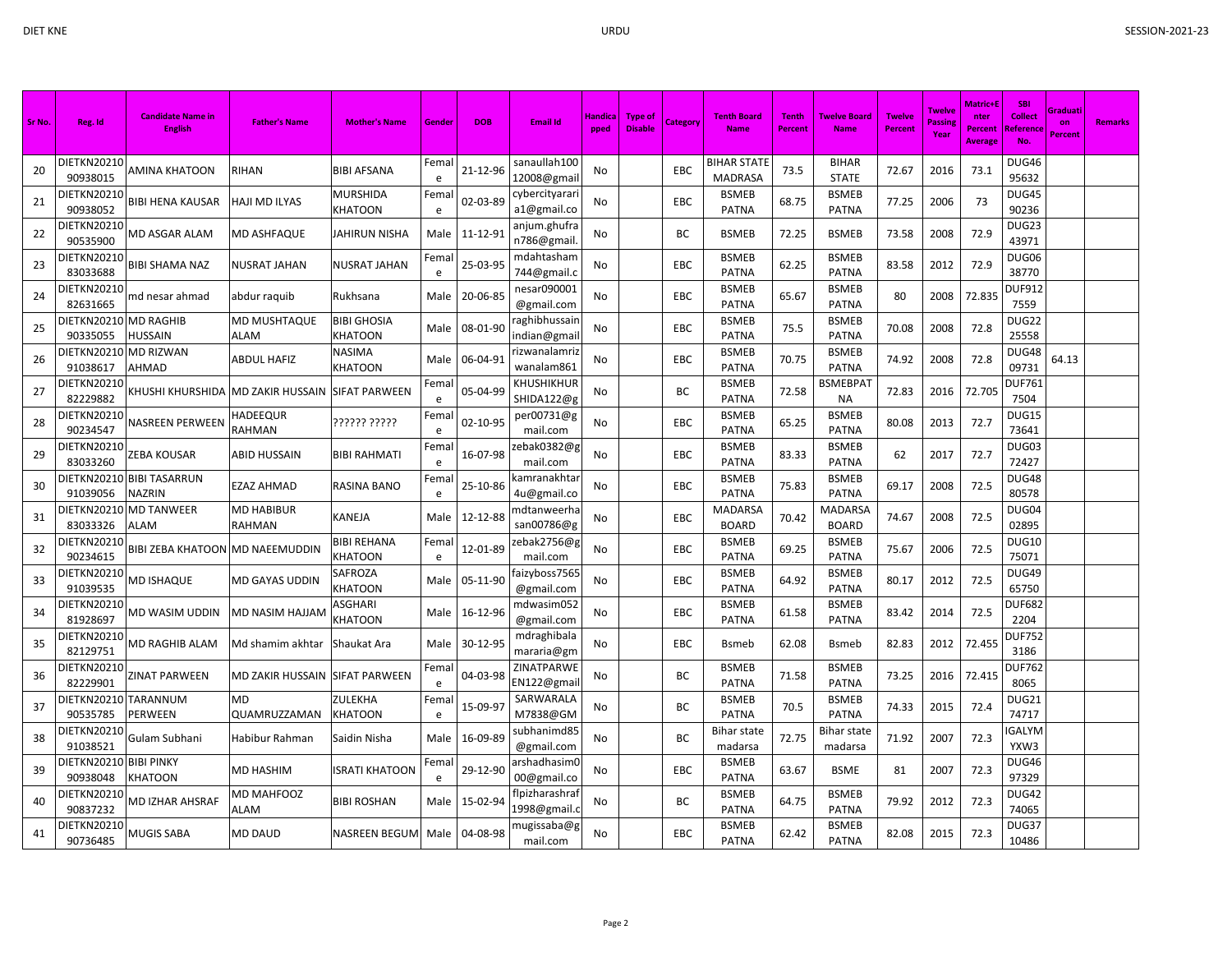| Sr No. | Reg. Id                            | <b>Candidate Name in</b><br><b>English</b> | <b>Father's Name</b> | <b>Mother's Name</b>         | Gende     | <b>DOB</b> | <b>Email Id</b>                 | <b>Handica</b><br>pped | <b>Type of</b><br><b>Disable</b> | Category     | <b>Tenth Board</b><br><b>Name</b>    | <b>Tenth</b><br>Percent | <b>Twelve Board</b><br><b>Name</b> | <b>Twelve</b><br><b>Percent</b> | <b>Twelve</b><br>Passing<br>Year | Aatric+l<br>nter<br><b>Percent</b><br><b>Average</b> | <b>SBI</b><br><b>Collect</b><br>Reference<br>No | Graduati<br>on<br>Percent | <b>Remarks</b> |
|--------|------------------------------------|--------------------------------------------|----------------------|------------------------------|-----------|------------|---------------------------------|------------------------|----------------------------------|--------------|--------------------------------------|-------------------------|------------------------------------|---------------------------------|----------------------------------|------------------------------------------------------|-------------------------------------------------|---------------------------|----------------|
| 42     | DIETKN20210<br>90836536            | <b><i>ASHRAF NAZRIN</i></b>                | ASJAD AHMAD          | ROBINA BEGUM                 | Fema<br>e | 18-11-01   | shamstabrez7<br>8615@gmail.o    | No                     |                                  | <b>BC</b>    | <b>BSEB PATNA</b>                    | 71.6                    | <b>SSEB PATNA</b>                  | 73                              | 2020                             | 72.3                                                 | DUG39<br>87894                                  |                           | <b>BSEB</b>    |
| 43     | DIETKN20210<br>82631672            | <b>MD DANISH</b>                           | MD WARIS             | <b>BIBI NASRIN</b>           | Male      | 15-06-98   | mddanish947<br>0@gmail.com      | No                     |                                  | EBC          | <b>BSMEB</b><br><b>PATNA</b>         | 61.67                   | <b>BSMEB</b><br><b>PATNA</b>       | 82.92                           | 2015                             | 72.295                                               | <b>DUF911</b><br>7936                           |                           |                |
| 44     | DIETKN20210<br>82731978            | MD AHSAN IMAM                              | MOHSIN ALAM          | RABIYA BEGAM                 | Male      | 07-12-76   | ahsanimamkn<br>e5@gmail.co      | No                     |                                  | ВC           | <b>BSMEB</b><br><b>PATNA</b>         | 68.42                   | <b>BSMEB</b><br><b>PATNA</b>       | 76.08                           | 2007                             | 72.25                                                | <b>DUF933</b><br>0916                           |                           |                |
| 45     | DIETKN20210 DARKHSHAN<br>90535836  | PERWEEN                                    | <b>ABDUR RASHID</b>  | <b>SUFIA KHATUN</b>          | Fema<br>e | 15-06-93   | dperween00C<br>@gmail.com       | No                     |                                  | EBC          | <b>BIHAR STATE</b><br><b>MADRASA</b> | 61.75                   | <b>BIHAR</b><br><b>STATE</b>       | 82.58                           | 2012                             | 72.2                                                 | DUG21<br>00372                                  |                           |                |
| 46     | DIETKN20210<br>90938034            | JIYARUL HAQUE                              | ANAMUL HAQUE         | GOLNUR<br>KHATOON            | Male      | 06-06-00   | IYARULHAQL<br>E245@GMAII        | No                     |                                  | Gen(E<br>WS) | <b>BSEB PATNA</b>                    | 70.6                    | <b>BSEB PATNA</b>                  | 73.8                            | 2019                             | 72.2                                                 | DUG46<br>91867                                  |                           | <b>BSEB</b>    |
| 47     | DIETKN20210<br>90335046            | RIZWANA KHATOON                            | <b>MD FARID ALAM</b> | AMINA<br>KHATOON             | Male      | 12-09-93   | muzaffarhuss<br>ain7364@gm      | No                     |                                  | EBC          | <b>BSMEB</b><br><b>PATNA</b>         | 63.75                   | <b>BSMEB</b><br><b>PATNA</b>       | 80.5                            | 2015                             | 72.1                                                 | DUG21<br>89470                                  |                           |                |
| 48     | DIETKN20210<br>90636003            | MUSARRAT ZEBA                              | MD SHAKIL AKHTER     | RUKHSANA<br>BEGAM            | Fema<br>e | 31-03-94   | musarratzeba<br>380@gmail.c     | No                     |                                  | BC           | <b>BSMEB</b><br><b>PATNA</b>         | 61.92                   | <b>BSMEB</b><br>PATNA              | 82.25                           | 2013                             | 72.1                                                 | DUG32<br>65320                                  |                           |                |
| 49     | DIETKN20210 MD TARIQUE<br>82430844 | <b>ANWAR</b>                               | MD SAWOOD ALAM SAJO  |                              | Male      | 05-04-90   | mdtariquean<br>war30099@g       | No                     |                                  | EBC          | <b>BSMEB</b><br><b>PATNA</b>         | 63.18                   | <b>BSMEB</b><br><b>PATNA</b>       | 81                              | 2007                             | 72.09                                                | <b>DUF842</b><br>7345                           |                           |                |
| 50     | 91039360                           | DIETKN20210 MD SHAHNAWAZ<br><b>ALAM</b>    | ZAKIRUDDIN           | UMMATI<br><b>KHATOON</b>     | Male      | 01-06-87   | ndshahalam8<br>3153@gmail.      | No                     |                                  | EBC          | <b>BSMEB</b><br><b>PATNA</b>         | 75.67                   | <b>BSMEB</b><br><b>PATNA</b>       | 68.42                           | 2008                             | 72                                                   | DUG49<br>42550                                  |                           |                |
| 51     | DIETKN20210<br>90837202            | MD ASIF IQUEBAL                            | MD WASIUDDIN         | ANSARI<br><b>KHATOON</b>     | Male      | 22-12-91   | ndasifiqbal05<br>1@gmail.com    | No                     |                                  | BC           | <b>BSMEB</b>                         | 75.42                   | <b>BSMEB</b>                       | 68.5                            | 2008                             | 72                                                   | DUG42<br>57131                                  |                           |                |
| 52     | DIETKN20210<br>90636059            | <b>NUSRAT JAHAN</b>                        | MD MANZOOR<br>ALAM   | RUKHSANA<br>KHATOON          | Fema<br>e | 18-10-92   | ndtahsib01@<br>gmail.com        | No                     |                                  | BC           | <b>BSMEB</b><br><b>PATNA</b>         | 74                      | <b>BSMEB</b><br><b>PATNA</b>       | 69.92                           | 2010                             | 72                                                   | DUG33<br>30459                                  |                           |                |
| 53     | DIETKN20210<br>82631693            | SABINA YASMIN                              | MD KHALIUR<br>RAHMAN | KHIRUN NISA                  | Fema<br>e | 07-02-91   | abirkhan.ups<br>@gmail.com      | No                     |                                  | EBC          | <b>BSMEB</b><br><b>PATNA</b>         | 66.58                   | <b>BSMEB</b><br><b>PATNA</b>       | 77.33                           | 2007                             | 71.955                                               | <b>DUF912</b><br>8880                           | 56.25                     |                |
| 54     | DIETKN20210<br>90937886            | ABDUL HANNAN                               | MD ALAUDDIN          | HENA KHATUN                  | Male      | 02-02-92   | abdulhannar<br>421@yahoo.o      | No                     |                                  | Gen          | <b>BSMEB</b>                         | 69.08                   | <b>BSMEB</b>                       | 74.67                           | 2011                             | 71.9                                                 | DUG46<br>44271                                  |                           |                |
| 55     | DIETKN20210<br>82732148            | <b>CHAHAT RANI</b>                         | MUSHFIQUE ALAM       | MOHSINA<br>BEGUM             | Fema<br>e | 10-04-00   | mujahidkne9<br>8@gmail.com      | No                     |                                  | Gen          | <b>BSEB PATNA</b>                    | 72.6                    | <b>SEB PATNA</b>                   | 71.2                            | 2019                             | 71.9                                                 | <b>DUF955</b><br>1407                           |                           | <b>BSEB</b>    |
| 56     | 90134166                           | DIETKN20210 MD JALALUDDIN<br>AKBAR         | MD ZAHIDUR<br>RAHMAN | RUKSHANA<br><b>BEGAM</b>     | Male      | 03-05-91   | mdjalaluddin<br>akbar@gmail     | No                     |                                  | BC           | <b>BSMEB</b><br><b>PATNA</b>         | 71.42                   | <b>BSMEB</b><br><b>PATNA</b>       | 72.08                           | 2008                             | 71.8                                                 | DUG12<br>42174                                  |                           |                |
| 57     | DIETKN20210<br>91038919            | <b>MD SARFRAZ ALAM</b>                     | <b>MD ILYAS</b>      | <b>BIBI SOGRA</b><br>KHATOON | Male      | 05-04-92   | SARFRAZNAD<br>WI12@GMAII        | No                     |                                  | EBC          | <b>BSMEB</b><br><b>PATNA</b>         | 63.42                   | <b>BSMEB</b><br><b>PATNA</b>       | 80.17                           | 2013                             | 71.8                                                 | DUG48<br>62944                                  |                           |                |
| 58     | DIETKN20210<br>91038776            | <b>BIBI NIKHAT</b>                         | <b>MD QUASIM</b>     | RUKHSANA<br>BEGUM            | Fema<br>e | 09-04-94   | tariqueanwai<br>875@gmail.c     | No                     |                                  | BC           | <b>BSMEB</b>                         | 60.5                    | <b>BSMEB</b>                       | 83.08                           | 2013                             | 71.8                                                 | DUG48<br>39734                                  |                           |                |
| 59     | 90937733                           | DIETKN20210 MD MASHROOB<br><b>KAUSER</b>   | <b>MD QUASIM</b>     | ANJUMAN ARA                  | Male      | 10-12-86   | <b>IMRAN09236</b><br>1@GMAIL.CO | No                     |                                  | BC           | B.S.M.E.B.PA<br><b>TNA</b>           | 69.58                   | B.S.M.E.B.P<br><b>ATNA</b>         | 73.75                           | 2004                             | 71.7                                                 | DUG45<br>13132                                  |                           |                |
| 60     | DIETKN20210<br>90937538            | SAJEDA PERWEEN                             | <b>WASI AHMAD</b>    | SHAMSHAD<br><b>BEGAM</b>     | Fema<br>e | 05-02-90   | wasirahi@gm<br>ail.com          | No                     |                                  | Gen          | <b>BSMEB</b><br>PATNA                | 65.83                   | <b>BSMEB</b><br><b>PATNA</b>       | 77.5                            | 2007                             | 71.7                                                 | DUG45<br>18100                                  |                           |                |
| 61     | DIETKN20210<br>83033340            | <b>MD RABBANI</b>                          | ABDUS SALAM          | RABINA BEGAM                 | Male      | 04-05-98   | razarabbaniC<br>00@gmail.co     | No                     |                                  | Gen          | <b>BSMEB</b><br><b>PATNA</b>         | 81.83                   | <b>BSMEB</b><br><b>PATNA</b>       | 61.5                            | 2017                             | 71.7                                                 | DUG04<br>19217                                  |                           |                |
| 62     | DIETKN20210<br>90736469            | Ghazia Rizwi                               | Md Rizwan Alam       | Saiyeda Begam                | Fema<br>e | 11-03-90   | imtiyazfaisal 9<br>49@gmail.co  | No                     |                                  | Gen          | <b>BSMEB Patna</b>                   | 63.5                    | <b>BSMEB</b><br>Patna              | 79.67                           | 2007                             | 71.6                                                 | DUG36<br>92291                                  |                           |                |
| 63     | DIETKN20210<br>90937859            | <b>BIBI GULSHAN ARA</b>                    | <b>MD RAIS UDDIN</b> | BIBI TANJEELA<br>KHATOON     | Fema<br>e | 08-06-92   | bibigulshana<br>a14@gmail.c     | No                     |                                  | <b>EBC</b>   | <b>BSMEB</b><br><b>PATNA</b>         | 68.5                    | <b>BSMEB</b><br><b>PATNA</b>       | 74.75                           | 2011                             | 71.6                                                 | DUG46<br>30553                                  |                           |                |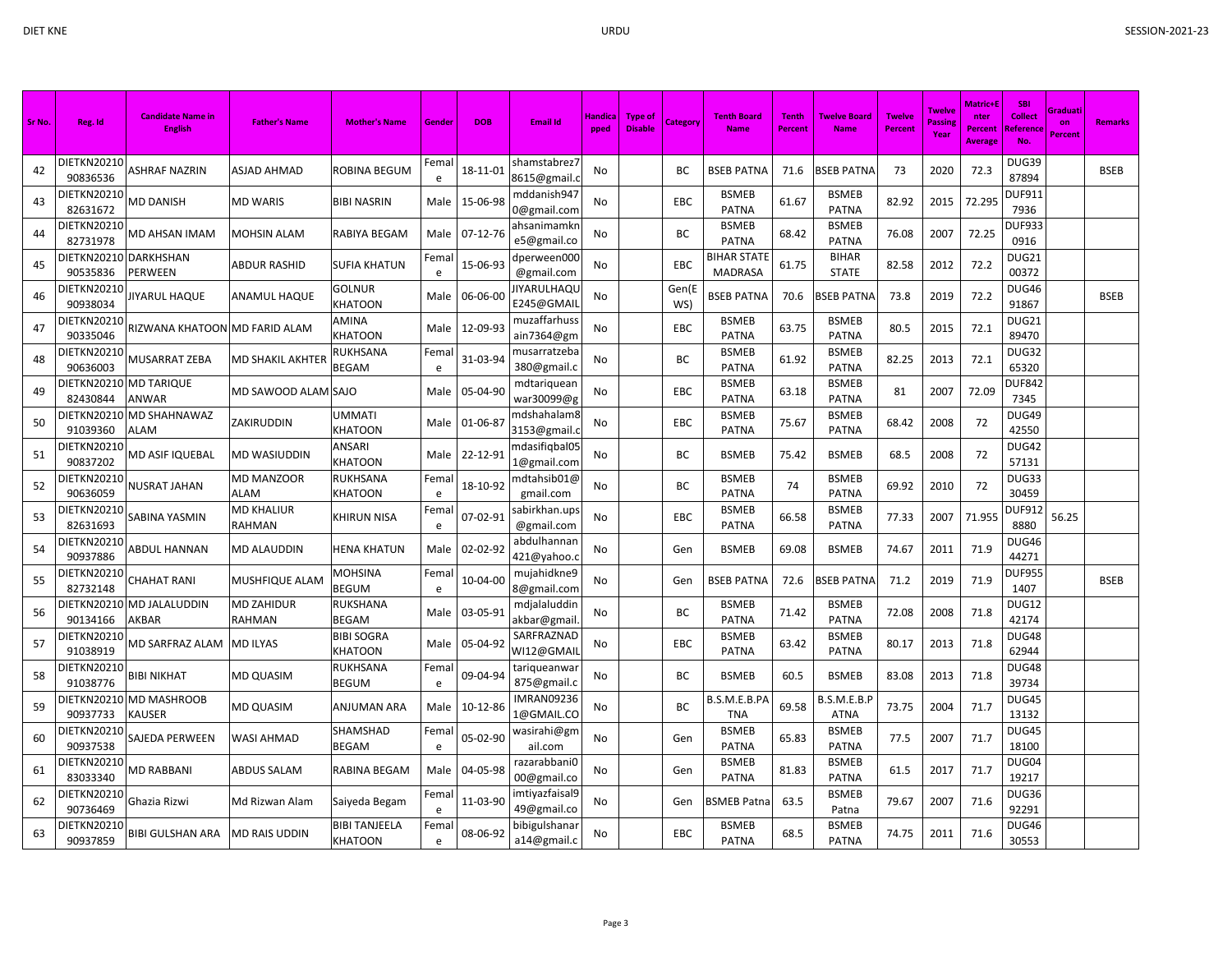| Sr No. | Reg. Id                            | <b>Candidate Name in</b><br><b>English</b> | <b>Father's Name</b>     | <b>Mother's Name</b>          | Gende              | <b>DOB</b> | Email Id                      | Handica<br>pped | <b>Type of</b><br><b>Disable</b> | Category   | <b>Tenth Board</b><br><b>Name</b>    | <b>Tenth</b><br><b>Percent</b> | <b>Twelve Board</b><br><b>Name</b> | <b>Twelve</b><br><b>Percent</b> | <b>Twelve</b><br>Passing<br>Year | Matric+E<br>nter<br>Percent<br>Average | <b>SBI</b><br><b>Collect</b><br>Reference<br>No. | Graduati<br>on<br>Percent | <b>Remarks</b> |
|--------|------------------------------------|--------------------------------------------|--------------------------|-------------------------------|--------------------|------------|-------------------------------|-----------------|----------------------------------|------------|--------------------------------------|--------------------------------|------------------------------------|---------------------------------|----------------------------------|----------------------------------------|--------------------------------------------------|---------------------------|----------------|
| 64     | DIETKN20210<br>91039646            | <b>NAEB ANJUM</b>                          | ABDUL QUAYUM             | HUSNE ARA                     | Male               | 04-04-98   | sahilsanvi014<br>3@gmail.com  | No              |                                  | EBC        | <b>BSMEB</b><br><b>PATNA</b>         | 61                             | <b>BSMEB</b><br><b>PATNA</b>       | 82.17                           | 2015                             | 71.6                                   | DUG49<br>85740                                   |                           |                |
| 65     | DIETKN20210<br>82732029            | NAZIA TABASSUM                             | MAHBOOB ALAM             | SOHAILI BEGUM                 | Fema<br>e          | 25-03-99   | mahboobnazi<br>a510@gmail.o   | No              |                                  | BC         | <b>BSEB PATNA</b>                    | 71.2                           | <b>SEB PATNA</b>                   | 72                              | 2016                             | 71.6                                   | DUF939<br>8363                                   | 60                        | <b>BSEB</b>    |
| 66     | DIETKN20210 MD SHAMIM<br>91038440  | <b>AKHTER</b>                              | ABU ZAHID                | SABERA<br><b>KHATOON</b>      | Male               | 20-10-86   | mdshamim.sa<br>bohi@gmail.o   | No              |                                  | Gen        | <b>BSMEB</b><br><b>PATNA</b>         | 67                             | <b>BSMEB</b><br><b>PATNA</b>       | 76.08                           | 2007                             | 71.5                                   | DUG47<br>86279                                   | 59                        |                |
| 67     | DIETKN20210<br>90435488            | SAQUIB ANWER                               | MD IMAM UDDIN            | HUSN ARA                      | Male               | 13-05-88   | minhajalam7<br>81@gmail.co    | No              |                                  | EBC        | <b>BSMEB</b><br><b>PATNA</b>         | 67.75                          | <b>BSMEB</b><br><b>PATNA</b>       | 75.33                           | 2006                             | 71.5                                   | DUG27<br>47363                                   |                           |                |
| 68     | DIETKN20210<br>90938196            | <b>BIBI SAADIA NAAZ</b>                    | ASHFAQUE ALAM            | HALIMA<br><b>KHATOON</b>      | Fema<br>e          | 08-01-90   | msnaaz376@<br>gmail.com       | No              |                                  | EBC        | <b>BSMEB</b><br><b>PATNA</b>         | 66.33                          | <b>BSMEB</b><br><b>PATNA</b>       | 76.42                           | 2007                             | 71.4                                   | DUG45<br>82336                                   |                           |                |
| 69     | DIETKN20210<br>90435221            | MD SAYEED ATHAR                            | <b>MD HAMID</b>          | RAHIMA<br><b>KHATOON</b>      | Male               | 14-02-90   | <b>MAHPARAHA</b><br>MI7@GMAIL | No              |                                  | EBC        | MADRASA<br><b>BOARD</b>              | 73.33                          | MADRASA<br><b>BOARD</b>            | 69.42                           | 2013                             | 71.4                                   | DUG24<br>39358                                   |                           |                |
| 70     | 90234759                           | DIETKN20210 MD MAHBOOB<br><b>ALAM</b>      | MD MOJIBUR<br>RAHMAN     | HUSNARA                       | Male               | 05-05-87   | ndmahbooba<br>048@gmail.c     | No              |                                  | EBC        | <b>BSMEB</b><br><b>PATNA</b>         | 70.42                          | <b>BSMEB</b><br><b>PATNA</b>       | 72.17                           | 2006                             | 71.3                                   | DUG77<br>911169                                  |                           |                |
| 71     | DIETKN20210 BIBI SALMA<br>90938257 | <b>KHATOON</b>                             | ZAHIRUDDIN               | <b>BIBI ANJUMAN</b><br>ARA    | Fema<br>e          | 05-03-92   | oibisalmakhat<br>oon9184@gn   | No              |                                  | BC         | <b>BSMEB</b><br><b>PATNA</b>         | 68.25                          | <b>BSMEB</b><br><b>PATNA</b>       | 74.42                           | 2011                             | 71.3                                   | DUG47<br>40854                                   | 72.63                     |                |
| 72     | DIETKN20210<br>90836572            | AISHAH AHMAD                               | MD NAFEESH ALAM          | ANWAR JAHAN                   | Fema<br>e          | 31-03-96   | nafish1452@<br>gmail.com      | No              |                                  | Gen        | <b>BSMEB</b><br><b>PATNA</b>         | 62.55                          | <b>BSMEB</b><br>PATNA              | 80.09                           | 2013                             | 71.3                                   | <b>DUG40</b><br>03663                            |                           |                |
| 73     | 83133879                           | DIETKN20210 MD INJAMAMUL<br><b>HAQUE</b>   | MD ZAHOOR ALAM           | <b>ARSHADI BEGUM</b>          | Male               | 05-07-97   | injamamulha<br>que616@gma     | No              |                                  | Gen        | <b>Bihar State</b><br>Madarsa        | 70.92                          | <b>Bihar State</b><br>Madarsa      | 71.75                           | 2016                             | 71.3                                   | DUG06<br>38138                                   |                           |                |
| 74     | DIETKN20210<br>90234560            | Shaina parween                             | Md Iftkhar               | Bibi Rahima                   | Fema<br>e          | 11-05-98   | shainaparwe<br>n21@gmail.c    | No              |                                  | EBC        | <b>BSEB</b>                          | 74.2                           | <b>BSEB</b>                        | 68.4                            | 2017                             | 71.3                                   | DUG16<br>05307                                   |                           | <b>BSEB</b>    |
| 75     | DIETKN20210<br>90636112            | MD AWES ALAM                               | MD SOHIL                 | <b>BIBI RASIDA</b><br>KHATOON | Male               | 20-02-00   | mdawais2002<br>@gmail.com     | No              |                                  | EBC        | <b>BIHAR STATE</b><br><b>NADRASA</b> | 81.25                          | <b>BIHAR</b><br><b>STATE</b>       | 61.44                           | 2018                             | 71.3                                   | DUG32<br>95912                                   |                           |                |
| 76     | DIETKN20210<br>82129495            | MD EJAZ ALAM                               | MD SAJJAD<br>HUSSAIN     | <b>SUFIYA KHATOON</b>         | Male               | 09-04-88   | EJAZALAM40<br>@GMAIL.CO       | No              |                                  | BC         | bmeb patna                           | 68                             | bmeb patna                         | 74.58                           | 2007                             | 71.29                                  | <b>DUF710</b><br>3126                            |                           |                |
| 77     | DIETKN20210<br>90234603            | <b>MD NOOR AKHTER</b>                      | <b>AHFAQUE ALAM</b>      | NOOR JAHAN<br>BEGAM           | Male               | 15-01-90   | noorakhter78<br>6kne@gmail.   | No              |                                  | BC         | <b>BSMEB</b><br><b>PATNA</b>         | 72.75                          | <b>BSMEB</b><br><b>PATNA</b>       | 69.67                           | 2009                             | 71.2                                   | DUG16<br>18358                                   |                           |                |
| 78     | DIETKN20210<br>82933055            | MD INAMUL HAQUE                            | MD SHAMSUL<br>HAQUE      | FARIDA<br><b>KHATOON</b>      | Male               | 02-02-92   | inamfaizi49@<br>gmail.com     | No              |                                  | <b>EBC</b> | <b>BSMEB</b><br><b>PATNA</b>         | 67.67                          | <b>BSMEB</b><br><b>PATNA</b>       | 74.67                           | 2011                             | 71.2                                   | DUG01<br>64968                                   |                           |                |
| 79     | DIETKN20210<br>82531313            | <b>DILKASHAN BEGAM</b>                     | MD SAJJAD ALAM           | PARVEEN                       | Fema<br>e          | 18-06-90   | MUBZARIQUE<br>@GMAIL.CO       | No              |                                  | BC         | <b>BSMEB</b><br><b>PATNA</b>         | 66.92                          | <b>BSMEB</b><br><b>PATNA</b>       | 75.42                           | 2012                             | 71.17                                  | <b>DUF881</b><br>6883                            |                           |                |
| 80     | DIETKN20210<br>90836994            | JOHI BEGAM                                 | <b>MD AIYUB</b>          | SHAHIDA<br><b>KHATOON</b>     | Fema<br>e          | 17-01-90   | mdquaisaranj<br>um@gmail.co   | No              |                                  | EBC        | <b>BSMEB</b><br><b>PATNA</b>         | 72.25                          | <b>BSMEB</b><br><b>PATNA</b>       | 69.92                           | 2008                             | 71.1                                   | DUG41<br>90816                                   |                           |                |
| 81     | DIETKN20210<br>90636233            | SARFARAZ AHMAD                             | MD KHATIBUR<br>RAHMAN    | SAKERA BEGUM                  | Male               | 15-12-90   | sarfarazkne 19<br>90@gmail.co | No              |                                  | Gen        | <b>BSMEB</b><br><b>PATNA</b>         | 73.55                          | <b>BSMEB</b><br><b>PATNA</b>       | 68.55                           | 2008                             | 71.1                                   | DUG34<br>45151                                   |                           |                |
| 82     | DIETKN20210<br>91039628            | Md Asad                                    | Md Rihan Alam            | Mahjabin<br>Khatoon           | Male               | 10-12-94   | musharrafali3<br>66@gmail.co  | No              |                                  | EBC        | <b>BSEB Patna</b>                    | 58.92                          | <b>BSEB Patna</b>                  | 83.25                           | 2018                             | 71.1                                   | DUG47<br>69423                                   |                           | <b>BSEB</b>    |
| 83     | DIETKN20210<br>90836609            | SADIYA UZMA                                | MD MASOOD ALAM AZMAT ARA |                               | Fema<br>e          | 03-04-96   | sadiyauzma 20<br>@gmail.com   | No              |                                  | Gen        | <b>BSMEB</b>                         | 59.67                          | <b>BSMEB</b>                       | 82.5                            | 2013                             | 71.1                                   | <b>DUG40</b><br>01844                            |                           |                |
| 84     | DIETKN20210<br>82330557            | <b>IFFAT NOORI</b>                         | MD MAHBOOB ALI           | AZMAT ARA                     | Fema<br>$\epsilon$ | 06-02-91   | ffatnoori77@<br>gmail.com     | No              |                                  | EBC        | <b>MADRASA</b><br><b>BOARD</b>       | 69                             | <b>MADRASA</b><br><b>BOARD</b>     | 73.18                           | 2016                             | 71.09                                  | <b>DUF814</b><br>2521                            |                           |                |
| 85     | DIETKN20210<br>82430786            | <b>MD ABUSAD</b>                           | MD ABUL QUASIM           | <b>ARFA KHATOON</b>           | Male               | 22-04-96   | abusadkyp@g<br>mail.com       | No              |                                  | Gen        | <b>BSMEB</b><br><b>PATNA</b>         | 62                             | <b>BSMEB</b><br><b>PATNA</b>       | 80.08                           | 2013                             | 71.04                                  | <b>DUF83</b><br>2943                             | 61.75                     |                |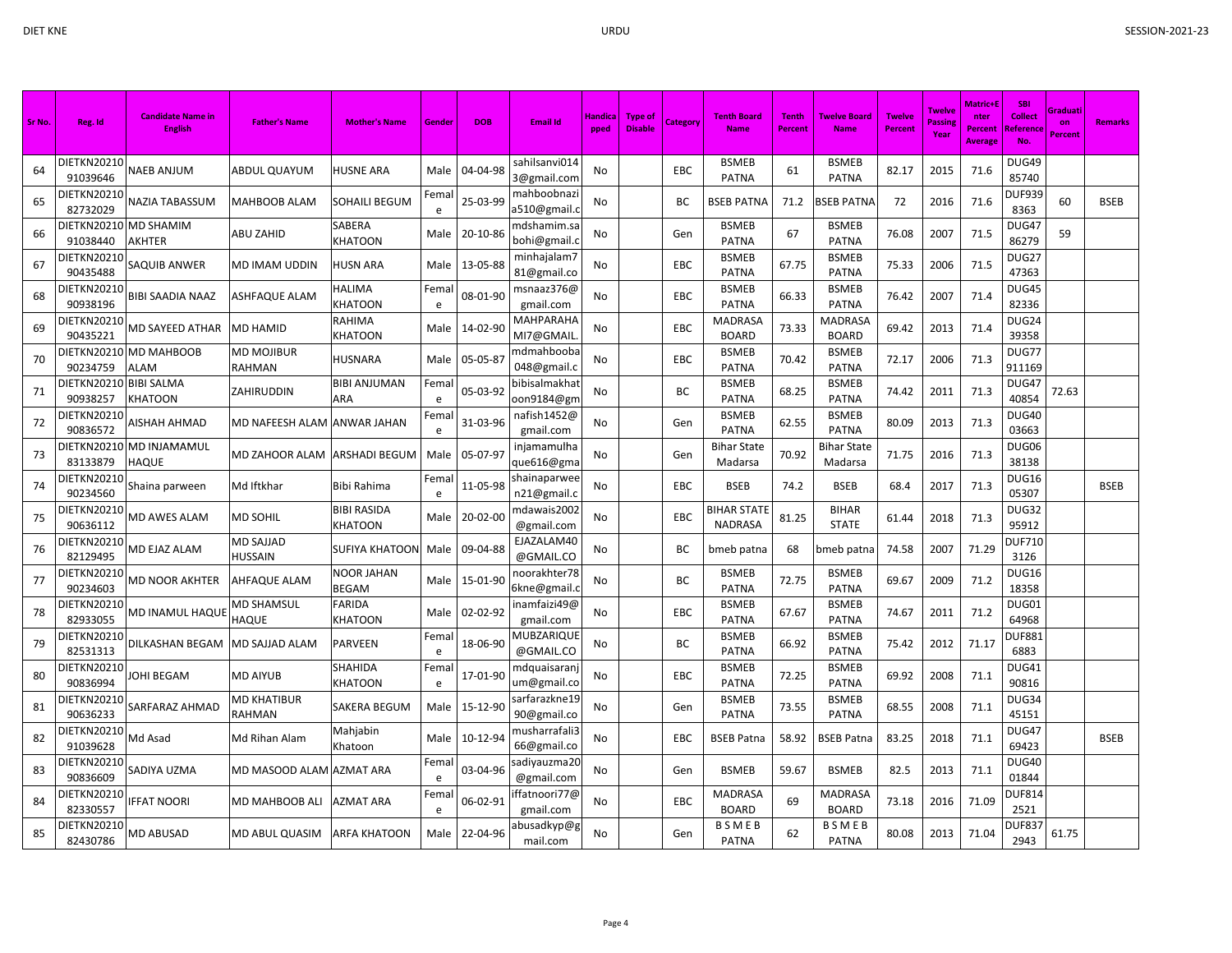| Sr No. | Reg. Id                 | <b>Candidate Name in</b><br><b>English</b> | <b>Father's Name</b>           | <b>Mother's Name</b>         | Gende      | <b>DOB</b> | <b>Email Id</b>                        | Handica<br>pped | <b>Type of</b><br><b>Disable</b> | <b>Category</b> | <b>Tenth Board</b><br><b>Name</b> | <b>Tenth</b><br>Percent | <b>Twelve Board</b><br><b>Name</b> | <b>Twelve</b><br><b>Percent</b> | <b>Twelve</b><br>Passing<br>Year | Matric+l<br>nter<br>Percent<br>Average | <b>SBI</b><br><b>Collect</b><br>Reference<br>No. | Graduat<br>on<br>Percent | <b>Remarks</b> |
|--------|-------------------------|--------------------------------------------|--------------------------------|------------------------------|------------|------------|----------------------------------------|-----------------|----------------------------------|-----------------|-----------------------------------|-------------------------|------------------------------------|---------------------------------|----------------------------------|----------------------------------------|--------------------------------------------------|--------------------------|----------------|
| 86     | DIETKN20210<br>83033375 | MD MOIZ ALAM                               | MD SHAMSAD ALI                 | <b>GULEHAROON</b>            | Male       | 25-05-90   | moizreza14@<br>gmail.com               | No              |                                  | BC              | <b>BSMEB</b><br><b>PATNA</b>      | 65.17                   | <b>BSMEB</b><br><b>PATNA</b>       | 76.92                           | 2007                             | 71                                     | DUG04<br>37498                                   |                          |                |
| 87     | DIETKN20210<br>90134145 | MD NAIYAR ALAM                             | MD TAIYEB ALAM                 | NAIMA<br>KHATOON             | Male       | 14-08-90   | naiyercsc@g<br>mail.com                | No              |                                  | BC              | <b>BSMEB</b><br><b>PATNA</b>      | 65.58                   | <b>BSMEB</b><br><b>PATNA</b>       | 76.42                           | 2007                             | 71                                     | <b>DUG10</b><br>20283                            |                          |                |
| 88     | DIETKN20210<br>90636143 | sabistan khatoon                           | md salamat<br>murtaza          | jumera khatoon               | Femal<br>e | 20-10-91   | mdsalamatm<br>urtaza786919             | No              |                                  | ВC              | bsmeb patna                       | 73.25                   | bsmeb<br>patna                     | 68.67                           | 2008                             | 71                                     | DUG34<br>03039                                   |                          |                |
| 89     | DIETKN20210<br>91038713 | <b>HASAN REZA</b>                          | FATEMAHAMAD                    | KHAIRUN NISHA                | Male       | 09-08-89   | hasanreza559<br>06@gmail.co            | No              |                                  | BC              | <b>BSMEB</b><br><b>PATNA</b>      | 70.25                   | <b>BSMEB</b><br>PATNA              | 71.58                           | 2006                             | 70.9                                   | DUG48<br>35474                                   |                          |                |
| 90     | DIETKN20210<br>83033595 | <b>ASHFAQUE ALAM</b>                       | NOOH ALAM                      | SAFERA<br><b>KHATOON</b>     | Male       | 17-05-93   | ashfaque7004<br>50@gmail.co            | No              |                                  | EBC             | <b>BSMEB</b><br><b>PATNA</b>      | 59.08                   | <b>BSMEB</b><br><b>PATNA</b>       | 82.42                           | 2012                             | 70.8                                   | DUG05<br>81059                                   |                          |                |
| 91     | DIETKN20210<br>91038383 | MD MOFASSIR ZAYA MD ZEYAULLAH              |                                | SHAHZADI<br><b>BEGUM</b>     | Male       | 05-01-97   | mofassir786<br>@gmail.com              | No              |                                  | Gen             | <b>BSMEB</b><br><b>PATNA</b>      | 81.08                   | <b>BSMEB</b><br><b>PATNA</b>       | 60.58                           | 2014                             | 70.8                                   | DUG47<br>74532                                   |                          |                |
| 92     | DIETKN20210<br>82430622 | NIKHAT PERWEEN                             | SIRAJUDDIN                     | <b>MAHFUL NISHA</b>          | Fema<br>e  | 05-08-87   | nahidraza 198<br>5@gmail.com           | No              |                                  | BC              | <b>BSMEB</b>                      | 64.75                   | <b>BSMEB</b>                       | 76.83                           | 2007                             | 70.79                                  | <b>DUF792</b><br>4319                            | 56.75                    |                |
| 93     | DIETKN20210<br>90937467 | <b>MD IFTAKHAR</b><br><b>ALAM</b>          | LATE MAHMOOD<br>ALAM           | AFSANA BEGUM                 | Male       | 06-01-82   | iftakharalams<br>amajwadi917           | No              |                                  | ВC              | <b>BSMEB</b><br><b>PATNA</b>      | 60.42                   | <b>BSMEB</b><br><b>PATNA</b>       | 81                              | 2007                             | 70.7                                   | <b>DUG45</b><br>06856                            |                          |                |
| 94     | DIETKN20210<br>82932768 | <b>FARHA ZARREEN</b>                       | ZAHIDUR RAHMAN                 | AHAMADI<br>BEGUM             | Fema<br>e  | 02-01-01   | farhazarreen2<br>001@gmail.c           | No              |                                  | ВC              | <b>BSEB PATNA</b>                 | 79                      | BSEB PATNA                         | 62.4                            | 2019                             | 70.7                                   | DUG00<br>48726                                   |                          | <b>BSEB</b>    |
| 95     | DIETKN20210<br>82430683 | Md Masowwir Alam Quamrul Huda              |                                | Kausari Begam                | Male       | 12-02-86   | gulzaralam07<br>2@gmail.com            | No              |                                  | BC              | <b>BSMEB</b><br><b>PATNA</b>      | 69.92                   | <b>BSMEB</b><br><b>PATNA</b>       | 71.33                           | 2006                             | 70.625                                 | <b>DUF831</b><br>4029                            |                          |                |
| 96     | DIETKN20210<br>90435256 | LUCY PARWEEN                               | MD KHAIRUL BASAR SAIRA KHATOON |                              | Fema<br>e  | 02-02-95   | sabasaqulain<br>@gmail.com             | No              |                                  | EBC             | <b>BSEB PATNA</b>                 | 75.6                    | <b>SSEB PATNA</b>                  | 65.6                            | 2013                             | 70.6                                   | DUG25<br>06945                                   | 63.5                     | <b>BSEB</b>    |
| 97     | DIETKN20210<br>90134452 | NEHA PERWEEN                               | MD SHAMIM<br>AKHTER            | <b>BIBI SANOBER</b><br>JAHAN | Fema<br>e  | 07-12-94   | shamiahmad8<br>82@gmail.co             | No              |                                  | EBC             | BSMEB,P                           | 57.92                   | BSMEB,P                            | 83.08                           | 2015                             | 70.5                                   | DUG13<br>56065                                   |                          |                |
| 98     | DIETKN20210<br>91038415 | <b>MD ABUSALIK</b>                         | MD SHAREEF                     | ZARENA<br>KHATOON            | Male       | 18-12-95   | mdabusalik74<br>88@gmail.co            | No              |                                  | EBC             | <b>BSMEB</b>                      | 60.33                   | <b>BSMEB</b>                       | 80.67                           | 2014                             | 70.5                                   | DUG47<br>85567                                   |                          |                |
| 99     | DIETKN20210<br>82129524 | NILUFAR KHATOON                            | MD MAHFUL                      | MAKERA<br>KHATOON            | Femal<br>e | 12-01-90   | mazharalam1<br>2061992@gm              | No              |                                  | Gen(E<br>WS)    | <b>BSMEB</b><br><b>PATNA</b>      | 59                      | <b>BSMEB</b><br><b>PATNA</b>       | 81.92                           | 2012                             | 70.46                                  | <b>DUF737</b><br>8480                            |                          |                |
| 100    | DIETKN20210<br>82932886 | <b>GHULAM MUSTAFA</b>                      | <b>NASIM AHMAD</b>             | ABIHUM NISA                  | Male       | 25-11-89   | <b>GOLDENPUBI</b><br><b>CSCHOOLKNE</b> | No              |                                  | ВC              | <b>BSMEB</b>                      | 75.5                    | <b>BSMEB</b>                       | 65.25                           | 2009                             | 70.4                                   | DUG00<br>87679                                   | 60.38                    |                |
| 101    | DIETKN20210<br>90535818 | MD ANZER ANSARI                            | <b>ABDUL HAFIZ</b><br>ANSARI   | RAISA KHATOON                | Male       | 16-04-90   | murshida954<br>615@gmail.c             | <b>No</b>       |                                  | EBC             | <b>MADARSA</b><br><b>BOARD</b>    | 65.83                   | MADARSA<br><b>BOARD</b>            | 74.92                           | 2011                             | 70.4                                   | DUG30<br>89717                                   |                          |                |
| 102    | DIETKN20210<br>82732250 | Ghuncha Quamar                             | Tasweer Alam                   | Jahanara begum               | Fema<br>e  | 01-03-02   | janugamings0<br>2@gmail.com            | No              |                                  | Gen(E<br>WS)    | <b>BSEB Patna</b>                 | 64.8                    | <b>BSEB Patna</b>                  | 76                              | 2020                             | 70.4                                   | DUF960<br>6409                                   |                          | <b>BSEB</b>    |
| 103    | DIETKN20210<br>90736369 | RAFAT SAJEDAH                              | G M ZAKRIA                     | AAIMA KHATOON                | Fema<br>e  | 08-05-89   | rmatiur263@<br>gmail.com               | No              |                                  | BC              | <b>BSMEB</b><br><b>PATNA</b>      | 67                      | <b>BSMEB</b><br><b>PATNA</b>       | 73.67                           | 2007                             | 70.3                                   | DUG36<br>35947                                   |                          |                |
| 104    | DIETKN20210<br>90535907 | JULI PERWEEN                               | MD AMIRUL HASAN                | <b>BILKISH BEGUM</b>         | Fema<br>e  | 13-02-92   | asgar.786@g<br>mail.com                | No              |                                  | BC              | <b>BSMEB</b>                      | 71.67                   | <b>BSMEB</b>                       | 68.92                           | 2008                             | 70.3                                   | DUG23<br>48618                                   |                          |                |
| 105    | DIETKN20210<br>90535880 | JULI PERWEEN                               | MD ASGAR ALAM                  | <b>BILKISH BEGUM</b>         | Fema<br>e  | 13-02-92   | anjum.ghufra<br>n786@gmail             | No              |                                  | Gen(E<br>WS)    | <b>BSMEB</b>                      | 71.67                   | <b>BSMEB</b>                       | 68.92                           | 2008                             | 70.3                                   | DUG23<br>46429                                   |                          |                |
| 106    | DIETKN20210<br>82430754 | <b>BIBI SALIHA NAZ</b><br>AKHTARY          | MD IDRIS ALAM                  | RIFAT ARA                    | Fema<br>e  | 15-02-82   | mdjahangirat<br>basi4@gmail            | No              |                                  | Gen             | <b>BSMEB</b><br><b>PATNA</b>      | 67                      | <b>BSMEB</b><br><b>PATNA</b>       | 73.58                           | 2007                             | 70.29                                  | <b>DUF834</b><br>1435                            |                          |                |
| 107    | DIETKN20210<br>90134322 | YASMEEN ARA                                | MD IMAMUDDIN                   | ROSHAN ARA                   | Fema<br>e  | 05-04-83   | yasmeenara4<br>2@gmail.com             | No              |                                  | <b>BC</b>       | MADARSA<br><b>BOARD</b>           | 64.58                   | MADARSA<br><b>BOARD</b>            | 75.83                           | 2007                             | 70.2                                   | DUG13<br>00080                                   |                          |                |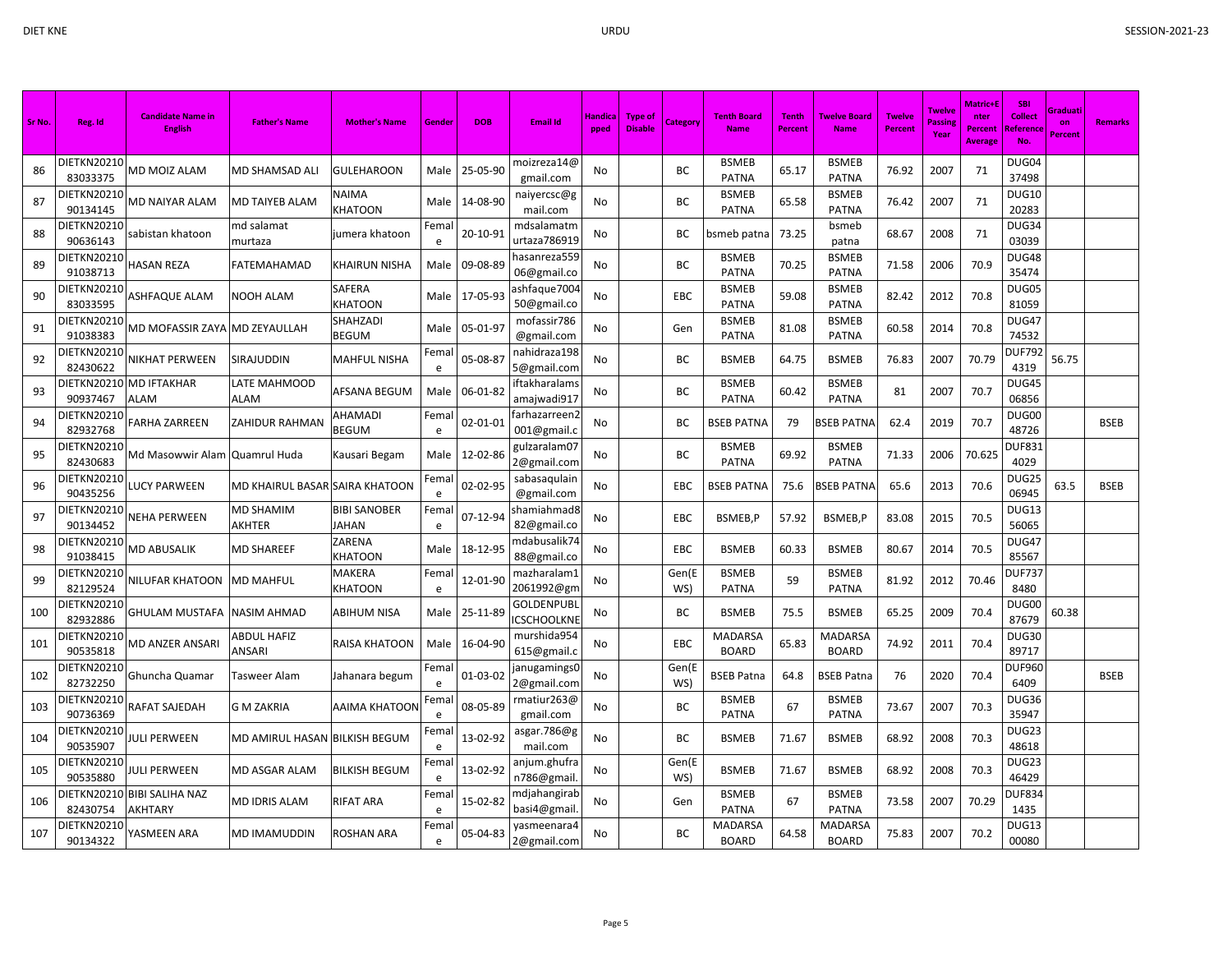| Sr No. | Reg. Id                           | <b>Candidate Name in</b><br><b>English</b> | <b>Father's Name</b>        | <b>Mother's Name</b>                | Gendei    | <b>DOB</b> | <b>Email Id</b>              | Handica<br>pped | <b>Type of</b><br><b>Disable</b> | Category | <b>Tenth Board</b><br><b>Name</b>    | <b>Tenth</b><br>Percent | <b>Twelve Board</b><br><b>Name</b> | <b>Twelve</b><br><b>Percent</b> | Twelve<br>Passing<br>Year | Matric+E<br>nter<br>Percent<br><b>Average</b> | <b>SBI</b><br><b>Collect</b><br>Reference<br>No. | Graduati<br>on<br><b>Percent</b> | <b>Remarks</b> |
|--------|-----------------------------------|--------------------------------------------|-----------------------------|-------------------------------------|-----------|------------|------------------------------|-----------------|----------------------------------|----------|--------------------------------------|-------------------------|------------------------------------|---------------------------------|---------------------------|-----------------------------------------------|--------------------------------------------------|----------------------------------|----------------|
| 108    | DIETKN20210<br>90937947           | <b>MD FAIZAN RAZA</b>                      | <b>MD MANZOOR</b><br>RAZA   | MUSTARI BEGAM                       | Male      | 15-02-88   | mdfaizannnn<br>5@gmail.com   | No              |                                  | Gen      | <b>BSMEB</b><br><b>PATNA</b>         | 68.09                   | <b>BSMEB</b><br><b>PATNA</b>       | 72.36                           | 2006                      | 70.2                                          | DUG46<br>66922                                   |                                  |                |
| 109    | DIETKN20210<br>90937964           | MD HASAN SHAD                              | MUQUIMUDDIN                 | AMNA KHATOON                        | Male      | 15-10-88   | uci.mdhasans<br>nad2021@gm   | No              |                                  | BC       | <b>BSMEB</b><br><b>PATNA</b>         | 72.17                   | <b>BSMEB</b><br><b>PATNA</b>       | 68.25                           | 2009                      | 70.2                                          | DUG38<br>28258                                   | 62.13                            |                |
| 110    | <b>DIETKN20210</b><br>91039604    | Md salim                                   | Arif Hussain                | Meharun nisha                       | Male      | 15-07-89   | mdsalimalam<br>9162@gmail.   | No              |                                  | BC       | <b>BSMEB</b><br><b>PATNA</b>         | 61.58                   | <b>BSMEB</b><br><b>PATNA</b>       | 78.75                           | 2007                      | 70.2                                          | <b>IGALYQ</b><br>HZM4                            |                                  |                |
| 111    | DIETKN20210<br>82732120           | <b>FARAH NAZ</b>                           | <b>MOBIN ANWER</b><br>NAWAB | <b>LUCY IFFAT BANO</b>              | Fema<br>e | 15-07-88   | frah7786@g<br>mail.com       | No              |                                  | BC       | <b>BIHAR STATE</b><br><b>MADRASA</b> | 66.08                   | <b>BIHAR</b><br><b>STATE</b>       | 74.17                           | 2006                      | 70.125                                        | <b>DUF950</b><br>3664                            | 52.07                            |                |
| 112    | DIETKN20210<br>91038410           | <b>BIBI ZINAT ARA</b>                      | ABDUL JALIL                 | ANWARI<br>KHATOON                   | Fema<br>e | 05-04-80   | anisalam293<br>@gmail.com    | No              |                                  | Gen      | BSMEB, PATN<br>Α                     | 63.25                   | BSMEB, PAT<br><b>NA</b>            | 76.92                           | 2007                      | 70.1                                          | DUG13<br>77112                                   |                                  |                |
| 113    | 90535741                          | DIETKN20210 MD SARFARAZ<br>AKHTAR          | <b>MD ZAMEEL</b><br>AKHTAR  | AKHTARI BEGAM                       | Male      | 19-10-88   | raazakhtar02<br>@gmail.com   | No              |                                  | BC       | <b>BSMEB</b><br><b>PATNA</b>         | 70.08                   | <b>BSMEB</b><br><b>PATNA</b>       | 70.17                           | 2006                      | 70.1                                          | <b>DUG30</b><br>42220                            |                                  |                |
| 114    | DIETKN20210<br>91039331           | SHABINA PARWAZ                             | MD PERWEZ ALAM              | <b>MEH JABIN</b>                    | Fema<br>e | 22-03-95   | shabinaparwa<br>21995@gmail  | No              |                                  | EBC      | BIHAR STATE<br><b>MADRASA</b>        | 57                      | <b>BIHAR</b><br><b>STATE</b>       | 83.17                           | 2012                      | 70.1                                          | DUG49<br>36517                                   |                                  |                |
| 115    | DIETKN20210<br>90836950           | MD GUL AFROZ                               | MD NOORUL HUDA              | SHAGUFTA<br>WAHID                   | Male      | 14-05-91   | mdgulafroz78<br>6@gmail.com  | No              |                                  | BC       | <b>BSMEB</b><br><b>PATNA</b>         | 70.17                   | <b>BSMEB</b><br>PATNA              | 69.75                           | 2008                      | 70                                            | DUG41<br>81544                                   | 52.4                             |                |
| 116    | DIETKN20210<br>90635943           | KAINAT QUAMAR                              | QUAMRUZZAMAN                | NAHIDA<br><b>KHATOON</b>            | Fema<br>e | 15-05-93   | kainatquamar<br>19@gmail.co  | No              |                                  | BC       | <b>BSMEB</b><br><b>PATNA</b>         | 59.25                   | <b>BSMEB</b><br><b>PATNA</b>       | 80.83                           | 2013                      | 70                                            | DUG32<br>51357                                   |                                  |                |
| 117    | DIETKN20210<br>91039429           | <b>RUHI NAZ</b>                            | <b>MD RAFIQUE</b>           | SALSABEE                            | Fema<br>e | 05-02-99   | uhiazhar98@<br>gmail.com     | No              |                                  | BC       | <b>B.S.M.E.B.</b><br>PATNA.          | 67.5                    | <b>B.S.M.E.B.</b><br><b>PATNA</b>  | 72.5                            | 2016                      | 70                                            | DUG49<br>60422                                   |                                  |                |
| 118    | DIETKN20210<br>90335092           | <b>BIBI MAHPARA</b><br><b>JABEEN</b>       | JAMIL AKHTER<br>MAHIR       | ANJELA BEGAM                        | Fema<br>e | 31-03-91   | allinonecom<br>munication20  | No              |                                  | Gen      | <b>BIHAR STATE</b><br><b>MADRASA</b> | 65.58                   | <b>BIHAR</b><br><b>STATE</b>       | 74.17                           | 2007                      | 69.9                                          | DUG22<br>53362                                   |                                  |                |
| 119    | DIETKN20210<br>90134493           | Md Zahoor Ahmed                            | Md Suleman                  | Mulheza khatoon                     | Male      | 21-02-85   | shafianwar 20<br>03@gmail.co | No              |                                  | BC       | Madrasa                              | 65                      | Madrasa                            | 74.58                           | 2011                      | 69.8                                          | DUG02<br>69422                                   |                                  |                |
| 120    | DIETKN20210<br>91038968           | <b>BABAR FAIZI</b>                         | MD HASAN                    | <b>BIBI AMENA</b><br><b>KHATOON</b> | Male      | 10-01-90   | babarfaizi078<br>6@gmail.com | No              |                                  | Gen      | <b>BSMEB</b><br><b>PATNA</b>         | 73.25                   | <b>BSMEB</b><br><b>PATNA</b>       | 66.25                           | 2012                      | 69.8                                          | DUG48<br>69625                                   |                                  |                |
| 121    | DIETKN20210 MD ATIQUR<br>90836760 | RAHMAN                                     | <b>MD SAIDUR</b><br>RAHMAN  | SHAHAR BANO                         | Male      | 15-05-90   | atiqurr952@g<br>mail.com     | No              |                                  | BC       | <b>BSMEB</b><br><b>PATNA</b>         | 72.17                   | <b>BSMEB</b><br><b>PATNA</b>       | 67.33                           | 2008                      | 69.8                                          | <b>DUG40</b><br>68073                            |                                  |                |
| 122    | DIETKN20210<br>91039644           | WASIM AHMAD                                | MD MOFIZUDDIN               | <b>BIBI FATIMA</b>                  | Male      | 12-01-85   | wasimahmad<br>3952@gmail.    | No              |                                  | EBC      | <b>BSMEB</b><br><b>PATNA</b>         | 64.58                   | <b>BSMEB</b><br><b>PATNA</b>       | 74.75                           | 2007                      | 69.7                                          | DUG49<br>84288                                   |                                  |                |
| 123    | DIETKN20210<br>82933091           | MD AHRAR ALAM                              | <b>MANSOOR ALAM</b>         | ASMINA<br><b>KHATOON</b>            | Male      | 12-06-90   | gulsmart49@<br>gmail.com     | No              |                                  | EBC      | B.S.M.E.B,PA<br><b>TNA</b>           | 69.83                   | .S.M.E.B.P<br><b>ATNA</b>          | 69.58                           | 2008                      | 69.7                                          | DUG01<br>61483                                   |                                  |                |
| 124    | DIETKN20210<br>83033637           | <b>GULNAZ</b>                              | MD SAJID ALAM               | BIBI NASEHA                         | Fema<br>e | 31-01-98   | masruralam.a<br>lam@gmail.c  | No              |                                  | EBC      | <b>BSMEB</b><br><b>PATNA</b>         | 67.25                   | <b>BSMEB</b><br><b>PATNA</b>       | 72.08                           | 2014                      | 69.7                                          | DUG06<br>06449                                   |                                  |                |
| 125    | DIETKN20210<br>90435334           | ABUZER ALAM                                | MD FAIYAZ ALAM              | <b>TALAT ARA</b>                    | Male      | 25-05-02   | alamabuzer90<br>4@gmail.com  | No              |                                  | BC       | <b>BSEB PATNA</b>                    | 64.6                    | <b>BSEB PATNA</b>                  | 74.8                            | 2020                      | 69.7                                          | DUG25<br>82873                                   |                                  | <b>BSEB</b>    |
| 126    | DIETKN20210<br>82229951           | MD TARIQ ANWAR                             | ABDUL MAZID                 | <b>SHAHRE BANO</b>                  | Male      | 02-02-91   | tariqanwarkn<br>e@gmail.com  | No              |                                  | EBC      | <b>BSMEB</b>                         | 68.58                   | <b>BSMEB</b>                       | 70.67                           | 2010                      | 69.625                                        | <b>DUF759</b><br>4851                            | 63.47                            |                |
| 127    | 91039496                          | DIETKN20210 MD AFZAL ABRAR<br><b>BEG</b>   | <b>MD ISHAQUE</b>           | ADILA RAHMANI                       | Male      | 27-03-87   | akmalyazdan<br>099@gmail.c   | No              |                                  | BC       | <b>BSMEB</b><br><b>PATNA</b>         | 57.17                   | <b>BSMEB</b><br>PATNA              | 82.08                           | 2007                      | 69.6                                          | DUG49<br>57655                                   |                                  |                |
| 128    | DIETKN20210<br>90937713           | <b>NASIM AKHTER</b>                        | KHAIRUL HASAN               | NAJIRUN NISHA                       | Male      | 12-04-89   | nasimakhtarC<br>1989@gmail.o | No              |                                  | Gen      | <b>BSMEB</b><br><b>PATNA</b>         | 70.33                   | <b>BSMEB</b><br><b>PATNA</b>       | 68.83                           | 2006                      | 69.6                                          | DUG46<br>22985                                   |                                  |                |
| 129    | DIETKN20210<br>90234542           | <b>HENA PERWEEN</b>                        | MD MAHFOOZ<br>ALAM          | ZAHEFDA<br><b>KHATOON</b>           | Fema<br>e | 04-01-98   | oerweenhena<br>36@gmail.co   | No              |                                  | EBC      | MADRASA<br><b>BOARD</b>              | 59.08                   | MADRASA<br><b>BOARD</b>            | 80.17                           | 2015                      | 69.6                                          | DUG15<br>57319                                   |                                  |                |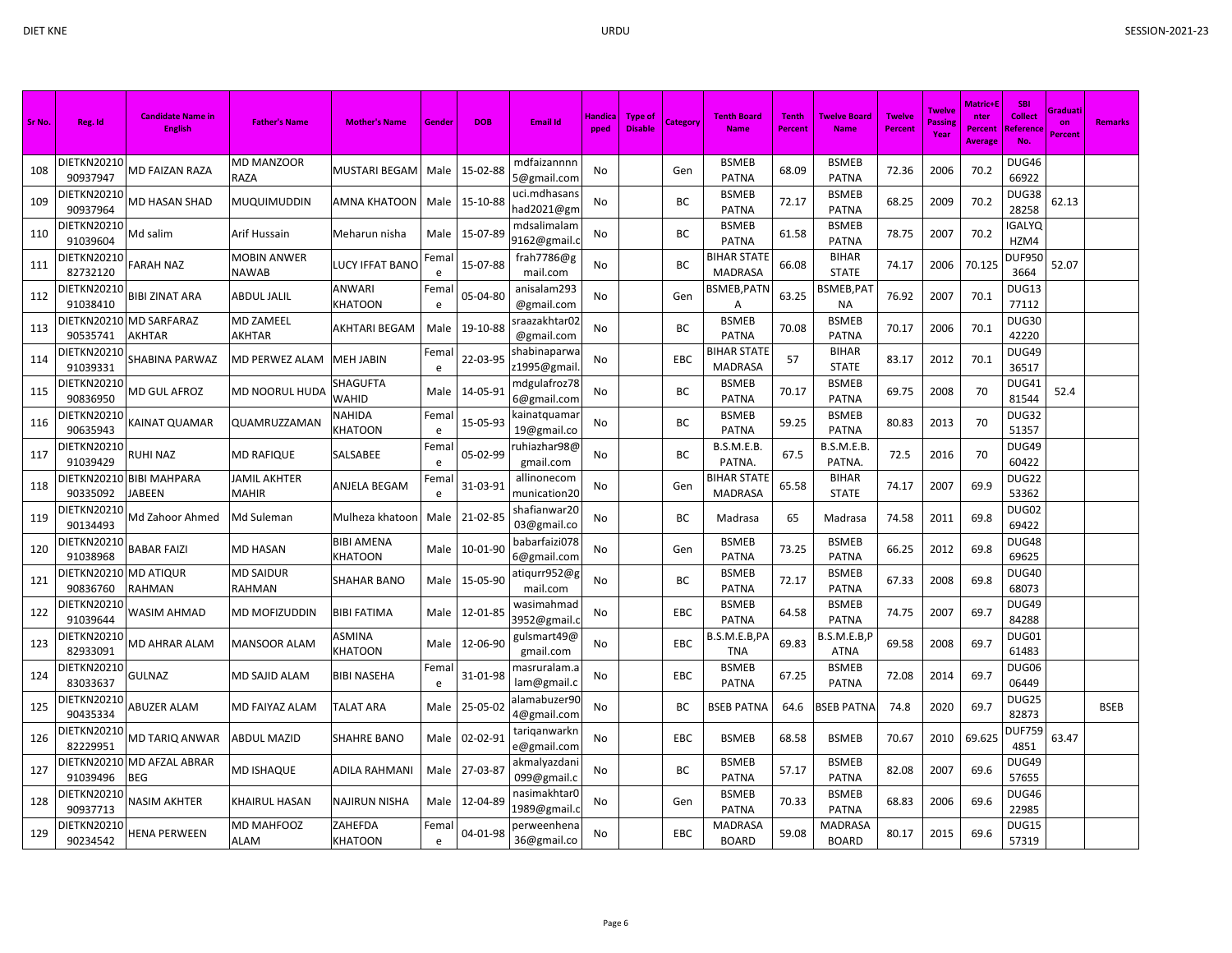| Sr No. | Reg. Id                            | <b>Candidate Name in</b><br>English | <b>Father's Name</b>        | <b>Mother's Name</b>              | Gende     | <b>DOB</b> | <b>Email Id</b>               | <u>Handica</u><br>pped | Type of<br><b>Disable</b> | Category     | <b>Tenth Board</b><br><b>Name</b>    | Tenth<br>Percent | Twelve Board<br><b>Name</b>  | <b>Twelve</b><br><b>Percent</b> | <b>Twelve</b><br>Passine<br>Year | <b>Matric+</b><br>nter<br><b>Percent</b><br><b>Average</b> | <b>SBI</b><br><b>Collect</b><br><b>Referenc</b><br>No. | Graduati<br>on<br>Percent | <b>Remarks</b> |
|--------|------------------------------------|-------------------------------------|-----------------------------|-----------------------------------|-----------|------------|-------------------------------|------------------------|---------------------------|--------------|--------------------------------------|------------------|------------------------------|---------------------------------|----------------------------------|------------------------------------------------------------|--------------------------------------------------------|---------------------------|----------------|
| 130    | 82330388                           | DIETKN20210 MD MUKADDAR<br>ALAM     | <b>MD SHARIF</b>            | <b>SHAMSUN NISA</b>               | Male      | 21-06-87   | mdmukaddar<br>alam0557@g      | No                     |                           | BC           | <b>BIHAR STATE</b><br><b>MADRASA</b> | 60.42            | <b>BIHAR</b><br><b>STATE</b> | 78.75                           | 2007                             | 69.585                                                     | <b>DUF802</b><br>3221                                  |                           |                |
| 131    | DIETKN20210<br>90435449            | NAZRANA TAJ                         | MD ABBAS<br>SIDDIQUI        | <b>MUSLIMA</b><br>KHATOON         | Fema<br>e | 05-03-90   | mukhtarsiddi<br>que5188@gm    | No                     |                           | Gen          | <b>BSMEB</b><br><b>PATNA</b>         | 71.58            | <b>BSMEB</b><br><b>PATNA</b> | 67.5                            | 2008                             | 69.5                                                       | DUG23<br>08063                                         |                           |                |
| 132    | DIETKN20210<br>90836811            | <b>BIBI SHAGUFTA NAZ</b>            | <b>MD ISLAM UDDIN</b>       | SHABANA<br>MULNA                  | Fema<br>e | 25-09-91   | shaguftanaz8<br>178@gmail.c   | No                     |                           | EBC          | Madarsa<br>Board                     | 71.08            | Madarsa<br>Board             | 67.92                           | 2008                             | 69.5                                                       | DUG40<br>84958                                         |                           |                |
| 133    | DIETKN20210<br>90937436            | <b>MD SHADAB</b><br><b>AKHTER</b>   | NASIM AKHTER                | ISHRAT BEGAM                      | Male      | 15-03-96   | uci.shadab20<br>21@gmail.co   | No                     |                           | ВC           | MADRASA<br><b>BOARD</b>              | 57.83            | MADRASA<br><b>BOARD</b>      | 81.08                           | 2014                             | 69.5                                                       | DUG38<br>28973                                         |                           |                |
| 134    | DIETKN20210<br>90938239            | NIKHAT PERWEEN                      | ABDUR RAHAMN                | <b>CHURSHIDA</b><br><b>BEGAM</b>  | Fema<br>e | 12-01-97   | hafaniamobil<br>e@gmail.com   | No                     |                           | ВC           | <b>BSMEB</b><br><b>PATNA</b>         | 55.67            | <b>BSMEB</b><br><b>PATNA</b> | 83.42                           | 2013                             | 69.5                                                       | DUG47<br>48427                                         |                           |                |
| 135    | DIETKN20210<br>90937974            | NIKHAT PERWEEN                      | ABDUR RAHMAN                | <b>CHURSHIDA</b><br><b>BEGAM</b>  | Fema<br>e | 12-01-97   | sabdulbaqui<br>@gmail.com     | No                     |                           | ВC           | <b>BSMEB</b>                         | 55.67            | <b>BSMEB</b>                 | 83.42                           | 2013                             | 69.5                                                       | DUG46<br>79431                                         |                           |                |
| 136    | DIETKN20210<br>91039044            | AKHLAQUE AHMAD                      | <b>ABDUL QUEDDUS</b>        | RAZIYA<br><b>KHATOON</b>          | Male      | 16-06-97   | akhlaque 9471<br>@gmail.com   | No                     |                           | EBC          | <b>BSMEB</b>                         | 65.42            | <b>BSMEB</b>                 | 73.67                           | 2016                             | 69.5                                                       | DUG48<br>92231                                         |                           |                |
| 137    | DIETKN20210<br>82430783            | <b>RIFAN AGHFAR</b>                 | MD TAHA                     | RAZIA NASRIN                      | Male      | 07-03-99   | rifankne@gm<br>ail.com        | No                     |                           | BC           | <b>BSMEB</b><br><b>PATNA</b>         | 77.67            | <b>BSMEB</b><br><b>PATNA</b> | 61.17                           | 2017                             | 69.42                                                      | <b>DUF837</b><br>0261                                  |                           |                |
| 138    | DIETKN20210<br>82631538            | <b>MD AYUB ALI</b>                  | ABDUL BARI                  | NUBAHAR<br><b>KHATOON</b>         | Male      | 22-10-89   | AYUBALI1080<br>@GMAIL.CO      | No                     |                           | EBC          | <b>BSMEB</b><br><b>PATNA</b>         | 63.75            | <b>BSMEB</b><br><b>PATNA</b> | 75                              | 2007                             | 69.375                                                     | <b>DUF901</b><br>9209                                  |                           |                |
| 139    | DIETKN20210<br>90938230            | Bibi Nelofar<br>Khatoon             | Md Halimuddin               | Shakira khatoon                   | Fema<br>e | 05-02-84   | niloferp908@<br>gmail.com     | No                     |                           | EBC          | B.S.M.E.B<br><b>PATNA</b>            | 62.92            | B.S.M.E.B<br><b>PATNA</b>    | 75.75                           | 2007                             | 69.3                                                       | DUG47<br>32204                                         |                           |                |
| 140    | DIETKN20210<br>90836958            | MD MERAJ ALAM                       | <b>MD ZEAUR</b><br>RAHMAN   | SANJIDA<br><b>KHATOON</b>         | Male      | 12-08-84   | dr.meraj9572<br>986779@gma    | No                     |                           | EBC          | BSMEB,<br><b>PATNA</b>               | 58.08            | <b>BSMEB</b><br><b>PATNA</b> | 80.58                           | 2007                             | 69.3                                                       | DUG41<br>91146                                         |                           |                |
| 141    | DIETKN20210<br>91039124            | ROUGHAN JAHAN                       | <b>MD HAMIDUR</b><br>RAHMAN | HAMIDA<br><b>KHATOON</b>          | Fema<br>e | 05-02-89   | alifsani562@g<br>mail.com     | No                     |                           | Gen          | <b>BSMEB</b><br><b>PATNA</b>         | 63.08            | <b>BSMEB</b><br><b>PATNA</b> | 75.5                            | 2007                             | 69.3                                                       | DUG48<br>95638                                         |                           |                |
| 142    | DIETKN20210<br>90938055            | <b>NADA ASNIN</b>                   | TABARAK HUSSAIN             | RIHANA<br><b>KHATOON</b>          | Fema<br>e | 31-07-91   | nurulsalehin 7<br>86@gmail.co | No                     |                           | EBC          | <b>BSMEB</b><br><b>PATNA</b>         | 75.42            | <b>BSMEB</b><br><b>PATNA</b> | 63.08                           | 2012                             | 69.3                                                       | DUG46<br>86299                                         |                           |                |
| 143    | DIETKN20210<br>82531316            | <b>HAFSA KHATOON</b>                | MD<br>DEYANATULLAH          | UMME HANI                         | Fema<br>e | 22-04-97   | javedmobashi<br>r@gmail.com   | No                     |                           | Gen          | <b>BIHAR STATE</b><br><b>MADRASA</b> | 54.58            | <b>BIHAR</b><br><b>STATE</b> | 84                              | 2014                             | 69.3                                                       | <b>DUF883</b><br>6326                                  |                           |                |
| 144    | DIETKN20210<br>90937935            | <b>HENA PERWEEN</b>                 | ATHAR ALAM                  | SAJEDA BEGUM                      | Fema<br>e | 01-01-99   | danishathar0<br>0417@gmail.o  | No                     |                           | Gen(E<br>WS) | <b>BSMEB</b><br><b>PATNA</b>         | 67               | <b>BSMEB</b><br><b>PATNA</b> | 71.67                           | 2016                             | 69.3                                                       | DUG46<br>69759                                         |                           |                |
| 145    | DIETKN20210 SHABEENA<br>90836896   | <b>PERWEEN</b>                      | MD SHAMSUDDIN               | <b>BIBI RAZIA</b><br><b>BEGAM</b> | Fema<br>e | 07-06-03   | sabina.parwin<br>2003@gmail.  | No                     |                           | ВC           | <b>BSEB PATNA</b>                    | 57.8             | <b>BSEB PATNA</b>            | 80.8                            | 2020                             | 69.3                                                       | DUG41<br>66039                                         |                           | <b>BSEB</b>    |
| 146    | DIETKN20210<br>90535733            | SHAMSH SARWAR                       | MD ZAMIRUDDIN               | SHAMSA<br><b>KHATOON</b>          | Male      | 15-03-88   | sarwarshams<br>12@gmail.co    | No                     |                           | <b>BC</b>    | <b>BSMEB</b><br><b>PATNA</b>         | 71.67            | <b>BSMEB</b><br><b>PATNA</b> | 66.67                           | 2008                             | 69.2                                                       | DUG30<br>16970                                         |                           |                |
| 147    | DIETKN20210<br>82430737            | MD MOZAMMIL                         | MD MOHSIN                   | <b>BIBI ISHRAT</b>                | Male      | 02-12-99   | mdmozammi<br>hussain068@      | No                     |                           | EBC          | <b>BSMEB</b><br><b>PATNA</b>         | 77.67            | <b>BSMEB</b><br><b>PATNA</b> | 60.67                           | 2017                             | 69.17                                                      | <b>DUF835</b><br>6572                                  |                           |                |
| 148    | DIETKN20210<br>90535795            | AHMAD HUSSAIN                       | Alim uddin                  | RAJEKHA<br><b>CHATOON</b>         | Male      | 03-02-85   | IMRAN09236<br>1@GMAIL.CO      | No                     |                           | Gen          | SMEB patna                           | 62.5             | <b>SMEB</b> patna            | 75.67                           | 2007                             | 69.1                                                       | DUG28<br>24619                                         |                           |                |
| 149    | DIETKN20210<br>90938219            | <b>NOMAN AHMAD</b>                  | MASTER<br>NIZAMUDDIN        | NOOR SABA<br><b>BEGUM</b>         | Male      | 25-07-89   | าouman.delh<br>@gmail.com     | No                     |                           | ВC           | <b>BSMEB</b><br><b>PATNA</b>         | 62.33            | <b>BSMEB</b><br><b>PATNA</b> | 75.83                           | 2007                             | 69.1                                                       | DUG47<br>34058                                         |                           |                |
| 150    | DIETKN20210 BIBI NIHAD<br>91039567 | <b>PERWEEN</b>                      | <b>MD RAHBERUL</b><br>ISLAM | <b>BIBI NAZRA</b><br>BEGAM        | Fema<br>e | 04-03-93   | bibinihadper<br>ween@gmail    | No                     |                           | <b>EBC</b>   | <b>BSMEB</b><br><b>PATNA</b>         | 61               | <b>BSMEB</b><br><b>PATNA</b> | 77.27                           | 2013                             | 69.1                                                       | DUG24<br>69277                                         | 56.5                      |                |
| 151    | DIETKN20210 MD ATAUR<br>90535641   | <b>RAHMAN</b>                       | MD ABDUR<br><b>RAZZAQUE</b> | HUSN ARA                          | Male      | 02-01-94   | ataurrahman<br>aiba7447@g     | No                     |                           | Gen          | <b>BSMEB</b><br><b>PATNA</b>         | 65.83            | <b>BSMEB</b><br><b>PATNA</b> | 72.33                           | 2012                             | 69.1                                                       | DUG29<br>82005                                         | 61.2                      |                |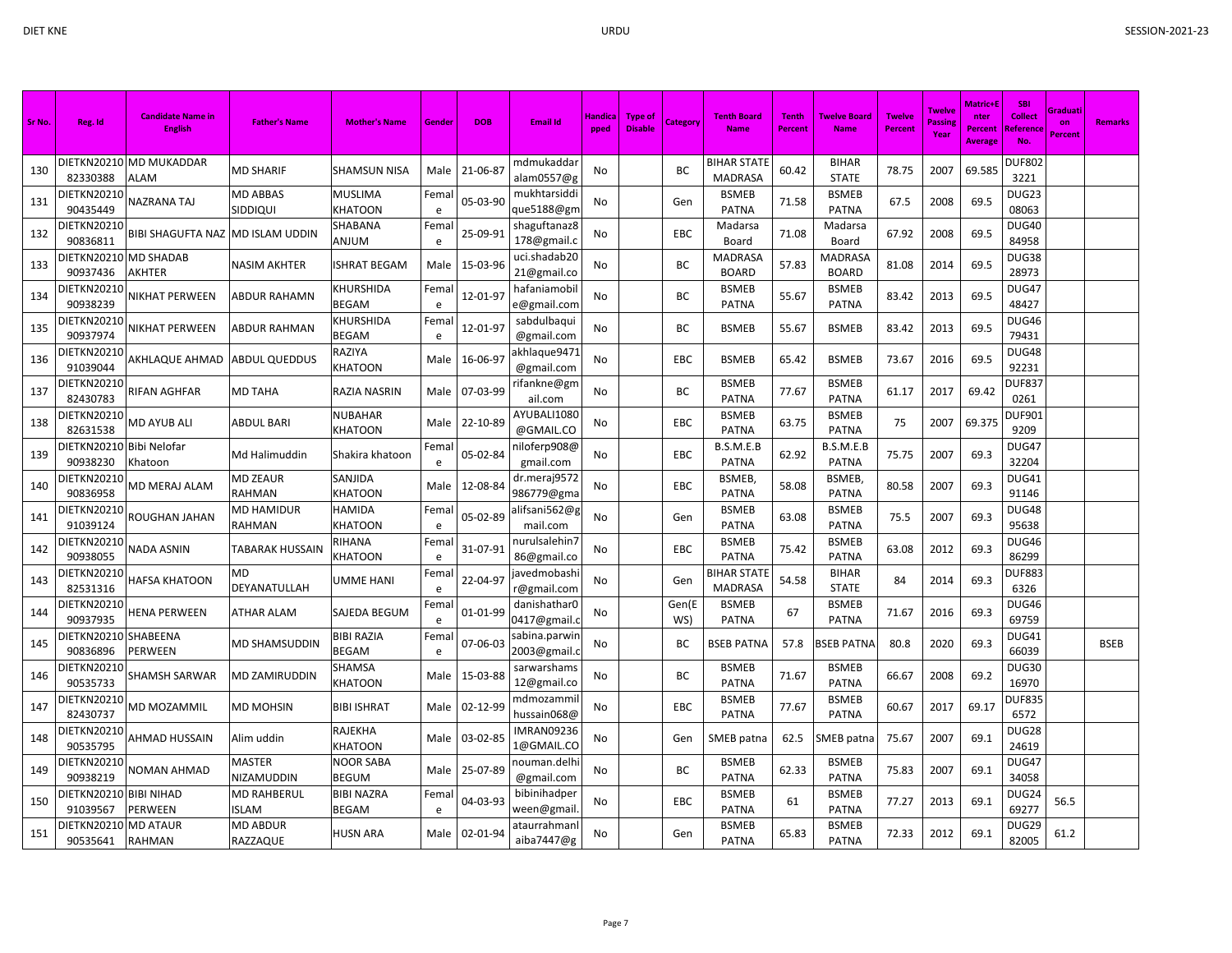| Sr No. | Reg. Id                        | <b>Candidate Name in</b><br><b>English</b> | <b>Father's Name</b>       | <b>Mother's Name</b>       | Gender     | <b>DOB</b> | <b>Email Id</b>               | Handica<br>pped | Type of<br><b>Disable</b> | Categon      | <b>Tenth Board</b><br><b>Name</b>    | <b>Tenth</b><br>Percent | Twelve Board<br><b>Name</b>  | <b>Twelve</b><br><b>Percent</b> | <b>Twelve</b><br>Passing<br>Year | <b>Matric+l</b><br>nter<br>Percent<br>Average | <b>SBI</b><br><b>Collect</b><br>Referenc | Graduati<br>on<br><b>Percent</b> | <b>Remarks</b> |
|--------|--------------------------------|--------------------------------------------|----------------------------|----------------------------|------------|------------|-------------------------------|-----------------|---------------------------|--------------|--------------------------------------|-------------------------|------------------------------|---------------------------------|----------------------------------|-----------------------------------------------|------------------------------------------|----------------------------------|----------------|
| 152    | DIETKN20210<br>90435444        | SHAMA PARWEEN                              | ABDUR RAHMAN               | ROSHAN ARA                 | Male       | 10-11-95   | shamapervee<br>n998@gmail     | No              |                           | <b>BC</b>    | <b>BSMEB</b><br><b>PATNA</b>         | 59.08                   | <b>BSMEB</b><br><b>PATNA</b> | 79.08                           | 2014                             | 69.1                                          | DUG13<br>14118                           |                                  |                |
| 153    | DIETKN20210<br>83133830        | <b>INTAKHAB RAHI</b>                       | <b>MD IFTAKHAR</b>         | SHAHEEN<br>PARWEEN         | Male       | 01-01-97   | intakhab9893<br>@gmail.com    | No              |                           | EBC          | <b>BSEB PATNA</b>                    | 68.8                    | <b>SSEB PATNA</b>            | 69.4                            | 2015                             | 69.1                                          | DUG08<br>73326                           | 67.9                             | <b>BSEB</b>    |
| 154    | DIETKN20210<br>90435373        | <b>GULNAR BEGAM</b>                        | MD QUAMRUL<br>HAQUE        | HALIMA<br>KHATOON          | Fema<br>e  | 16-05-89   | mdghulamsar<br>war.jhi@gmai   | No              |                           | BC           | <b>BSMEB</b><br><b>PATNA</b>         | 69                      | <b>BSMEB</b><br><b>PATNA</b> | 68.92                           | 2006                             | 69                                            | DUG26<br>10793                           |                                  |                |
| 155    | DIETKN20210<br>81928753        | MASROOR ALAM                               | <b>BAZLUR RAHMAN</b>       | ISHRAT JAHAN               | Male       | 02-03-92   | bazlurrahman<br>.titiha123@g  | No              |                           | Gen          | <b>BSMEB</b><br><b>PATNA</b>         | 68.67                   | <b>BSMEB</b><br><b>PATNA</b> | 69.33                           | 2010                             | 69                                            | <b>DUF683</b><br>0197                    | 68.33                            |                |
| 156    | DIETKN20210<br>90736489        | TARANA NISHAT                              | AFAQUE                     | RASHEDA                    | Femal<br>e | 17-06-96   | mdabuzar794<br>0@gmail.com    | No              |                           | EBC          | <b>BSMEB</b><br><b>PATNA</b>         | 60.33                   | <b>BSMEB</b><br><b>PATNA</b> | 77.75                           | 2013                             | 69                                            | DUG37<br>14158                           |                                  |                |
| 157    | DIETKN20210<br>83134066        | AZHER UDDIN                                | <b>MD ISHAQUE</b>          | <b>GHAZALA</b><br>PERWEEN  | Male       | 05-06-97   | gufranalam14<br>4@gmail.com   | No              |                           | EBC          | BSMEB<br><b>PATNA</b>                | 57.5                    | BSMEB<br><b>PATNA</b>        | 80.42                           | 2015                             | 69                                            | <b>DUG10</b><br>32470                    |                                  |                |
| 158    | DIETKN20210<br>90938119        | SHADMAN ANJUM                              | <b>HAROON RASHID</b>       | SHAHEEN ANJUM              | Fema<br>e  | 07-04-98   | shabab.anjum<br>1999@gmail.o  | No              |                           | BC           | BIHAR STATE<br><b>MADRASA</b>        | 72                      | <b>BIHAR</b><br><b>STATE</b> | 66.08                           | 2015                             | 69                                            | DUG47<br>17447                           |                                  |                |
| 159    | DIETKN20210<br>91038564        | <b>TAHSEEN SANA</b>                        | MD SANAULLAH               | SAJRAH BEGUM               | Fema<br>e  | 30-12-94   | tahseeen.san<br>a@gmail.com   | No              |                           | Gen(E<br>WS) | <b>BSMEB</b><br><b>PATNA</b>         | 64                      | <b>BSMEB</b><br><b>PATNA</b> | 73.75                           | 2012                             | 68.9                                          | DUG47<br>99427                           |                                  |                |
| 160    | DIETKN20210<br>91039099        | AFRANA ZIYA                                | ZYAUL HAQUE                | RIZWANA<br><b>ANBARI</b>   | Fema<br>e  | 05-06-96   | taishionarq20<br>04@gmail.co  | No              |                           | Gen          | <b>BSMEB</b><br><b>PATNA</b>         | 57                      | <b>BSMEB</b><br><b>PATNA</b> | 80.75                           | 2013                             | 68.9                                          | DUG48<br>93798                           |                                  |                |
| 161    | DIETKN2021(<br>91039625        | SHADAB KHUSHTER                            | MD AFZAL HUSSAIN           | <b>BIBI RAFAT</b><br>JAHAN | Male       | 04-10-01   | shadab85431<br>1@gmail.com    | No              |                           | EBC          | <b>BSEB</b>                          | 67.8                    | <b>BSEB</b>                  | 70                              | 2020                             | 68.9                                          | DUG49<br>79758                           |                                  | <b>BSEB</b>    |
| 162    | DIETKN20210<br>83133994        | <b><i>TABARRUK JAHAN</i></b>               | MD ZAHIDUR<br>RAHMAN       | SAIRA BANU                 | Fema<br>e  | 31-01-88   | rafat 123 eram<br>@gmail.com  | No              |                           | Gen          | <b>BSMEB</b><br><b>PATNA</b>         | 66.42                   | <b>BSMEB</b><br><b>PATNA</b> | 71.17                           | 2004                             | 68.8                                          | DUG10<br>16069                           | 72.79                            |                |
| 163    | DIETKN20210<br>90937344        | MD NASIM AKHTER                            | <b>ABDUL HAKIM</b>         | <b>B B JINNA</b>           | Male       | 02-04-89   | mdnasimakht<br>er50@gmail.c   | No              |                           | BC           | <b>BSMEB</b>                         | 66.5                    | <b>BSMEB</b>                 | 71.17                           | 2011                             | 68.8                                          | DUG44<br>66720                           |                                  |                |
| 164    | DIETKN20210<br>91039552        | <b>MERAJ ALAM</b>                          | MD ZUBAIR ALAM             | SHAMIMA<br>KHATOON         | Male       | 18-08-95   | meraj.ala.946<br>9545@gmail.o | No              |                           | EBC          | <b>BSMEB</b><br><b>PATNA</b>         | 55.08                   | <b>BSMEB</b><br><b>PATNA</b> | 82.42                           | 2015                             | 68.8                                          | DUG49<br>55636                           |                                  |                |
| 165    | DIETKN20210<br>82430988        | SARFRAZ HUSSAIN                            | <b>MD HASAN</b>            | <b>MASOODA</b>             | Male       | 03-04-89   | srfrzhassan 79<br>@gmail.com  | No              |                           | EBC          | <b>BIHAR STATE</b><br><b>MADRASA</b> | 67                      | <b>BIHAR</b><br><b>STATE</b> | 70.58                           | 2009                             | 68.79                                         | <b>DUF831</b><br>6172                    |                                  |                |
| 166    | 90938019                       | DIETKN20210 MD MUBASSIR<br><b>ALAM</b>     | KHAIRUL BASAR              | RASEDA BAGAM               | Male       | 29-01-99   | alam855101<br>@gamil.com      | No              |                           | Gen(E<br>WS) | <b>BSMEB</b><br><b>PATNA</b>         | 75.42                   | <b>BSMEB</b><br><b>PATNA</b> | 61.92                           | 2017                             | 68.7                                          | DUG46<br>85129                           |                                  |                |
| 167    | DIETKN20210<br>90837126        | ARSHAD HUSSAIN                             | <b>HASIBUR RAHMAN</b>      | SABIHA<br>KHATOON          | Male       | 10-03-97   | arshadararia9<br>7@gmail.com  | No              |                           | EBC          | <b>BSMEB</b><br><b>PATNA</b>         | 64.75                   | <b>BSMEB</b><br><b>PATNA</b> | 72.42                           | 2016                             | 68.6                                          | DUG42<br>30835                           |                                  |                |
| 168    | DIETKN20210<br>91039277        | <b>BIBI NASRIN</b>                         | MD AZIMUDDIN               | RAQIMA<br>KHATOON          | Fema<br>e  | 25-11-97   | iftekhar9533<br>@gmail.com    | No              |                           | EBC          | <b>BSMEB</b><br><b>PATNA</b>         | 68.25                   | 3SMEB.PAT<br><b>NA</b>       | 68.92                           | 2014                             | 68.6                                          | DUG49<br>24900                           |                                  |                |
| 169    | 90435363                       | DIETKN20210 MD GHULAM<br>SARWAR            | <b>MD QUAMRUL</b><br>HAQUE | HALIMA<br>KHATOON          | Male       | 04-01-85   | mdghulamsar<br>war.jhi@gmai   | No              |                           | BC           | <b>BSMEB</b><br><b>PATNA</b>         | 55.92                   | <b>BSMEB</b><br><b>PATNA</b> | 81.08                           | 2007                             | 68.5                                          | DUG <sub>26</sub><br>01151               |                                  |                |
| 170    | DIETKN2021<br>82933174         | Md Abdus Salam                             | Md Najam Uddin             | Mehrun Nisha               | Male       | 31-01-86   | rehanperwaiz<br>320@gmail.c   | No              |                           | BC           | <b>BSMEB</b><br><b>PATNA</b>         | 60.92                   | <b>BSMEB</b><br><b>PATNA</b> | 76                              | 2006                             | 68.5                                          | DUG02<br>17176                           |                                  |                |
| 171    | DIETKN20210<br>90134135        | waseema khatoon                            | md ibrahim                 | bibi zubeda                | Fema<br>e  | 17-06-86   | ZIYAZEENAT2<br>016@GMAIL      | No              |                           | EBC          | <b>BSMEB</b><br><b>PATNA</b>         | 75.75                   | <b>BSMEB</b><br><b>PATNA</b> | 61.17                           | 2009                             | 68.5                                          | DUG11<br>69840                           |                                  |                |
| 172    | <b>DIETKN20210</b><br>91039368 | MD GHARIB NAWAZ MD YAQUB ALAM              |                            | SHAMIMA<br>KHATOON         | Male       | 02-12-89   | nusikh786@g<br>mail.com       | No              |                           | Gen(E<br>WS) | <b>BSMEB</b><br><b>PATNA</b>         | 61                      | <b>BSMEB</b><br><b>PATNA</b> | 76.08                           | 2006                             | 68.5                                          | DUG49<br>38509                           |                                  |                |
| 173    | DIETKN20210<br>82631689        | AIJAZ ALAM                                 | MD ABBAS ALAM              | AFSAR JAHAN                | Male       | 14-10-92   | AIJAZALAM14<br>1092@GMAIL     | No              |                           | EBC          | <b>BSMEB</b><br><b>PATNA</b>         | 61.92                   | <b>BSMEB</b><br><b>PATNA</b> | 75.08                           | 2011                             | 68.5                                          | <b>DUF912</b><br>6215                    |                                  |                |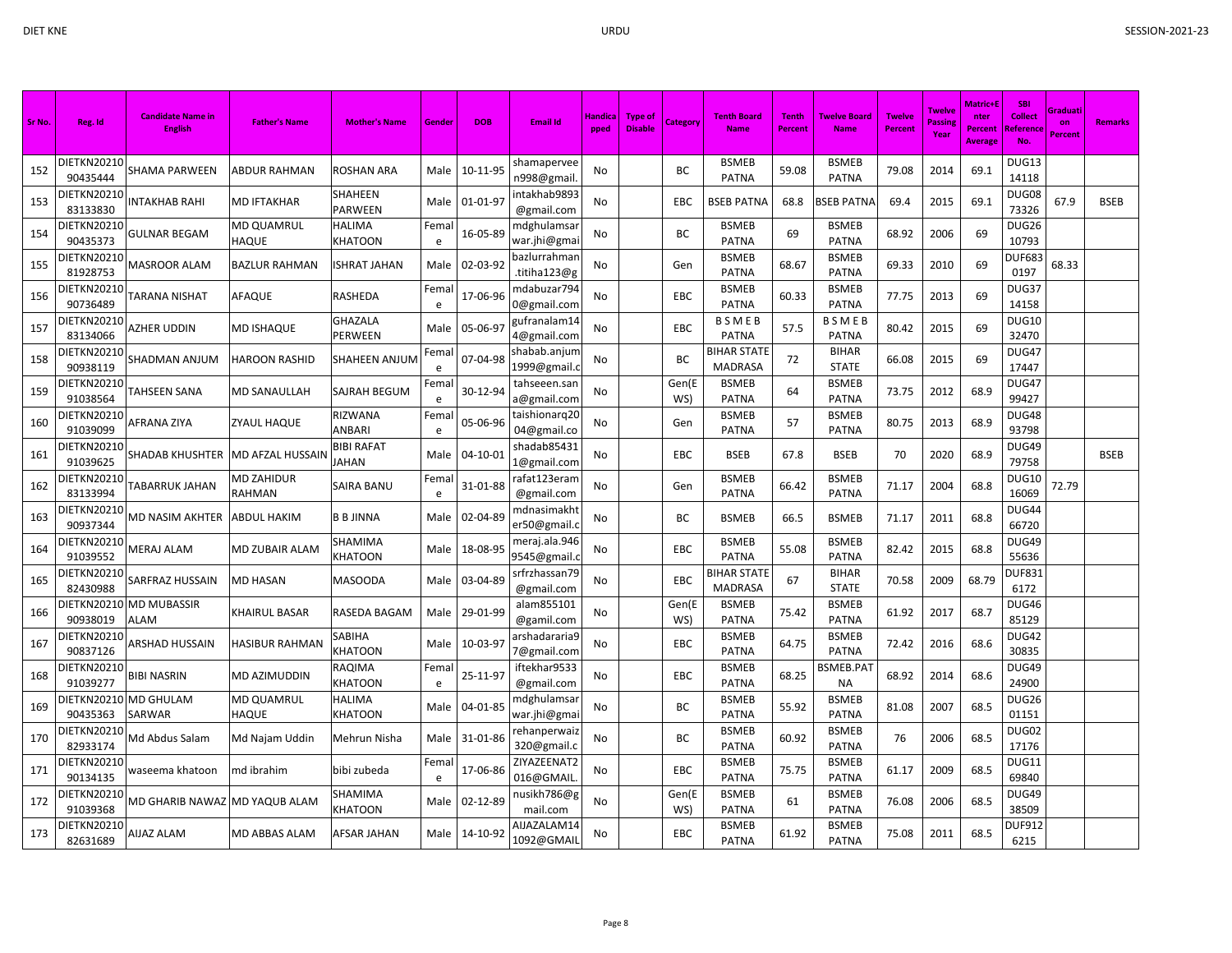| Sr No. | Reg. Id                            | <b>Candidate Name in</b><br><b>English</b> | <b>Father's Name</b>               | <b>Mother's Name</b>                 | Gender    | <b>DOB</b>     | <b>Email Id</b>               | Handica<br>pped | <b>Type of</b><br><b>Disable</b> | Category     | <b>Tenth Board</b><br><b>Name</b> | <b>Tenth</b><br>Percent | <b>Twelve Board</b><br><b>Name</b> | <b>Twelve</b><br><b>Percent</b> | <b>Twelve</b><br>Passin<br>Year | Matric+l<br>nter<br>Percent<br>Average | <b>SBI</b><br><b>Collect</b><br>Referenc<br>No. | Graduati<br>on<br>Percent | <b>Remarks</b> |
|--------|------------------------------------|--------------------------------------------|------------------------------------|--------------------------------------|-----------|----------------|-------------------------------|-----------------|----------------------------------|--------------|-----------------------------------|-------------------------|------------------------------------|---------------------------------|---------------------------------|----------------------------------------|-------------------------------------------------|---------------------------|----------------|
| 174    | DIETKN20210<br>90736406            | DAULAT JAHAN                               | MD NAIYAR ALAM                     | PARWEEN NISHA                        | Fema<br>e | 05-06-94       | uci.daulat777<br>6@gmail.com  | No              |                                  | BC           | <b>BSMEB</b><br><b>PATNA</b>      | 56.08                   | <b>BSMEB</b><br><b>PATNA</b>       | 80.92                           | 2013                            | 68.5                                   | DUG36<br>44023                                  |                           |                |
| 175    | <b>DIETKN20210</b><br>82932922     | TAMANNA KAUSAR                             | <b>SHAMIM AKHTER</b>               | NUSRAT<br>PERWEEN                    | Fema<br>e | 10-10-97       | tamannakaus<br>ar218@gmail    | No              |                                  | EBC          | <b>BSMEB</b><br><b>PATNA</b>      | 65.5                    | <b>BSMEB</b><br><b>PATNA</b>       | 71.58                           | 2014                            | 68.5                                   | DUG01<br>11310                                  |                           |                |
| 176    | <b>DIETKN20210</b><br>90836832     | <b>NAZRIN</b>                              | <b>MD TABREZ</b>                   | SANJEEDA                             | Fema<br>e | 14-02-98       | nazrin140219<br>98@gmail.co   | <b>No</b>       |                                  | EBC          | <b>BSMEB</b><br><b>PATNA</b>      | 58.92                   | <b>BSMEB</b><br><b>PATNA</b>       | 78.17                           | 2015                            | 68.5                                   | DUG41<br>21761                                  |                           |                |
| 177    | DIETKN20210 BIBI ZENAT<br>90535704 | <b>PARWEEN</b>                             | <b>MD MUSTAQUE</b><br>ALAM         | <b>BIBI TAHZIBA</b><br>KHATOON       | Fema<br>e | 03-02-99       | DILBAR77829<br>93048@GMA      | No              |                                  | EBC          | <b>BSMEB</b><br><b>PATNA</b>      | 78.25                   | <b>BSMEB</b><br><b>PATNA</b>       | 58.67                           | 2016                            | 68.5                                   | DUG30<br>29606                                  |                           |                |
| 178    | DIETKN20210<br>90736472            | <b>ZEELANI MASWOOD</b>                     | MASWOOD ALAM                       | NILOFER<br>SULTANA                   | Male      | 12-12-99       | eelanimaswo<br>od826@gmai     | No              |                                  | EBC          | <b>BSMEB</b><br><b>PATNA</b>      | 64.08                   | <b>BSMEB</b><br><b>PATNA</b>       | 73                              | 2016                            | 68.5                                   | DUG36<br>97491                                  |                           |                |
| 179    | <b>DIETKN20210</b><br>90134412     | <b>KAHKASHAN</b><br><b>BEGAM</b>           | MD SIDDIQUE<br>SABIR               | FIROZA<br>KHATOON                    | Fema<br>e | 15-12-87       | JTABASSUM3<br>32@GMAIL.C      | No              |                                  | Gen          | <b>BSMEB</b><br><b>PATNA</b>      | 64.58                   | <b>BSMEB</b><br><b>PATNA</b>       | 72.17                           | 2007                            | 68.4                                   | DUG13<br>34988                                  |                           |                |
| 180    | DIETKN20210<br>91039531            | <b>GAZALA TABASSUM</b>                     | <b>NAZMUL HASAN</b>                | <b>ANJUM ARA</b>                     | Fema<br>e | 22-10-92       | tarique.hsn@<br>gmail.com     | No              |                                  | EBC          | BIHAR STATE<br><b>MADRASA</b>     | 64.27                   | <b>BIHAR</b><br><b>STATE</b>       | 72.5                            | 2009                            | 68.4                                   | DUG49<br>66807                                  | 54.94                     |                |
| 181    | <b>DIETKN20210</b><br>91038914     | MD SHAUKAT ALI                             | <b>HASBUL HAQUE</b>                | NOORSHEDI<br>KHATOON                 | Male      | 07-07-92       | digitalbaraidg<br>ah@gmail.co | No              |                                  | EBC          | <b>BSMEB</b>                      | 68.67                   | <b>BSMEB</b>                       | 68                              | 2010                            | 68.3                                   | DUG48<br>59938                                  | 61.75                     |                |
| 182    | DIETKN20210<br>90836771            | <b>ABDUL QUDDUS</b>                        | MD SAMIR UDDIN                     | <b>HUSN ARA</b>                      | Male      | 05-03-96       | mdkuddus26<br>8@gmail.com     | No              |                                  | EBC          | <b>BSMEB</b><br><b>PATNA</b>      | 53.83                   | <b>BSMEB</b><br>PATNA              | 82.83                           | 2014                            | 68.3                                   | <b>DUG40</b><br>79666                           |                           |                |
| 183    | DIETKN20210<br>82229967            | <b>NUSRAT JAHAN</b>                        | <b>MD NOORUL</b><br><b>HAQUE</b>   | SHAMSHIRA<br><b>BEGUM</b>            | Fema<br>e | 11-01-99       | mdahsan1996<br>786@gmail.c    | No.             |                                  | BC           | <b>BSMEB</b><br><b>PATNA</b>      | 74.33                   | <b>BSMEB</b><br><b>PATNA</b>       | 62.17                           | 2017                            | 68.25                                  | DUF767<br>2290                                  |                           |                |
| 184    | DIETKN20210<br>82732314            | <b>MD HAROON</b><br><b>RASHID</b>          | <b>MASTER MOHD</b><br>SHOIB        | SABURA<br>KHATOON                    | Male      | 03-05-84       | shamsimotors<br>123@gmail.c   | No              |                                  | BC           | <b>BSMEB</b><br><b>PATNA</b>      | 65.67                   | <b>BSMEB</b><br><b>PATNA</b>       | 70.75                           | 2004                            | 68.21                                  | DUF924<br>6515                                  |                           |                |
| 185    | <b>DIETKN20210</b><br>91038637     | MD ASLAM PERWEZ                            | <b>MD KABIRUDDIN</b>               | <b>BIBI DIL AARA</b><br><b>BEGAM</b> | Male      | 29-11-84       | aslm.belka@g<br>mail.com      | No              |                                  | BC           | <b>BSMEB</b><br><b>PATNA</b>      | 59.25                   | <b>SSEB PATNA</b>                  | 77.2                            | 2012                            | 68.2                                   | DUG48<br>10234                                  |                           | <b>BSEB</b>    |
| 186    | <b>DIETKN20210</b><br>90836874     | FARZANA KHATOON                            | <b>HABIBUR RAHMAN</b>              | ANZIR KHATOON                        | Fema<br>e | 25-03-93       | farzanakhato<br>on047@gmai    | No              |                                  | BC           | <b>BSMEB</b><br><b>PATNA</b>      | 54.75                   | <b>BSMEB</b><br><b>PATNA</b>       | 81.58                           | 2012                            | 68.2                                   | DUG37<br>42286                                  |                           |                |
| 187    | <b>DIETKN20210</b><br>90937933     | ANGOORI BEGUM                              | <b>ALLAUDDIN</b>                   | NIKHAT<br>PERWEEN                    | Fema<br>e | $01 - 01 - 01$ | angooribegu<br>m0265@gma      | No              |                                  | Gen(E<br>WS) | <b>BSEB PATNA</b>                 | 71                      | <b>BSEB PATNA</b>                  | 65                              | 2017                            | 68                                     | DUG46<br>47944                                  |                           | <b>BSEB</b>    |
| 188    | <b>DIETKN20210</b><br>82631740     | <b>MD ARIF ANWER</b>                       | MD SIDDIQUE                        | <b>SAIMOON NISHA</b>                 | Male      | 12-06-88       | arif4anwer.bd<br>g@gmail.com  | No              |                                  | Gen          | <b>BSMEB</b>                      | 66.27                   | <b>BSEB</b>                        | 69.6                            | 2009                            | 67.935                                 | <b>DUF916</b><br>5877                           |                           | <b>BSEB</b>    |
| 189    | <b>DIETKN20210</b><br>91039241     | MD MAIRAJ AKBAR                            | <b>MATLOOB ALAM</b>                | MOHSINA<br>KHATOON                   | Male      | 25-09-92       | ndshahbaza6<br>85@gmail.co    | <b>No</b>       |                                  | BC           | <b>BSMEB</b><br><b>PATNA</b>      | 64.58                   | <b>BSMEB</b><br><b>PATNA</b>       | 71                              | 2014                            | 67.8                                   | DUG48<br>47455                                  |                           |                |
| 190    | DIETKN20210<br>90837220            | <b>SALEHA PARWEEN</b>                      | MD MASOOM                          | <b>QUABERUN NISA</b>                 | Fema<br>e | 20-02-98       | mdsalimzafar<br>66@gmail.co   | No              |                                  | BC           | <b>BSMEB</b><br><b>PATNA</b>      | 55.83                   | <b>BSMEB</b><br><b>PATNA</b>       | 79.83                           | 2015                            | 67.8                                   | DUG42<br>72773                                  |                           |                |
| 191    | DIETKN20210<br>90234819            | NAUSHAD ALAM                               | <b>LTAF</b>                        | <b>ZUBEDA BEGAM</b>                  | Male      | 06-05-00       | naushadalam<br>8248@gmail.    | No              |                                  | ВC           | <b>BIHAR</b><br><b>SCHOOL</b>     | 74.8                    | <b>BIHAR</b><br><b>SCHOOL</b>      | 60.8                            | 2018                            | 67.8                                   | DUG18<br>24256                                  |                           | <b>BSEB</b>    |
| 192    | DIETKN20210<br>81928939            | <b>NEHA FIRDOSHI</b>                       | BADIUZZAMA                         | NARGISH BEGUM                        | Fema<br>e | 02-01-01       | n7250806685<br>@gmail.com     | No              |                                  | Gen          | <b>BIHAR</b><br>SCHOOL            | 62.8                    | <b>BIHAR</b><br><b>SCHOOL</b>      | 72.8                            | 2019                            | 67.8                                   | <b>DUF683</b><br>6646                           |                           | <b>BSEB</b>    |
| 193    | DIETKN20210<br>91039464            | <b>MUSKAN MAIRAH</b>                       | ABDUL MOBIN                        | <b>MUMTAZ</b><br><b>BEGUM</b>        | Fema<br>e | 20-01-01       | muskanmaira<br>h144@gmail     | No              |                                  | Gen          | <b>BSEB PATNA</b>                 | 60.4                    | <b>SSEB PATNA</b>                  | 75.2                            | 2019                            | 67.8                                   | DUG49<br>48337                                  |                           | <b>BSEB</b>    |
| 194    | DIETKN20210<br>82431020            | MD QUAISAR ALAM                            | <b>ABDUL WAHAB</b>                 | <b>ASGHARI</b>                       | Male      | 10-05-92       | mdasadalam1<br>97@gmail.co    | Yes             | Eye                              | EBC          | <b>BSMEB</b><br><b>PATNA</b>      | 71.5                    | <b>BSMEB</b><br><b>PATNA</b>       | 64.08                           | 2011                            | 67.79                                  | DUF854<br>0728                                  |                           |                |
| 195    | DIETKN20210<br>90938241            | <b>ASIF AHMAD</b>                          | <b>MD ZAHIDUR</b><br><b>RAHMAN</b> | <b>ANJILA KHATOON</b>                | Male      | 05-08-87       | asifbohita786<br>@gmail.com   | No              |                                  | BC           | <b>BSMEB</b><br><b>PATNA</b>      | 75.33                   | <b>BSMEB</b><br><b>PATNA</b>       | 60                              | 2008                            | 67.7                                   | DUG47<br>41838                                  |                           |                |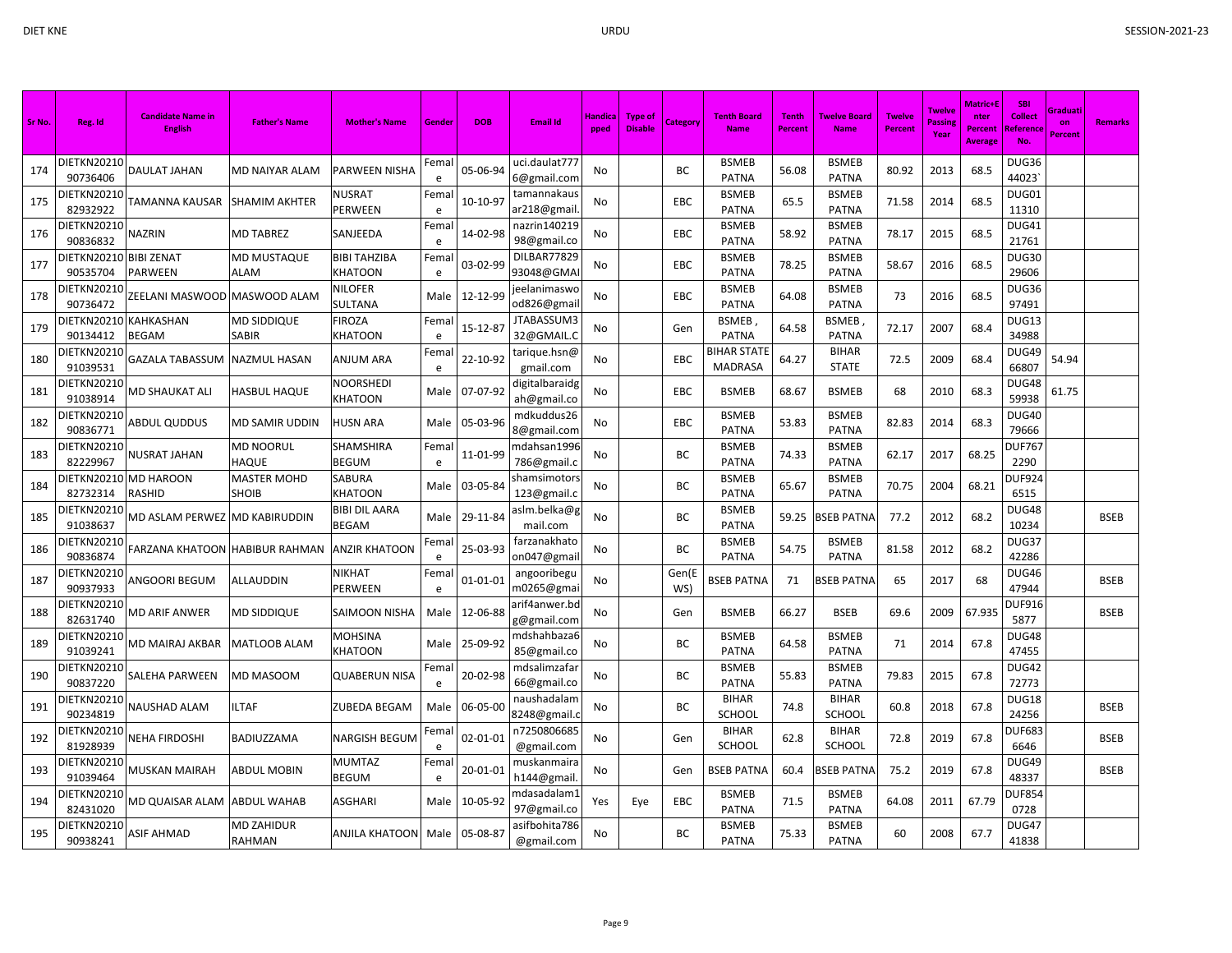| Sr No. | Reg. Id                        | <b>Candidate Name in</b><br><b>English</b> | <b>Father's Name</b>              | <b>Mother's Name</b>     | Gender     | <b>DOB</b>    | <b>Email Id</b>              | Handica<br>pped | <b>Type of</b><br><b>Disable</b> | Category | <b>Tenth Board</b><br><b>Name</b>    | <b>Tenth</b><br><b>Percent</b> | <b>Twelve Board</b><br><b>Name</b> | <b>Twelve</b><br><b>Percent</b> | <b>Twelve</b><br>Passin<br>Year | <b>Matric+E</b><br>nter<br>Percent<br>Average | <b>SBI</b><br><b>Collect</b><br><b>Reference</b><br>No. | Graduati<br>on<br><b>Percent</b> | <b>Remarks</b> |
|--------|--------------------------------|--------------------------------------------|-----------------------------------|--------------------------|------------|---------------|------------------------------|-----------------|----------------------------------|----------|--------------------------------------|--------------------------------|------------------------------------|---------------------------------|---------------------------------|-----------------------------------------------|---------------------------------------------------------|----------------------------------|----------------|
| 196    | DIETKN20210<br>90836751        | TALAUT PARWEEN                             | SHAHID GHANI                      | TRANNUM<br>AFSANA        | Femal<br>e | 07-10-90      | shahidghani6<br>91@gmail.co  | Yes             | Physical                         | EBC      | <b>BSMEB</b><br><b>PATNA</b>         | 72.17                          | <b>BSMEB</b><br><b>PATNA</b>       | 63.17                           | 2009                            | 67.7                                          | DUG40<br>76034                                          | 58.88                            |                |
| 197    | DIETKN20210<br>90836580        | md shams raza                              | md zakir hussain                  | noor jahan<br>begam      | Male       | 02-04-91      | shamsraza71<br>9@gmail.com   | No              |                                  | Gen      | <b>Bihar state</b><br>madrasa        | 62.33                          | bihar state<br>madrasa             | 73                              | 2014                            | 67.7                                          | DUG36<br>25503                                          |                                  |                |
| 198    | <b>DIETKN20210</b><br>91039315 | <b>MD HASNAIN</b>                          | MD LOOQUMAN                       | HASAN BANO               | Male       | 16-10-94      | mdhasnain99<br>31@gmail.co   | No              |                                  | BC.      | <b>BSMEB</b>                         | 60.83                          | <b>BSMEB</b>                       | 74.58                           | 2011                            | 67.7                                          | DUG47<br>99268                                          |                                  |                |
| 199    | DIETKN20210<br>90937897        | <b>ABDUL KALAM</b>                         | MD FAIYAZ                         | SHABNAM ARA              | Male       | 06-10-96      | abdulkalam61<br>01996@gmai   | No              |                                  | Gen      | <b>BSMEB</b><br><b>PATNA</b>         | 55.67                          | <b>BSMEB</b><br><b>PATNA</b>       | 79.5                            | 2015                            | 67.6                                          | DUG46<br>64945                                          |                                  |                |
| 200    | DIETKN20210<br>91038341        | <b>MD MANSOOR</b><br>ALAM                  | <b>MD ALAM</b>                    | <b>MASUMA</b><br>KHATOON | Male       | 07-06-87      | mdmansoora<br>am43@gmail     | No              |                                  | BC       | <b>BSMEB</b><br><b>PATNA</b>         | 69.5                           | <b>BSMEB</b><br><b>PATNA</b>       | 65.58                           | 2008                            | 67.5                                          | DUG47<br>00126                                          |                                  |                |
| 201    | DIETKN20210<br>82330163        | HENA QUASARI                               | <b>MD SADDAM</b><br>HUSSAIN       | AFSANA BEGUM             | Fema<br>e  | 01-02-92      | Md41211@g<br>mail.com        | No              |                                  | ВC       | <b>BSMEB</b><br><b>PATNA</b>         | 65                             | BSEB PATNA                         | 70                              | 2011                            | 67.5                                          | DUF789<br>2790                                          |                                  | <b>BSEB</b>    |
| 202    | DIETKN20210<br>82732034        | ATYA PERWEEN                               | ATAUR RAHMAN                      | SALENA<br>KHATOON        | Fema<br>e  | 11-09-96      | าiloferanjum1<br>23@gmail.co | Yes             | Physica                          | ВC       | <b>BSEB PATNA</b>                    | 60                             | <b>BSEB PATNA</b>                  | 75                              | 2019                            | 67.5                                          | DUF941<br>0861                                          |                                  | <b>BSEB</b>    |
| 203    | DIETKN20210<br>90938141        | SHAZIA UROOS                               | MD MATLOOB<br><b>ALAM</b>         | NAHEED<br>PERWEEN        | Male       | 02-01-97      | wa34951@g<br>mail.com        | No              |                                  | EBC      | <b>BSMEB</b><br><b>PATNA</b>         | 62.42                          | BSMEB<br><b>PATNA</b>              | 72.5                            | 2014                            | 67.5                                          | DUG42<br>81066                                          |                                  |                |
| 204    | DIETKN20210<br>83133813        | SAYEMAH PERWEEN MD FUZAIL AHMAD            |                                   | UJRA KHANAM              | Fema<br>e  | 06-12-01      | sayemaparwe<br>en51@gmail    | No              |                                  | ВC       | <b>BSEB PATNA</b>                    | 55.2                           | <b>BSEB PATNA</b>                  | 79.8                            | 2020                            | 67.5                                          | DUG08<br>31670                                          |                                  | <b>BSEB</b>    |
| 205    | DIETKN2021(<br>90635991        | SHABNAM ARA                                | MD SAMIRUDDIN                     | <b>INJARUN NISHA</b>     | Fema<br>e  | 28-05-02      | mummy1365<br>@gmail.com      | No.             |                                  | Gen      | B.S.E.B.PATN<br>Α                    | 69                             | <b>B.S.E.B.PA1</b><br><b>ANA</b>   | 66                              | 2020                            | 67.5                                          | DUG32<br>85920                                          |                                  | <b>BSEB</b>    |
| 206    | DIETKN20210<br>91039341        | MD SHABAN ALAM                             | MD ZAHIDUR<br>RAHMAN              | SAKINA BEGUM             | Male       | 01-01-90      | MDSHABANA<br>LAM2747@G       | No              |                                  | Gen      | <b>BIHAR STATE</b><br><b>MADARSA</b> | 71.83                          | <b>BIHAR</b><br><b>STATE</b>       | 63                              | 2008                            | 67.4                                          | DUG49<br>31157                                          |                                  |                |
| 207    | DIETKN20210<br>90234632        | MD NAHID ALAM                              | MD ASHFAQUE<br>ALAM               | NOORJAHAN<br>BEGAM       |            | Male 11-01-92 | nahidtelecom<br>0786@gmail.  | No              |                                  | BC       | <b>BSMEB</b><br><b>PATNA</b>         | 67.08                          | <b>BSMEB</b><br><b>PATNA</b>       | 67.75                           | 2010                            | 67.4                                          | <b>DUG16</b><br>35720                                   |                                  |                |
| 208    | DIETKN20210<br>90937675        | MD HASNAIN ALAM                            | MD MUSLIM                         | HASINA                   | Male       | 01-02-92      | mdiqubalkari<br>m@gmail.co   | No              |                                  | ВC       | BSMEB,<br><b>PATNA</b>               | 68.42                          | <b>BSMEB</b><br><b>PATNA</b>       | 66.17                           | 2013                            | 67.3                                          | DUG44<br>05225                                          |                                  |                |
| 209    | DIETKN20210<br>82531394        | MD TANWIR ALAM                             | <b>MD MUSHTAQUE</b>               | MUSTARI                  | Male       | 06-02-78      | shifa2asim@g<br>mail.com     | No              |                                  | EBC      | <b>BSMEB</b><br><b>PATNA</b>         | 65.83                          | <b>BSMEB</b><br><b>PATNA</b>       | 68.75                           | 1998                            | 67.29                                         | <b>DUF887</b><br>0895                                   |                                  |                |
| 210    | DIETKN20210<br>90937966        | MD IFTEKHAR ALAM MD KABIR UDDIN            |                                   | NASIMA<br>KHATOON        | Male       | 26-01-95      | ndiftekharala<br>m363@gmail  | No              |                                  | EBC      | <b>BSMEB</b><br><b>PATNA</b>         | 64.17                          | <b>BSMEB</b><br><b>PATNA</b>       | 70.17                           | 2011                            | 67.2                                          | DUG43<br>94828                                          |                                  |                |
| 211    | DIETKN20210<br>90535634        | <b>BIBI HENA</b><br>PERWEEN                | <b>MD SHAMIM</b><br><b>AKHTAR</b> | RUKHSANA<br>KHATOON      | Femal<br>e | 06-12-95      | esarprinter20<br>20@gmail.co | <b>No</b>       |                                  | EBC      | BSMEB,<br>PATNA                      | 54.75                          | <b>BSMEB</b><br><b>PATNA</b>       | 79.67                           | 2012                            | 67.2                                          | <b>DUD29</b><br>79182                                   |                                  |                |
| 212    | DIETKN20210<br>82531310        | RONAQUE<br><b>PARWEEN</b>                  | REZANOOR ALAM                     | BIBI AZMAT<br>JAHAN      | Fema<br>e  | 04-05-01      | mdrezanoor3<br>33@gmail.co   | No              |                                  | EBC      | <b>BIHAR STATE</b><br><b>MADRASA</b> | 72.33                          | <b>BIHAR</b><br><b>STATE</b>       | 62                              | 2018                            | 67.165                                        | <b>DUF880</b><br>1986                                   |                                  |                |
| 213    | DIETKN20210<br>91039199        | <b>MD NAIYAR</b>                           | MD LASANI                         | AZIMUNNISA               | Male       | 05-02-93      | nayyerazam8<br>8@gmail.com   | No              |                                  | Gen      | <b>BIHAR STATE</b><br><b>MADARSA</b> | 74.92                          | <b>BIHAR</b><br><b>STATE</b>       | 59.25                           | 2009                            | 67.1                                          | DUG49<br>16402                                          |                                  |                |
| 214    | DIETKN20210<br>91039498        | SHAMA PERWEEN                              | MD NIHAL AKHTAR                   | ASGARY<br>KHATOON        | Fema<br>e  | 12-12-95      | aairahasina@<br>gmail.com    | No              |                                  | EBC      | <b>BSMEB</b><br><b>PATNA</b>         | 57.18                          | <b>BSMEB</b><br><b>PATNA</b>       | 77                              | 2013                            | 67.1                                          | DUG49<br>49467                                          | 55.67                            |                |
| 215    | DIETKN20210<br>90937249        | MEHNAZ BEGUM                               | <b>ABDUL MOMIN</b>                | RAZIA SULTANA            | Fema<br>e  | 05-06-96      | mnakber92@<br>gmail.com      | No              |                                  | EBC      | MADRASA<br><b>BOARD</b>              | 64                             | MADRASA<br><b>BOARD</b>            | 70.17                           | 2014                            | 67.1                                          | DUG43<br>12810                                          |                                  |                |
| 216    | DIETKN20210<br>83133765        | MD ANWAR ALAM                              | MD MANZOOR<br>ALAM                | NAZRUN NISHA             | Male       | 03-09-96      | anwarindian6<br>72@gmail.co  | No              |                                  | ВC       | <b>BSEB PATNA</b>                    | 66.8                           | <b>SSEB PATNA</b>                  | 67.4                            | 2015                            | 67.1                                          | DUG07<br>71467                                          |                                  | <b>BSEB</b>    |
| 217    | DIETKN20210<br>82229817        | SHAHIN KAUSHAR                             | MD SHAKEEL<br><b>AKHTER</b>       | ANWARI<br>KHATOON        | Femal<br>e | 11-03-98      | shahinkausha<br>r78692@gmai  | No              |                                  | BC       | <b>BSEB PATNA</b>                    | 69.2                           | <b>BSEB PATNA</b>                  | 65                              | 2018                            | 67.1                                          | <b>DUF759</b><br>4619                                   |                                  | <b>BSEB</b>    |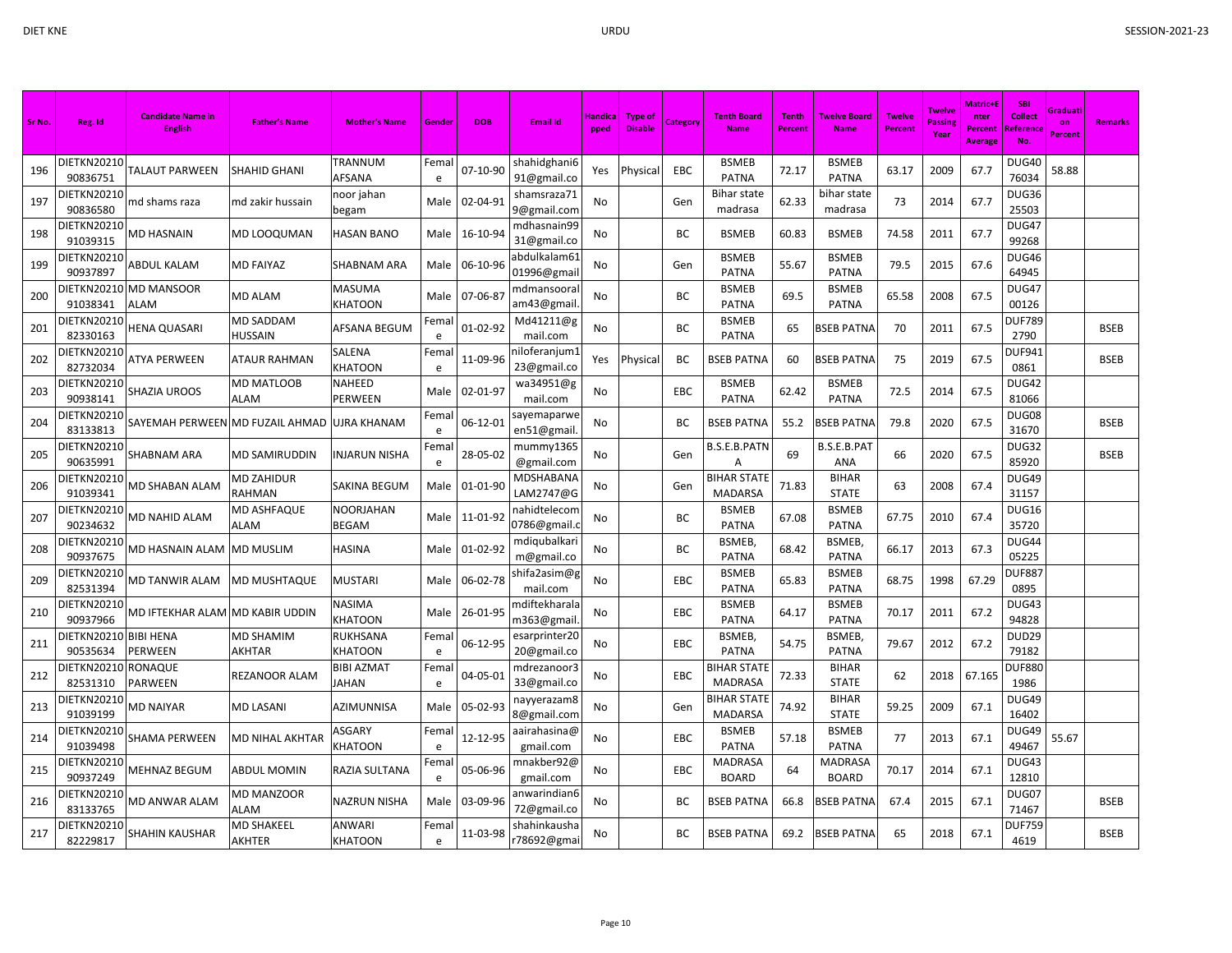| Sr No. | Reg. Id                        | <b>Candidate Name in</b><br><b>English</b> | <b>Father's Name</b>       | <b>Mother's Name</b>          | Gende     | <b>DOB</b> | <b>Email Id</b>              | Handica<br>pped | Type of<br><b>Disable</b> | Category     | <b>Tenth Board</b><br><b>Name</b>    | <b>Tenth</b><br>Percent | <b>Twelve Board</b><br><b>Name</b> | <b>Twelve</b><br><b>Percent</b> | <b>Twelve</b><br>Passing<br>Year | Matric+E<br>nter<br>Percent<br><b>Average</b> | <b>SBI</b><br><b>Collect</b><br>Referenc<br>No. | Graduati<br>on<br><b>Percent</b> | <b>Remarks</b> |
|--------|--------------------------------|--------------------------------------------|----------------------------|-------------------------------|-----------|------------|------------------------------|-----------------|---------------------------|--------------|--------------------------------------|-------------------------|------------------------------------|---------------------------------|----------------------------------|-----------------------------------------------|-------------------------------------------------|----------------------------------|----------------|
| 218    | DIETKN20210<br>82129554        | MD FAHEEM UDDIN                            | Md Nasim Uddin             | RUKHASNA<br><b>KHAT00N</b>    | Male      | 12-12-96   | mdhdfahim@<br>gmail.com      | No              |                           | <b>EBC</b>   | <b>BSMEB</b><br><b>PATNA</b>         | 63.33                   | <b>BSMEB</b><br><b>PATNA</b>       | 70.67                           | 2016                             | 67                                            | <b>DUF739</b><br>5413                           |                                  |                |
| 219    | DIETKN20210<br>82430689        | <b>MD NAUSHAD</b><br>ALAM                  | LATE SAFIL UDDIN           | <b>BIBI MARYAM</b>            | Male      | 10-05-92   | mdnaushadal<br>am1624@gm     | No              |                           | EBC          | <b>BSMEB</b><br><b>PATNA</b>         | 72.08                   | <b>BSMEB</b><br><b>PATNA</b>       | 61.78                           | 2018                             | 66.93                                         | <b>DUF831</b><br>2184                           |                                  |                |
| 220    | <b>DIETKN20210</b><br>82330211 | <b>GHALIB REZA</b>                         | ABRAR ALAM                 | <b>BIBI GULSHAN</b><br>ARA    | Male      | 15-06-96   | ghalib143786<br>@gmail.com   | No              |                           | <b>EBC</b>   | <b>BSMEB</b><br><b>PATNA</b>         | 63.75                   | <b>BSMEB</b><br><b>PATNA</b>       | 70.08                           | 2014                             | 66.915                                        | <b>DUF792</b><br>6474                           |                                  |                |
| 221    | DIETKN20210<br>90836669        | <b>MD MOBASHIR</b><br>ALAM                 | MD MAHFOOL<br>ALAM         | MAKIRA<br><b>KHATOON</b>      | Male      | 15-12-90   | ahmad.reja52<br>@gmail.com   | No              |                           | Gen(E<br>WS) | <b>BSMEB</b>                         | 59.5                    | <b>BSMEB</b>                       | 74.25                           | 2011                             | 66.9                                          | DUG40<br>23477                                  |                                  |                |
| 222    | DIETKN20210<br>91039336        | MD ISA                                     | MD KAMALUDDIN              | <b>BIBI RAQUIMA</b>           | Male      | 12-03-93   | mdrabbanala<br>m34@gmail.c   | No              |                           | EBC          | <b>BSMEB</b>                         | 51.33                   | <b>BSMEB</b>                       | 82.5                            | 2015                             | 66.9                                          | DUG49<br>42846                                  |                                  |                |
| 223    | DIETKN20210<br>90938134        | <b>BAHAR AFREEN</b>                        | ZAFAR ALAM                 | FARZANA<br>PERWEEN            | Fema<br>e | 22-11-00   | baharafreen3<br>6@gmail.com  | No              |                           | Gen          | <b>BSEB PATNA</b>                    | 62                      | <b>BSEB PATNA</b>                  | 71.8                            | 2019                             | 66.9                                          | DUG47<br>20248                                  |                                  | <b>BSEB</b>    |
| 224    | DIETKN20210<br>90938149        | SHAHROJ ALAM                               | ANSAR ALAM                 | <b>GULSHAN ARA</b>            | Male      | 16-11-01   | AAMIRGAZI08<br>6@GMAIL.CO    | No              |                           | EBC          | <b>BSMEB</b><br><b>PATNA</b>         | 72.75                   | <b>BSMEB</b><br><b>PATNA</b>       | 61                              | 2018                             | 66.9                                          | DUG47<br>27728                                  |                                  |                |
| 225    | DIETKN20210<br>81928735        | NASREEN NAZ                                | NAIYAR AZAM                | SHAHEDA<br>KHATOON            | Fema<br>e | 12-11-96   | mdnaiyaraza<br>m243@gmail    | No              |                           | EBC          | <b>BSMEB</b><br><b>PATNA</b>         | 51.42                   | <b>BSMEB</b><br><b>PATNA</b>       | 82.33                           | 2013                             | 66.875                                        | <b>DUF683</b><br>3971                           |                                  |                |
| 226    | DIETKN20210<br>90234796        | <b>MD IFTAKHAR</b><br>ALAM                 | <b>ABDUL LATIF</b>         | HAMEEDA<br><b>KHATOON</b>     | Male      | 21-10-91   | iftekhar9533<br>@gmail.com   | No              |                           | EBC          | <b>BSMEB</b><br><b>PATNA</b>         | 61.5                    | BSMEB.PAT<br><b>NA</b>             | 72.08                           | 2014                             | 66.8                                          | DUG17<br>93720                                  |                                  |                |
| 227    | DIETKN20210<br>90636133        | <b>GULAM JILANI</b>                        | SHAHID ALAM                | SUHIYA<br>KHATOON             | Male      | 22-06-92   | gulamjilani01<br>4@gmail.com | No              |                           | Gen          | <b>BSMEB</b><br><b>PATNA</b>         | 70.5                    | <b>BSMEB</b><br><b>PATNA</b>       | 63.17                           | 2012                             | 66.8                                          | DUG34<br>02118                                  |                                  |                |
| 228    | DIETKN20210<br>91039458        | MD SHAHROZ                                 | MOHAMMAD<br>SHUHAIL ALAM   | JAHANA<br>KHATOON             | Male      | 27-02-93   | mdhusain233<br>7@gmail.com   | No              |                           | EBC          | <b>BSMEB</b><br><b>PATNA</b>         | 63.25                   | <b>BSMEB</b><br><b>PATNA</b>       | 70.25                           | 2011                             | 66.8                                          | DUG49<br>50560                                  |                                  |                |
| 229    | DIETKN20210<br>90335192        | SHAMA BEGAM                                | SHAKIL AKHTAR              | PARWEEN<br>BEGAM              | Fema<br>e | 10-10-97   | mdsahilalam0<br>00786@gmail  | No              |                           | BC           | <b>BSMEB</b><br>PATNA                | 70.25                   | <b>BSMEB</b><br><b>PATNA</b>       | 63.25                           | 2015                             | 66.8                                          | DUG23<br>17576                                  |                                  |                |
| 230    | DIETKN20210<br>90435347        | MD NAZISH AHASN                            | <b>MD NAYEEM</b><br>AKHTER | ROSHAN ARA                    | Male      | 20-02-98   | nazishahsan 1<br>95@gmail.co | No              |                           | BC           | <b>BIHAR STATE</b><br><b>MADRASA</b> | 73.17                   | <b>BIHAR</b><br><b>STATE</b>       | 60.42                           | 2015                             | 66.8                                          | DUG25<br>85906                                  | 59.62                            |                |
| 231    | DIETKN20210<br>82029324        | SHIREEN GUL                                | MD KAMIL ASHRAF            | SANJEEDA<br><b>BEGUM</b>      | Fema<br>e | 02-05-03   | mdtanzimash<br>raf@gmailco   | No              |                           | BC           | <b>BIHAR</b><br>SCHOOL               | 62                      | <b>BIHAR</b><br>SCHOOL             | 71.6                            | 2020                             | 66.8                                          | <b>DUF719</b><br>3517                           |                                  | <b>BSEB</b>    |
| 232    | DIETKN20210<br>82631584        | <b>MERAJ</b><br><b>MUSHTAQUE</b>           | MD MUSHTAQUE<br>ALAM       | MUMTAZ ARFI                   | Male      | 19-02-00   | eklavyameraj<br>@gmail.com   | No              |                           | BC           | <b>BSMEB</b><br><b>PATNA</b>         | 70.75                   | <b>BSMEB</b><br><b>PATNA</b>       | 62.78                           | 2018                             | 66.765                                        | <b>DUF906</b><br>5169                           |                                  |                |
| 233    | DIETKN20210<br>82129587        | RUKHSANA<br><b>PARWEEN</b>                 | ZAMIRUL ISLAM              | RAZIYA<br>KHATOON             | Fema<br>e | 12-08-87   | SHAQUIBANS<br>ARI122@gmai    | Yes             | Physical                  | Gen          | BSMEB,PATN<br>Α                      | 60.5                    | BSMEB,PAT<br><b>NA</b>             | 72.92                           | 2006                             | 66.71                                         | <b>DUF742</b><br>1787                           |                                  |                |
| 234    | DIETKN20210<br>82430659        | <b>BIBI SHOABA</b><br><b>PARWEEN</b>       | MD ZUBAIR<br>HUSSAIN       | <b>BIBI SABANA</b><br>KHATOON | Fema<br>e | 07-01-02   | shoabaperwe<br>en@gmail.co   | No              |                           | EBC          | <b>BSMEB</b><br><b>PATNA</b>         | 71.42                   | <b>BSMEB</b><br><b>PATNA</b>       | 62                              | 2018                             | 66.71                                         | <b>DUF828</b><br>3403                           |                                  |                |
| 235    | DIETKN20210<br>91038971        | MD ANZAR                                   | MD SAJAQUE                 | ANSURA<br>KHATOON             | Male      | 20-01-92   | mdanzar301<br>@gmail.com     | No              |                           | BC           | <b>BSMEB</b><br><b>PATNA</b>         | 58.33                   | <b>BSMEB</b><br><b>PATNA</b>       | 75.08                           | 2011                             | 66.7                                          | DUG47<br>68528                                  |                                  |                |
| 236    | DIETKN20210<br>90636097        | MD SHEHROZ ALAM                            | <b>MD MOHSIN</b>           | RAHENA KHATUN                 | Male      | 10-10-92   | uci.shahroj20<br>21@gmail.co | No              |                           | BC           | <b>BSMEB</b><br><b>PATNA</b>         | 58.75                   | <b>BSMEB</b><br><b>PATNA</b>       | 74.67                           | 2011                             | 66.7                                          | DUG33<br>66972                                  |                                  |                |
| 237    | DIETKN20210<br>90836754        | MD SAQUIB HASAN                            | ABDUR RAZZAQUE             | <b>HUSAN ARA</b>              | Male      | 15-03-94   | saquibhasan3<br>26@gmail.co  | No              |                           | EBC          | <b>BSMEB</b><br><b>PATNA</b>         | 64.67                   | <b>BSMEB</b><br><b>PATNA</b>       | 68.67                           | 2010                             | 66.7                                          | DUG40<br>71327                                  |                                  |                |
| 238    | DIETKN20210<br>90736323        | MD TOSIF                                   | IAHANGIR ALAM              | AJEDA KHATOON                 | Male      | 01-11-94   | shahbaz4374<br>21@gmail.co   | No              |                           | BC           | B.S.M.E.B<br><b>PATNA</b>            | 70.75                   | B.S.M.E.B<br><b>PATNA</b>          | 62.67                           | 2015                             | 66.7                                          | DUG35<br>42176                                  |                                  |                |
| 239    | DIETKN20210<br>81828490        | Md saad iqubal                             | Md naiyar iqubal           | Salmadi                       | Male      | 02-01-95   | iqubalsaad@<br>gmail.com     | No              |                           | Gen          | BSMEB,<br><b>PATNA</b>               | 59.58                   | BSMEB,<br><b>PATNA</b>             | 73.75                           | 2013                             | 66.7                                          | <b>DUF658</b><br>3963                           |                                  |                |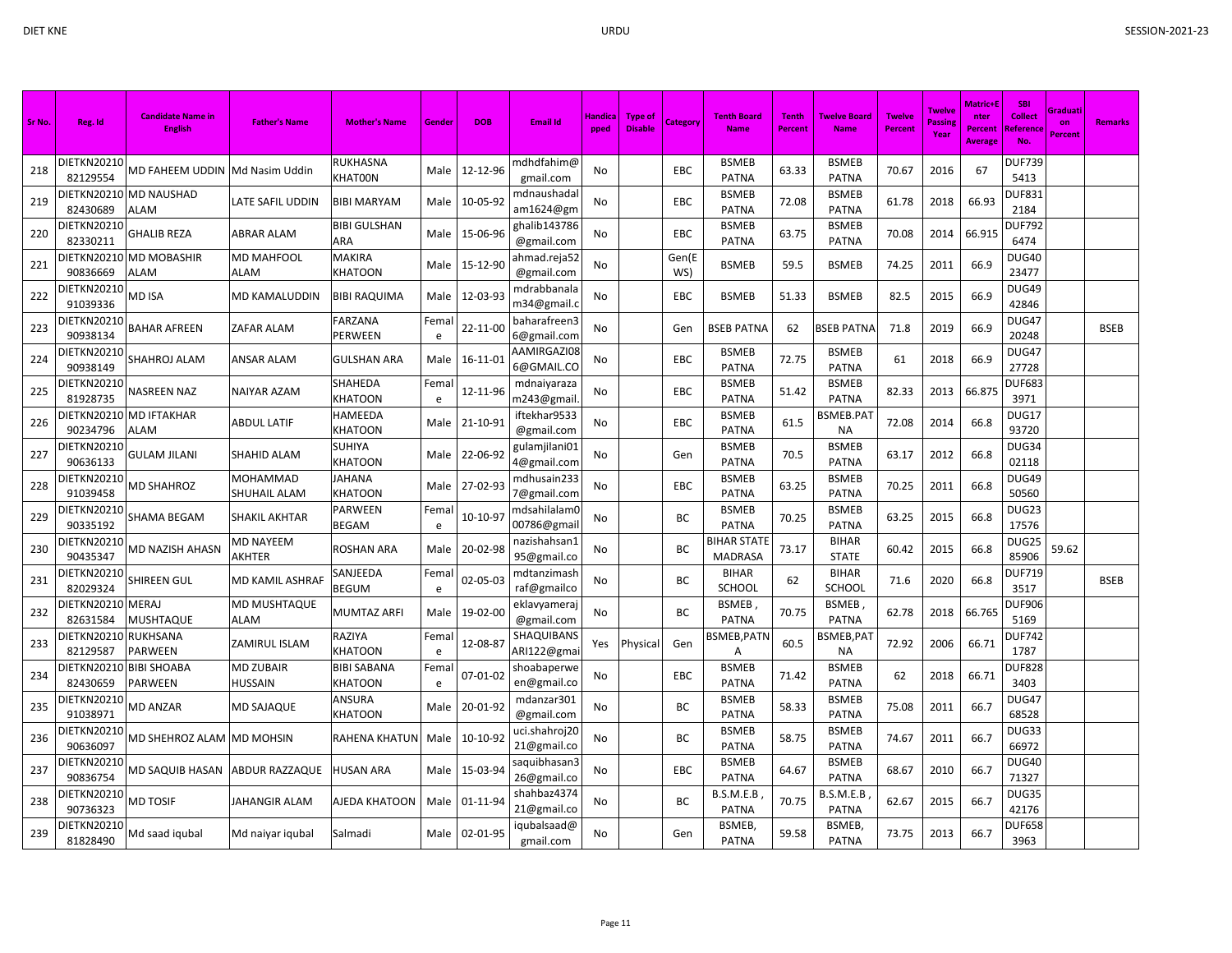| Sr No. | Reg. Id                 | <b>Candidate Name in</b><br><b>English</b> | <b>Father's Name</b>        | <b>Mother's Name</b>       | Gende      | <b>DOB</b> | <b>Email Id</b>              | Handica<br>pped | Type of<br><b>Disable</b> | <b>Category</b> | <b>Tenth Board</b><br><b>Name</b>    | <b>Tenth</b><br>Percent | <b>Twelve Board</b><br><b>Name</b> | <b>Twelve</b><br><b>Percent</b> | <b>Twelve</b><br>Passing<br>Year | Matric+E<br>nter<br>Percent<br><b>Average</b> | <b>SBI</b><br><b>Collect</b><br>Referenc<br>No. | Graduati<br>on<br>Percent | <b>Remarks</b> |
|--------|-------------------------|--------------------------------------------|-----------------------------|----------------------------|------------|------------|------------------------------|-----------------|---------------------------|-----------------|--------------------------------------|-------------------------|------------------------------------|---------------------------------|----------------------------------|-----------------------------------------------|-------------------------------------------------|---------------------------|----------------|
| 240    | DIETKN20210<br>90937949 | SHAMA PARWEEN                              | <b>CHAIRUDDIN</b>           | SABIHA<br>KHATOON          | Femal<br>e | 01-07-97   | perweensha<br>ma097@gmai     | No              |                           | ВC              | <b>BSME PATNA</b>                    | 70.42                   | <b>BSME</b><br><b>PATNA</b>        | 63                              | 2015                             | 66.7                                          | DUG46<br>37990                                  |                           |                |
| 241    | DIETKN20210<br>91039440 | ABU EJAZ AKHTER                            | MD JAMIL AKHTER             | KHADIMAH<br>SAWOODAH       | Male       | 10-02-92   | ejazcomputer<br>@gmail.com   | No              |                           | ВC              | <b>BSMEB</b><br><b>PATNA</b>         | 71.42                   | <b>BSMEB</b><br><b>PATNA</b>       | 61.83                           | 2009                             | 66.6                                          | DUG49<br>48979                                  |                           |                |
| 242    | DIETKN20210<br>91039502 | AFROZ ALAM                                 | GHULAM MUSTAFA              | FAKHRUN NISA               | Male       | 28-08-92   | maanswai491<br>@gmail.com    | No              |                           | <b>EBC</b>      | <b>BSMEB</b><br><b>PATNA</b>         | 63.75                   | <b>BSMEB</b><br>PATNA              | 69.5                            | 2014                             | 66.6                                          | DUG49<br>58920                                  |                           |                |
| 243    | DIETKN20210<br>91039545 | SAHEBA BEGAM                               | ABDUL GAFFAR                | ROSHAN ARA                 | Male       | 01-01-96   | sahibakhatoc<br>n533@gmail   | No              |                           | EBC             | B.S.M.E.B                            | 70.25                   | B.S.M.E.B                          | 63                              | 2015                             | 66.6                                          | DUG49<br>74972                                  |                           |                |
| 244    | DIETKN20210<br>91039196 | SHAZIA FARHEEN                             | <b>SHAH ALAM</b>            | <b>IMRANA BEGUM</b>        | Fema<br>e  | 10-12-01   | shaziafarheer<br>patkoi@gmai | No              |                           | BC              | <b>BSEB</b><br><b>PATNA</b>          | 64.2                    | <b>BSEB</b><br><b>PATNA</b>        | 69                              | 2019                             | 66.6                                          | DUG49<br>30258                                  |                           |                |
| 245    | DIETKN20210<br>91039245 | <b>SHAYEQUA</b><br>PERWEEN                 | MD SHAMSHAD<br>ALAM         | <b>BIBI MAHPARA</b>        | Fema<br>e  | 12-02-02   | snew09394@<br>gmail.com      | No              |                           | Gen             | <b>BSEB</b>                          | 73                      | <b>BSEB</b>                        | 60.2                            | 2018                             | 66.6                                          | DUG49<br>22588                                  |                           | <b>BSEB</b>    |
| 246    | DIETKN20210<br>82330184 | Md Shadad Anwar                            | Sayeedur Rahman             | Perween Kausar             | Male       | 04-02-86   | shadadanwar<br>03@gmail.co   | No              |                           | ВC              | <b>BSMEB</b><br><b>PATNA</b>         | 64                      | <b>BSMEB</b><br><b>PATNA</b>       | 69.17                           | 2005                             | 66.585                                        | <b>DUF791</b><br>7848                           | 66.63                     |                |
| 247    | DIETKN20210<br>90837116 | MD GHOLAM JILANI                           | MD<br>MOQUIMUDDIN           | SALEHA BEGUM               | Male       | 31-01-88   | mdgholamjila<br>ni961@gmail  | No              |                           | <b>EBC</b>      | <b>BSMEB</b><br><b>PATNA</b>         | 63.08                   | <b>BSMEB</b><br><b>PATNA</b>       | 70                              | 2007                             | 66.5                                          | DUG42<br>21894                                  |                           |                |
| 248    | DIETKN20210<br>90435418 | MUSHARRAF REZA                             | MD JORABUL<br><b>HASSAN</b> | <b>HUSN ARA</b><br>KHATOON | Male       | 05-03-93   | SAHAKUNAL4<br>25@GMAIL.C     | No              |                           | Gen             | <b>BSMEB</b><br><b>PATNA</b>         | 58.5                    | <b>BSMEB</b><br><b>PATNA</b>       | 74.58                           | 2011                             | 66.5                                          | DUG25<br>85098                                  |                           |                |
| 249    | DIETKN20210<br>90234881 | LILI BEGUM                                 | MD JAMEEL<br>ASGHAR         | ASGHARI<br>KHATOON         | Fema<br>e  | 10-04-93   | mdraihansidc<br>iqui8@gmail  | No              |                           | Gen             | <b>BSMEB</b><br><b>PATNA</b>         | 67.75                   | <b>BSMEB</b><br><b>PATNA</b>       | 65.33                           | 2011                             | 66.5                                          | DUG18<br>72464                                  |                           |                |
| 250    | DIETKN20210<br>90937714 | MD RAHIL ANWER                             | ABDUS SALAM                 | KAUSARI BEGUM              | Male       | 10-04-97   | ndrahilanwe<br>04@gmail.co   | No              |                           | Gen             | <b>BSMEB</b><br><b>PATNA</b>         | 70.17                   | <b>BSMEB</b><br><b>PATNA</b>       | 62.75                           | 2015                             | 66.5                                          | DUG46<br>02980                                  |                           |                |
| 251    | DIETKN20210<br>90836567 | NAZIA ZAKI                                 | <b>MD ZAKAULLAH</b><br>ZAKI | KHADIJAH<br>KHATOON        | Fema<br>e  | 25-01-98   | galaxynaaz8<br>@gmail.com    | No              |                           | Gen(E<br>WS)    | <b>BSMEB</b><br><b>PATNA</b>         | 68.5                    | <b>BSMEB</b><br><b>PATNA</b>       | 64.42                           | 2014                             | 66.5                                          | DUG39<br>97352                                  |                           |                |
| 252    | DIETKN20210<br>90937904 | <b>KHUSHNASHIN</b><br>PERWEEN              | ALAUDDIN                    | SHAMSUN<br>NISHAN          | Fema<br>e  | 04-08-99   | chushnashinp<br>70630@gmai   | No              |                           | Gen(E<br>WS)    | <b>BSMEB</b>                         | 68.67                   | <b>BSMEB</b>                       | 64.25                           | 2016                             | 66.5                                          | DUG46<br>63125                                  |                           |                |
| 253    | DIETKN20210<br>90535663 | SHADAB ALAM                                | MD JAMIL AKHTER             | <b>AKHTARI BEGUM</b>       | Male       | 15-03-98   | shadabalam2<br>019as@gmail   | No              |                           | ВC              | <b>BSMEB</b><br><b>PATNA</b>         | 70.92                   | <b>BSMEB</b><br><b>PATNA</b>       | 61.83                           | 2015                             | 66.4                                          | DUG30<br>33713                                  |                           |                |
| 254    | DIETKN20210<br>90837120 | SHAFAQUE NAZ                               | JAMIL AKHTER                | AHMADI BEGAM               | Fema<br>e  | 01-01-00   | shafaquenaz0<br>1@gmail.com  | No              |                           | Gen             | <b>BSEB PATNA</b>                    | 64.6                    | BSEB PATNA                         | 68.2                            | 2019                             | 66.4                                          | DUG42<br>33447                                  |                           | <b>BSEB</b>    |
| 255    | DIETKN20210<br>82832717 | NASARIN PERWEEN                            | MD NASIM UDDIN              | <b>BIBI QUDUSA</b>         | Fema<br>e  | 25-01-01   | sadiquealam7<br>38@gmail.co  | No              |                           | EBC             | <b>BSMEB</b>                         | 72                      | <b>BSMEB</b>                       | 60.78                           | 2018                             | 66.39                                         | DUF994<br>6609                                  |                           |                |
| 256    | DIETKN20210<br>82832407 | <b>DEZY PERWEEN</b>                        | MD LATIFUL<br>RAHMAN        | KAUSARI BEGUM              | Fema<br>e  | 04-03-97   | wrahmanikne<br>001@gmail.c   | No              |                           | Gen             | <b>BSMEB</b><br><b>PATNA</b>         | 72.17                   | <b>BSMEB</b><br><b>PATNA</b>       | 60.5                            | 2015                             | 66.335                                        | <b>DUF980</b><br>5384                           |                           |                |
| 257    | DIETKN20210<br>90836911 | MD MUMTAZ ALAM  MD ZAMIR UDDIN             |                             | NAGHMA                     | Male       | 20-12-91   | mariyamumta<br>2185@gmail.   | No              |                           | EBC             | <b>BIHAR STATE</b><br><b>MADRASA</b> | 68.67                   | <b>BIHAR</b><br><b>STATE</b>       | 64                              | 2011                             | 66.3                                          | DUG41<br>68149                                  |                           |                |
| 258    | DIETKN20210<br>91038956 | MD MUSWIR RAZA                             | MD MAHTABUDDIN              | NASIMA<br>KHATOON          | Male       | 12-02-92   | mdmusawirr<br>@gmail.com     | No              |                           | Gen             | <b>BSMES</b><br><b>PATNA</b>         | 72.58                   | <b>BSMEB</b><br><b>PATNA</b>       | 60                              | 2009                             | 66.3                                          | DUG48<br>68236                                  |                           |                |
| 259    | DIETKN20210<br>90937887 | MUSTAFIZ ALAM                              | <b>ND ABDUL HALIM</b>       | MAHJABIN BANO              | Male       | 25-08-92   | mdmustafiza<br>am633@gma     | No              |                           | Gen(E<br>WS)    | <b>BSMEB</b><br><b>PATNA</b>         | 71.92                   | <b>BSMEB</b><br><b>PATNA</b>       | 60.67                           | 2009                             | 66.3                                          | DUG46<br>51072                                  |                           |                |
| 260    | DIETKN20210<br>91038392 | SHAMA SADAF                                | VID MANZAR ALAM             | <b>BIBI PARWEEN</b>        | Fema<br>e  | 08-09-01   | shama3654@<br>gmail.com      | No              |                           | <b>EBC</b>      | <b>MADARSA</b><br><b>BOARD</b>       | 71.17                   | <b>MADRASA</b><br><b>BOARD</b>     | 61.44                           | 2018                             | 66.3                                          | DUG47<br>79673                                  |                           |                |
| 261    | DIETKN20210<br>82531411 | MD JAID HUSSAIN                            | MD SALIM UDDIN              | ZUBEDA<br><b>KHATOON</b>   | Male       | 15-08-88   | zaidhasanbhc<br>Imara@gmail  | No              |                           | Gen             | <b>BSMEB</b><br><b>PATNA</b>         | 62.75                   | <b>BSMEB</b><br><b>PATNA</b>       | 69.83                           | 2014                             | 66.29                                         | <b>DUF888</b><br>7266                           |                           |                |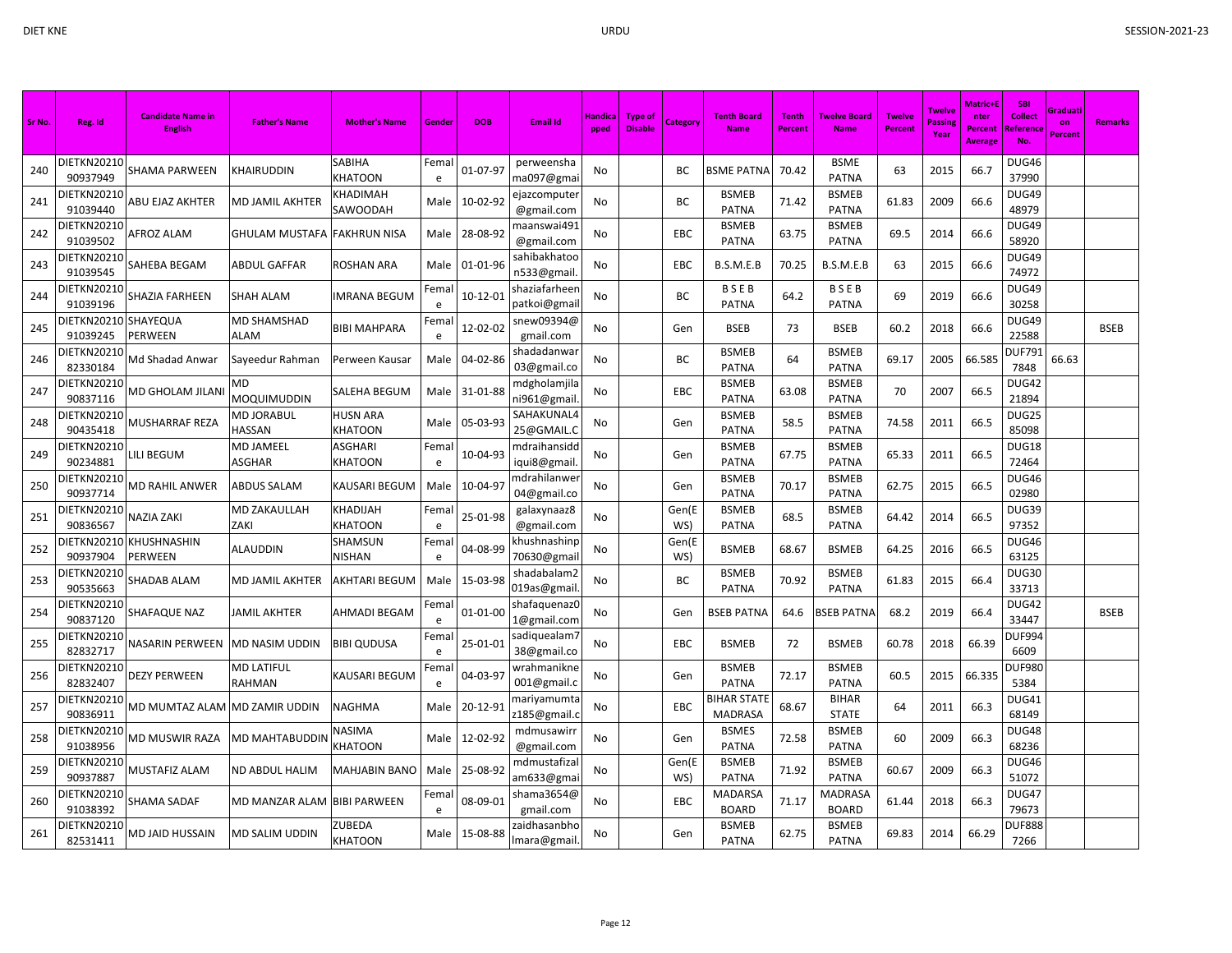| Sr No. | Reg. Id                        | <b>Candidate Name in</b><br><b>English</b> | <b>Father's Name</b>             | <b>Mother's Name</b>              | Gender               | <b>DOB</b> | <b>Email Id</b>                       | Handica<br>pped | <b>Type of</b><br><b>Disable</b> | Category     | <b>Tenth Board</b><br><b>Name</b>    | <b>Tenth</b><br>Percent | Twelve Board<br><b>Name</b>  | <b>Twelve</b><br>Percent | <b>Twelve</b><br>Passin<br>Year | <b>Matric+l</b><br>nter<br>Percent<br><b>Average</b> | <b>SBI</b><br><b>Collect</b><br>Reference<br><b>No</b> | Graduati<br>on<br>Percent | <b>Remarks</b> |
|--------|--------------------------------|--------------------------------------------|----------------------------------|-----------------------------------|----------------------|------------|---------------------------------------|-----------------|----------------------------------|--------------|--------------------------------------|-------------------------|------------------------------|--------------------------|---------------------------------|------------------------------------------------------|--------------------------------------------------------|---------------------------|----------------|
| 262    | DIETKN20210<br>83133849        | SHAKIL AHMAD                               | <b>ABDUL MANNAN</b>              | SALEHA<br>KHATOON                 | Male                 | 10-02-89   | shakilahmadk<br>ne714@gmai            | No              |                                  | ВC           | <b>BSMEB</b><br><b>PATNA</b>         | 71.08                   | <b>BSMEB</b><br><b>PATNA</b> | 61.25                    | 2009                            | 66.2                                                 | DUG08<br>81953                                         |                           |                |
| 263    | DIETKN20210<br>90636117        | NOORANI BEGAM                              | MAHBOOB ALAM                     | <b>GHUNCHA BANU</b>               | Femal<br>e           | 05-12-91   | nooranibega<br>m422@gmail             | No              |                                  | Gen(E<br>WS) | <b>BSMEB</b><br><b>PATNA</b>         | 78.5                    | <b>BSMEB</b><br><b>PATNA</b> | 53.92                    | 2009                            | 66.2                                                 | DUG33<br>79399                                         | 67.53                     |                |
| 264    | DIETKN20210<br>90736479        | <b>KAHKESHAN</b><br><b>BEGUM</b>           | MASOOD ALAM                      | NILOFAR<br>SULTANA                | Femal<br>e           | 04-09-98   | mdmaswood<br>a9@gmail.co              | No              |                                  | EBC          | <b>BSMEB</b><br><b>PATNA</b>         | 56.17                   | <b>BSMEB</b><br><b>PATNA</b> | 76.25                    | 2015                            | 66.2                                                 | DUG37<br>02118                                         |                           |                |
| 265    | DIETKN20210<br>91038834        | FARHEEN                                    | BADIUZZAMA                       | SHABANA<br><b>KHATOON</b>         | Fema<br>e            | 12-04-00   | mdwasiuzzam<br>a85853421@             | No              |                                  | EBC          | <b>BSEB PATNA</b>                    | 67.2                    | <b>BSEB PATNA</b>            | 65.2                     | 2019                            | 66.2                                                 | DUG48<br>49605                                         |                           | <b>BSEB</b>    |
| 266    | DIETKN20210<br>90836728        | ZEENAT                                     | MD RUSTAM<br>ANSARI              | SHAMIMA<br>PERWEEN                | Femal<br>e           | 05-02-01   | zeenat505@g<br>mail.com               | No              |                                  | EBC          | <b>BSEB PATNA</b>                    | 69                      | 2019                         | 63.4                     | 2019                            | 66.2                                                 | <b>DUG40</b><br>11409                                  |                           |                |
| 267    | 90234817                       | DIETKN20210 MD AJMAL RAZA<br>ANSARI        | MD<br>QUAYAMUDDIN                | NIGAR ANJUM<br>ANSARI             | Male                 | 02-06-96   | mdajmalansa<br>ri51@gmail.c           | No              |                                  | EBC          | <b>BSMEB</b>                         | 61.17                   | <b>BSMEB</b>                 | 71                       | 2014                            | 66.1                                                 | DUG18<br>14775                                         | 60.13                     |                |
| 268    | DIETKN20210<br>90234778        | JASIM AKHTER                               | QUAMRUDDIN                       | NASIMA<br>KHATOON                 | Male                 | 28-12-97   | zashimahm@<br>gmail.com               | <b>No</b>       |                                  | ВC           | <b>BSMEB</b><br><b>PATNA</b>         | 71.17                   | <b>BSMEB</b><br><b>PATNA</b> | 61.08                    | 2015                            | 66.1                                                 | DUG13<br>43944                                         |                           |                |
| 269    | DIETKN20210<br>90334937        | Bazm ara                                   | Md jahangir                      | Nusrat jahan                      | Femal<br>e           | 05-06-01   | bazmara178<br>@gmail.com              | No              |                                  | EBC          | <b>BSEB</b>                          | 61.2                    | <b>BSEB</b>                  | 70.8                     | 2019                            | 66                                                   | <b>DUG20</b><br>78750                                  |                           | <b>BSEB</b>    |
| 270    | DIETKN20210<br>82531508        | MD ZAKIR ALAM                              | MD GAYAS UDDIN                   | <b>BIBI REHANA</b><br>KHATOON     | Male                 | 04-12-95   | mdzakirhussa<br>in20166@gm            | No              |                                  | EBC          | <b>BSMEB</b><br><b>PATNA</b>         | 61.17                   | <b>BSMEB</b><br><b>PATNA</b> | 70.67                    | 2014                            | 65.92                                                | <b>DUF894</b><br>1296                                  |                           |                |
| 271    | DIETKN20210<br>82531142        | ZEENAT PARWEEN                             | REZANOOR ALAM                    | <b>BIBI AZMAT</b><br><b>JAHAN</b> | Fema<br>$\mathsf{e}$ | 04-05-01   | zeenatparwe<br>en985252@g             | No              |                                  | EBC          | <b>BIHAR STATE</b><br><b>MADRASA</b> | 70.25                   | <b>BIHAR</b><br><b>STATE</b> | 61.56                    | 2018                            | 65.905                                               | DUF869<br>8775                                         |                           |                |
| 272    | DIETKN20210<br>90937968        | <b>MD TAUQIR ALAM</b>                      | MD SIDDIQUE                      | QUAMRUN<br>NISHA                  | Male                 | 15-10-89   | mdtauquirala<br>m450@gmail            | No              |                                  | ВC           | <b>BSMEB</b><br><b>PATNA</b>         | 65.83                   | <b>BSEB PATNA</b>            | 66                       | 2009                            | 65.9                                                 | DUG46<br>62390                                         |                           | <b>BSEB</b>    |
| 273    | DIETKN20210<br>90435401        | <b>MD SARTAZ AZIZ</b>                      | <b>MD ZAMIRUL</b><br>Islam       | <b>MOMINA</b><br>KHATOON          | Male                 | 19-11-92   | SARTAZAZIZ5<br>0@GMAIL.CO             | No              |                                  | ВC           | <b>BIHAR STATE</b><br><b>MADRASA</b> | 64.33                   | <b>BIHAR</b><br><b>STATE</b> | 67.42                    | 2013                            | 65.9                                                 | DUG26<br>31830                                         |                           |                |
| 274    | DIETKN20210<br>82531127        | HENA KAUSAR                                | SALIM ANZER                      | TALAT YASMIN                      | Femal<br>e           | 11-02-02   | henakne786<br>@gmail.com              | No              |                                  | ВC           | <b>BSEB PATNA</b>                    | 62.6                    | SEB PATNA                    | 69.2                     | 2020                            | 65.9                                                 | <b>DUF870</b><br>0429                                  |                           | <b>BSEB</b>    |
| 275    | DIETKN20210<br>90937784        | <b>HENA KAUSAR</b>                         | MD ARIF HUSSAIN                  | KISHWARI                          | Femal<br>e           | 12-05-94   | mrcad00@g <mark>r</mark> r<br>ail.com | No              |                                  | EBC          | BS                                   | 59.25                   | <b>BSMEB</b><br><b>PATNA</b> | 72.25                    | 2014                            | 65.8                                                 | DUG46<br>35353                                         |                           |                |
| 276    | <b>DIETKN20210</b><br>90736309 | Md Asif Raza                               | Md Tahzib Alam                   | Ladly Begam                       | Male                 | 07-10-02   | asifrazanoori<br>0@gmail.com          | No              |                                  | Gen          | Up board of<br>madrsa                | 50.8                    | Up board of<br>madrsa        | 80.78                    | 2019                            | 65.8                                                 | DUG35<br>67466                                         | 76.33                     |                |
| 277    | DIETKN20210<br>82129665        | MINU NEHAR                                 | MD MUSHTAQUE<br>ALAM             | MUMTAZ ARFI                       | Femal<br>e           | 11-02-02   | minunehar@<br>gmail.com               | No              |                                  | ВC           | <b>BSMEB</b><br><b>PATNA</b>         | 69.33                   | BSMEB<br><b>PATNA</b>        | 62.11                    | 2018                            | 65.72                                                | <b>DUF748</b><br>3261                                  |                           |                |
| 278    | DIETKN20210<br>82832709        | NTAKHAB ALAM                               | MD SEHRUL HAQUE                  | NUSHARAT<br><b>BEGUM</b>          | Male                 | 12-03-97   | NTAKHAB353<br>@GMAIL.CO               | No              |                                  | BC           | BSMEB,<br><b>PATNA</b>               | 62.25                   | <b>BSMEB</b><br><b>PATNA</b> | 69.17                    | 2013                            | 65.71                                                | <b>DUF993</b><br>4157                                  |                           |                |
| 279    | DIETKN20210<br>91038510        | MD FIROZ AKHTAR                            | MD KALIMUDDIN                    | SABILA KHATOON                    | Male                 | 15-01-90   | <sup>∶</sup> iroznadwi@g<br>mail.com  | <b>No</b>       |                                  | EBC          | <b>BSMEB</b><br><b>PATNA</b>         | 62.92                   | <b>BSMEB</b>                 | 68.5                     | 2011                            | 65.7                                                 | DUG48<br>37818                                         |                           |                |
| 280    | DIETKN20210<br>91039497        | MD MONAZIR ALAM                            | <b>MD MONAZIR</b><br><b>ALAM</b> | NAJMUSHSHAHA                      | Male                 | 01-02-91   | abuzar7940@<br>gmail.com              | No              |                                  | EBC          | <b>BSMEB</b><br><b>PATNA</b>         | 71.17                   | <b>BSMEB</b><br><b>PATNA</b> | 60.17                    | 2010                            | 65.7                                                 | DUG49<br>57842                                         |                           |                |
| 281    | DIETKN2021<br>91038978         | <b>BIBI RAWISH</b><br>RAHMANI              | MD MOJIBUR<br>RAHMAN             | <b>BIBI MANZARI</b><br>KHATOON    | Fema<br>e            | 03-02-93   | MD.SAUD.REZ<br>A@GMAIL.CO             | No              |                                  | EBC          | <b>BIHAR STATE</b><br><b>MADRASA</b> | 60.83                   | <b>BIHAR</b><br><b>STATE</b> | 70.58                    | 2010                            | 65.7                                                 | DUG48<br>69178                                         | 54.82                     |                |
| 282    | DIETKN20210<br>90837184        | Guncha Dilkashan                           | Md Ahmad Hussain                 | Bibi Jinnatun<br>Nisha            | Fema<br>e            | 21-02-93   | sufiarahman.j<br>annat@gmai           | No              |                                  | EBC          | Madarasa<br>Board                    | 68.25                   | Madarasa<br>Board            | 63.08                    | 2009                            | 65.7                                                 | DUG42<br>64784                                         |                           |                |
| 283    | DIETKN20210<br>90937248        | <b>SUFIA BANO</b>                          | SULEMAN                          | RUKHSANA<br><b>KHATOON</b>        | Femal<br>e           | 11-03-96   | hamidmd846<br>@gmail.com              | No              |                                  | EBC          | <b>BSMEB</b><br><b>PATNA</b>         | 52.92                   | <b>BSMEB</b><br><b>PATNA</b> | 78.42                    | 2013                            | 65.7                                                 | DUG42<br>70179                                         |                           |                |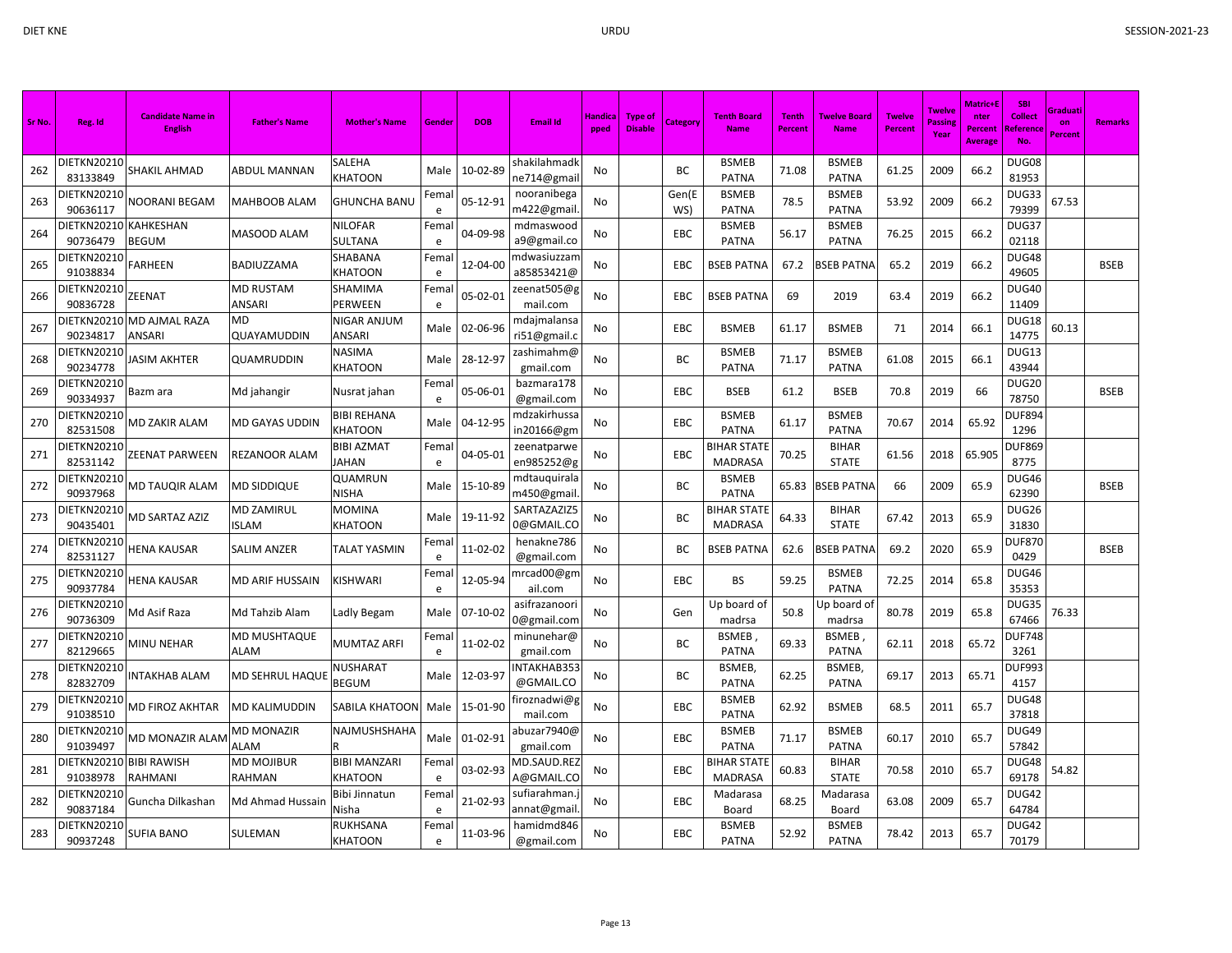| Sr No. | Reg. Id                 | <b>Candidate Name in</b><br><b>English</b> | <b>Father's Name</b>            | <b>Mother's Name</b>       | Gende     | <b>DOB</b>    | <b>Email Id</b>                 | Handica<br>pped | <b>Type of</b><br><b>Disable</b> | <b>Category</b> | <b>Tenth Board</b><br><b>Name</b>    | <b>Tenth</b><br>Percent | <b>Twelve Board</b><br><b>Name</b> | <b>Twelve</b><br><b>Percent</b> | Twelve<br>Passin<br>Year | <b>Matric+E</b><br>nter<br><b>Percent</b><br>Average | <b>SBI</b><br><b>Collect</b><br>Reference<br>No. | Graduati<br>on<br><b>Percent</b> | <b>Remarks</b> |
|--------|-------------------------|--------------------------------------------|---------------------------------|----------------------------|-----------|---------------|---------------------------------|-----------------|----------------------------------|-----------------|--------------------------------------|-------------------------|------------------------------------|---------------------------------|--------------------------|------------------------------------------------------|--------------------------------------------------|----------------------------------|----------------|
| 284    | DIETKN20210<br>90938023 | MARZIA NISHAT                              | ABDUL HALIM                     | MAHAJABEEN<br><b>BANOO</b> | Fema<br>e | 04-06-97      | azadahma884<br>98@gmail.co      | No              |                                  | Gen(E<br>WS)    | <b>BSEB PATNA</b>                    | 64                      | <b>BSEB PATNA</b>                  | 67.4                            | 2015                     | 65.7                                                 | DUG46<br>49307                                   |                                  | <b>BSEB</b>    |
| 285    | DIETKN20210<br>81928757 | <b>VILAM SHAHZADI</b>                      | <b>MD IBNUL HAQUE</b>           | HUMA NAAZ                  | Fema<br>e | 31-12-01      | nilampari87@<br>gmail.com       | No              |                                  | EBC             | <b>BSEB PATNA</b>                    | 57.6                    | <b>BSEB PATNA</b>                  | 73.8                            | 2019                     | 65.7                                                 | <b>DUF683</b><br>9328                            |                                  | <b>BSEB</b>    |
| 286    | DIETKN20210<br>81928865 | MASUM JANNATI                              | <b>MD MUSHTAQUE</b><br>ALAM     | NOORDANA<br>BEGAM          | Fema<br>e | 20-06-96      | jam67105@g<br>mail.com          | No              |                                  | ВC              | <b>BSMEBP</b>                        | 55.75                   | <b>BSMEBP</b>                      | 75.33                           | 2013                     | 65.54                                                | DUF691<br>0586                                   |                                  |                |
| 287    | DIETKN20210<br>91039174 | NOORUL QUAISAR                             | <b>MD YASIN</b>                 | <b>QUAMRUN NISA</b>        | Male      | 03-05-79      | ALAMIMTIYA<br>Z9899@GMAI        | No              |                                  | ВC              | <b>BIHAR STATE</b><br><b>MADARSA</b> | 66.83                   | <b>BIHAR</b><br><b>STATE</b>       | 64.17                           | 2005                     | 65.5                                                 | DUG49<br>06667                                   |                                  |                |
| 288    | DIETKN20210<br>90837099 | MD RIHAN ALAM                              | <b>MD SAJID ALAM</b>            | <b>BIBI HURMATI</b>        | Male      | 16-12-93      | ndabdullah.d<br>@gmail.com      | No              |                                  | EBC             | <b>BSMEB</b><br><b>PATNA</b>         | 64.08                   | <b>BSMEB</b><br><b>PATNA</b>       | 66.92                           | 2011                     | 65.5                                                 | DUG42<br>29607                                   |                                  |                |
| 289    | DIETKN20210<br>83033499 | NIKHAT AFRIN                               | <b>AFAQUE ALAM</b>              | <b>SHAH BANO</b>           | Fema<br>e | 01-04-97      | nikhatafrin00<br>22@gmail.co    | No              |                                  | ВC              | <b>BSMEB</b><br><b>PATNA</b>         | 70.5                    | <b>BSMEB</b><br><b>PATNA</b>       | 60.42                           | 2015                     | 65.5                                                 | DUG05<br>03425                                   |                                  |                |
| 290    | DIETKN20210<br>90535863 | ROUSHAN ARA                                | <b>WASI AHMAD</b>               | AMNA KHATOON               | Fema<br>e | 08-10-97      | aafzalinbox@<br>gmail.com       | No              |                                  | Gen             | <b>BSMEB</b><br><b>PATNA</b>         | 50.08                   | <b>BSMEB</b><br><b>PATNA</b>       | 81                              | 2014                     | 65.5                                                 | DUG31<br>08473                                   |                                  |                |
| 291    | DIETKN20210<br>91038557 | SITARA KHATOON                             | <b>AINUDDIN</b>                 | LALO JAN                   | Fema<br>e | 06-08-98      | SANASULAIM<br>AN786@GMA         | No              |                                  | Gen             | <b>BSMEB</b><br><b>PATNA</b>         | 52.42                   | <b>BSMEB</b><br><b>PATNA</b>       | 78.58                           | 2015                     | 65.5                                                 | DUG47<br>67493                                   |                                  |                |
| 292    | DIETKN20210<br>82531358 | MOFIZUDDIN                                 | <b>ZAFIR ALAM</b>               | MAHFOOZA<br>KHATOON        | Male      | 16-06-95      | hamdammisb<br>ahi@gmail.co      | No              |                                  | ВC              | <b>BSMEB</b><br><b>PATNA</b>         | 60.83                   | <b>BSMEB</b><br><b>PATNA</b>       | 70                              | 2013                     | 65.415                                               | <b>DUF884</b><br>9628                            |                                  |                |
| 293    | DIETKN20210<br>91039181 | MD SHABAB<br>ANWAR                         | ABDUS SAMAD                     | ????? ???                  | Male      | 02-03-92      | cybercafesha<br>bab@gmail.c     | No              |                                  | EBC             | madrasah<br>board                    | 63.83                   | madrasah<br>board                  | 67                              | 2011                     | 65.4                                                 | DUG49<br>09060                                   |                                  |                |
| 294    | DIETKN20210<br>90636025 | ABDUR RAHIM                                | <b>MD ARIF</b>                  | NAJMA<br>KHATOON           | Male      | 22-01-95      | abdurrahim2<br>151@gmail.c      | No              |                                  | Gen             | <b>BSMEB</b><br><b>PATNA</b>         | 59.42                   | <b>BSMEB</b><br><b>PATNA</b>       | 71.42                           | 2014                     | 65.4                                                 | DUG32<br>91394                                   |                                  |                |
| 295    | DIETKN20210<br>90836947 | SHAMA PERWEEN                              | MOHAMMAD<br><b>ABDUL QUDDUS</b> | <b>MUSTARI BEGUM</b>       | Fema<br>e | 03-04-95      | mdakmalyazd<br>animisbahi@      | No              |                                  | ВC              | <b>CBSE DELHI</b>                    | 70.2                    | AMU<br><b>ALIGARH</b>              | 60.5                            | 2019                     | 65.4                                                 | DUG41<br>80173                                   |                                  |                |
| 296    | DIETKN20210<br>90636185 | SANIA FIRDOSH                              | JASIM AZAM                      | SABIRI BEGAM               | Fema<br>e | 04-12-97      | saniafirdosh1<br>78@gmail.co    | No              |                                  | ВC              | <b>BSEB PATNA</b>                    | 63.6                    | <b>BSEB PATNA</b>                  | 67.2                            | 2017                     | 65.4                                                 | DUG34<br>23353                                   |                                  | <b>BSEB</b>    |
| 297    | DIETKN20210<br>91039227 | Zeba Nasim                                 | Nasim Akhter                    | Rukhshana<br>Khatoon       | Fema<br>e | 12-10-99      | akhtartahsee<br>n777@gmail.     | No              |                                  | EBC             | <b>BSEB PATNA</b>                    | 62.4                    | <b>BSEB PATNA</b>                  | 68.4                            | 2016                     | 65.4                                                 | DUG47<br>70932                                   |                                  | <b>BSEB</b>    |
| 298    | DIETKN20210<br>90937424 | REHBAN AZHAR                               | <b>MD TAHA</b>                  | RAZIA NASRIN               | Male      | 01-01-91      | rehbanazar@<br>gmail.com        | No              |                                  | ВC              | <b>BSMEB</b><br><b>PATNA</b>         | 62.67                   | <b>BSMEB</b><br><b>PATNA</b>       | 68                              | 2013                     | 65.3                                                 | DUG44<br>98072                                   |                                  |                |
| 299    | DIETKN20210<br>90134497 | Heena Parween                              | Md Akhtar                       | Bibi Murshida<br>Khatoon   | Fema<br>e | 25-01-02      | parweenh997<br>@gmail.com       | No              |                                  | EBC             | <b>BSEB Patna</b>                    | 54.2                    | <b>BSEB Patna</b>                  | 76.4                            | 2020                     | 65.3                                                 | DUG11<br>74135                                   |                                  | <b>BSEB</b>    |
| 300    | DIETKN20210<br>91038930 | md iquebal                                 | idreesh                         | bibi fatma                 | Male      | 02-05-90      | mdiquebal43<br>1@gmail.com      | No              |                                  | EBC             | bsmeb patna                          | 61                      | bsmeb<br>patna                     | 69.42                           | 2011                     | 65.2                                                 | <b>DUG48</b><br>70594                            |                                  |                |
| 301    | DIETKN20210<br>82430694 | SHAMA BEGAM                                | <b>HANIF AHMAD</b>              | SALEHA<br>KHATOON          | Fema<br>e | 29-01-88      | ZEBAMULLA7<br>86@GMAIL.C        | No              |                                  | вс              | <b>BIHAR STATE</b><br><b>MADARSA</b> | 63.17                   | <b>BIHAR</b><br><b>STATE</b>       | 67.08                           | 2004                     | 65.125                                               | <b>DUF829</b><br>6946                            |                                  |                |
| 302    | DIETKN20210<br>90938151 | SHAHZADI BEGUM                             | <b>SARFARAZ ANWAR</b>           | SHAGUFTA<br>BEGUM          | Fema<br>e | 14-06-98      | anwar95ril@g<br>mail.com        | No              |                                  | ВC              | <b>BSEB PATNA</b>                    | 65                      | <b>BSEB PATNA</b>                  | 65.2                            | 2016                     | 65.1                                                 | DUG44<br>78601                                   |                                  | <b>BSEB</b>    |
| 303    | DIETKN20210<br>83033606 | NAWED ARSHAD                               | MD BADI UZZAMAN NAJMUS SEHAR    |                            | Male      | 16-06-99      | nawedarshad<br>625@gmail.c      | No              |                                  | EBC             | <b>BSMEB</b><br><b>PATNA</b>         | 68                      | <b>BSMEB</b><br><b>PATNA</b>       | 62.11                           | 2019                     | 65.1                                                 | DUG05<br>88518                                   |                                  |                |
| 304    | DIETKN20210<br>90736348 | MAHMOOD ALAM                               | <b>MD QUASIM</b>                | ANJUMAN ARA                | Male      | 08-02-82      | <b>IMRAN09236</b><br>1@GMAIL.CO | No              |                                  | Gen             | <b>BSMEB</b><br><b>PATNA</b>         | 59.42                   | <b>BSMEB</b><br><b>PATNA</b>       | 70.67                           | 2004                     | 65                                                   | DUG27<br>65194                                   | 71.5                             |                |
| 305    | DIETKN20210<br>91038499 | MD AARIF HUSAN                             | <b>MD AUINUL HAQUE</b>          | SHAGUFA<br>BEGAM           |           | Male 12-11-88 | profile.sb404<br>@gmail.com     | No              |                                  | EBC             | <b>BSMEB</b><br><b>PATNA</b>         | 64.42                   | <b>BSMEB</b><br><b>PATNA</b>       | 65.67                           | 2011                     | 65                                                   | DUG46<br>60088                                   |                                  |                |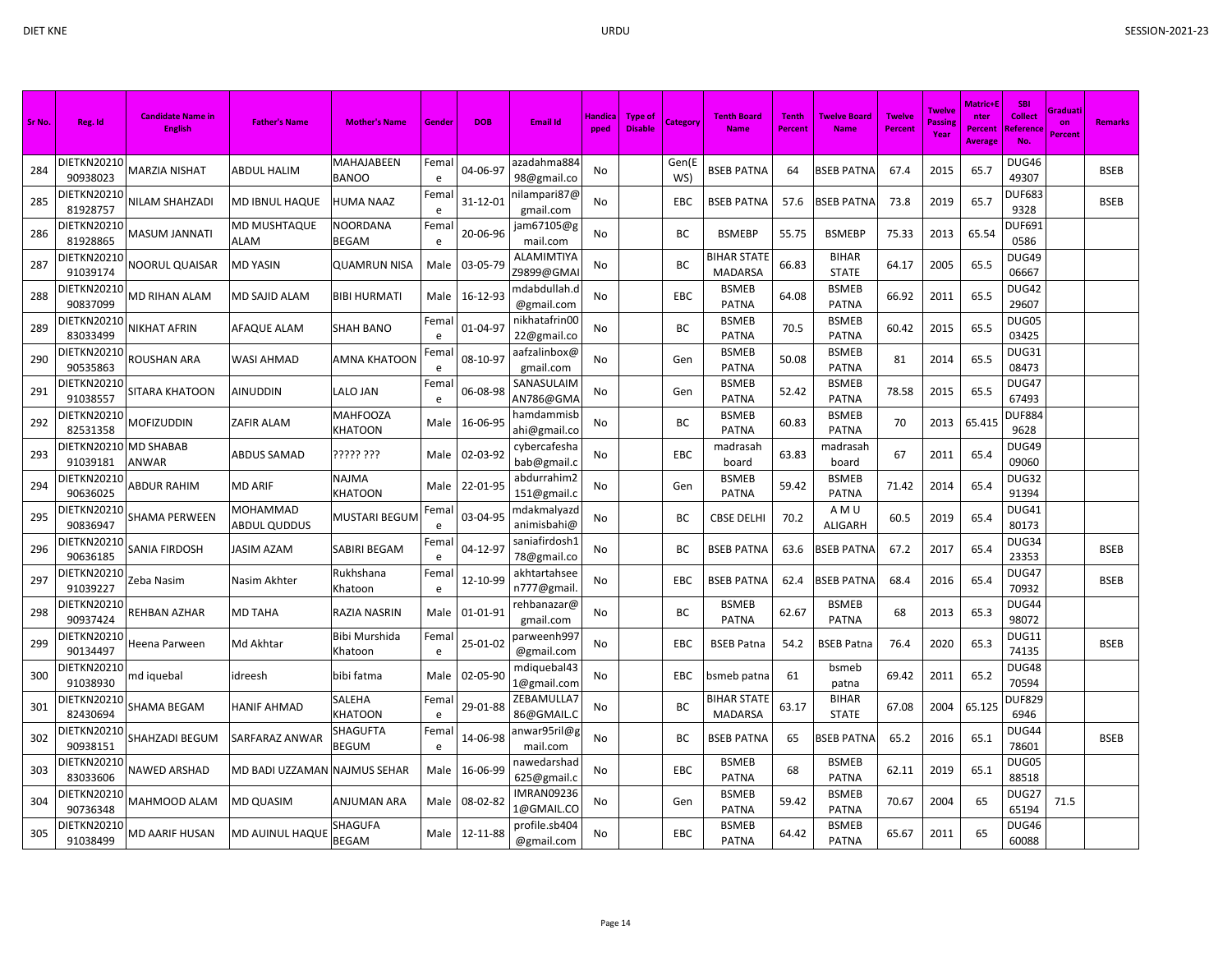| Sr No. | Reg. Id                        | <b>Candidate Name in</b><br><b>English</b>     | <b>Father's Name</b>        | <b>Mother's Name</b>               | Gender     | <b>DOB</b> | <b>Email Id</b>                | Handica<br>pped | <b>Type of</b><br><b>Disable</b> | Category     | <b>Tenth Board</b><br><b>Name</b> | <b>Tenth</b><br>Percent | <b>Twelve Board</b><br><b>Name</b> | <b>Twelve</b><br><b>Percent</b> | <b>Twelve</b><br>Passing<br>Year | Matric+F<br>nter<br>Percent<br><b>Average</b> | <b>SBI</b><br><b>Collect</b><br>Referenc<br>No. | Graduati<br>on<br>Percent | <b>Remarks</b> |
|--------|--------------------------------|------------------------------------------------|-----------------------------|------------------------------------|------------|------------|--------------------------------|-----------------|----------------------------------|--------------|-----------------------------------|-------------------------|------------------------------------|---------------------------------|----------------------------------|-----------------------------------------------|-------------------------------------------------|---------------------------|----------------|
| 306    | DIETKN20210<br>83133783        | SAYESTA KHANAM                                 | <b>MD EKHLAKE</b><br>ANSARI | PARWENA<br><b>BEGAM</b>            | Femal<br>e | 05-01-94   | sayestakhana<br>m0786@gmai     | No              |                                  | <b>EBC</b>   | <b>BSMEB</b><br><b>PATNA</b>      | 65.33                   | <b>BSMEB</b><br><b>PATNA</b>       | 64.58                           | 2013                             | 65                                            | DUG07<br>95708                                  |                           |                |
| 307    | DIETKN20210<br>83033240        | SAYESTA KHANAM                                 | <b>MD EKHLAKE</b><br>ANSARI | PARWENA<br>BEGAM                   | Femal<br>e | 05-01-94   | shaistakhana<br>m980180856     | No              |                                  | Gen          | <b>BSMEB</b><br><b>PATNA</b>      | 65.33                   | <b>BSMEB</b><br><b>PATNA</b>       | 64.58                           | 2013                             | 65                                            | DUG03<br>51615                                  |                           |                |
| 308    | <b>DIETKN20210</b><br>83133775 | SAYESTA KHANAM                                 | MD EKHLAKE<br>ANSARI        | PARWENA<br>BEGAM                   | Femal<br>e | 05-01-95   | sayestakhana<br>m0786@gmai     | No.             |                                  | <b>EBC</b>   | <b>BSMEB</b><br><b>PATNA</b>      | 65.33                   | <b>BSMEB</b><br><b>PATNA</b>       | 64.58                           | 2013                             | 65                                            | DUG07<br>95708                                  |                           |                |
| 309    | DIETKN20210<br>82832481        | MD ASIF                                        | <b>ANIS ALAM</b>            | AFSARI                             | Male       | 14-04-96   | MASIFANIS19<br>96@GMAIL.C      | No              |                                  | EBC          | <b>BSMEB</b><br><b>PATNA</b>      | 58.58                   | <b>BSMEB</b><br><b>PATNA</b>       | 71.25                           | 2016                             | 64.915                                        | <b>DUF986</b><br>4281                           |                           |                |
| 310    | DIETKN20210<br>82430965        | BIBI RABIA BASRI                               | ABDUL JALIL                 | <b>BIBI ANWARI</b><br><b>BEGAM</b> | Fema<br>e  | 20-08-99   | basrirabia300<br>@gmail.com    | <b>No</b>       |                                  | EBC          | <b>BSEB PATNA</b>                 | 61.2                    | <b>BSEB PATNA</b>                  | 68.6                            | 2018                             | 64.9                                          | <b>DUF848</b><br>8161                           |                           | <b>BSEB</b>    |
| 311    | DIETKN20210<br>90836649        | HUMA NAZ                                       | <b>MD MUSA</b>              | RUKHSANA<br>KHANAM                 | Fema<br>e  | 01-01-95   | ndrehankhar<br>7250@gmail.o    | No              |                                  | Gen(E<br>WS) | <b>BSMEB</b><br><b>PATNA</b>      | 62.5                    | <b>BSMEB</b><br><b>PATNA</b>       | 67.17                           | 2012                             | 64.8                                          | DUG40<br>26590                                  |                           |                |
| 312    | DIETKN20210<br>90736518        | MD KAUNAIN RAZA                                | <b>MD MANZOOR</b><br>RAZA   | MUSTARI BEGAM                      | Male       | 31-01-86   | kaunain4raza<br>@gmail.com     | No              |                                  | ВC           | <b>BSMEB</b><br><b>PATNA</b>      | 61.91                   | <b>BSMEB</b><br><b>PATNA</b>       | 67.55                           | 2004                             | 64.7                                          | DUG34<br>43530                                  |                           |                |
| 313    | DIETKN20210<br>91039492        | ABDUL GAFFAR                                   | <b>MUKHLESUR</b><br>RAHMAN  | AMINA<br>KHATOON                   | Male       | 01-01-94   | abdulgaffarsa<br>lafi@gmail.co | No              |                                  | Gen          | <b>BSMEB</b><br><b>PATNA</b>      | 57.25                   | <b>BSMEB</b><br><b>PATNA</b>       | 72.17                           | 2014                             | 64.7                                          | DUG49<br>71834                                  |                           |                |
| 314    | DIETKN20210<br>83033270        | AREFA KHATOON                                  | <b>MD ARIF ALAM</b>         | SANJEEDA<br>KHATOON                | Fema<br>e  | 02-02-02   | ronaquerazab<br>aisi@gmail.co  | No              |                                  | BC           | <b>BSMEB</b><br><b>PATNA</b>      | 66.6                    | <b>BSMEB</b><br><b>PATNA</b>       | 62.8                            | 2019                             | 64.7                                          | DUG03<br>57968                                  |                           |                |
| 315    | DIETKN20210<br>91039388        | <b>MD RAJIBUL</b><br>RAMAN ANSARI              | <b>SHUKUR</b><br>MOHAMMAD   | <b>ATIFA KHATUN</b><br>ANSARI      | Male       | 05-03-93   | RAZIBULRAH<br>MAN446@G         | No              |                                  | EBC          | <b>BSMEB</b><br><b>PATNA</b>      | 55.83                   | <b>BSMEB</b><br><b>PATNA</b>       | 73.42                           | 2011                             | 64.6                                          | DUG49<br>40029                                  |                           |                |
| 316    | DIETKN20210<br>82832614        | Zakia Tagdees                                  | Gulam Sabir                 | Shahnhaz begum                     | Fema<br>e  | 22-05-97   | zakiataqdees<br>2@gmail.com    | No              |                                  | ВC           | <b>BSEB PATNA</b>                 | 67.2                    | BSEB PATNA                         | 62                              | 2017                             | 64.6                                          | <b>DUF989</b><br>4916                           |                           | <b>BSEB</b>    |
| 317    | DIETKN20210<br>90937682        | <b>MD AKHLAQUR</b><br>RAHMAN                   | MD YASIN                    | TAHMUJA<br><b>KHATOON</b>          | Male       | 01-02-86   | akmalahmad0<br>16016@gmai      | No              |                                  | ВC           | <b>BSMEB</b><br><b>PATNA</b>      | 61.83                   | <b>BSMEB</b><br><b>PATNA</b>       | 67.25                           | 2004                             | 64.5                                          | DUG45<br>77508                                  |                           |                |
| 318    | <b>DIETKN20210</b><br>91039410 | <b>MD SARTAJ</b>                               | AHMAD HUSSAIN               | HASMAT ARA                         | Male       | 04-05-93   | sartaj1433@g<br>mail.com       | <b>No</b>       |                                  | ВC           | BSMEB,PATN<br>A                   | 64.42                   | <b>BSMEB, PAT</b><br><b>NA</b>     | 64.67                           | 2012                             | 64.5                                          | DUG49<br>43123                                  |                           |                |
| 319    | DIETKN20210<br>90837226        | AHTASHAM ALAM                                  | MD NOORUL ALAM              | AHSANA BEGAM                       | Male       | 13-12-93   | babulaad10@<br>gmail.com       | No              |                                  | ВC           | <b>BSMEB</b><br><b>PATNA</b>      | 61.18                   | <b>BSMEB</b><br><b>PATNA</b>       | 67.91                           | 2012                             | 64.5                                          | DUG42<br>81866                                  |                           |                |
| 320    | DIETKN20210<br>90234570        | MD TANWER ALAM                                 | <b>MD AZIMUDDIN</b>         | BIBI SANJIDA<br><b>BEGAM</b>       | Male       | 06-03-87   | alamtanweer<br>790@gmail.c     | No              |                                  | EBC          | <b>BSMEB</b><br><b>PATNA</b>      | 61.92                   | <b>BSMEB</b><br><b>PATNA</b>       | 66.92                           | 2004                             | 64.4                                          | DUG09<br>21483                                  |                           |                |
| 321    | DIETKN20210<br>82933039        | ROZI BANO                                      | ZAHIR AHMAD                 | RASHIDA BANO                       | Fema<br>e  | 11-03-96   | rozibanokne<br>@gmail.com      | No              |                                  | Gen          | <b>BIHAR</b><br><b>MADRASA</b>    | 60.58                   | <b>BIHAR</b><br>MADRASA            | 68.25                           | 2013                             | 64.4                                          | <b>DUF960</b><br>9497                           |                           |                |
| 322    | DIETKN20210<br>91039607        | MD RIZWAN ANSARI MD HASHIB ANSARI ASMINA BEGAM |                             |                                    | Male       | 15-12-97   | Rizwan7739a<br>am@gmail.co     | No              |                                  | EBC          | B.S.M.E.B                         | 69.75                   | B.S.M.E.B                          | 59                              | 2015                             | 64.4                                          | DUG49<br>78991                                  |                           |                |
| 323    | DIETKN20210<br>91038343        | RESHMI PERWEEN                                 | MD LAL MIYA                 | SAHEBA<br>KHATOON                  | Femal<br>e | 20-09-02   | gurimuri0622<br>@gmail.com     | No              |                                  | Gen          | <b>BSEB PATNA</b>                 | 62.2                    | BSEB PATNA                         | 66.6                            | 2020                             | 64.4                                          | DUG47<br>67752                                  |                           | <b>BSEB</b>    |
| 324    | DIETKN20210<br>90837229        | <b>BEHTER ALAM</b>                             | MAHBOOB ALAM                | <b>CHURSHIDA</b><br>BEGAM          | Male       | 07-03-95   | ejazcompute<br>@gmail.com      | No              |                                  | BC           | <b>BSMEB</b><br><b>PATNA</b>      | 58.58                   | <b>BSMEB</b><br><b>PATNA</b>       | 70                              | 2014                             | 64.3                                          | DUG42<br>84905                                  |                           |                |
| 325    | DIETKN20210<br>90134381        | BIBI MUSKAAN                                   | MD DAWOOD<br>ALAM           | BIBI FATMA                         | Fema<br>e  | 02-07-96   | SARIMHUSSA<br><b>N425@GMAI</b> | No              |                                  | EBC          | <b>BSMEB</b><br><b>PATNA</b>      | 59.75                   | <b>BSMEB</b><br><b>PATNA</b>       | 68.75                           | 2014                             | 64.3                                          | DUG13<br>20480                                  |                           |                |
| 326    | DIETKN20210<br>82029279        | MD MASOOD ALAM                                 | <b>MD JALALUDDIN</b>        | ZULEKHA BEGUM                      | Male       | 21-01-97   | masoodknb11<br>4@gmail.com     | No              |                                  | <b>EBC</b>   | <b>BSEB PATNA</b>                 | 63.8                    | BSEB PATNA                         | 64.8                            | 2015                             | 64.3                                          | <b>DUF716</b><br>8009                           |                           | <b>BSEB</b>    |
| 327    | 91038796                       | DIETKN20210 SHAMA NAAZ<br><b>ANJUM</b>         | MD ZUBAIR ALAM              | BIBI KHURSHIDA<br>BEGUM            | Femal<br>e | 10-01-98   | chhotishama5<br>55@gmail.co    | No              |                                  | EBC          | <b>BSMEB</b>                      | 56.17                   | <b>BSMEB</b>                       | 72.42                           | 2014                             | 64.3                                          | DUG47<br>98616                                  |                           |                |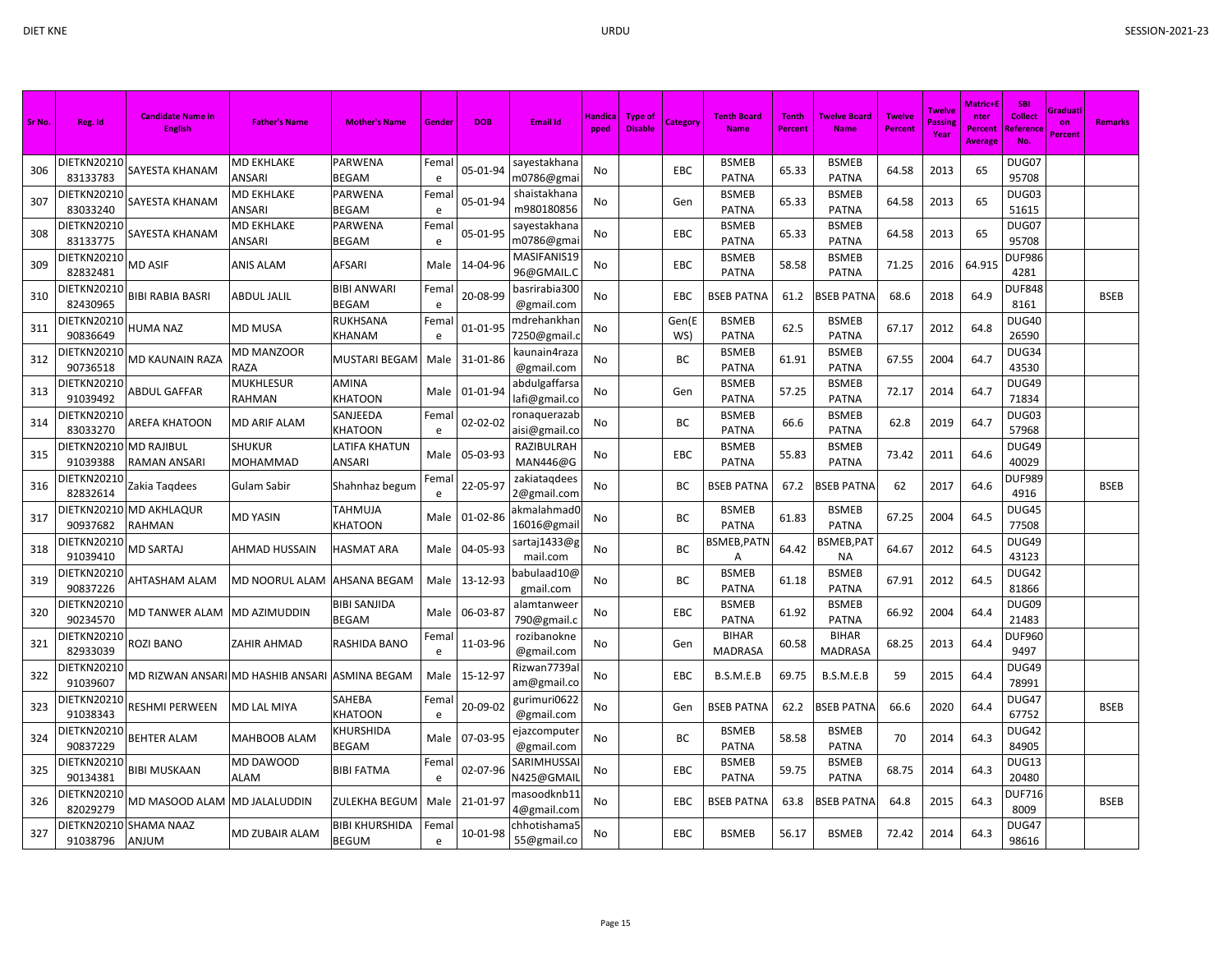| Sr No. | Reg. Id                 | <b>Candidate Name in</b><br><b>English</b> | <b>Father's Name</b>       | <b>Mother's Name</b>      | Gender             | <b>DOB</b> | <b>Email Id</b>             | Handica<br>pped | <b>Type of</b><br><b>Disable</b> | <b>Category</b> | <b>Tenth Board</b><br><b>Name</b>    | <b>Tenth</b><br>Percent | <b>Twelve Board</b><br><b>Name</b> | <b>Twelve</b><br><b>Percent</b> | <b>Twelve</b><br>Passing<br>Year | Matric+E<br>nter<br>Percent<br><b>Average</b> | <b>SBI</b><br>Collect<br>Referenc<br>No. | Graduati<br>on<br>Percent | <b>Remarks</b> |
|--------|-------------------------|--------------------------------------------|----------------------------|---------------------------|--------------------|------------|-----------------------------|-----------------|----------------------------------|-----------------|--------------------------------------|-------------------------|------------------------------------|---------------------------------|----------------------------------|-----------------------------------------------|------------------------------------------|---------------------------|----------------|
| 328    | 91038807                | DIETKN20210 MD HAMMAD<br>ALAM              | HASIBUR RAHMAN             | <b>HAJRA KHATOON</b>      | Male               | 01-05-99   | mdhammadal<br>am73@gmail    | No              |                                  | Gen             | <b>BSMEB</b><br><b>PATNA</b>         | 69.08                   | <b>BSMEB</b><br><b>PATNA</b>       | 59.5                            | 2016                             | 64.3                                          | DUG48<br>33118                           |                           |                |
| 329    | DIETKN20210<br>82330514 | <b>MD SADDAM</b><br>HUSSAIN                | <b>MD SHAMSHAD</b><br>ALAM | RAHILA<br><b>KHATOON</b>  | Male               | 15-06-92   | mdsaddamhu<br>ssain88506@   | No              |                                  | <b>EBC</b>      | <b>BSMEB</b><br><b>PATNA</b>         | 62.58                   | <b>BSMEB</b><br><b>PATNA</b>       | 66                              | 2011                             | 64.29                                         | <b>DUF811</b><br>0808                    |                           |                |
| 330    | DIETKN20210<br>82531369 | WAKEEL ALAM                                | <b>ABDUL AZIZ</b>          | AKHTARI<br>KHATOON        | Male               | 07-03-95   | mdmsaruansa<br>ri633@gmail  | No              |                                  | <b>EBC</b>      | <b>BIHAR STATE</b><br>MADARASA       | 60.83                   | <b>BIHAR</b><br><b>STATE</b>       | 67.58                           | 2013                             | 64.205                                        | <b>DUE019</b><br>2330                    |                           |                |
| 331    | DIETKN20210<br>90836743 | WASIQUR RAHMAN                             | <b>FAKHER UDDIN</b>        | SHAMIMA<br>KHATOON        | Male               | 02-02-90   | sulemanmd7<br>8600@gmail.   | No              |                                  | EBC             | <b>BSMEB</b><br><b>PATNA</b>         | 68.5                    | <b>BSMEB</b><br><b>PATNA</b>       | 59.83                           | 2009                             | 64.2                                          | DUG40<br>69104                           |                           |                |
| 332    | DIETKN20210<br>91039495 | ABDUR RAHMAN                               | <b>MD AFAQUE</b>           | SHABNAM<br>PARWEEN        | Male               | 10-12-03   | afaque3m@g<br>mail.com      | No              |                                  | Gen(E<br>WS)    | <b>BSMEB</b><br><b>PATNA</b>         | 63.56                   | <b>BSMEB</b><br><b>PATNA</b>       | 64.88                           | 2020                             | 64.2                                          | DUG49<br>63977                           |                           |                |
| 333    | DIETKN20210<br>90636051 | SADIA SHAHEEN                              | <b>GHULAM RABBANI</b>      | MAHFOZA<br>YASMIN         | Femal<br>e         | 12-12-89   | AAMIRGAZI08<br>6@GMAIL.CO   | No              |                                  | EBC             | <b>BSMEB</b><br><b>PATNA</b>         | 64.25                   | <b>BSMEB</b><br><b>PATNA</b>       | 63.92                           | 2012                             | 64.1                                          | DUG33<br>31084                           | 65.2                      |                |
| 334    | DIETKN20210<br>82933010 | MD SOHAIL AKHTER  MAJIFUDDIN               |                            | SUBERA BEGAM              | Male               | 15-01-94   | mdsohailakht<br>erndc@gmail | No              |                                  | ВC              | <b>BIHAR</b><br><b>SCHOOL</b>        | 60.6                    | <b>BIHAR</b><br><b>SCHOOL</b>      | 67.6                            | 2012                             | 64.1                                          | <b>DUF993</b><br>5453                    |                           | <b>BSEB</b>    |
| 335    | DIETKN20210<br>90836926 | MD NADEEM SAGAR MD RAFIQUE                 |                            | <b>BIBI SAJIDA</b>        | Male               | 06-11-94   | mdnadeemsa<br>gar414@gma    | No              |                                  | EBC             | <b>BSMEB</b><br><b>PATNA</b>         | 57.83                   | <b>BSMEB</b><br>PATNA              | 70.33                           | 2014                             | 64.1                                          | DUG41<br>82066                           |                           |                |
| 336    | DIETKN20210<br>82832344 | MD JAWED                                   | MOHIBUL HAQUE              | IARIDA<br><b>KHATOON</b>  | Male               | 12-08-97   | JAWEDMUSH<br>ARRAF@GMA      | No              |                                  | EBC             | <b>BIHAR STATE</b><br><b>MADARSA</b> | 63.67                   | <b>BIHAR</b><br><b>STATE</b>       | 64.5                            | 2014                             | 64.085                                        | DUF942<br>9754                           | 59.4                      |                |
| 337    | DIETKN20210<br>83033512 | SUMAIYA PARWEEN                            | MD IFTAKHAR<br>ALAM        | ALAM ARA                  | Fema<br>e          | 15-03-91   | mansuralamC<br>5031985@gm   | No              |                                  | <b>EBC</b>      | <b>BSMEB PATN</b>                    | 70.08                   | <b>BSMEB</b><br><b>PATNA</b>       | 57.83                           | 2009                             | 64                                            | DUG51<br>7218                            |                           |                |
| 338    | DIETKN20210<br>91038576 | MD MOHSAN RAZA                             | <b>JAMAL UDDIN</b>         | MAHSUMA<br><b>KHATOON</b> | Male               | 12-12-96   | haseenlab@g<br>mail.com     | No              |                                  | Gen             | <b>BSMEB</b><br><b>PATNA</b>         | 59.08                   | <b>BSMEB</b><br><b>PATNA</b>       | 68.83                           | 2014                             | 64                                            | DUG47<br>99716                           | 61.63                     |                |
| 339    | DIETKN20210<br>90937357 | <b>DANISH ALAM</b>                         | MASOOD ALAM                | SANJARI BEGAM             | Male               | 28-06-98   | danish1998m<br>dalam@gmai   | No              |                                  | ВC              | <b>BSMEB</b><br><b>PATNA</b>         | 65.92                   | <b>BSMEB</b><br><b>PATNA</b>       | 62.17                           | 2017                             | 64                                            | DUG44<br>63369                           |                           |                |
| 340    | DIETKN20210<br>90736329 | MD SHAMS KHALID                            | MD ANWARUL<br>HAQUE        | <b>BIBI SAMSHA</b>        | Male               | 12-10-93   | shamskhalid7<br>097@gmail.c | No              |                                  | EBC             | <b>BSMEB</b><br><b>PATNA</b>         | 63                      | <b>BSMEB</b><br><b>PATNA</b>       | 64.75                           | 2012                             | 63.9                                          | <b>DUF988</b><br>9629                    |                           |                |
| 341    | DIETKN20210<br>90535743 | SHAGUFTA NAAZ                              | MD ALIM UDDIN              | <b>BIBI NARGIS</b>        | Fema<br>e          | 01-01-98   | shahnawaz82<br>70@gmail.co  | No              |                                  | EBC             | <b>BIHAR STATE</b><br><b>MADRASA</b> | 66.67                   | <b>BIHAR</b><br><b>STATE</b>       | 61.17                           | 2017                             | 63.9                                          | DUG30<br>42124                           |                           |                |
| 342    | DIETKN20210<br>91039115 | RAZIA JANNATI                              | MD HANIF                   | SHAHEDA<br>KHATOON        | Fema<br>e          | 05-04-98   | sayem0786@<br>gmail.com     | No              |                                  | Gen             | <b>BSEB PATNA</b>                    | 61.8                    | <b>BSEB PATNA</b>                  | 66                              | 2017                             | 63.9                                          | DUG48<br>88886                           |                           | <b>BSEB</b>    |
| 343    | DIETKN20210<br>90836719 | SAMINA BEGAM                               | MANSOOR ALAM               | HAMIDA<br><b>KHATOON</b>  | Fema<br>e          | 22-05-98   | mdtoufique4<br>52@gmail.co  | No              |                                  | EBC             | MADARSA<br><b>BOARD</b>              | 66.08                   | MADARSA<br><b>BOARD</b>            | 61.67                           | 2018                             | 63.9                                          | DUG40<br>52149                           |                           |                |
| 344    | DIETKN20210<br>82129457 | MD JAWED ALAM                              | NOORUL ISLAM               | NOOR JAHAN                | Male               | 05-03-97   | mdjawediqba<br>11353@gmail  | No              |                                  | ВC              | <b>BSMEB</b><br><b>PATNA</b>         | 59.08                   | <b>BSMEB</b><br><b>PATNA</b>       | 68.67                           | 2014                             | 63.875                                        | <b>DUF735</b><br>6335                    |                           |                |
| 345    | DIETKN20210<br>82129537 | UMME SALAM                                 | MOHARRAM ALI               | <b>BIBI SABILA</b>        | Fema<br>$\epsilon$ | 02-01-94   | pranavkuma<br>756500000@    | No              |                                  | Gen             | <b>BSMEB</b><br><b>PATNA</b>         | 62.75                   | <b>BSMEB</b><br>PATNA              | 64.92                           | 2012                             | 63.835                                        | <b>DUF739</b><br>4599                    |                           |                |
| 346    | DIETKN20210<br>90937906 | MD TALHA FIROZ                             | <b>FIROZ ANWER</b>         | NIKHAT ZABIN              | Male               | 05-01-96   | talhafiroz446<br>@gmail.com | No              |                                  | <b>EBC</b>      | <b>BSMEB</b><br><b>PATNA</b>         | 59.42                   | <b>BSMEB</b><br><b>PATNA</b>       | 68.25                           | 2013                             | 63.8                                          | DUG46<br>75007                           |                           |                |
| 347    | DIETKN20210<br>91039470 | AIYOOB ALI                                 | MD SULEMAN                 | ZUBEDAH<br><b>KHATOON</b> | Male               | 06-02-97   | aiyoobali36@<br>gmail.com   | No              |                                  | <b>EBC</b>      | <b>BIHAR STATE</b><br><b>MADRASA</b> | 65.67                   | <b>BIHAR</b><br><b>STATE</b>       | 61.83                           | 2015                             | 63.8                                          | DUG49<br>55987                           |                           |                |
| 348    | DIETKN20210<br>90937343 | <b>MD SHAMIM</b><br>AKHTAR                 | MOJIBUR RAHMAN             | HAJERA<br>KHATOON         | Male               | 16-03-97   | mdshamimak<br>htar179@gm    | No              |                                  | BС              | <b>BSMEB</b><br><b>PATNA</b>         | 59.42                   | <b>BSMEB</b><br><b>PATNA</b>       | 68.17                           | 2014                             | 63.8                                          | DUG44<br>58436                           |                           |                |
| 349    | DIETKN20210<br>82330305 | SAHEEN PARWEEN                             | <b>SADRUL HODA</b>         | BIBI SHAHJAHAN            | Femal<br>e         | 27-03-99   | saheenrng88<br>@gmail.com   | No              |                                  | EBC             | <b>BSMEB</b><br><b>PATNA</b>         | 66.92                   | <b>BSMEB</b><br><b>PATNA</b>       | 60.67                           | 2016                             | 63.795                                        | <b>DUF797</b><br>7351                    | 67.25                     |                |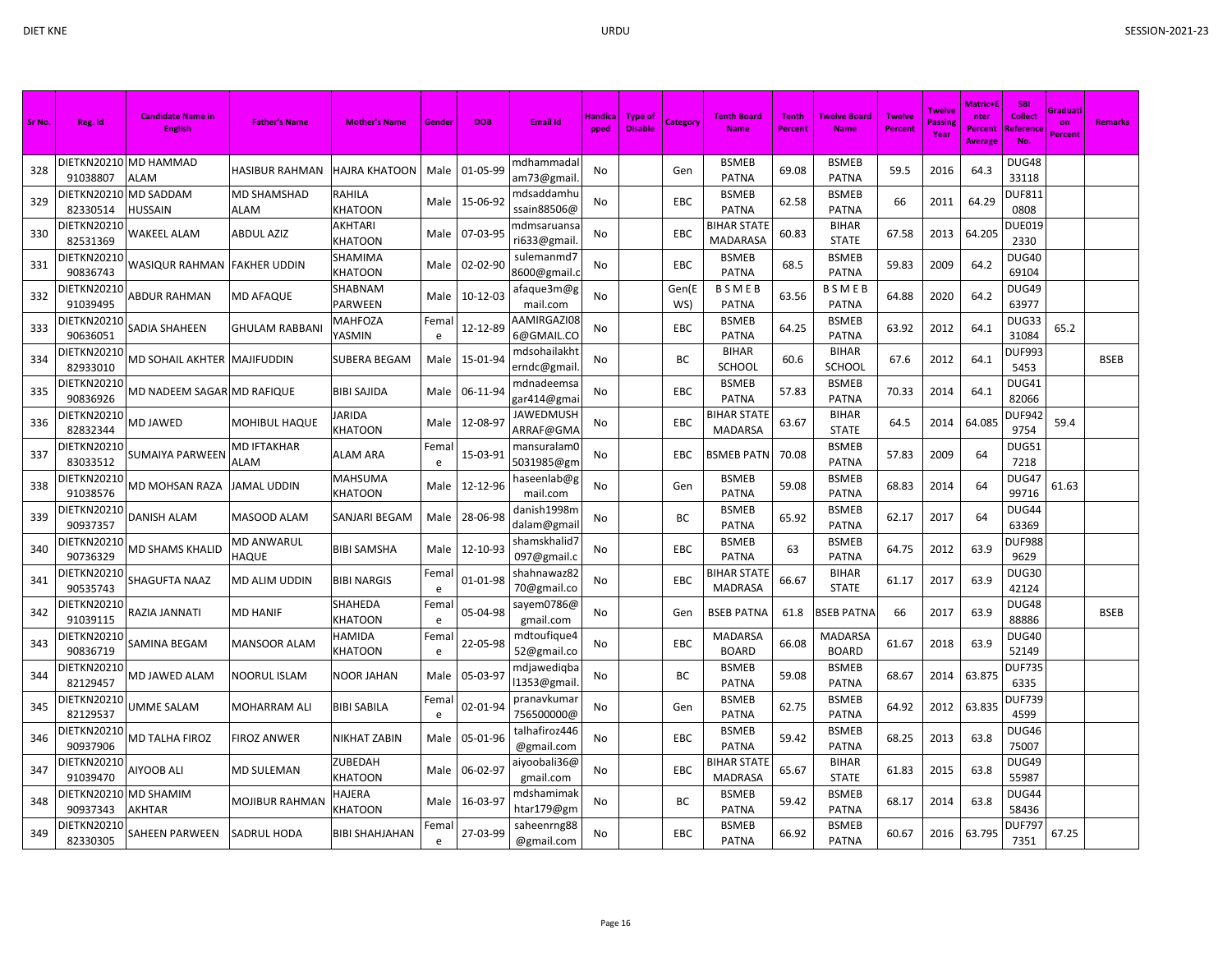| Sr No. | Reg. Id                             | <b>Candidate Name in</b><br><b>English</b> | <b>Father's Name</b>              | <b>Mother's Name</b>          | Gende     | <b>DOB</b>    | <b>Email Id</b>               | Handica<br>pped | <b>Type of</b><br><b>Disable</b> | Category     | <b>Tenth Board</b><br><b>Name</b> | <b>Tenth</b><br><b>Percent</b> | <b>Twelve Board</b><br><b>Name</b> | <b>Twelve</b><br>Percent | <b>Twelve</b><br>Passin<br>Year | <b>Matric+E</b><br>nter<br>Percent<br>Average | <b>SBI</b><br><b>Collect</b><br><u>Reference</u><br>No. | <u> Graduati</u><br>on<br><b>Percent</b> | <b>Remarks</b> |
|--------|-------------------------------------|--------------------------------------------|-----------------------------------|-------------------------------|-----------|---------------|-------------------------------|-----------------|----------------------------------|--------------|-----------------------------------|--------------------------------|------------------------------------|--------------------------|---------------------------------|-----------------------------------------------|---------------------------------------------------------|------------------------------------------|----------------|
| 350    | 82631632                            | DIETKN20210 MD MANSOOR<br>ALAM             | <b>MD SULAIMAN</b>                | MALEFUN NISA                  | Male      | 05-01-98      | user.kne@gm<br>ail.com        | No              |                                  | ВC           | <b>BSMEB</b><br>PATNA             | 58.73                          | <b>BSMEB</b><br><b>PATNA</b>       | 68.82                    | 2014                            | 63.775                                        | <b>DUF908</b><br>9466                                   |                                          |                |
| 351    | DIETKN20210<br>90836707             | NIGAR ISHRAT                               | MD MOHIUDDIN                      | <b>NOOR JAHAN</b>             | Fema<br>e | 15-06-87      | wali.hoda@g<br>mail.com       | No              |                                  | EBC          | <b>BSMEB</b><br>PATNA             | 66                             | <b>BSMEB</b><br><b>PATNA</b>       | 61.42                    | 2008                            | 63.7                                          | <b>DUG40</b><br>46048                                   |                                          |                |
| 352    | DIETKN20210<br>90937769             | <b>HAIDER ALI</b>                          | HIFZUR RAHMAN                     | KISHWAR<br>SULTANA            | Male      | 24-11-91      | sirfhaider@g<br>mail.com      | No              |                                  | Gen          | BSEB, PATNA                       | 60.8                           | BSEB,<br><b>PATNA</b>              | 66.6                     | 2009                            | 63.7                                          | <b>DUG30</b><br>83085                                   | 62.6                                     | <b>BSEB</b>    |
| 353    | DIETKN20210<br>91038416             | Shahbaz Alam                               | Siddique Alam                     | Sitara begam                  | Male      | 01-11-92      | shbzalm6@g<br>mail.com        | No              |                                  | Gen          | <b>Bihar state</b><br>Madrsa      | 62.33                          | <b>Bihar state</b><br>Madrsa       | 65                       | 2011                            | 63.7                                          | DUG47<br>74098                                          | 57.13                                    |                |
| 354    | 90937619                            | DIETKN20210 MD MUKHTAR<br>ALAM             | MD MOINUDDIN                      | NAHIDA<br>KHATOON             | Male      | 07-04-94      | mukhtaralam<br>razvi13@gma    | No              |                                  | Gen          | <b>BSMEB</b><br>PATNA             | 63.75                          | <b>BSMEB</b><br><b>PATNA</b>       | 63.58                    | 2012                            | 63.7                                          | DUG45<br>51412                                          |                                          |                |
| 355    | DIETKN20210<br>82531039             | MD NEESAR HASIB                            | MD HASIBUR<br>RAHMAN              | ROSHAN ARA                    | Male      | 20-02-97      | nisarhasib54<br>@gmail.com    | No              |                                  | EBC          | B.S.M.E.B<br><b>PATNA</b>         | 64.58                          | B.S.M.E.B<br><b>PATNA</b>          | 62.67                    | 2015                            | 63.625                                        | <b>OUF759</b><br>0529                                   |                                          |                |
| 356    | DIETKN20210<br>90134293             | KAHKESHAN<br><b>PARVEEN</b>                | <b>MD USUF</b>                    | <b>MAIRUN NESA</b>            | Fema<br>e | 05-05-93      | kahkeshanmu<br>mtaj123@gm     | No              |                                  | EBC          | <b>BSMEB</b><br><b>PATNA</b>      | 63.67                          | <b>BSMEB</b><br><b>PATNA</b>       | 63.5                     | 2011                            | 63.6                                          | DUG06<br>69402                                          |                                          |                |
| 357    | DIETKN20210 BIBI AASEYA<br>90937875 | <b>PARWEEN</b>                             | <b>MD SARWARE</b><br><b>ISLAM</b> | <b>NAHID PARWEEN</b>          | Fema<br>e | 01-01-99      | photophoto0<br>786@gmail.c    | No              |                                  | EBC          | MADRASA<br><b>BOARD</b>           | 65.08                          | MADRASA<br><b>BOARD</b>            | 62.08                    | 2017                            | 63.6                                          | DUG46<br>62745                                          |                                          |                |
| 358    | DIETKN20210<br>82832491             | <b>GHULAM RABBANI</b>                      | MD SAHID ALAM                     | <b>BI BI SHABNAM</b>          | Male      | 31-07-95      | RABBANI.R.23<br>95@GMAIL.C    | No              |                                  | ВC           | <b>BSMEB</b><br>PATNA             | 60.5                           | <b>BSMEB</b><br>PATNA              | 66.67                    | 2013                            | 63.585                                        | <b>DUF983</b><br>3004                                   |                                          |                |
| 359    | DIETKN20210<br>91039484             | NAWISHTA BEGUM                             | AZIM UDDIN                        | SABERA<br>KHATOON             | Fema<br>e | 18-06-91      | nawishtabegu<br>m2018@gmai    | No              |                                  | Gen          | <b>BSMEB</b><br>PATNA             | 71.5                           | <b>BSEB PATNA</b>                  | 55.4                     | 2010                            | 63.5                                          | DUG49<br>36663                                          |                                          | <b>BSEB</b>    |
| 360    | DIETKN20210<br>90435352             | <b>BIBI FARHAT NAZ</b>                     | <b>MASIUR RAHMAN</b>              | LATE WASIMA<br>KHATOON        | Fema<br>e | 04-07-91      | cybercityarari<br>a1@gmail.co | No              |                                  | EBC          | <b>BSMEB</b><br>PATNA             | 67.67                          | <b>BSMEB</b><br>PATNA              | 59.25                    | 2009                            | 63.5                                          | DUG25<br>95306                                          |                                          |                |
| 361    | DIETKN20210<br>90937978             | ABRAR ALAM                                 | PAZIR UDDIN                       | <b>BIBI BILQUIS</b>           | Male      | 14-10-93      | faizanmanzoo<br>r17@gmail.co  | No              |                                  | Gen(E<br>WS) | B.S.E.B.PATN<br>Α                 | 56.67                          | B.S.E.B.PAT<br><b>ANA</b>          | 70.33                    | 2013                            | 63.5                                          | DUG45<br>15102                                          |                                          | <b>BSEB</b>    |
| 362    | DIETKN20210<br>83134053             | NADRA KHATOON                              | NIZAM UDDIN                       | NAJRA KHATOON                 | Fema<br>e | 11-12-97      | hadrakhatoon<br>94@gmail.co   | No              |                                  | EBC          | <b>BSEB PATNA</b>                 | 63.2                           | <b>BSEB PATNA</b>                  | 63.8                     | 2017                            | 63.5                                          | <b>DUG10</b><br>32106                                   | 62                                       | <b>BSEB</b>    |
| 363    | DIETKN20210<br>82732205             | RAKHSHANDA NAZ                             | HASAN REZA                        | <b>GHAZALA BEGAN</b>          | Fema<br>e | 15-02-98      | rakhshanda4<br>moon@gmail     | No              |                                  | Gen          | <b>BSMEB</b>                      | 69.64                          | <b>BSMEB</b>                       | 57.18                    | 2016                            | 63.41                                         | <b>DUF959</b><br>2930                                   |                                          |                |
| 364    | DIETKN20210<br>90937643             | NAFISA KHANAM                              | NAIMUDDIN                         | HALIMA<br>KURESHA             | Fema<br>e | 11-01-01      | nafisakhanam<br>78692@gmai    | No              |                                  | BС           | <b>BSEP PATNA</b>                 | 50.8                           | <b>BSEP PATNA</b>                  | 76                       | 2020                            | 63.4                                          | DUG45<br>63433                                          |                                          | <b>BSEB</b>    |
| 365    | DIETKN20210<br>82631722             | NEHA PERWEEN                               | <b>MD SULEMAN</b>                 | RUKHSANA<br><b>BEGUM</b>      | Fema<br>e | 01-02-95      | nk6489019@<br>gmail.com       | No              |                                  | Gen          | <b>BSMEB</b><br>PATNA             | 57                             | <b>BSMEB</b><br><b>PATNA</b>       | 69.67                    | 2013                            | 63.335                                        | <b>DUF915</b><br>6781                                   |                                          |                |
| 366    | DIETKN20210<br>83134115             | <b>OOLI KHATOON</b>                        | ZAHURUL HAQUE                     | ASMA ARA<br>BEGAM             | Fema<br>e | 06-05-89      | physics4241<br>@gmail.com     | No              |                                  | BC           | <b>BSMEB</b><br>PATNA             | 61.18                          | <b>BSMEB</b><br><b>PATNA</b>       | 65.45                    | 2011                            | 63.3                                          | <b>DUG10</b><br>57895                                   |                                          |                |
| 367    | 90335196                            | DIETKN20210 MD EHTASHAMUL<br><b>HAQUE</b>  | MD WARIS                          | <b>BIBI NASRIN</b>            | Male      | 08-01-91      | ehtashameht<br>asham018@g     | No              |                                  | EBC          | BSMEB,<br>PATNA                   | 64.83                          | <b>BSMEB</b><br><b>PATNA</b>       | 61.67                    | 2010                            | 63.3                                          | DUG23<br>14234                                          |                                          |                |
| 368    | DIETKN20210<br>90937761             | SOHRAB ALI                                 | ZUBAIR ALAM                       | <b>SAHAR BANO</b>             | Male      | 15-06-93      | sohrab62906<br>91369@gmail    | No              |                                  | Gen          | <b>BSMEB</b>                      | 67.17                          | <b>BSMEB</b>                       | 59.42                    | 2010                            | 63.3                                          | DUG46<br>15186                                          |                                          |                |
| 369    | DIETKN20210<br>91038531             | <b>HAIDER ANJUM</b>                        | MATIUR RAHMAN                     | HASBINA<br>PERWEEN            | Male      | 15-08-93      | anjum.haider<br>258@gmail.c   | No              |                                  | ВC           | <b>BSEB</b>                       | 66                             | <b>BSEB</b>                        | 60.6                     | 2011                            | 63.3                                          | DUG47<br>94395                                          | 64.31                                    | <b>BSEB</b>    |
| 370    | DIETKN20210<br>90435553             | MD TAUSIF ALAM                             | MD MOIZ UDDIN                     | <b>BIBI ZAHEDA</b><br>KHATOON | Male      | 18-10-94      | mdptausif@g<br>mail.com       | No              |                                  | Gen          | <b>BSMEB</b>                      | 62                             | <b>BSMEB</b>                       | 64.67                    | 2012                            | 63.3                                          | DUG28<br>10107                                          |                                          |                |
| 371    | DIETKN20210<br>83134016             | <b>SHOAB</b>                               | <b>SHABBIR</b>                    | KHURSHEED<br>PERWEEN          |           | Male 10-02-96 | mdshoaibakh<br>er92@gmail.c   | No              |                                  | ВC           | <b>BSMEB</b><br>PATNA             | 58.25                          | <b>BSMEB</b><br>PATNA              | 68.42                    | 2014                            | 63.3                                          | DUG09<br>96834                                          |                                          |                |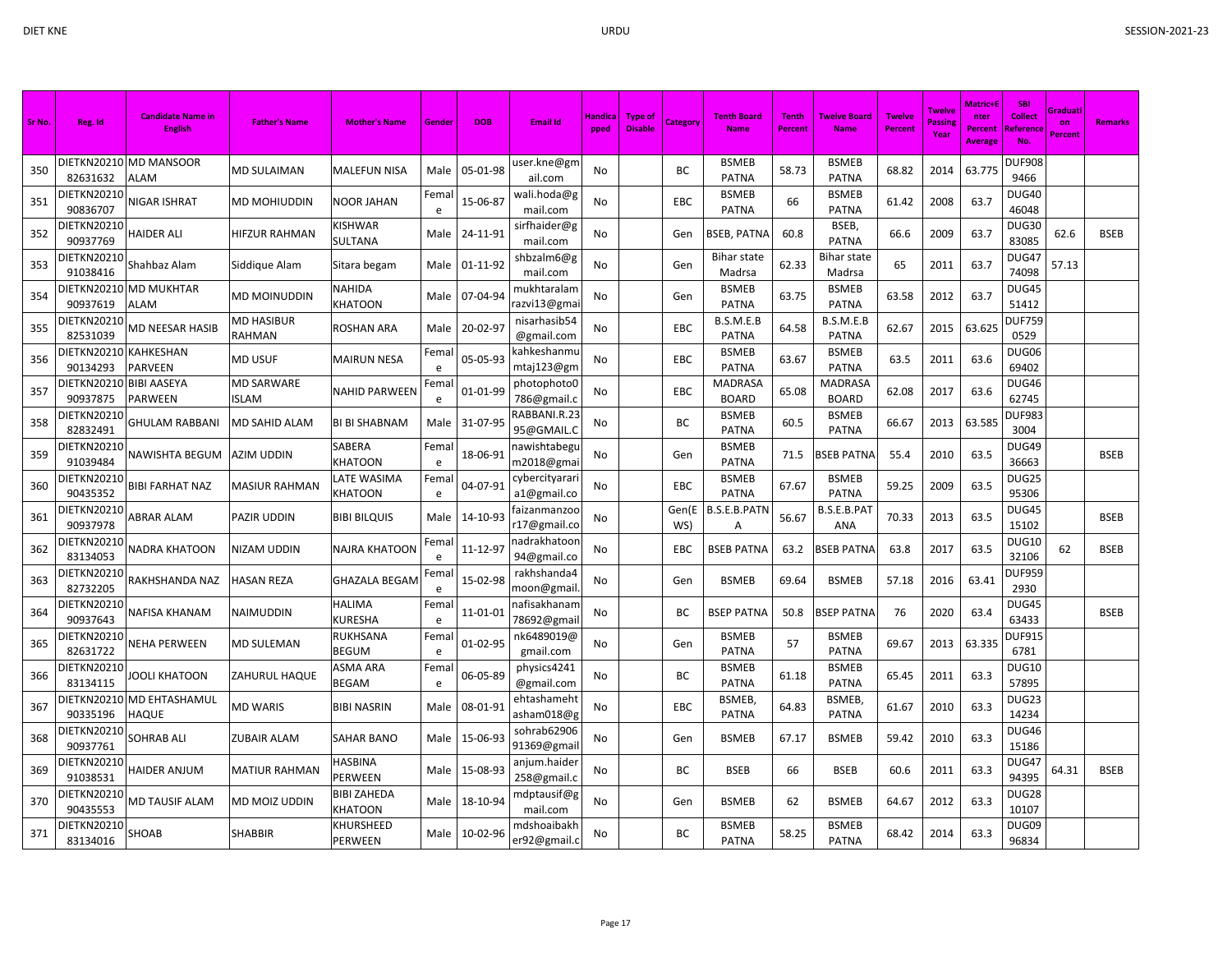| Sr No. | Reg. Id                 | <b>Candidate Name in</b><br><b>English</b> | <b>Father's Name</b>         | <b>Mother's Name</b>               | Gender     | <b>DOB</b> | <b>Email Id</b>                 | <b>Handica</b><br>pped | <b>Type of</b><br><b>Disable</b> | <b>Category</b> | <b>Tenth Board</b><br><b>Name</b>    | <b>Tenth</b><br>Percent | <b>Twelve Board</b><br><b>Name</b> | <b>Twelve</b><br><b>Percent</b> | <b>Twelve</b><br>Passing<br>Year | Matric+l<br>nter<br><b>Percent</b><br><b>Average</b> | <b>SBI</b><br>Collect<br><b>Reference</b><br>No. | Graduati<br>on<br><b>Percent</b> | Remarks     |
|--------|-------------------------|--------------------------------------------|------------------------------|------------------------------------|------------|------------|---------------------------------|------------------------|----------------------------------|-----------------|--------------------------------------|-------------------------|------------------------------------|---------------------------------|----------------------------------|------------------------------------------------------|--------------------------------------------------|----------------------------------|-------------|
| 372    | DIETKN20210<br>90736364 | NASIM AKHTAR                               | MUSTAQUE<br>AHMAD            | <b>GULBAHA</b><br>KHATOON          | Male       | 03-03-97   | nasimakhtar8<br>809402383@      | Yes                    | Physical                         | EBC             | <b>BSMEB</b><br><b>PATNA</b>         | 67.33                   | <b>BSMEB</b><br><b>PATNA</b>       | 59.33                           | 2015                             | 63.3                                                 | DUG36<br>21498                                   |                                  |             |
| 373    | DIETKN20210<br>90335007 | ASYA SULTANA                               | MD ASHFAQUE                  | ANJILA BEGAM                       | Fema<br>e  | 20-10-00   | hmraza50@g<br>mail.com          | No                     |                                  | Gen             | BSEB PATNA                           | 58.4                    | SEB PATNA                          | 68.2                            | 2019                             | 63.3                                                 | DUG21<br>61792                                   |                                  | <b>BSEB</b> |
| 374    | DIETKN20210<br>82029162 | ISHRAT RAHMANI                             | AZIZ AHMED                   | ZOHRA JABEEN                       | Fema<br>e  | 07-06-96   | shratrahman<br>200@gmail.c      | No                     |                                  | Gen             | <b>BSMEB</b><br><b>PATNA</b>         | 67                      | <b>BSMEB</b><br><b>PATNA</b>       | 59.42                           | 2016                             | 63.21                                                | <b>DUF710</b><br>3272                            |                                  |             |
| 375    | DIETKN20210<br>82029118 | <b>SHRAT RAHMANI</b>                       | ZOHRA JABEEN                 | <b>AZIZ AHMED</b>                  | Fema<br>e  | 07-06-96   | shratrahman<br>200@gmail.o      | No                     |                                  | Gen             | <b>BSMEB</b><br><b>PATNA</b>         | 67                      | <b>BSMEB</b><br><b>PATNA</b>       | 59.42                           | 2016                             | 63.21                                                | <b>DUF708</b><br>7345                            |                                  |             |
| 376    | DIETKN20210<br>91039113 | KHUSHBOO RANI                              | MD ZAHIRUL<br><b>HUSSAIN</b> | ZOHRA<br>KHATOON                   | Fema<br>e  | 31-12-91   | nraghib54@g<br>mail.com         | Yes                    | Physical                         | Gen             | <b>BSMEB</b><br><b>PATNA</b>         | 69.45                   | <b>BSMEB</b><br><b>PATNA</b>       | 56.91                           | 2009                             | 63.2                                                 | DUG48<br>80393                                   |                                  |             |
| 377    | 90335032                | DIETKN20210 MD SARFARAZ<br>ALAM            | MD ASHFAQUE<br>ALAM          | AJMARI BEGAM                       | Male       | 20-04-94   | hmraza50@g<br>mail.com          | No                     |                                  | Gen             | <b>BSMES</b><br><b>PATNA</b>         | 57.58                   | <b>BSMEB</b><br><b>PATNA</b>       | 68.83                           | 2013                             | 63.2                                                 | DUG21<br>69069                                   |                                  |             |
| 378    | DIETKN20210<br>91039060 | <b>SHAH KAUSAR</b><br><b>ALAM</b>          | MD ALAUDDIN                  | AISHA KHATOON                      | Male       | 09-05-96   | sahkausharal<br>am96@gmail      | No                     |                                  | EBC             | <b>BSMEB</b><br><b>PATNA</b>         | 54.17                   | <b>BSMEB</b><br><b>PATNA</b>       | 72.17                           | 2016                             | 63.2                                                 | <b>DUG48</b><br>73563                            |                                  |             |
| 379    | DIETKN20210<br>90837092 | BIBI SHAGUFTA NAZ MD ANWAR ALI             |                              | <b>BIBI SHAHNAZ</b><br><b>BANU</b> | Fema<br>e  | 05-08-97   | tabassum199<br>7@gmail.com      | No                     |                                  | <b>EBC</b>      | <b>BSMEB</b><br><b>PATNA</b>         | 61.83                   | <b>BSMEB</b><br><b>PATNA</b>       | 64.58                           | 2015                             | 63.2                                                 | DUG42<br>24341                                   |                                  |             |
| 380    | DIETKN20210<br>82330461 | FARZANA PERWEEN                            | <b>BADIUZ ZAMAN</b>          | KHADIJA<br>KHATOON                 | Fema<br>e  | 12-08-94   | farzanaperrw<br>een69@gmai      | No                     |                                  | EBC             | <b>BSMEB</b><br><b>PATNA</b>         | 60                      | <b>BSMEB</b><br><b>PATNA</b>       | 66.33                           | 2013                             | 63.165                                               | <b>DUF808</b><br>5822                            |                                  |             |
| 381    | DIETKN20210<br>90435487 | ARSHI RUMA                                 | MD SHAMIM<br>AKHTER          | NUZHAT<br><b>PARWEEN</b>           | Fema<br>e  | 05-03-96   | akhtarshami<br>m8539@gma        | No                     |                                  | Gen             | <b>BSMEB</b><br><b>PATNA</b>         | 56.58                   | <b>BSMEB</b><br><b>PATNA</b>       | 69.67                           | 2013                             | 63.1                                                 | DUG27<br>43799                                   |                                  |             |
| 382    | DIETKN20210<br>90937953 | HEENA RAHMANI                              | MD HANIF                     | SHAHEDA<br>KHATOON                 | Fema<br>e  | 05-04-96   | sayem0786@<br>gmail.com         | No                     |                                  | Gen             | <b>BSEB PATNA</b>                    | 69.2                    | BSEB PATNA                         | 57                              | 2014                             | 63.1                                                 | DUG46<br>75883                                   |                                  | <b>BSEB</b> |
| 383    | DIETKN20210<br>82531326 | NAGHMA BEGAM                               | GULAM MUSTFA                 | NOOR SABA<br>KHATOON               | Fema<br>e  | 02-04-96   | NAGAMA221<br>1@GMAIL.CO         | No                     |                                  | EBC             | <b>BSMEB</b><br><b>PATNA</b>         | 56.5                    | <b>BSMEB</b><br>PATNA              | 69.67                           | 2013                             | 63.085                                               | <b>DUF882</b><br>7465                            |                                  |             |
| 384    | DIETKN20210<br>82229770 | NIDA FALAK                                 | MD KHURSHID<br>ALAM          | ANJUM GOHAR                        | Fema<br>e  | 04-01-01   | NIDAFALAK04<br>012001@gma       | No                     |                                  | BC              | <b>BSMEB</b><br><b>PATNA</b>         | 69.42                   | SEB PATNA                          | 56.6                            | 2019                             | 63.01                                                | <b>DUF757</b><br>3700                            |                                  | <b>BSEB</b> |
| 385    | DIETKN20210<br>91038562 | MD IMRAN RAZA                              | MD ISLAM UDDIN               | <b>BILQIS KHATOON</b>              | Male       | 03-10-84   | <b>IMRAN09236</b><br>1@GMAIL.CO | No                     |                                  | Gen             | B.S.M.E.B.PA<br><b>TNA</b>           | 58.92                   | B.S.M.E.B.P<br><b>ATNA</b>         | 67.08                           | 2004                             | 63                                                   | <b>DUG40</b><br>00663                            | 71.25                            |             |
| 386    | DIETKN20210<br>83033561 | MUKHTAR NAKIB                              | <b>ISLAM UDDIN</b>           | JULEKHA<br>KHATOON                 | Male       | 25-12-86   | nukhtarnaqu<br>b@gmail.com      | No                     |                                  | Gen(E<br>WS)    | <b>BSMEB</b><br><b>PATNA</b>         | 59.45                   | <b>BSMEB</b><br><b>PATNA</b>       | 66.45                           | 2004                             | 63                                                   | DUG05<br>54621                                   |                                  |             |
| 387    | DIETKN20210<br>91039182 | MD MASOUD ALAM                             | NAZAMUDDIN                   | MALIDA<br>KHATOON                  | Male       | 12-08-90   | nasoudalam0<br>9@gmail.com      | No                     |                                  | BC              | <b>BSMEB</b><br><b>PATNA</b>         | 67.08                   | <b>BSMEB</b><br><b>PATNA</b>       | 59                              | 2009                             | 63                                                   | DUG49<br>15097                                   |                                  |             |
| 388    | DIETKN20210<br>90837067 | ZAMURRAD BEGAM                             | <b>AINUL HAQUE</b>           | NARGIS                             | Femal<br>e | 04-01-93   | saquibalamm<br>d1989@gmail      | No                     |                                  | EBC             | <b>BSMEB</b><br><b>PATNA</b>         | 62.25                   | <b>BSMEB</b><br><b>PATNA</b>       | 63.67                           | 2012                             | 63                                                   | <b>DUG42</b><br>02112                            |                                  |             |
| 389    | DIETKN20210<br>90636168 | MD NAWAID ALAM                             | MD SHAHID ALAM               | <b>BADRUN NISA</b>                 | Male       | 16-01-94   | NAWAIDALA<br>M1234@GM           | Yes                    | Physical                         | BC              | <b>BSMEB</b><br><b>PATNA</b>         | 60.25                   | <b>BSMEB</b><br><b>PATNA</b>       | 65.83                           | 2012                             | 63                                                   | DUG33<br>29225                                   |                                  |             |
| 390    | DIETKN2021C<br>91039643 | MD AAFTAB ALAM                             | MD ISMAIL                    | <b>BIBI NURSABA</b>                | Male       | 10-05-94   | muftiaaftabq<br>asmi946@gm      | No                     |                                  | EBC             | <b>BIHAR STATE</b><br><b>MADRASA</b> | 63.58                   | <b>BIHAR</b><br><b>STATE</b>       | 62.44                           | 2019                             | 63                                                   | DUG49<br>83452                                   |                                  |             |
| 391    | DIETKN20210<br>91039272 | <b>MD MOKHTAR</b><br>ALAM                  | MD RAHMAT ALI                | <b>MAIMUN NISA</b>                 | Male       | 24-08-94   | ndarifalampı<br>rnea@gmail.     | No                     |                                  | Gen             | <b>BIHAR STATE</b><br><b>MADRASA</b> | 60.83                   | <b>BIHAR</b><br><b>STATE</b>       | 65.17                           | 2013                             | 63                                                   | DUG49<br>28090                                   |                                  |             |
| 392    | DIETKN20210<br>90937286 | SHIRANA KHATOON                            | <b>SHOKAT ALI</b>            | SAYEEDA<br>KHATOON                 | Fema<br>e  | 07-06-95   | shaharanakha<br>toon1995@g      | No                     |                                  | <b>EBC</b>      | <b>BSMEB</b><br><b>PATNA</b>         | 52.83                   | <b>BSMEB</b><br><b>PATNA</b>       | 73.17                           | 2018                             | 63                                                   | DUG44<br>226556                                  |                                  |             |
| 393    | DIETKN20210<br>83133816 | SHAHNAWAZ ALAM                             | MD ZIYARU<br>RAHMAN          | <b>BIBI MARYAM</b>                 | Male       | 11-03-96   | shahnwazala<br>mmd377@gm        | No                     |                                  | EBC             | <b>BSMEB</b><br><b>PATNA</b>         | 60.5                    | <b>BSMEB</b><br><b>PATNA</b>       | 65.58                           | 2013                             | 63                                                   | DUG08<br>48724                                   |                                  |             |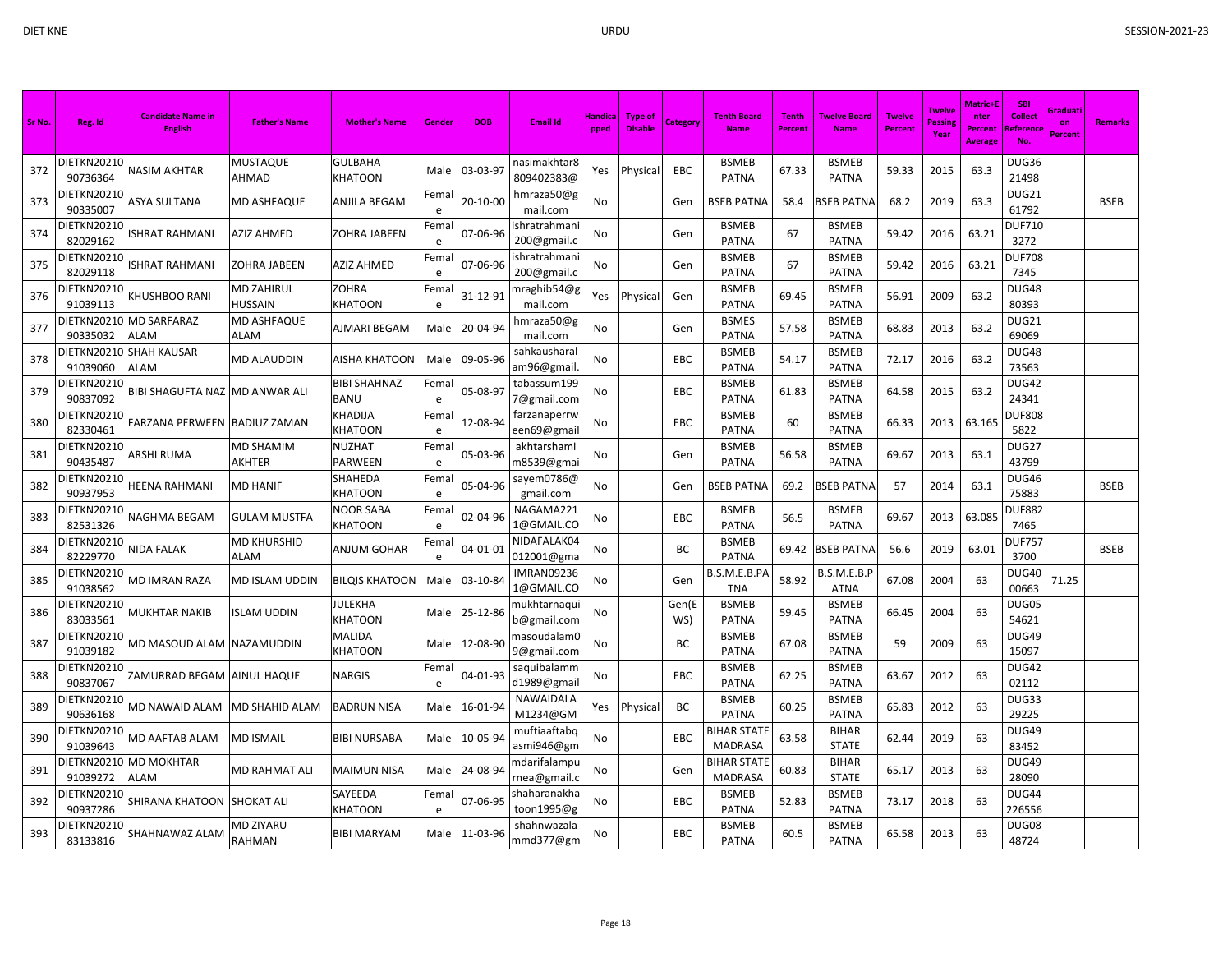| Sr No. | Reg. Id                 | <b>Candidate Name in</b><br><b>English</b> | <b>Father's Name</b>        | <b>Mother's Name</b>        | Gender     | <b>DOB</b> | <b>Email Id</b>              | Handica<br>pped | <b>Type of</b><br><b>Disable</b> | Category     | <b>Tenth Board</b><br><b>Name</b>    | <b>Tenth</b><br>Percent | <b>Twelve Board</b><br><b>Name</b> | <b>Twelve</b><br><b>Percent</b> | <b>Twelve</b><br>Passin<br>Year | Matric+l<br>nter<br>Percent<br>Average | SBI<br><b>Collect</b><br><b>Referenc</b><br><b>No</b> | Graduati<br>on<br>Percent | <b>Remarks</b> |
|--------|-------------------------|--------------------------------------------|-----------------------------|-----------------------------|------------|------------|------------------------------|-----------------|----------------------------------|--------------|--------------------------------------|-------------------------|------------------------------------|---------------------------------|---------------------------------|----------------------------------------|-------------------------------------------------------|---------------------------|----------------|
| 394    | DIETKN20210<br>91039119 | AIFQUR RAHMAN                              |                             |                             | Male       | 18-01-97   | BITTUG61@G<br>MAIL.COM       | No              |                                  | ВC           | <b>BSMEB</b><br><b>PATNA</b>         | 63.67                   | <b>BSMEB</b><br><b>PATNA</b>       | 62.25                           | 2016                            | 63                                     | DUG48<br>93832                                        |                           |                |
| 395    | DIETKN20210<br>82933135 | MUSARRAT JABIN                             | <b>JAWID EQUBAL</b>         | <b>NUR JABIN</b>            | Fema<br>e  | 12-12-98   | sarwarmall9<br>@gmail.com    | No              |                                  | ВC           | <b>BSMEB</b><br><b>PATNA</b>         | 68.58                   | <b>BSMEB</b><br><b>PATNA</b>       | 57.33                           | 2015                            | 63                                     | DUG01<br>99049                                        |                           |                |
| 396    | DIETKN20210<br>90937980 | NAZ AFRIN                                  | MD ABDUL HALIM              | MAJHABI BANO                | Fema<br>e  | 05-07-02   | mushtaqueal<br>am622@gma     | No              |                                  | Gen(E<br>WS) | BSEB PATNA                           | 64.6                    | SEB PATNA                          | 61.4                            | 2019                            | 63                                     | DUG46<br>45929                                        |                           | <b>BSEB</b>    |
| 397    | DIETKN20210<br>90134418 | MD AFROZ ALAM                              | MD FIROZ ALAM               | ??? ????? ???               | Male       | 10-04-93   | AFROZALAM<br>QASMI055@       | No              |                                  | EBC          | <b>BSMEB</b><br><b>PATNA</b>         | 61.5                    | <b>BSMEB</b><br><b>PATNA</b>       | 64.33                           | 2012                            | 62.9                                   | DUG13<br>25750                                        |                           |                |
| 398    | DIETKN20210<br>83133964 | <b>MD MUBARAK</b><br><b>HUSAIN</b>         | <b>MD JAMEEL</b>            | <b>BIBI NOUSA</b>           | Male       | 12-02-95   | mubarak4616<br>483@gmail.c   | No              |                                  | EBC          | <b>BSMEB</b><br><b>PATNA</b>         | 57.92                   | <b>BSMEB</b><br><b>PATNA</b>       | 67.92                           | 2013                            | 62.9                                   | DUG09<br>82016                                        |                           |                |
| 399    | DIETKN20210<br>91038855 | Nazra Khatoon                              | Md Azizul Haque             | Sabera Khatoon              | Fema<br>e  | 22-05-95   | nazra4966@g<br>mail.com      | No              |                                  | EBC          | <b>BSMEB</b><br><b>PATNA</b>         | 62                      | <b>BSMEB</b><br><b>PATNA</b>       | 63.83                           | 2013                            | 62.9                                   | DUG48<br>57055                                        |                           |                |
| 400    | DIETKN20210<br>90837110 | BIBI TABASSUM NAZ MD ANWAR ALI             |                             | BIBI SHAHNAZ<br><b>BANU</b> | Fema<br>e  | 13-02-98   | tabassum199<br>7@gmail.com   | No              |                                  | EBC          | <b>BSMEB</b><br><b>PATNA</b>         | 61.33                   | <b>BSMEB</b><br><b>PATNA</b>       | 64.5                            | 2015                            | 62.9                                   | DUG42<br>29334                                        |                           |                |
| 401    | DIETKN20210<br>91038716 | <b>BIBI ZINAT</b>                          | <b>MD QUASIM</b>            | RUKHSANA<br><b>BEGAM</b>    | Fema<br>e  | 10-04-95   | tariqueanwai<br>875@gmail.c  | No              |                                  | ВC           | <b>BSMEB</b>                         | 59.58                   | <b>BSMEB</b>                       | 65.92                           | 2013                            | 62.8                                   | DUG48<br>28968                                        |                           |                |
| 402    | DIETKN20210<br>90836568 | <b>IMRAN HASAN</b><br>ANSARI               | SHABBIR HASSAN<br>ANSARI    | SALMA<br>KHATOON            | Male       | 15-01-98   | mrankne02@<br>gmail.com      | No              |                                  | EBC          | B.S.E.B<br><b>PATNA</b>              | 67                      | B.S.E.B<br><b>PATNA</b>            | 58.6                            | 2016                            | 62.8                                   | DUG40<br>04134                                        | 53                        | <b>BSEB</b>    |
| 403    | DIETKN20210<br>90937596 | <b>MD MASROOR</b><br><b>ALAM</b>           | MD SERWER ALAM              | SHABANA<br>KHATOON          | Male       | 30-10-98   | cybercityarar<br>a1@gmail.co | No              |                                  | EBC          | <b>BSMEB</b><br><b>PATNA</b>         | 66.08                   | <b>BSMEB</b><br><b>PATNA</b>       | 59.44                           | 2019                            | 62.8                                   | DUG45<br>49473                                        |                           |                |
| 404    | DIETKN20210<br>90635912 | Anaz Parween                               | Md Iftekhar                 | Shabnam Ara                 | Femal<br>e | 20-09-03   | mdsarfaraz34<br>2001@gmail.c | No              |                                  | ВC           | <b>BSEB</b>                          | 54.6                    | <b>BSEB</b>                        | 71                              | 2020                            | 62.8                                   | DUG31<br>42912                                        |                           | <b>BSEB</b>    |
| 405    | DIETKN20210<br>83033545 | PYARY KHATOON                              | NOORUL HODA                 | SALEHA<br>KHATOON           | Fema<br>e  | 16-02-92   | mbali00786@<br>gmail.com     | No              |                                  | <b>EBC</b>   | <b>BSMEB</b><br><b>PATNA</b>         | 60.8                    | <b>BSMEB</b><br><b>PATNA</b>       | 64.67                           | 2020                            | 62.7                                   | DUG03<br>92710                                        |                           |                |
| 406    | DIETKN20210<br>90836922 | <b>BIBI SHAMA SEMI</b><br>PERWEEN          | MD SABIR ALAM               | NAZRA BEGAM                 | Fema<br>e  | 10-10-92   | shamasimi19<br>92@gmail.co   | No              |                                  | ВC           | <b>BSMEB</b><br><b>PATNA</b>         | 55.92                   | <b>BSMEB</b><br><b>PATNA</b>       | 69.42                           | 2011                            | 62.7                                   | DUG41<br>71289                                        |                           |                |
| 407    | DIETKN20210<br>82431006 | SAJRA BEGAM                                | <b>JAMIL UDDIN</b>          | NOURSA                      | Fema<br>e  | 10-11-95   | technosoftco<br>mputer2019   | Yes             | Physical                         | EBC          | <b>BSMEB</b><br><b>PATNA</b>         | 56.33                   | <b>BSMEB</b><br><b>PATNA</b>       | 69                              | 2013                            | 62.665                                 | <b>DUF852</b><br>4989                                 |                           |                |
| 408    | DIETKN20210<br>91038897 | <b>NILOFER JAHAN</b>                       | ABDUR RAQUEEB               | RASHIDA<br>KHATOON          | Fema<br>e  | 10-04-92   | moazzamsts<br>@gmail.com     | Yes             | Eye                              | EBC          | <b>BSMEB</b>                         | 62.58                   | <b>BSMEB</b><br><b>PATNA</b>       | 62.67                           | 2011                            | 62.6                                   | DUG48<br>47674                                        |                           |                |
| 409    | DIETKN20210<br>90736325 | SAUDI KHATOON                              | <b>MD MURSHID</b>           | <b>BIBI ROSHAN</b>          | Fema<br>e  | 16-01-95   | r3894508@g<br>mail.com       | No              |                                  | ВC           | BSMEB,<br><b>PATNA</b>               | 58.67                   | BSMEB,<br><b>PATNA</b>             | 66.5                            | 2013                            | 62.6                                   | DUG35<br>87336                                        |                           |                |
| 410    | DIETKN20210<br>90937901 | MUKHTAR RAHI                               | MD MUSLEHUDDIN              | SANJARI BEGAM               | Male       | 05-08-87   | mukhtarrahi9<br>184@gmail.c  | No              |                                  | ВC           | <b>BSMEB</b><br><b>PATNA</b>         | 54.58                   | <b>BSMEB</b><br><b>PATNA</b>       | 70.33                           | 2004                            | 62.5                                   | DUG46<br>06076                                        | 73.46                     |                |
| 411    | DIETKN20210<br>83033418 | MD JUBER ALAM                              | MD HASIM                    | RABIYA<br>KHATOON           | Male       | 10-01-88   | MDJEBERALA<br>M685@GMA       | No              |                                  | ВC           | BIHAR STATE<br><b>MADARSA</b>        | 59.67                   | bihar state<br>madrasa             | 65.25                           | 2013                            | 62.5                                   | DUG04<br>63786                                        |                           |                |
| 412    | DIETKN20210<br>91039111 | MD SHOYEB ALAM                             | <b>MD TAHIR</b>             | SITARA BEGAM                | Fema<br>e  | 01-06-92   | shoyeba550<br>@gmail.com     | No              |                                  | Gen          | <b>BSMEB</b><br><b>PATNA</b>         | 65.83                   | <b>BSMEB</b><br><b>PATNA</b>       | 59.08                           | 2009                            | 62.5                                   | DUG48<br>85097                                        |                           |                |
| 413    | DIETKN20210<br>90736497 | <b>MD INTAZAR</b><br>NAZISH                | <b>MD ZAHIDUR</b><br>RAHMAN | MEHJABIN<br>SULTANA         | Male       | 20-08-92   | alammdnazis<br>h040@gmail    | No              |                                  | Gen          | <b>BIHAR STATE</b><br><b>MADRASA</b> | 63.58                   | <b>BIHAR</b><br><b>STATE</b>       | 61.33                           | 2012                            | 62.5                                   | <b>IGALXZ</b><br>YZJ4                                 |                           |                |
| 414    | DIETKN20210<br>91038523 | <b>SHAHBINA</b><br>PERWEEN                 | <b>TAJUDDIN</b>             | AKHTERI BEGUM               | Fema<br>e  | 21-05-93   | AKMALALAM<br>7786@GMAII      | No              |                                  | BC           | <b>BIHARSTATE</b><br><b>MADRASA</b>  | 56                      | <b>BIHARSTATE</b><br>MADRASA       | 69.08                           | 2013                            | 62.5                                   | DUG47<br>75619                                        |                           |                |
| 415    | DIETKN20210<br>90234767 | SAJID ALAM                                 | SHAHID ALAM                 | SANJIDA<br>KHATOON          | Male       | 18-08-93   | sajidalamkne<br>1993@gmail.c | No              |                                  | BC           | <b>BIHAR STATE</b><br><b>MADRASA</b> | 58.5                    | <b>BIHAR</b><br><b>STATE</b>       | 66.58                           | 2012                            | 62.5                                   | DUG17<br>76252                                        |                           |                |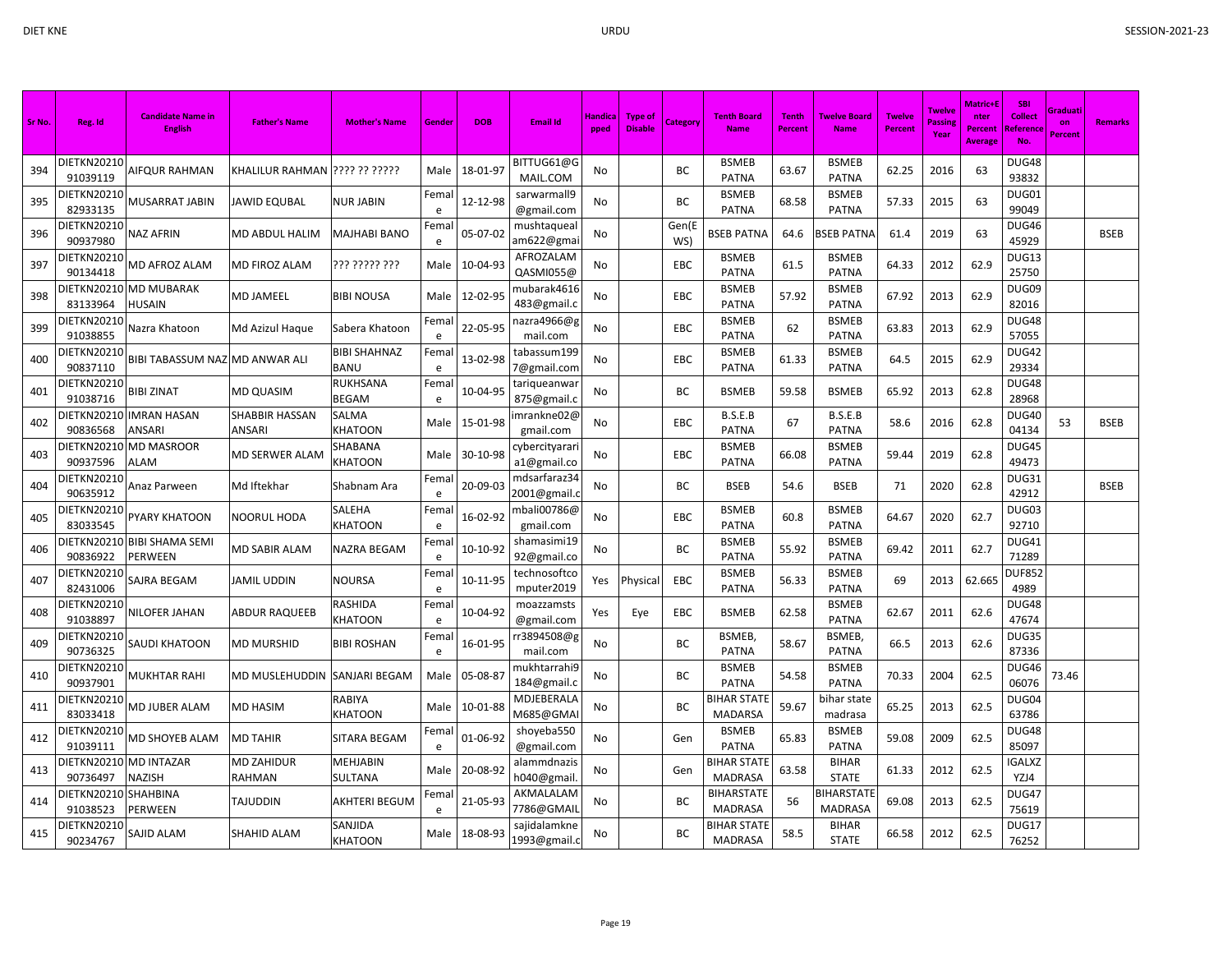| Sr No. | Reg. Id                         | <b>Candidate Name in</b><br><b>English</b> | <b>Father's Name</b>         | <b>Mother's Name</b>       | Gende     | <b>DOB</b>     | Email Id                     | Handica<br>pped | <b>Type of</b><br><b>Disable</b> | Category     | <b>Tenth Board</b><br><b>Name</b>    | <b>Tenth</b><br><b>Percent</b> | <b>Twelve Board</b><br><b>Name</b> | <b>Twelve</b><br>Percent | <b>Twelve</b><br>Passin<br>Year | Matric+l<br>nter<br><b>Percent</b><br><b>Average</b> | <b>SBI</b><br><b>Collect</b><br>Reference<br>No. | Graduati<br>on<br>Percent | <b>Remarks</b> |
|--------|---------------------------------|--------------------------------------------|------------------------------|----------------------------|-----------|----------------|------------------------------|-----------------|----------------------------------|--------------|--------------------------------------|--------------------------------|------------------------------------|--------------------------|---------------------------------|------------------------------------------------------|--------------------------------------------------|---------------------------|----------------|
| 416    | DIETKN20210<br>91038730         | <b>HOMA NAJ</b>                            | MAZ UDDIN                    | NAJRA KHATOON              | Fema<br>e | 07-05-95       | homanaj 1995<br>@gmail.com   | No              |                                  | EBC          | <b>BSMEB</b><br><b>PATNA</b>         | 56                             | <b>BSMEB</b><br><b>PATNA</b>       | 69                       | 2014                            | 62.5                                                 | DUG48<br>30818                                   |                           |                |
| 417    | DIETKN20210<br>90335111         | <b>RUKHSAR BEGAM</b>                       | SHAHABUDDIN                  | ANSARA BEGAM               | Fema<br>e | 19-05-95       | rukhsarkne9<br>@gmail.com    | No              |                                  | BC           | <b>BSEB PATNA</b>                    | 60.6                           | <b>BSEB PATNA</b>                  | 64.4                     | 2012                            | 62.5                                                 | DUG22<br>69956                                   | 65.63                     | <b>BSEB</b>    |
| 418    | DIETKN20210<br>91038852         | <b>HAROON ANZAR</b>                        | HASIBUR RAHMAN               | HAJRA KHATOON              | Male      | 01-01-97       | harunanzar26<br>@gmail.com   | No              |                                  | Gen          | <b>BSMEB</b><br><b>PATNA</b>         | 56.33                          | <b>BSMEB</b><br><b>PATNA</b>       | 68.58                    | 2013                            | 62.5                                                 | DUG48<br>49402                                   |                           |                |
| 419    | DIETKN20210<br>90937335         | HANAM JAHAN                                | <b>ABDUL HAKIM</b>           | <b>HUSN ARA</b>            | Fema<br>e | 10-03-98       | pankajcompu<br>ter006@gmai   | No              |                                  | Gen          | <b>BSMEB</b><br><b>PATNA</b>         | 69.17                          | <b>BSMEB</b><br><b>PATNA</b>       | 55.83                    | 2015                            | 62.5                                                 | DUG44<br>55088                                   |                           |                |
| 420    | DIETKN20210 DILSHAD<br>90134507 | <b>TARANNUM</b>                            | <b>ABDUL MALIK</b><br>ANSARI | NIKHAT<br>PERWEEN          | Fema<br>e | 09-05-99       | dilshadtaranr<br>um936@gma   | No              |                                  | EBC          | <b>BSEB PATNA</b>                    | 62.4                           | <b>BSEB PATNA</b>                  | 62.6                     | 2017                            | 62.5                                                 | DUG14<br>14366                                   | 61.12                     | <b>BSEB</b>    |
| 421    | DIETKN20210<br>90836651         | <b>MUHAMMADI</b>                           | <b>MD RUSTAM</b><br>ANSARI   | SHAMIMA<br>PERWEEN         | Fema<br>e | 10-08-02       | mohammadi<br>m132@gmail      | No              |                                  | EBC          | <b>BSEB PATNA</b>                    | 65                             | <b>BSEB PATNA</b>                  | 60                       | 2019                            | 62.5                                                 | <b>GALYD</b><br>GXW4                             |                           | <b>BSEB</b>    |
| 422    | DIETKN20210<br>90234786         | MARGHOOB ALAM                              | AZMAT HUSSAIN                | MAHMOODA<br>KHATOON        | Male      | 04-02-94       | marghoobrah<br>i8677@gmail   | No              |                                  | EBC          | <b>BSMEB</b><br><b>PATNA</b>         | 58                             | BSMEB.PAT<br><b>NA</b>             | 66.83                    | 2013                            | 62.4                                                 | DUG17<br>95927                                   |                           |                |
| 423    | DIETKN20210<br>90535645         | RAHELA KHATOON                             | <b>MD ABRARUL</b><br>HAQUE   | <b>BIBI SHABNAM</b><br>ARA | Fema<br>e | 02-06-99       | AFROZALAM<br>QASMI055@       | No              |                                  | EBC          | <b>BSMEB</b><br><b>PATNA</b>         | 62.83                          | <b>BSMEB</b><br><b>PATNA</b>       | 62                       | 2017                            | 62.4                                                 | DUG29<br>85700                                   |                           |                |
| 424    | DIETKN20210<br>82531359         | <b>SALIM ZAFER</b>                         | MD SHAMIM<br>AKHTER          | <b>BIBI SHABNAM</b>        | Male      | 01-06-92       | salimzafer636<br>@gmail.com  | No              |                                  | EBC          | B.S.M.E.B<br><b>PATNA</b>            | 60                             | B.S.M.E.B<br><b>PATNA</b>          | 64.75                    | 2012                            | 62.375                                               | <b>DUF886</b><br>0919                            |                           |                |
| 425    | DIETKN20210<br>82229894         | Md Mukhtar Alam                            | Md Mainul Haque              | Bibi saira                 | Male      | 22-03-92       | mukhtaralam<br>9999@gmail.   | No              |                                  | EBC          | <b>BSMEB</b>                         | 59.67                          | <b>BSMEB</b>                       | 65                       | 2012                            | 62.335                                               | <b>DUF749</b><br>4340                            |                           |                |
| 426    | DIETKN20210<br>91039343         | <b>NAQUIB ALAM</b>                         | MD SALEH                     | NAHIDA<br>KHATOON          | Male      | 12-08-91       | haquibmobile<br>786@gmail.c  | No              |                                  | EBC          | <b>BIHAR STATE</b><br><b>MADRASA</b> | 60.42                          | <b>BIHAR</b><br><b>STATE</b>       | 64.17                    | 2012                            | 62.3                                                 | DUG49<br>38091                                   |                           |                |
| 427    | DIETKN20210<br>83033750         | Md Nazim Afzal                             | Md Naimuddin                 | Shamsha Begam              | Male      | 10-11-94       | nazimafzal27<br>@gmail.com   | No              |                                  | BC           | <b>BSMEB</b><br><b>PATNA</b>         | 59.25                          | <b>BSMEB</b><br><b>PATNA</b>       | 65.33                    | 2011                            | 62.3                                                 | <b>DUF774</b><br>7220                            |                           |                |
| 428    | DIETKN20210<br>90234777         | SHAEQUA SHAMSHI                            | MD SHAMSHAD<br>ALAM          | SHAHIN<br>PARWEEN          | Fema<br>e | 12-06-95       | asger.kamalk<br>ne@gmail.co  | No              |                                  | Gen(E<br>WS) | <b>BSMEB</b><br><b>PATNA</b>         | 54.92                          | <b>BSMEB</b><br><b>PATNA</b>       | 69.58                    | 2013                            | 62.3                                                 | DUG17<br>97660                                   |                           |                |
| 429    | DIETKN20210<br>91038358         | MD SAQUIB ALAM                             | <b>ABDUR RAZZAQUE</b>        | <b>BIBI HUSNE ARA</b>      | Male      | 13-05-98       | mdsaquibala<br>m1122@gma     | No              |                                  | EBC          | <b>BSMEB</b><br><b>PATNA</b>         | 64.42                          | <b>BSMEB</b><br><b>PATNA</b>       | 60.17                    | 2015                            | 62.3                                                 | DUG47<br>73129                                   | 65.63                     |                |
| 430    | DIETKN20210<br>90937598         | Gohar sultana                              | MD ATIQUR<br><b>RAHMAN</b>   | SHABNAM<br>KHATOON         | Fema<br>e | $01 - 01 - 02$ | ubaid00010@<br>gamil.com     | No              |                                  | EBC          | <b>Bihar state</b><br>madrasa        | 46.7                           | Bihar schoo<br>examinatio          | 77.8                     | 2020                            | 62.3                                                 | DUG45<br>42895                                   |                           | <b>BSEB</b>    |
| 431    | DIETKN20210<br>81828441         | KAMRAN AKMAL                               | <b>JUNED ALAM</b>            | HAJRA KHATOON              | Male      | 10-08-96       | kamransn443<br>@gmail.com    | No              |                                  | Gen          | <b>BSMEB</b><br><b>PATNA</b>         | 54.33                          | <b>BSMEB</b><br><b>PATNA</b>       | 70.25                    | 2014                            | 62.29                                                | <b>JUF669</b><br>7287                            |                           |                |
| 432    | DIETKN20210<br>90937913         | <b>MD FIROZ ALAM</b>                       | <b>MD KHALILUR</b><br>RAHMAN | <b>BIBI SALEHA</b>         | Male      | 25-11-91       | firozashraf19<br>91@gmail.co | No              |                                  | EBC          | <b>BSMEB</b><br><b>PATNA</b>         | 59.75                          | <b>BSMEB</b><br><b>PATNA</b>       | 64.67                    | 2012                            | 62.2                                                 | DUG46<br>72683                                   |                           |                |
| 433    | DIETKN20210<br>90335139         | ATIYA TABASSUM                             | <b>MD HAROON</b><br>RASHID   | MOSARRAT<br>JAHAN          | Fema<br>e | 09-08-97       | abdullahmax5<br>@gmail.com   | No              |                                  | EBC          | <b>BSMEB</b><br>PATNA                | 54                             | <b>BSMEB</b><br><b>PATNA</b>       | 70.33                    | 2014                            | 62.2                                                 | DUG22<br>78777                                   |                           |                |
| 434    | DIETKN20210<br>90335043         | MD NAKEEB ALAM                             | MD JAMAL UDDIN               | <b>BIBI NARGISH</b>        | Male      | 13-01-00       | mdnakeeb68<br>@gmail.com     | No              |                                  | EBC          | <b>BSEB PATNA</b>                    | 60.6                           | <b>BSEB PATNA</b>                  | 63.8                     | 2020                            | 62.2                                                 | DUG22<br>07350                                   |                           | <b>BSEB</b>    |
| 435    | DIETKN20210<br>90635993         | <b>ZULEKHA KHATOON AFSER ALI</b>           |                              | JAHAN NOOR<br>KHATOON      | Fema<br>e | 01-01-95       | maniruddinal<br>am02@gmail   | No              |                                  | EBC          | <b>BSMEB</b><br><b>PATNA</b>         | 56.58                          | <b>BSMEB</b><br><b>PATNA</b>       | 67.67                    | 2013                            | 62.1                                                 | DUG33<br>03195                                   |                           |                |
| 436    | DIETKN20210<br>91039281         | <b>JUHI GULAB</b>                          | MD HAROON                    | <b>BIBI ANGAZ</b>          | Fema<br>e | 10-08-98       | merajulh6@g<br>mail.com      | No              |                                  | EBC          | <b>BSMEB</b><br>PATNA                | 64.58                          | <b>BSMEB</b><br><b>PATNA</b>       | 59.67                    | 2017                            | 62.1                                                 | DUG49<br>28690                                   |                           |                |
| 437    | DIETKN20210<br>83033274         | <b>SADAF AFRIN</b>                         | SAIYADAIN                    | TARA BANO                  | Fema<br>e | 10-03-99       | sadafafrin10<br>@gmail.com   | No              |                                  | BC           | <b>BSMEB</b><br>PATNA                | 68.75                          | <b>BSMEB</b><br><b>PATNA</b>       | 55.44                    | 2018                            | 62.1                                                 | DUG03<br>90956                                   |                           |                |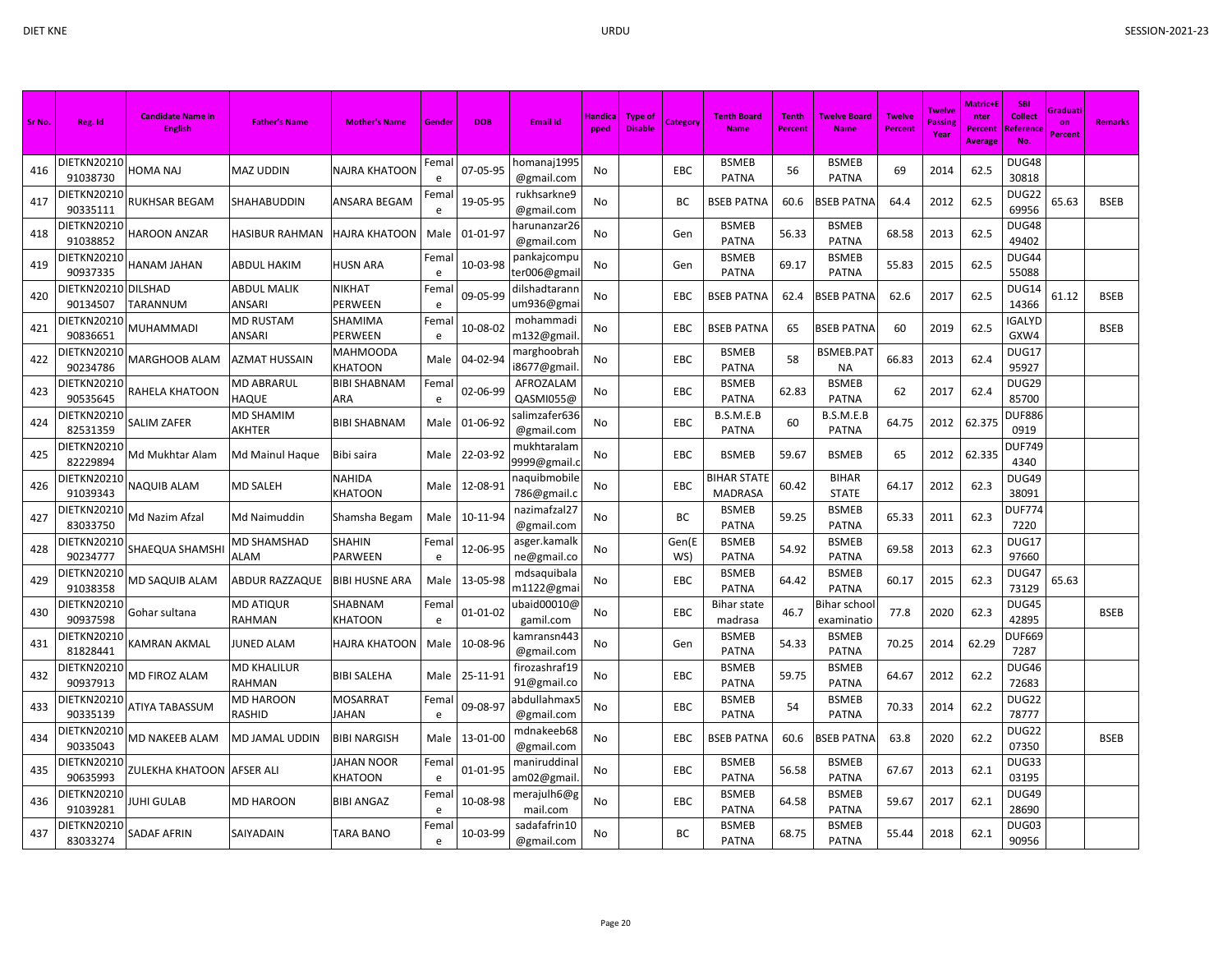| Sr No. | Reg. Id                 | <b>Candidate Name in</b><br><b>English</b> | <b>Father's Name</b>       | <b>Mother's Name</b>       | Gender     | <b>DOB</b> | <b>Email Id</b>             | <b>Handica</b><br>pped | Type of<br><b>Disable</b> | Category   | <b>Tenth Board</b><br><b>Name</b>    | <b>Tenth</b><br>Percent | Twelve Board<br><b>Name</b>     | <b>Twelve</b><br><b>Percent</b> | <b>Twelve</b><br>Passing<br>Year | Matric+I<br>nter<br>Percent<br>Average | <b>SBI</b><br><b>Collect</b><br><u>l Referenc</u><br>No | Graduati<br>on<br>Percent | <b>Remarks</b> |
|--------|-------------------------|--------------------------------------------|----------------------------|----------------------------|------------|------------|-----------------------------|------------------------|---------------------------|------------|--------------------------------------|-------------------------|---------------------------------|---------------------------------|----------------------------------|----------------------------------------|---------------------------------------------------------|---------------------------|----------------|
| 438    | DIETKN20210<br>90736419 | SARWAT JAHAN                               | SAFIRUDDIN                 | TAHMONA<br><b>KHATOON</b>  | Femal<br>e | 22-04-99   | subhoo27@y<br>ahoo.co.in    | <b>No</b>              |                           | <b>BC</b>  | <b>BSMEB</b><br><b>PATNA</b>         | 71.92                   | <b>BSMEB</b><br><b>PATNA</b>    | 52.33                           | 2019                             | 62.1                                   | DUG36<br>52702                                          |                           |                |
| 439    | DIETKN20210<br>90937502 | <b>SHAMNOOR</b><br>KHATOON                 | <b>NOOR</b><br>MOHAMMAD    | AZNOOR<br>KHATOON          | Fema<br>e  | 11-11-99   | ufaruque71@<br>gmail.com    | No                     |                           | EBC        | <b>BIHAR STATE</b><br><b>MADRASA</b> | 63.5                    | <b>BIHAR</b><br><b>STATE</b>    | 60.75                           | 2017                             | 62.1                                   | DUG45<br>05088                                          |                           |                |
| 440    | DIETKN20210<br>83133979 | <b>ABID HUSSAIN</b>                        | ZER MOHAMMAD               | RAJINA KHATUN              | Male       | 10-11-88   | ABIDHUSSAIN<br>02016@GMA    | No                     |                           | BC         | <b>BSMEB</b><br><b>PATNA</b>         | 61.08                   | <b>BSMEB</b><br><b>PATNA</b>    | 63                              | 2011                             | 62                                     | DUG09<br>86413                                          |                           |                |
| 441    | DIETKN20210<br>90937512 | NOOR BANU                                  | <b>MD MATIUR</b><br>RAHMAN | KISMATI KHATUN             | Fema<br>e  | 04-06-96   | noorbanu480<br>@gmail.com   | No                     |                           | BC         | <b>BSEB PATNA</b>                    | 60.4                    | <b>BSEB PATNA</b>               | 63.6                            | 2013                             | 62                                     | DUG45<br>06745                                          |                           | <b>BSEB</b>    |
| 442    | DIETKN20210<br>83134112 | <b>TALAT SABA</b>                          | ABDUL HALIM                | <b>BIBI KULSOOM</b>        | Fema<br>e  | 10-08-96   | MAHPARAHA<br>MI7@GMAIL      | No                     |                           | <b>EBC</b> | <b>MADRASA</b><br><b>BOARD</b>       | 60.17                   | <b>MADRASA</b><br><b>BOARD</b>  | 63.75                           | 2013                             | 62                                     | <b>DUG10</b><br>64567                                   |                           |                |
| 443    | DIETKN20210<br>82832529 | <b>GHULAM JILANI</b>                       | SHAHID ALAM                | <b>BI BI SHABNAM</b>       | Male       | 30-11-96   | gj91819@gm<br>ail.com       | No                     |                           | BC         | <b>BSMEB</b><br><b>PATNA</b>         | 57.08                   | <b>BSMEB</b><br><b>PATNA</b>    | 66.92                           | 2013                             | 62                                     | <b>DUF987</b><br>8669                                   |                           |                |
| 444    | DIETKN20210<br>91039469 | Sajda                                      | Md Ekhlague                | Yasmin                     | Fema<br>e  | 14-01-97   | mdhasnain91<br>99@gmail.co  | No                     |                           | <b>BC</b>  | <b>BSMEB</b>                         | 56.75                   | <b>BSMEB</b>                    | 67.33                           | 2013                             | 62                                     | DUG49<br>51156                                          |                           |                |
| 445    | DIETKN20210<br>90836873 | MD TAUSIF ALAM                             | MD TAHZIB ALAM             | LADLI BEGAM                | Male       | 21-05-98   | tousifalam07<br>2@gmail.com | No                     |                           | Gen        | <b>BSMEB</b><br><b>PATNA</b>         | 67.58                   | <b>BSMEB</b><br><b>PATNA</b>    | 56.33                           | 2016                             | 62                                     | DUG41<br>38907                                          |                           |                |
| 446    | DIETKN20210<br>90636056 | <b>ALIYA SANA</b>                          | MD MOIN UDDIN              | AKBARI BEGUM               | Fema<br>e  | 13-07-99   | rzcmptr2014<br>@gmail.com   | No                     |                           | <b>EBC</b> | <b>BIHAR STATE</b><br><b>MADRASA</b> | 70.58                   | <b>BIHAR</b><br><b>STATE</b>    | 53.33                           | 2016                             | 62                                     | DUG33<br>29199                                          |                           |                |
| 447    | DIETKN20210<br>82230049 | <b>TALAT SABA</b>                          | ABDUL HALIM                | BIBI KULSOOM               | Fema<br>e  | 10-08-96   | mnakber92@<br>gmail.com     | No                     |                           | EBC        | <b>MADRASA</b><br><b>BOARD</b>       | 60.17                   | MADRASA<br><b>BOARD</b>         | 63.75                           | 2013                             | 61.96                                  | <b>DUF775</b><br>4060                                   |                           |                |
| 448    | DIETKN20210<br>90535805 | FARZANA KHATOON MD SIDDIQUE                |                            | SAHERA<br><b>CHATOON</b>   | Fema<br>e  | 07-01-98   | TYBALI312@G<br>MAIL.COM     | No                     |                           | EBC        | MADRASHA<br><b>BOARD</b>             | 62.83                   | <b>MADRASHA</b><br><b>BOARD</b> | 61                              | 2017                             | 61.9                                   | DUG31<br>03186                                          |                           |                |
| 449    | DIETKN20210<br>82531210 | <b>WAZIR ALAM</b>                          | MD FAROOQUE                | KAUSARI BEGUM              | Male       | 05-08-99   | mdwaziralam<br>kne1998@gm   | No                     |                           | BC         | <b>BSMEB</b><br><b>PATNA</b>         | 67.33                   | <b>BSMEB</b><br><b>PATNA</b>    | 56.42                           | 2016                             | 61.875                                 | <b>DUF873</b><br>7205                                   |                           |                |
| 450    | DIETKN20210<br>82129690 | SHAHEEN BEGAM                              | MD RAFIQUE ALAM            | SAMIMA<br><b>KHATOON</b>   | Fema<br>e  | 05-04-86   | SHAQUIBANS<br>ARI111@out    | No                     |                           | <b>BC</b>  | <b>BSMEB</b><br><b>PATNA</b>         | 58.92                   | <b>BSMEB</b><br><b>PATNA</b>    | 64.75                           | 2004                             | 61.835                                 | <b>DUF749</b><br>1704                                   |                           |                |
| 451    | DIETKN20210<br>83133876 | NILOFAR BANO                               | NAZAMUDDIN                 | NAHEDA<br>PERWEEN          | Fema<br>e  | 05-06-95   | nbano9043@<br>gmail.com     | No                     |                           | EBC        | <b>BSMEB</b><br><b>PATNA</b>         | 57.33                   | <b>BSMEB</b><br><b>PATNA</b>    | 66.25                           | 2013                             | 61.8                                   | DUG08<br>90691                                          |                           |                |
| 452    | DIETKN20210<br>90335129 | MD SHAH NWAZ                               | SOHEL AKHTAR               | KHADIJAH<br>BEGAM          | Male       | 05-06-97   | shahuanm@g<br>mail.com      | No                     |                           | Gen        | <b>BSMEB</b><br><b>PATNA</b>         | 51.58                   | <b>BSMEB</b><br><b>PATNA</b>    | 71.92                           | 2014                             | 61.8                                   | DUG17<br>95820                                          |                           |                |
| 453    | DIETKN20210<br>90836627 | NEHA PERWEEN                               | MASEEHUZ ZAMA              | ZAIBUN NISHA.              | Fema<br>e  | 08-07-97   | nehaperveen<br>08969303@g   | No                     |                           | EBC        | <b>BSMEB</b><br><b>PATNA</b>         | 51.5                    | <b>BSMEB</b><br><b>PATNA</b>    | 72                              | 2016                             | 61.8                                   | DUG40<br>21336                                          | 58.88                     |                |
| 454    | DIETKN20210<br>91038882 | NAZRANA BEGAM                              | <b>MD QURBAN</b>           | NOORSABA<br><b>KHATOON</b> | Fema<br>e  | 13-01-02   | nazrana 1317<br>@gmail.com  | No                     |                           | EBC        | <b>BSEB</b><br>PATNA                 | 52.4                    | BSEB<br><b>PATNA</b>            | 71.2                            | 2019                             | 61.8                                   | DUG48<br>55767                                          |                           |                |
| 455    | DIETKN20210<br>82732325 | <b>FARHEEN NAAZ</b>                        | SHAHNAWAZ ALAM JABI ARA    |                            | Fema<br>e  | 25-05-02   | saqui7106@g<br>mail.com     | No                     |                           | BC         | <b>BSEB</b>                          | 54.4                    | <b>BSEB</b>                     | 69.2                            | 2020                             | 61.8                                   | <b>DUF967</b><br>3379                                   |                           | <b>BSEB</b>    |
| 456    | DIETKN20210<br>82229941 | DILNWAZ ALAM                               | TAJAMMUL<br>HUSSAIN        | NASIMA<br>KHATOON          | Male       | 22-12-94   | qubalhussair<br>566@gmail.c | No                     |                           | Gen        | <b>BSMEB</b><br><b>PATNA</b>         | 60.5                    | <b>BSMEB</b><br><b>PATNA</b>    | 63                              | 2012                             | 61.75                                  | <b>DUF765</b><br>5529                                   |                           |                |
| 457    | DIETKN20210<br>91038636 | MD NAHID ALAM                              | MD SHAHID ALAM             | RASHIDA<br><b>KHATOON</b>  | Male       | 10-11-88   | md.nahidala<br>m63@gmail.c  | No                     |                           | BC         | <b>BIHAR STATE</b><br><b>MADRASA</b> | 66.17                   | <b>BIHAR</b><br><b>STATE</b>    | 57.25                           | 2009                             | 61.7                                   | DUG47<br>96007                                          |                           |                |
| 458    | DIETKN20210<br>90937256 | MD SHARFUDDIN                              | MD FAIZUL HAQUE            | TASLIMA<br><b>KHATOON</b>  | Male       | 16-06-93   | sharfuddinluc<br>y420@gmail | No                     |                           | EBC        | <b>BSMEB</b><br><b>PATNA</b>         | 61.58                   | <b>BSMEB</b><br><b>PATNA</b>    | 61.83                           | 2012                             | 61.7                                   | DUG35<br>53870                                          |                           |                |
| 459    | 90937348                | DIETKN20210 DARAKHSHAN<br><b>BEGAM</b>     | MD MUSLEHUDDIN             | SANJARI BEGAM              | Femal<br>e | 25-08-93   | darakhshanb<br>563@gmail.c  | No                     |                           | BC.        | <b>BSEB PATNA</b>                    | 55.6                    | BSEB PATNA                      | 67.8                            | 2015                             | 61.7                                   | DUG44<br>87358                                          |                           | <b>BSEB</b>    |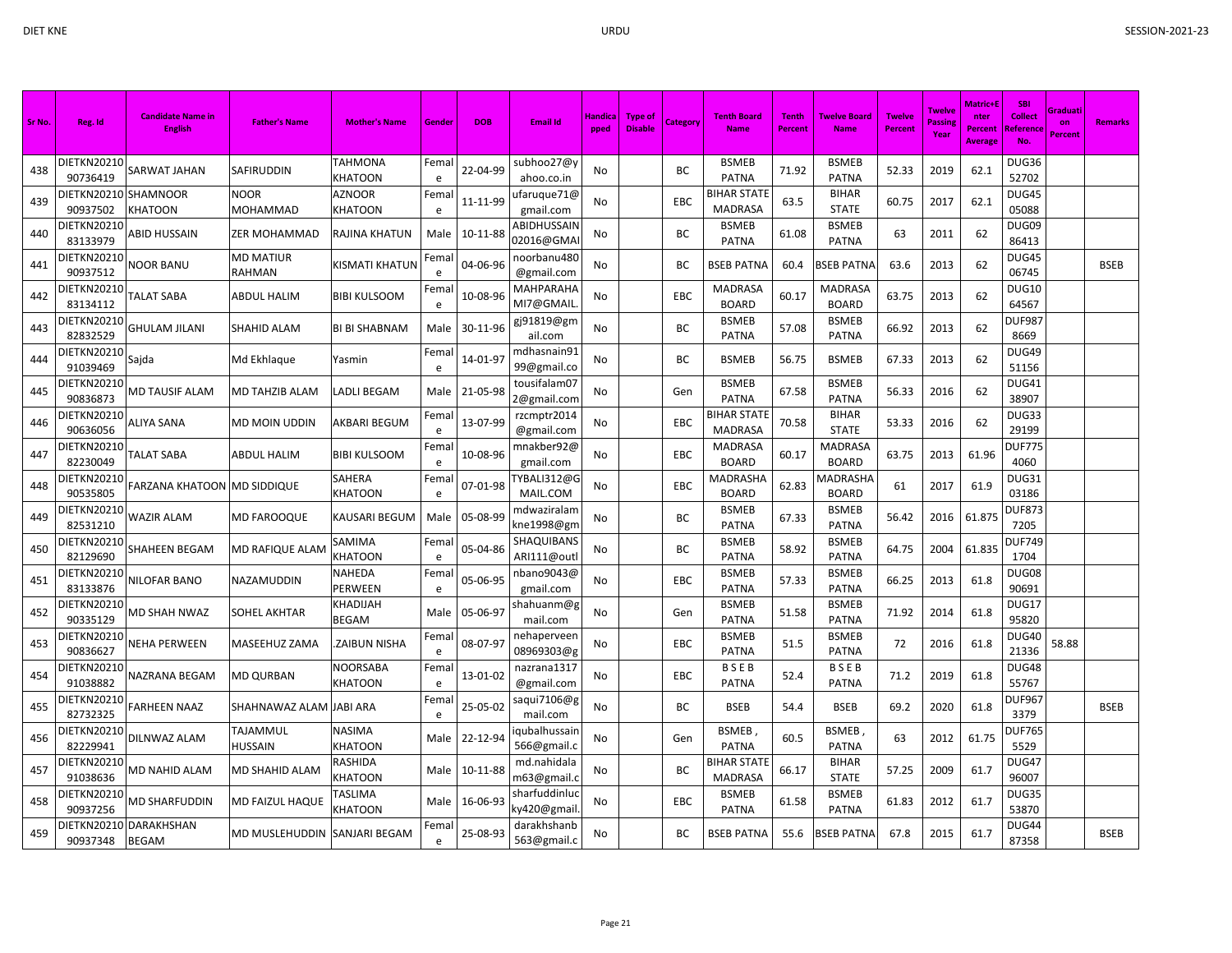| Sr No. | Reg. Id                            | <b>Candidate Name in</b><br><b>English</b> | <b>Father's Name</b>            | <b>Mother's Name</b>              | Gender               | <b>DOB</b>     | <b>Email Id</b>              | Handica<br>pped | <b>Type of</b><br><b>Disable</b> | Category | Tenth Board<br><b>Name</b>           | Tenth<br>Percent | <b>Twelve Board</b><br><b>Name</b> | <b>Twelve</b><br><b>Percent</b> | <b>Twelve</b><br>Passini<br>Year | <b>Matric+</b><br>nter<br>Percent<br><b>Average</b> | <b>SBI</b><br>Collect<br>Referenc<br><b>No</b> | Graduati<br>on<br>Percent | <b>Remarks</b> |
|--------|------------------------------------|--------------------------------------------|---------------------------------|-----------------------------------|----------------------|----------------|------------------------------|-----------------|----------------------------------|----------|--------------------------------------|------------------|------------------------------------|---------------------------------|----------------------------------|-----------------------------------------------------|------------------------------------------------|---------------------------|----------------|
| 460    | <b>DIETKN20210</b><br>90937235     | MUSARRAT JAHAN                             | MD SADIQUE<br>AKHTAR            | <b>NUZHAT JAHAN</b>               | Femal<br>e           | 20-04-94       | musarratjaha<br>n754@gmail.  | No              |                                  | BC       | <b>BSMEB</b><br><b>PATNA</b>         | 54.83            | <b>BSEB PATNA</b>                  | 68.6                            | 2015                             | 61.7                                                | DUG42<br>85307                                 | 55.63                     | <b>BSEB</b>    |
| 461    | DIETKN20210<br>90937723            | ARJAMAND BANO                              | <b>FIROZ ANWER</b>              | <b>NIKHAT ZABIN</b>               | Fema<br>e            | 01-01-97       | mdansarali81<br>47@gmail.co  | No              |                                  | EBC      | <b>BSMEB</b><br><b>PATNA</b>         | 52.92            | <b>BSMEB</b><br><b>PATNA</b>       | 70.42                           | 2014                             | 61.7                                                | 8E+09                                          |                           |                |
| 462    | DIETKN20210<br>83133917            | NEHA PARWEEN RAJ                           | <b>MD NAZAMUDDIN</b>            | <b>NUJHAT BANO</b>                | Fema<br>e            | 05-02-02       | NEHAPARWE<br>ENRAJN@GM       | No              |                                  | EBC      | <b>BSEB PATNA</b>                    | 51.6             | <b>BSEB PATNA</b>                  | 71.8                            | 2020                             | 61.7                                                | DUG09<br>31469                                 |                           | <b>BSEB</b>    |
| 463    | DIETKN20210<br>82229836            | Umme Habia                                 | Abdul Mannan                    | Shahin Shama                      | Fema<br>$\mathsf{e}$ | $01 - 12 - 00$ | ummehabiba<br>bishari@gma    | No              |                                  | EBC      | <b>BSMEB</b><br><b>PATNA</b>         | 69.33            | <b>BSMEB</b><br><b>PATNA</b>       | 53.89                           | 2018                             | 61.61                                               | DUF760<br>0537                                 |                           |                |
| 464    | DIETKN20210<br>90636007            | md shahjahan                               | moulavi md yousuf               | saira khatoon                     | Male                 | 02-04-89       | hmsmazahiri<br>@gmail.com    | No              |                                  | ВC       | bsmeb patna                          | 61.58            | bsmeb<br>patna                     | 61.67                           | 2015                             | 61.6                                                | DUG32<br>79420                                 | 57.38                     |                |
| 465    | DIETKN20210<br>82932986            | MD JABIR ALAM                              | <b>MD IDRIS ANSARI</b>          | <b>JAITOONI</b><br><b>KHATOON</b> | Male                 | 16-08-90       | ansarimdjabiı<br>78@gmail.co | No              |                                  | EBC      | <b>BSMEB</b><br><b>PATNA</b>         | 60.83            | <b>BSMEB</b><br><b>PATNA</b>       | 62.42                           | 2012                             | 61.6                                                | DUG01<br>35150                                 |                           |                |
| 466    | 91038319                           | DIETKN20210 MD MOQUEEM<br>UDDIN            | MD NASEEM UDDIN BIBI JAMEELA    |                                   | Male                 | 20-06-94       | mokimalam8<br>651870124@     | No              |                                  | EBC      | <b>BSMEB</b><br><b>PATNA</b>         | 60.42            | <b>BSMEB</b><br><b>PATNA</b>       | 62.83                           | 2011                             | 61.6                                                | DUG47<br>64322                                 |                           |                |
| 467    | <b>DIETKN20210</b><br>90335049     | BIJLI BEGUM                                | <b>MD QUAMRUL</b><br>HAQUE      | <b>ABEDA KHATOON</b>              | Fema<br>e            | 11-08-94       | bijlibegum18<br>@gmail.com   | No              |                                  | BC       | <b>BSMEB</b><br><b>PATNA</b>         | 59.08            | <b>BSMEB</b><br><b>PATNA</b>       | 64.17                           | 2013                             | 61.6                                                | DUG22<br>15580                                 |                           |                |
| 468    | DIETKN20210<br>91039268            | MOBINA KHATUN                              | MD NOOR ALAM                    | <b>BIBI SAMINA</b>                | Fema<br>e            | 27-08-96       | mdziaul258@<br>gmail.com     | No              |                                  | EBC      | <b>BSMEB</b><br><b>PATNA</b>         | 64.09            | <b>BSMEB</b><br><b>PATNA</b>       | 59.18                           | 2016                             | 61.6                                                | DUG49<br>33711                                 |                           |                |
| 469    | DIETKN20210<br>90636032            | <b>BIBI IMRAT</b><br>PERWEEN               | MD TAIYAB HUSAIN BIBI ANJUM ARA |                                   | Fema<br>e            | 12-01-98       | abutalibtaiya<br>b@gmail.com | No              |                                  | EBC      | <b>BSMEB</b><br><b>PATNA</b>         | 55.33            | <b>BSMEB</b><br><b>PATNA</b>       | 67.83                           | 2014                             | 61.6                                                | DUG33<br>28574                                 |                           |                |
| 470    | DIETKN20210<br>90937864            | ZEENAT PARWEEN                             | KHAIRUDDIN                      | <b>SABIHA</b><br><b>KHATOON</b>   | Fema<br>e            | 03-05-98       | zeenatperwe<br>en098@gmai    | No              |                                  | BC       | <b>BSEB PATNA</b>                    | 58.2             | BSEB PATNA                         | 65                              | 2016                             | 61.6                                                | DUG45<br>77553                                 | 53.73                     | <b>BSEB</b>    |
| 471    | DIETKN20210 MD DILKASH<br>82732104 | HUSSAIN NOORANI                            | MD YAQUB                        | <b>FATMA</b><br>KHATOON           | Male                 | 25-11-91       | mdaghaz073<br>@gmail.com     | No              |                                  | BC       | <b>BSMEB</b><br><b>PATNA</b>         | 70.75            | <b>BSMEB</b><br><b>PATNA</b>       | 52.42                           | 2008                             | 61.585                                              | <b>DUF954</b><br>0140                          | 57.13                     |                |
| 472    | DIETKN20210<br>83033247            | <b>MD NOOR KALAM</b>                       | MD ALAM                         | <b>SHAKERUN</b>                   | Male                 | 21-09-94       | saeedakhterC<br>120@gmail.o  | Yes             | Physical                         | BC       | <b>BSMEB</b>                         | 54.42            | <b>BSMEB</b>                       | 68.67                           | 2013                             | 61.5                                                | DUG03<br>66016                                 |                           |                |
| 473    | DIETKN20210<br>90836695            | MD TASWEER USUFI                           | <b>MD YUSUF ALAM</b>            | <b>ALGUN NISA</b>                 | Male                 | 20-03-96       | mdtasweerus<br>ufi78692@gm   | No              |                                  | BC       | <b>BSMEB</b><br><b>PATNA</b>         | 50.58            | <b>BSMEB</b><br><b>PATNA</b>       | 72.33                           | 2014                             | 61.5                                                | <b>DUG40</b><br>38600                          |                           |                |
| 474    | DIETKN20210 MD SHAMIM<br>90636022  | AKHTER                                     | ABDUL MALIK                     | TAZKERA<br><b>KHATOON</b>         | Male                 | 12-02-98       | SHAMIMMAL<br>K841@GMAII      | No              |                                  | EBC      | <b>MADARSA</b><br><b>BOARD</b>       | 60.33            | MADARSA<br><b>BOARD</b>            | 62.67                           | 2016                             | 61.5                                                | DUG32<br>97495                                 |                           |                |
| 475    | DIETKN20210<br>91039447            | TOHFA RANI                                 | <b>SADER ALAM</b>               | ZULEKHA<br><b>KHATOON</b>         | Fema<br>e            | 14-07-98       | tohfarani617<br>@gmail.com   | No              |                                  | BC       | <b>BIHAR STATE</b><br><b>MADRASA</b> | 67.67            | <b>BIHAR</b><br><b>STATE</b>       | 55.25                           | 2016                             | 61.5                                                | DUG49<br>49561                                 |                           |                |
| 476    | DIETKN20210<br>82832471            | MD AKBAR ALI                               | <b>SK SHARAFAT</b><br>HUSSAIN   | <b>ASMA KHATOON</b>               | Male                 | 25-12-91       | mdakbara459<br>@gmail.com    | No              |                                  | Gen      | <b>BSMEB</b><br><b>PATNA</b>         | 68.25            | <b>BSMEB</b><br><b>PATNA</b>       | 54.67                           | 2010                             | 61.46                                               | <b>DUF985</b><br>4023                          |                           |                |
| 477    | DIETKN20210<br>91038318            | SHAGALA TARANA                             | RIZWAN AHMED                    | <b>NARGIS ARA</b>                 | Fema<br>e            | 15-06-94       | shagalatarana<br>786@gmail.c | No              |                                  | ВC       | <b>BSMEB</b>                         | 53.08            | <b>BSMEB</b>                       | 69.67                           | 2013                             | 61.4                                                | DUG47<br>62715                                 |                           |                |
| 478    | <b>DIETKN20210</b><br>90335052     | RAHMATULLAH                                | JAMIL AKHTAR                    | <b>MOBINA</b><br><b>KHATOON</b>   | Male                 | 12-07-97       | ru261820@g<br>mail.com       | No              |                                  | EBC      | <b>BSMEB</b><br><b>PATNA</b>         | 65               | <b>BSMEB</b><br><b>PATNA</b>       | 57.75                           | 2016                             | 61.4                                                | DUG22<br>21733                                 |                           |                |
| 479    | DIETKN20210<br>90636118            | <b>FARHEEN</b><br>TABASSUM                 | <b>MD WADIQUR</b><br>RAHMAN     | <b>MUMTAZ</b><br><b>BEGUM</b>     | Fema<br>e            | 03-08-98       | thefarheenta<br>bassum1998   | No              |                                  | EBC      | <b>BSMEB</b><br><b>PATNA</b>         | 69.08            | <b>BSMEB</b><br><b>PATNA</b>       | 53.67                           | 2016                             | 61.4                                                | DUG33<br>93784                                 |                           |                |
| 480    | DIETKN20210<br>90836666            | abdul khalique                             | abdur rauf                      | zubeda khatoon                    | Male                 | 08-04-91       | abdulkhaliqu<br>e222519@gm   | No              |                                  | EBC      | bihar state<br>madrasa               | 60.25            | bihar state<br>madrasa             | 62.44                           | 2020                             | 61.3                                                | <b>DUG40</b><br>31170                          |                           |                |
| 481    | DIETKN20210<br>91039010            | MAHPARA SAFDAR                             | <b>NOMAN ALI</b>                | <b>SIFAT ARA</b>                  | Femal<br>e           | 25-10-93       | mahparasafd<br>ar2046@gmai   | No              |                                  | Gen      | <b>BSMEB</b>                         | 64.33            | <b>BSMEB</b>                       | 58.33                           | 2011                             | 61.3                                                | <b>DUG48</b><br>75426                          |                           |                |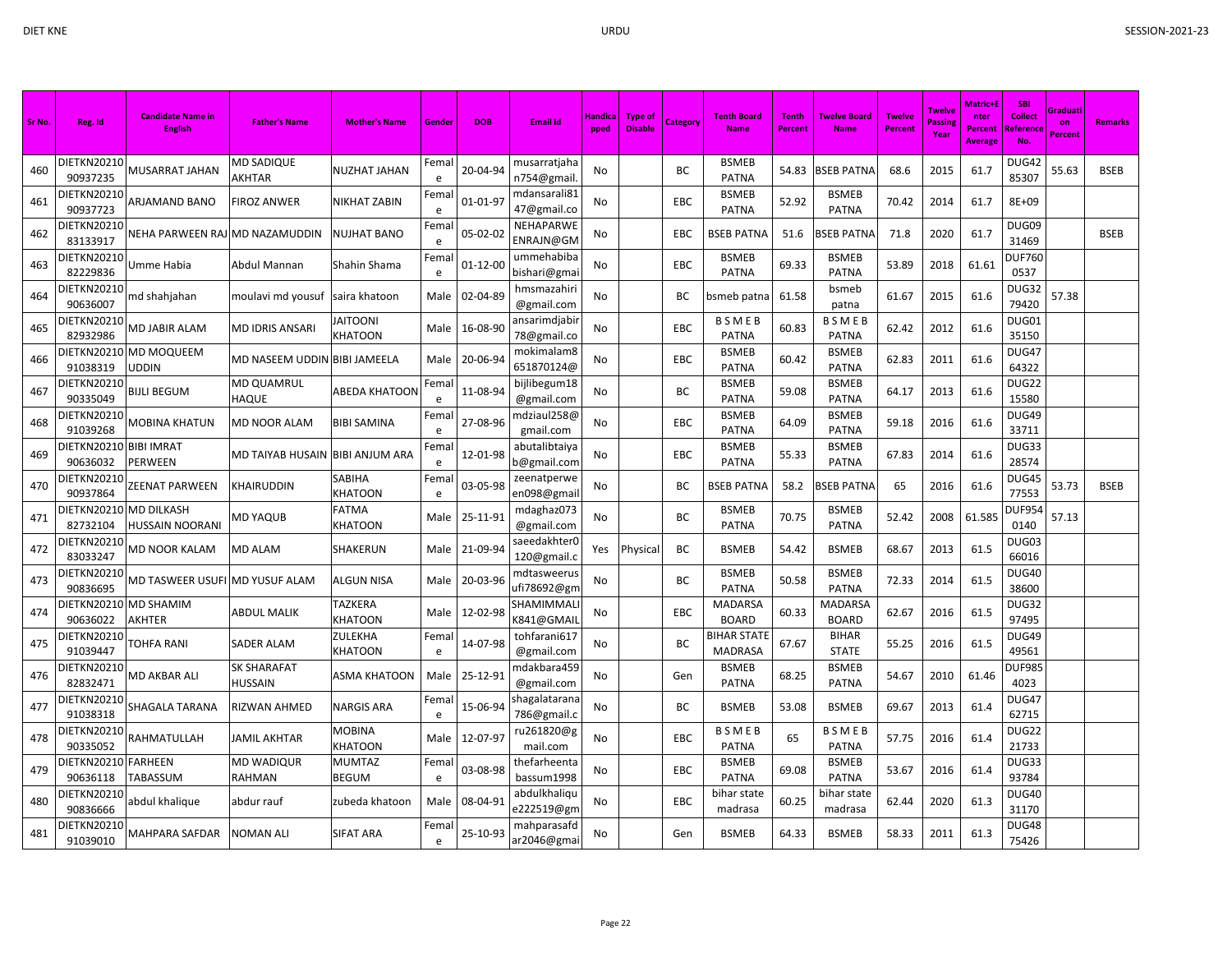| Sr No. | Reg. Id                 | <b>Candidate Name in</b><br><b>English</b> | <b>Father's Name</b>             | <b>Mother's Name</b>               | Gender             | <b>DOB</b> | <b>Email Id</b>                | Handica<br>pped | <b>Type of</b><br><b>Disable</b> | <b>Category</b> | <b>Tenth Board</b><br><b>Name</b> | <b>Tenth</b><br><b>Percent</b> | <b>Twelve Board</b><br><b>Name</b> | <b>Twelve</b><br><b>Percent</b> | <b>Twelve</b><br>Passin<br>Year | <b>Matric+E</b><br>nter<br>Percent<br>Average | <b>SBI</b><br><b>Collect</b><br>Reference<br>No. | Graduati<br>on<br><b>Percent</b> | <b>Remarks</b> |
|--------|-------------------------|--------------------------------------------|----------------------------------|------------------------------------|--------------------|------------|--------------------------------|-----------------|----------------------------------|-----------------|-----------------------------------|--------------------------------|------------------------------------|---------------------------------|---------------------------------|-----------------------------------------------|--------------------------------------------------|----------------------------------|----------------|
| 482    | 90635987                | DIETKN20210 MD MUSTAQUIM<br>ALAM           | <b>MUJIBUL RAHMAN</b>            | <b>BIBI RAHMATI</b>                | Male               | 16-03-95   | mustaquimal<br>am854325@g      | No              |                                  | EBC             | <b>BSMEB</b>                      | 61.83                          | <b>BSMEB</b>                       | 60.67                           | 2017                            | 61.3                                          | DUG32<br>81863                                   |                                  |                |
| 483    | DIETKN20210<br>83033573 | <b>GULNAZ PERWEEN</b>                      | <b>ABID HUSSAIN</b>              | KHADIJA<br>KHATOON                 | Fema<br>e          | 09-12-95   | rinkurn001@<br>gmail.com       | No              |                                  | ВC              | <b>BSMEB</b><br><b>PATNA</b>      | 53.75                          | <b>BSMEB</b><br><b>PATNA</b>       | 68.75                           | 2014                            | 61.3                                          | DUG05<br>53009                                   |                                  |                |
| 484    | DIETKN20210<br>82330471 | MAHJOOB ALAM                               | <b>MAZHARUL HAQUE</b>            | <b>ASANA KHATOON</b>               | Male               | 04-05-99   | mahjoob401<br>@gmail.com       | No              |                                  | EBC             | <b>BSMEB</b><br><b>PATNA</b>      | 60.42                          | <b>BSMEB</b><br><b>PATNA</b>       | 62.11                           | 2018                            | 61.265                                        | <b>DUF809</b><br>2257                            |                                  |                |
| 485    | DIETKN20210<br>82029172 | ASHIQUE NABI                               | <b>NAZAM UDDIN</b>               | <b>NARGIS BANOO</b>                | Male               | 13-03-91   | ashiquenabi4<br>@gmail.com     | No              |                                  | EBC             | <b>BSMEB</b><br><b>PATNA</b>      | 65.75                          | <b>BSMEB</b><br><b>PATNA</b>       | 56.67                           | 2009                            | 61.21                                         | <b>DUF710</b><br>9836                            |                                  |                |
| 486    | DIETKN20210<br>82631628 | MD FAIZAN ALAM                             | MD MUZEEBUR<br><b>RAHMAN</b>     | NASERA BEGAM                       | Male               | 15-04-96   | ndfaizanalam<br>852147@gma     | No              |                                  | ВC              | BIHAR STATE<br><b>MADRASA</b>     | 68                             | <b>BIHAR</b><br><b>STATE</b>       | 54.42                           | 2016                            | 61.21                                         | DUF907<br>4082                                   |                                  |                |
| 487    | DIETKN20210<br>90234791 | FARZANA KHATOON KABURUDDIN                 |                                  | DIL ARA BEGAM                      | Male               | 16-05-92   | uci.farzana20<br>17@gmail.co   | No              |                                  | ВC              | <b>BSMEB</b><br><b>PATNA</b>      | 61.75                          | <b>BSMEB</b><br><b>PATNA</b>       | 60.58                           | 2009                            | 61.2                                          | DUG18<br>07186                                   |                                  |                |
| 488    | DIETKN20210<br>91039225 | MAHTAB ALAM                                | AHMAD HUSSAIN                    | HASIAN<br>KHATOON                  | Male               | 05-04-98   | mahtabamani<br>786@gmail.c     | No              |                                  | ВC              | <b>BSMEB</b>                      | 67.92                          | <b>BSMEB</b>                       | 54.42                           | 2016                            | 61.2                                          | DUG49<br>09691                                   |                                  |                |
| 489    | DIETKN20210<br>82430963 | MD MERAZ ALAM                              | <b>MD ASHAB UDDIN</b>            | SAMSUN<br>KHATOON                  | Male               | 28-06-87   | gpsbagmara<br>@gmail.com       | Yes             | Eye                              | EBC             | <b>BSMEB</b><br><b>PATNA</b>      | 59.83                          | <b>BSMEB</b><br><b>PATNA</b>       | 62.5                            | 2004                            | 61.165                                        | <b>DUF849</b><br>6224                            |                                  |                |
| 490    | DIETKN20210<br>82129515 | NUZHAT BANU                                | <b>MD IBRAHIM</b>                | SAINOOR<br>KHATOON                 | Fema<br>e          | 05-02-93   | mdsahiranwa<br>r@gmail.com     | No              |                                  | EBC             | <b>BSMEB</b><br><b>PATNA</b>      | 61.25                          | <b>BSEB PATNA</b>                  | 61                              | 2014                            | 61.125                                        | <b>DUF737</b><br>8349                            | 64.13                            | <b>BSEB</b>    |
| 491    | DIETKN20210<br>91038973 | GUFRANA SHAMSI                             | MD<br>MEHRUZZAMAN                | SHAHEEN ARA                        | Fema<br>$\epsilon$ | 21-03-96   | salikrezanci@<br>gmail.com     | No              |                                  | Gen             | <b>BSMEB</b><br><b>PATNA</b>      | 56.42                          | <b>BSEB PATNA</b>                  | 65.8                            | 2015                            | 61.1                                          | DUG48<br>68130                                   |                                  | <b>BSEB</b>    |
| 492    | DIETKN20210<br>90937868 | MD SHAH FIROZ                              | <b>SHAKIL AKHTER</b>             | DILFIROZ BEGAM                     | Male               | 10-11-96   | <b>IROZADLAVA</b><br>@GMAIL.CO | No              |                                  | Gen             | <b>BSEB PATNA</b>                 | 58.2                           | <b>BSEB PATNA</b>                  | 64                              | 2015                            | 61.1                                          | DUG46<br>63949                                   | 56                               | <b>BSEB</b>    |
| 493    | DIETKN20210<br>82631679 | MD EMAR AHMED                              | <b>MD EKHLAK</b><br><b>AHMED</b> | ??? ????? ????                     | Male               | 01-01-93   | esarprinter20<br>20@gmail.co   | No              |                                  | EBC             | BSMEB,<br><b>PATNA</b>            | 61                             | BSMEB,<br><b>PATNA</b>             | 61                              | 2018                            | 61                                            | <b>DUF872</b><br>7794                            |                                  |                |
| 494    | DIETKN20210<br>91039164 | NAWAID AKRAM                               | <b>ALEEM UDDIN</b>               | NOORMILA<br>BEGAM                  | Male               | 06-03-93   | nawedakram<br>773@gmail.c      | Yes             | Physical                         | Gen             | <b>BSMEB</b><br><b>PATNA</b>      | 60.17                          | <b>BSMEB</b><br><b>PATNA</b>       | 61.83                           | 2012                            | 61                                            | DUG46<br>03514                                   |                                  |                |
| 495    | DIETKN20210<br>90535688 | MD NAUMAN REZA                             | <b>SAIF UDDIN</b>                | NUREMA<br>KHATOON                  | Male               | 05-04-95   | <b>NOMANRAHI</b><br>554KNE@GM  | No              |                                  | Gen             | B.S.M.E.B.PA<br><b>TNA</b>        | 55.08                          | B.S.M.E.B.P<br><b>ATNA</b>         | 66.92                           | 2014                            | 61                                            | DUG28<br>19983                                   |                                  |                |
| 496    | DIETKN20210<br>91038466 | SALIK REZA                                 | MD<br>MEHRUZZAMAN                | SHAHEEN<br>BEGUM                   | Male               | 06-06-96   | rsalik1819@g<br>mail.com       | No              |                                  | ВC              | <b>BSMEB</b><br><b>PATNA</b>      | 59.42                          | <b>BSEB PATNA</b>                  | 62.6                            | 2013                            | 61                                            | DUG47<br>89682                                   |                                  | <b>BSEB</b>    |
| 497    | DIETKN20210<br>90836631 | MALIKA MUMTAZ                              | <b>MUMTAZ ALAM</b>               | BIBI AFSER<br>JAHAN                | Fema<br>e          | 06-09-96   | MALIKAMUM<br>TAZ28@GMA         | No              |                                  | EBC             | <b>BSMEB</b><br><b>PATNA</b>      | 56.92                          | <b>BSMEB</b><br><b>PATNA</b>       | 65.17                           | 2013                            | 61                                            | <b>DUG40</b><br>21362                            |                                  |                |
| 498    | DIETKN20210<br>91038938 | MD HARISH                                  | MD RIYAZUDDIN                    | <b>JAIGUN NISA</b>                 | Male               | 22-10-97   | mdharish268<br>36@gmail.co     | No              |                                  | EBC             | <b>BSMEB</b><br><b>PATNA</b>      | 68                             | <b>BSMEB</b><br><b>PATNA</b>       | 53.92                           | 2016                            | 61                                            | <b>DUG48</b><br>60413                            |                                  |                |
| 499    | DIETKN20210<br>82832506 | MD GHAYASUDDIN                             | <b>SK TAHIR HUSSAIN</b>          | <b>BADRUN NISHAN</b>               | Male               | 09-11-70   | pranavkumar<br>756500000@      | No              |                                  | EBC             | <b>BSMEB</b><br><b>PATNA</b>      | 62.08                          | <b>BSMEB</b><br><b>PATNA</b>       | 59.58                           | 1987                            | 60.83                                         | <b>DUF986</b><br>3899                            |                                  |                |
| 500    | DIETKN20210<br>90134320 | <b>MANJOOMA</b><br>KHATOON                 | ABDUL MANNAN                     | NOOR JAHAN<br>KHATOON              | Fema<br>e          | 14-02-97   | sonuamn564<br>45@gmail.co      | No              |                                  | Gen             | <b>BSMEB</b><br><b>PATNA</b>      | 54.83                          | <b>BSMEB</b><br><b>PATNA</b>       | 66.67                           | 2014                            | 60.8                                          | DUG12<br>87468                                   |                                  |                |
| 501    | DIETKN20210<br>82732077 | AHMADI KAUSER                              | <b>MD SHATIR</b>                 | MUKHBERA<br>KHATOON                | Fema<br>e          | 08-02-99   | ahnadikauser<br>460@gmail.c    | No              |                                  | Gen             | <b>BSEB PATNA</b>                 | 60.4                           | <b>BSEB PATNA</b>                  | 61.2                            | 2017                            | 60.8                                          | <b>IGALVV</b><br>CXA9                            |                                  | <b>BSEB</b>    |
| 502    | DIETKN20210<br>90937802 | <b>NIRAT JAHAN</b>                         | <b>MD ISLAM UDDIN</b>            | SAGUPHTA<br>BEGAM                  | Fema<br>e          | 06-01-00   | mdshahbazal<br>a786@gmail.o    | No              |                                  | ВC              | <b>BSEB PATNA</b>                 | 54.2                           | <b>BSEB PATNA</b>                  | 67.4                            | 2019                            | 60.8                                          | DUG46<br>38394                                   |                                  | <b>BSEB</b>    |
| 503    | DIETKN20210<br>82430868 | RIZWANA FIRDOSHI FAZLE KARIM               |                                  | <b>HUSNA ARA</b><br><b>KHATOON</b> | Fema<br>e          | 02-04-01   | rizwanafirdos<br>hi0786@gmai   | No              |                                  | ВC              | <b>BSEB PATNA</b>                 | 50.8                           | <b>BSEB PATNA</b>                  | 70.8                            | 2019                            | 60.8                                          | IGALVIK<br>IO <sub>0</sub>                       |                                  | <b>BSEB</b>    |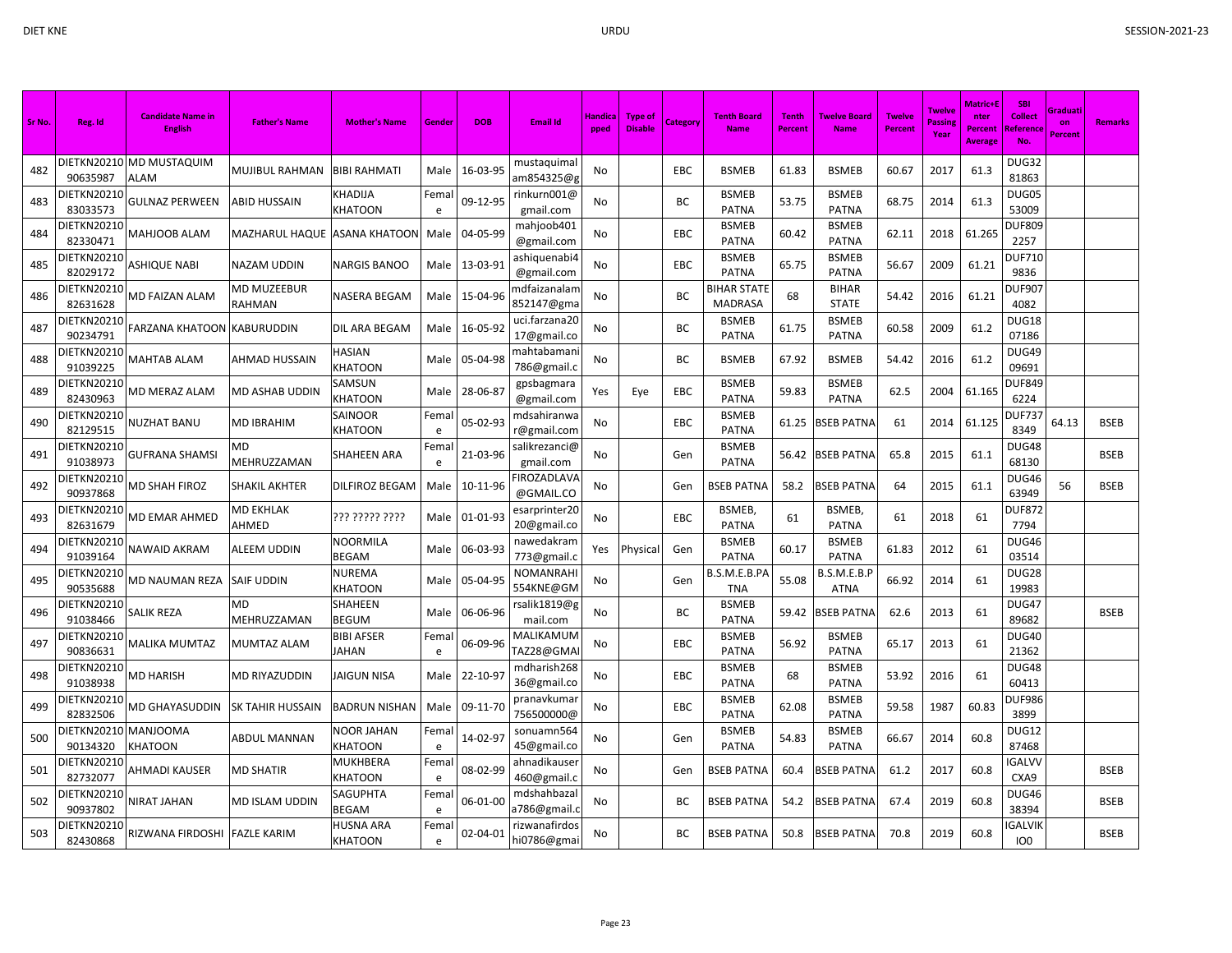| Sr No. | Reg. Id                 | <b>Candidate Name in</b><br><b>English</b> | <b>Father's Name</b>           | <b>Mother's Name</b>          | Gende     | <b>DOB</b> | <b>Email Id</b>              | Handica<br>pped | <b>Type of</b><br><b>Disable</b> | Category     | <b>Tenth Board</b><br><b>Name</b> | <b>Tenth</b><br>Percent | <b>Twelve Board</b><br><b>Name</b>  | <b>Twelve</b><br><b>Percent</b> | Twelve<br>Passin<br>Year | <b>Matric+E</b><br>nter<br>Percent<br>Average | <b>SBI</b><br><b>Collect</b><br>Referenc<br>No. | Graduati<br>on<br>Percent | <b>Remarks</b> |
|--------|-------------------------|--------------------------------------------|--------------------------------|-------------------------------|-----------|------------|------------------------------|-----------------|----------------------------------|--------------|-----------------------------------|-------------------------|-------------------------------------|---------------------------------|--------------------------|-----------------------------------------------|-------------------------------------------------|---------------------------|----------------|
| 504    | DIETKN20210<br>83033630 | MD NAHID ALAM                              | MD ASHFAQUE                    | NAFISA KHATUN                 | Male      | 15-02-80   | nd9131569@<br>gmail.com      | Yes             | Physical                         | BC           | <b>BSMEB</b><br>PATNA             | 64.08                   | <b>BSMEB</b><br><b>PATNA</b>        | 57.33                           | 2000                     | 60.7                                          | <b>DUF960</b><br>7086                           |                           |                |
| 505    | DIETKN20210<br>90134176 | SABERIN BEGAM                              | MD SALIM                       | ROSHAN ARA                    | Fema<br>e | 05-01-93   | sabreenbega<br>m74@gmail.c   | No              |                                  | EBC          | <b>BSMEB</b><br><b>PATNA</b>      | 54.5                    | <b>BSMEB</b><br><b>PATNA</b>        | 66.92                           | 2013                     | 60.7                                          | DUG12<br>43394                                  |                           |                |
| 506    | DIETKN20210<br>90234699 | SHAJLY BEGUM                               | MS ASLAM ANZAR                 | ISHRAT JAHAN                  | Fema<br>e | 12-11-97   | shajlybegum3<br>@gmail.com   | No              |                                  | Gen          | <b>BSEB PATNA</b>                 | 56.8                    | <b>BSEB PATNA</b>                   | 64.6                            | 2016                     | 60.7                                          | DUG16<br>90665                                  | 58.38                     | <b>BSEB</b>    |
| 507    | DIETKN20210<br>82631771 | <b>SONI PERWEEN</b>                        | <b>MANSOOR ALAM</b>            | DILARA BEGUM                  | Fema<br>e | 15-02-97   | minhaj00978<br>6@gmail.com   | No              |                                  | ВC           | <b>BSMEB</b><br><b>PATNA</b>      | 53.17                   | <b>BSMEB</b><br><b>PATNA</b>        | 68.17                           | 2013                     | 60.67                                         | <b>DUF918</b><br>7089                           |                           |                |
| 508    | DIETKN20210<br>91038783 | <b>GHAZALA KHATOON MD SHAMIM</b>           |                                | ROZI                          | Fema<br>e | 03-05-92   | easyeducatio<br>n211@gmail   | No              |                                  | Gen          | <b>BSMEB</b><br><b>PATNA</b>      | 59.67                   | <b>BSMEB</b><br><b>PATNA</b>        | 61.58                           | 2011                     | 60.6                                          | DUG48<br>41447                                  |                           |                |
| 509    | DIETKN20210<br>90836824 | Md Gufran Alam                             | Md Idris Alam                  | Gulshan Begum                 | Male      | 15-06-96   | 3ufranalam62<br>0051@gmail.  | No              |                                  | BC           | <b>BSEB PATNA</b>                 | 56                      | <b>BSEB PATNA</b>                   | 65.2                            | 2019                     | 60.6                                          | DUG41<br>11176                                  |                           | <b>BSEB</b>    |
| 510    | DIETKN20210<br>83033495 | <b>GULNAZ PERWEEN</b>                      | NANNHE                         | MEHJABIN                      | Fema<br>e | 25-11-97   | gulnajkhan41<br>819@gmail.c  | No              |                                  | EBC          | <b>BSMEB</b><br><b>PATNA</b>      | 52.67                   | <b>BSMEB</b><br><b>PATNA</b>        | 68.5                            | 2014                     | 60.6                                          | DUG05<br>12331                                  |                           |                |
| 511    | DIETKN20210<br>81928804 | RESHMA KHATOON                             | <b>AFAQUE ALAM</b>             | RAHMINA<br>KHATOON            | Fema<br>e | 16-07-98   | reshmaparwe<br>en533@gmail   | No              |                                  | EBC          | <b>BSEB PATNA</b>                 | 52.6                    | <b>BSEB PATNA</b>                   | 68.6                            | 2019                     | 60.6                                          | <b>DUF687</b><br>3643                           |                           | <b>BSEB</b>    |
| 512    | DIETKN20210<br>82631595 | <b>MD RAZIQUE</b>                          | MD NASIM AKHTAR ANJILA KHATOON |                               | Male      | 03-04-97   | abdurrazique<br>564@gmail.c  | No              |                                  | ВC           | <b>BSMEB</b><br><b>PATNA</b>      | 52.67                   | BSMEB<br><b>PATNA</b>               | 68.42                           | 2014                     | 60.545                                        | DUF90<br>3536                                   |                           |                |
| 513    | DIETKN20210<br>91038698 | <b>SHAMS RAZA</b>                          | MASOOD ALAM                    | NASIMA BEGUM                  | Male      | 10-02-92   | shamsraza64<br>1@gmail.com   | No              |                                  | Gen          | <b>BSMEB</b><br><b>PATNA</b>      | 53.25                   | <b>BSMEB</b><br><b>PATNA</b>        | 67.75                           | 2014                     | 60.5                                          | DUG48<br>20496                                  |                           |                |
| 514    | DIETKN20210<br>91038359 | LILI PERWEEN                               | TAJUDDIN                       | NOOR JAHAN                    | Fema<br>e | 25-02-94   | AKMALALAM<br>7786@GMAIL      | No              |                                  | BC           | BIHARSTATE<br><b>MADRASA</b>      | 53.08                   | <b>BIHARSTATE</b><br><b>MADRASA</b> | 67.83                           | 2013                     | 60.5                                          | DUG47<br>70367                                  |                           |                |
| 515    | DIETKN20210<br>83133901 | <b>FAIZAN AADIL</b>                        | MUZAFFAR<br><b>HUSSAIN</b>     | <b>JANNATI</b>                | Male      | 04-04-99   | digitalworld7<br>565@gmail.c | No              |                                  | EBC          | <b>BSMEB</b><br>PATNA             | 67                      | <b>BSMEB</b><br><b>PATNA</b>        | 54.08                           | 2016                     | 60.5                                          | DUG09<br>10311                                  |                           |                |
| 516    | DIETKN20210<br>82631735 | <b>GULAM YASIN</b>                         | NAJRUL ISLAM                   | AEISHA BIBI                   | Male      | 01-01-97   | yaseens721@<br>gmail.com     | No              |                                  | EBC          | <b>BSMEB</b><br><b>PATNA</b>      | 58.33                   | <b>BSMEB</b><br><b>PATNA</b>        | 62.5                            | 2015                     | 60.415                                        | <b>DUF844</b><br>4044                           |                           |                |
| 517    | DIETKN20210<br>82531040 | MD NAZAR HAYAT                             | MD SABIR ALAM                  | NAZRA BEGAM                   | Male      | 10-04-97   | nazarhayat32<br>7@gmail.com  | No              |                                  | ВC           | <b>BSMEB</b><br><b>PATNA</b>      | 67.83                   | <b>MSMEB</b><br><b>PATNA</b>        | 53                              | 2018                     | 60.415                                        | <b>DUF849</b><br>2902                           |                           |                |
| 518    | DIETKN20210<br>91038597 | <b>MASROOR JAHAN</b>                       | <b>MD UMAR DRAG</b>            | JAMILA<br>KHATOON             | Fema<br>e | 15-09-76   | noddashirans<br>ari201@gmai  | No              |                                  | EBC          | <b>BSMEB</b><br><b>PATNA</b>      | 52.17                   | <b>BSMEB</b><br><b>PATNA</b>        | 68.58                           | 1992                     | 60.4                                          | DUG46<br>41353                                  | 59.25                     |                |
| 519    | DIETKN20210<br>90937521 | RAHI NAZ BEGAM                             | ABU NASAR                      | NIRALA BEGAM                  | Fema<br>e | 15-03-94   | nraghib54@g<br>mail.com      | No              |                                  | Gen          | <b>BSMEB</b><br><b>PATNA</b>      | 60.27                   | <b>BSEB PATNA</b>                   | 60.6                            | 2016                     | 60.4                                          | DUG44<br>88563                                  |                           | <b>BSEB</b>    |
| 520    | DIETKN20210<br>90937519 | MD DANISH                                  | ABDUR RAUF                     | BIBI SANJEEDA                 | Male      | 01-03-95   | salimdelhi27<br>@gmail.com   | No              |                                  | EBC          | <b>BSMEB</b><br><b>PATNA</b>      | 56.83                   | <b>BSMEB</b><br><b>PATNA</b>        | 64                              | 2015                     | 60.4                                          | DUG45<br>17404                                  |                           |                |
| 521    | DIETKN20210<br>90836923 | RUMANA KHATOON  ABDUL WAHAB                |                                | <b>BIBI ANWARI</b><br>KHATOON | Fema<br>e | 09-02-98   | marghoobrah<br>i8677@gmail   | No              |                                  | EBC          | <b>BSMEB</b><br>PATNA             | 65.58                   | BSMEB.PAT<br><b>NA</b>              | 55.17                           | 2016                     | 60.4                                          | DUG41<br>68377                                  |                           |                |
| 522    | DIETKN20210<br>91039564 | SABA GULREZ                                | MD PERWEJ ALAM                 | BIBI RABIYA<br>KHATOON        | Fema<br>e | 30-04-02   | sabagulrez96<br>@gmail.com   | No              |                                  | EBC          | <b>BSEB, PATNA</b>                | 53.2                    | BSEB,<br><b>PATNA</b>               | 67.6                            | 2020                     | 60.4                                          | DUG49<br>73756                                  |                           | <b>BSEB</b>    |
| 523    | DIETKN20210<br>90938130 | NISHAT ANJUM                               | MD YUNUS ALAM                  | MUJMERI<br>BEGAM              | Fema<br>e | 15-11-02   | nishatf022@g<br>mail.com     | No              |                                  | Gen(E<br>WS) | BSEB PATNA                        | 51.4                    | BSEB PATNA                          | 69.4                            | 2020                     | 60.4                                          | DUG47<br>24014                                  |                           | <b>BSEB</b>    |
| 524    | DIETKN20210<br>82832719 | ZOOHI PERWEEN                              | SHAHNAWAZ ALAM NOSTA KHATOON   |                               | Fema<br>e | 01-05-94   | alamjuhi12@<br>gmail.com     | No              |                                  | Gen          | B.S.M.E.B<br><b>PATNA</b>         | 55.25                   | B.S.M.E.B<br><b>PATNA</b>           | 65.42                           | 2011                     | 60.335                                        | DUF994<br>6109                                  |                           |                |
| 525    | DIETKN20210<br>83134075 | WAZIR HUSSAIN                              | ABDUL MAJID                    | HAJERA KHATUN                 | Male      | 15-01-87   | wazirhabbu@<br>gmail.com     | No              |                                  | EBC          | <b>BSMEB</b><br>PATNA             | 58.75                   | <b>BSMEB</b><br><b>PATNA</b>        | 61.83                           | 2008                     | 60.3                                          | <b>DUG10</b><br>39140                           |                           |                |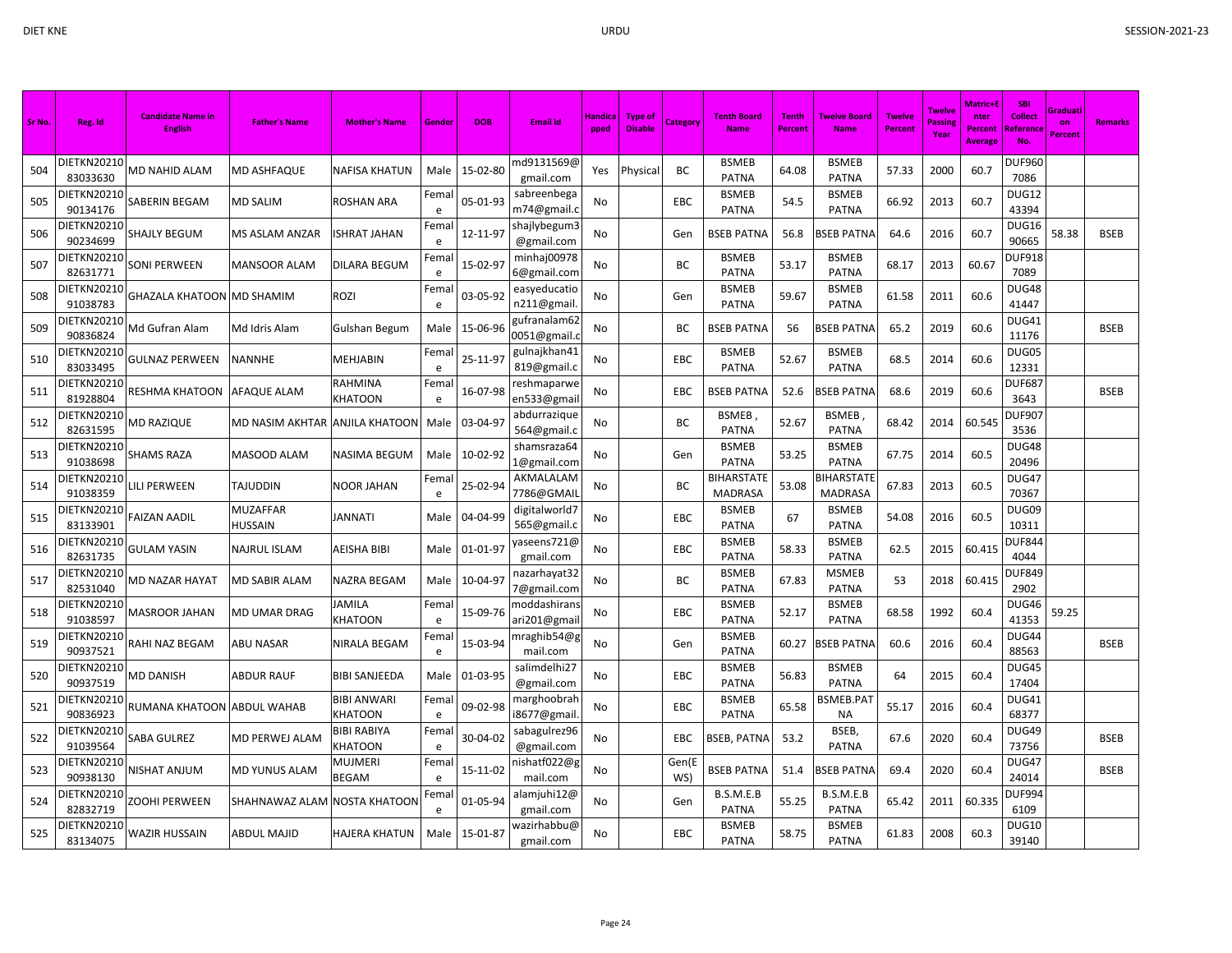| Sr No. | Reg. Id                        | <b>Candidate Name in</b><br><b>English</b> | <b>Father's Name</b>       | <b>Mother's Name</b>                  | Gende     | <b>DOB</b> | <b>Email Id</b>             | Handica<br>pped | Type of<br><b>Disable</b> | Category     | <b>Tenth Board</b><br><b>Name</b> | <b>Tenth</b><br>Percent | <b>Twelve Board</b><br><b>Name</b> | <b>Twelve</b><br><b>Percent</b> | <b>Twelve</b><br>Passing<br>Year | Matric+E<br>nter<br>Percent<br>Average | <b>SBI</b><br><b>Collect</b><br>Reference<br>No. | Graduati<br>on<br>Percent | <b>Remarks</b> |
|--------|--------------------------------|--------------------------------------------|----------------------------|---------------------------------------|-----------|------------|-----------------------------|-----------------|---------------------------|--------------|-----------------------------------|-------------------------|------------------------------------|---------------------------------|----------------------------------|----------------------------------------|--------------------------------------------------|---------------------------|----------------|
| 526    | DIETKN20210<br>91039507        | <b>MD RIHAN ALAM</b>                       | ABDUS SAMAD                | KAUSAR JAHAN                          | Male      | 22-05-93   | mdrihanalam<br>7250@gmail.c | No              |                           | <b>EBC</b>   | madrasa<br>board                  | 59.42                   | madrasa<br>board                   | 61.17                           | 2011                             | 60.3                                   | DUG49<br>60031                                   |                           |                |
| 527    | DIETKN20210<br>91038429        | <b>MERAJ AHMAD</b>                         | IAMIL AKHTAR               | MEHRUN NISA                           | Male      | 10-03-95   | ahsan713069<br>9@gmail.com  | No              |                           | BC           | <b>BSMEB</b>                      | 52.83                   | <b>BSMEB</b>                       | 67.75                           | 2013                             | 60.3                                   | DUG46<br>15559                                   |                           |                |
| 528    | DIETKN20210<br>91039408        | SAHEBA KHATOON                             | RAIFUDDIN                  | <b>GHULSHERA</b><br>KHATOON           | Fema<br>e | 04-01-96   | siqubal098@<br>gmail.com    | No              |                           | Gen          | <b>BSMEB</b><br><b>PATNA</b>      | 55                      | <b>BSMEB</b><br><b>PATNA</b>       | 65.5                            | 2013                             | 60.3                                   | DUG49<br>46830                                   |                           |                |
| 529    | DIETKN20210<br>83133902        | MD AZIM ALI                                | <b>MD ZYAUR</b><br>RAHMAN  | TAHERA<br>KHATOON                     | Male      | 05-03-97   | AHRAR3359@<br>GMAIL.COM     | No              |                           | BC           | BSMEB<br><b>PATNA</b>             | 66.25                   | <b>BSMEB</b><br><b>PATNA</b>       | 54.42                           | 2016                             | 60.3                                   | DUG08<br>88049                                   |                           |                |
| 530    | DIETKN20210<br>91039617        | <b>HENA FIRDOS</b>                         | AFAQUE ALAM                | REHANA BEGAM                          | Fema<br>e | 15-05-97   | heenafirdos0<br>078@gmail.c | No              |                           | Gen          | BSMEB,<br><b>PATNA</b>            | 54.17                   | BSMEB,<br><b>PATNA</b>             | 66.5                            | 2014                             | 60.3                                   | DUG49<br>77456                                   |                           |                |
| 531    | DIETKN20210<br>91039572        | SAISTA PERWEEN                             | <b>ABDUR RAZZAQUE</b>      | MUSTARI<br><b>KHATOON</b>             | Fema<br>e | 22-06-97   | PANCENTAR1<br>992@GMAIL     | No              |                           | EBC          | BIHAR STATE<br><b>MADRASA</b>     | 50.67                   | <b>BIHAR</b><br><b>STATE</b>       | 69.92                           | 2014                             | 60.3                                   | DUG49<br>75391                                   |                           |                |
| 532    | DIETKN20210<br>82330516        | <b>ASGAR REZA</b>                          | MD ABDUL KALAM<br>AZAD     | BIBI KISHWARI<br>KHATOON              | Male      | 09-08-99   | mdasgarreza0<br>786@gmail.c | No              |                           | EBC          | <b>BSMEB</b><br><b>PATNA</b>      | 58.92                   | <b>BSMEB</b><br><b>PATNA</b>       | 61.5                            | 2017                             | 60.21                                  | <b>DUF810</b><br>4400                            |                           |                |
| 533    | DIETKN20210<br>90837167        | MD SHAUR ALAM                              | MD NASIR UDDIN             | QUALILA<br>KHATOON                    | Male      | 07-08-94   | mdshaur565<br>@gmail.com    | No              |                           | EBC          | <b>BSMEB</b><br><b>PATNA</b>      | 58.25                   | <b>BSMEB</b><br><b>PATNA</b>       | 62.17                           | 2012                             | 60.2                                   | DUG34<br>71380                                   |                           |                |
| 534    | DIETKN20210<br>82933145        | MUSARRAT JABEEN                            | NAZRUL HAQUE               | <b>NAZRA KHATOON</b>                  | Fema<br>e | 15-06-95   | raghibkdm@g<br>mail.com     | No              |                           | <b>BC</b>    | <b>BSMEB</b><br><b>PATNA</b>      | 51.67                   | BSMEB, PAT<br><b>NA</b>            | 68.67                           | 2013                             | 60.2                                   | DUG01<br>93821                                   |                           |                |
| 535    | DIETKN20210<br>90836544        | SIMMI FARANAZ                              | IASIMUDDIN                 | SABIRI BEAGAM                         | Fema<br>e | 01-01-98   | simmyfaranaz<br>@gmail.com  | No              |                           | BC           | <b>BSMEB</b>                      | 68.92                   | <b>BSMEB</b>                       | 51.5                            | 2016                             | 60.2                                   | DUG37<br>50961                                   |                           |                |
| 536    | DIETKN20210<br>91039555        | MD TAUHID ALAM                             | MD KHALILUR<br>RAHMAN      | <b>BIBI SANFA</b><br><b>KHATUN</b>    | Male      | 08-02-98   | mdtauhidala<br>m23@gmail.c  | No              |                           | EBC          | <b>MADRASA</b><br><b>BOARD</b>    | 60                      | <b>MADRASA</b><br><b>BOARD</b>     | 60.42                           | 2015                             | 60.2                                   | DUG49<br>67857                                   |                           |                |
| 537    | DIETKN20210<br>83033303        | ANJUM ARA BEGAM                            | <b>MD BELAL ALI</b>        | SHAHNAJ BEGAM                         | Fema<br>e | 26-01-02   | mbali00786@<br>gmail.com    | No              |                           | EBC          | <b>BSMEB</b><br><b>PATNA</b>      | 60.4                    | <b>BSMEB</b><br><b>PATNA</b>       | 60                              | 2020                             | 60.2                                   | DUG03<br>89432                                   |                           |                |
| 538    | DIETKN20210<br>90234541        | Neha prarween                              | lftekhar alam              | Bibi Rahima<br>khatoon                | Fema<br>e | 10-04-02   | nehaparween<br>07861@gmai   | No              |                           | EBC          | <b>BSEB</b>                       | 54.4                    | <b>BSEB</b>                        | 66                              | 2020                             | 60.2                                   | DUG15<br>62870                                   |                           | <b>BSEB</b>    |
| 539    | <b>DIETKN20210</b><br>82932829 | MD TAHZEEB ALAM                            | MAHMOOD ALAM               | <b>BIBI ASMEENA</b><br><b>KHATOON</b> | Male      | 29-12-94   | mdtahzeeb05<br>02@gmail.co  | No              |                           | EBC          | <b>BSEB PATNA</b>                 | 54.2                    | <b>BSEB PATNA</b>                  | 66                              | 2012                             | 60.1                                   | $1E + 10$                                        |                           | <b>BSEB</b>    |
| 540    | DIETKN20210<br>91039008        | <b>GULAFSHAN</b><br><b>PARWEEN</b>         | MD QUASUM                  | SHABANA<br><b>PARWEEN</b>             | Fema<br>e | 01-02-98   | 211shahnawa<br>z@gmail.com  | No              |                           | EBC          | <b>BSMEB</b><br><b>PATNA</b>      | 58.67                   | <b>BSMEB</b><br><b>PATNA</b>       | 61.58                           | 2015                             | 60.1                                   | DUG48<br>74769                                   |                           |                |
| 541    | DIETKN20210<br>91038788        | SHAMA PERWEEN                              | AFROZ ALAM                 | MUSARRAT<br>JAHAN                     | Fema<br>e | 20-01-01   | shama000786<br>@gmail.com   | No              |                           | EBC          | <b>BSMEB</b><br><b>PATNA</b>      | 55.58                   | <b>BSMEB</b><br><b>PATNA</b>       | 64.67                           | 2020                             | 60.1                                   | DUG48<br>39570                                   |                           |                |
| 542    | DIETKN20210<br>82330291        | <b>JULEE PRAWEEN</b>                       | <b>MD SADRUL</b><br>ANSARI | <b>BIBI SHAJHAN</b>                   | Fema<br>e | 05-04-02   | praveenjulee<br>@gmail.com  | No              |                           | EBC          | <b>BSEB PATNA</b>                 | 52.2                    | <b>BSEB PATNA</b>                  | 68                              | 2019                             | 60.1                                   | <b>DUF793</b><br>8174                            |                           | <b>BSEB</b>    |
| 543    | DIETKN20210<br>83033716        | SHAQUIA ANJUM                              | ATIQUER RAHMAN             | SHAMA<br>PERWEEN                      | Fema<br>e | 12-12-03   | shaquiaanjum<br>@gmail.com  | No              |                           | BC           | <b>BSEB PATNA</b>                 | 54.6                    | <b>BSEB PATNA</b>                  | 65.6                            | 2020                             | 60.1                                   | DUG06<br>47891                                   |                           | <b>BSEB</b>    |
| 544    | DIETKN20210<br>83033668        | <b>MD MUSHFIQUE</b><br><b>ALAM</b>         | MD ATAUR<br><b>RAHMAN</b>  | SHAMIMA<br>KHATOON                    | Male      | 05-05-97   | mdmushfique<br>alam403@gm   | No              |                           | Gen          | <b>BSMEB</b>                      | 53.58                   | <b>BSMEB</b>                       | 66.42                           | 2014                             | 60                                     | <b>DUF889</b><br>5099                            |                           |                |
| 545    | DIETKN20210<br>83033577        | ZEBA ZOHRI                                 | NOOR SALAM                 | NAZERA ZUBERI                         | Fema<br>e | 16-04-98   | zebazohri123<br>4@gmail.com | No              |                           | Gen(E<br>WS) | <b>BSMEB, PATN</b><br>Α           | 68.33                   | BSMEB, PAT<br>NA                   | 51.42                           | 2017                             | 59.9                                   | DUG00<br>74832                                   |                           |                |
| 546    | DIETKN20210<br>91038620        | BIBI REHANA                                | MATIUR RAHMAN              | <b>BIBI AASMA</b>                     | Fema<br>e | 09-10-94   | bibirehana57<br>35@gmail.co | No              |                           | EBC          | <b>BSMEB</b><br><b>PATNA</b>      | 54.58                   | <b>BSMEB</b><br><b>PATNA</b>       | 65.08                           | 2014                             | 59.8                                   | DUG48<br>08552                                   |                           |                |
| 547    | DIETKN20210<br>90937480        | SHAMA AFROZ                                | HAKIM UDDIN                | AKHTARI BEGAM                         | Fema<br>e | 10-01-95   | rezashamsam<br>u@gmail.com  | No              |                           | BC           | B.S.E.B<br><b>PATNA</b>           | 59.6                    | B.S.E.B<br><b>PATNA</b>            | 60                              | 2014                             | 59.8                                   | DUG45<br>22939                                   | 63.38                     | <b>BSEB</b>    |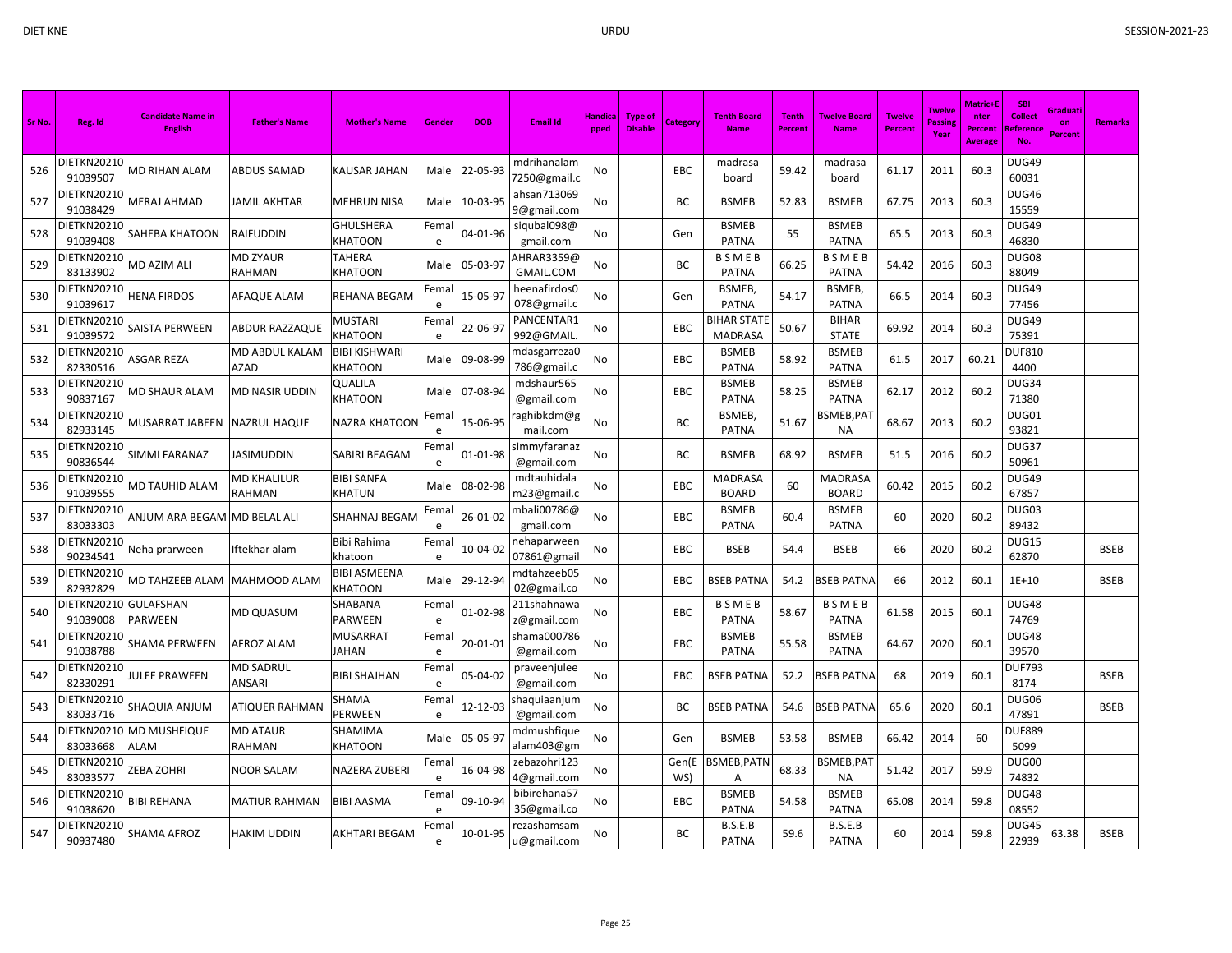| Sr No. | Reg. Id                         | <b>Candidate Name in</b><br><b>English</b> | <b>Father's Name</b> | <b>Mother's Name</b>           | Gender    | <b>DOB</b> | <b>Email Id</b>              | <b>Handica</b><br>pped | <b>Type of</b><br><b>Disable</b> | Category     | <b>Tenth Board</b><br><b>Name</b> | <b>Tenth</b><br>Percent | <b>Twelve Board</b><br><b>Name</b> | <b>Twelve</b><br><b>Percent</b> | <b>Twelve</b><br><b>Passins</b><br>Year | Matric+l<br>nter<br><b>Percent</b><br><b>Average</b> | <b>SBI</b><br><b>Collect</b><br>Reference<br>No. | Graduati<br>on<br>Percent | <b>Remarks</b> |
|--------|---------------------------------|--------------------------------------------|----------------------|--------------------------------|-----------|------------|------------------------------|------------------------|----------------------------------|--------------|-----------------------------------|-------------------------|------------------------------------|---------------------------------|-----------------------------------------|------------------------------------------------------|--------------------------------------------------|---------------------------|----------------|
| 548    | DIETKN20210<br>91038479         | <b>MD FAIZAN ALAM</b>                      | MD AMIRUL<br>HASSAN  | <b>BAILQIS</b><br>KHATOON      | Male      | 12-12-95   | anjum.ghufra<br>n786@gmail.  | No                     |                                  | Gen(E<br>WS) | <b>BSMEB</b>                      | 59.17                   | <b>BSMEB</b>                       | 60.5                            | 2012                                    | 59.8                                                 | <b>DUG40</b><br>44751                            |                           |                |
| 549    | DIETKN20210<br>83133905         | <b>GULSHAN ARA</b>                         | MD SAJJAD            | RUKHSHANA<br>KHATOON           | Fema<br>e | 29-01-96   | arag40474@g<br>mail.com      | No                     |                                  | EBC          | <b>BSEB PATNA</b>                 | 53.4                    | BSEB PATNA                         | 66.2                            | 2015                                    | 59.8                                                 | DUG09<br>15614                                   |                           | <b>BSEB</b>    |
| 550    | <b>DIETKN20210</b><br>90435356  | <b>BIBI SABIYA BEGAM</b>                   | MD QUASIM            | <b>BIBI MUNNY</b><br>KHATOON   | Fema<br>e | 30-04-99   | MDRASHIDRA<br>HI9717@GM      | No                     |                                  | EBC          | <b>BSMEB</b>                      | 58.42                   | <b>BSMEB</b>                       | 61.17                           | 2017                                    | 59.8                                                 | DUG25<br>75279                                   |                           |                |
| 551    | DIETKN20210<br>82933033         | NEHA KHATOON                               | MD ISRAFIL ANSARI    | <b>AINAB</b><br><b>KHATOON</b> | Fema<br>e | 12-04-01   | nehakhatoon<br>053@gmail.c   | No                     |                                  | EBC          | <b>BSEB PATNA</b>                 | 54.8                    | BSEB PATNA                         | 64.8                            | 2019                                    | 59.8                                                 | DUG01<br>85571                                   |                           | <b>BSEB</b>    |
| 552    | DIETKN20210<br>90836876         | <b>BIBI RAZIAH</b><br>SULTANAH             | MD FARID UDDIN       | <b>SAIRUN NISA</b>             | Fema<br>e | 02-03-93   | RAZIAHSULTU<br>NA67@GMAI     | No                     |                                  | BC           | <b>BSMEB</b><br><b>PATNA</b>      | 59.17                   | <b>BSMEB</b><br><b>PATNA</b>       | 60.17                           | 2011                                    | 59.7                                                 | <b>DUG12</b><br>50130                            |                           |                |
| 553    | DIETKN20210<br>90134394         | ABU TALIB                                  | AZIMUDDIN            | RABIA KHATOON                  | Male      | 12-02-94   | abutalibalam<br>@gmail.com   | No                     |                                  | <b>BC</b>    | <b>BSMEB</b><br><b>PATNA</b>      | 56.83                   | <b>BSMEB</b><br><b>PATNA</b>       | 62.58                           | 2012                                    | 59.7                                                 | <b>DUG10</b><br>45432                            |                           |                |
| 554    | DIETKN20210<br>82832723         | NASIR ALAM                                 | MD NASIM UDDIN       | BIBI QUDUSA                    | Male      | 18-01-00   | sadiquealam7<br>38@gmail.co  | No                     |                                  | EBC          | <b>BSMEB</b>                      | 58.58                   | <b>BSMEB</b>                       | 60.78                           | 2018                                    | 59.68                                                | <b>DUF994</b><br>6711                            |                           |                |
| 555    | DIETKN20210<br>91039068         | MOHD ANJUM<br>SULEMAN                      | MOHD SULEMAN         | KHERUN NISHAN                  | Male      | 15-03-90   | tousifalam07<br>2@gmail.com  | No                     |                                  | Gen          | <b>BSMEB</b><br><b>PATNA</b>      | 61.42                   | <b>BSMEB</b><br><b>PATNA</b>       | 57.75                           | 2010                                    | 59.6                                                 | DUG46<br>52606                                   |                           |                |
| 556    | DIETKN20210<br>90937720         | MD MUDASSIR                                | ABID HUSAIN          | BAZMAH<br>KHATOON              | Male      | 12-10-93   | mudassir5050<br>50@gmail.co  | Yes                    | Physical                         | BC           | <b>BSMEB</b><br><b>PATNA</b>      | 60.42                   | <b>BSMEB</b><br><b>PATNA</b>       | 58.83                           | 2012                                    | 59.6                                                 | DUG46<br>07376                                   |                           |                |
| 557    | DIETKN20210<br>90736430         | NAGMA KHATOON                              | KURESH PARWANA       | SHAHIN<br>KHATOON              | Fema<br>e | 05-01-97   | nk0192926@<br>gamil.com      | No                     |                                  | EBC          | <b>BSEB PATNA</b>                 | 64.6                    | <b>BSEB</b>                        | 54.4                            | 2015                                    | 59.5                                                 | <b>IGALXY</b><br>OHZ5                            |                           | <b>BSEB</b>    |
| 558    | DIETKN20210<br>91038412         | Md Wasim Akhtar                            | Md Iqubal hussain    | Sanjari begam                  | Male      | 25-03-99   | mwakhtar389<br>9@gmail.com   | No                     |                                  | <b>BC</b>    | <b>Bsmeb</b>                      | 66.33                   | <b>B</b> smeb                      | 52.67                           | 2017                                    | 59.5                                                 | DUG47<br>80135                                   | 66.75                     |                |
| 559    | DIETKN20210<br>91038568         | JUHI NAZ                                   | ASRARUL HAQUE        | SHABNAM<br>IABEEN              | Fema<br>e | 29-12-01   | anwar95ril@g<br>mail.com     | No                     |                                  | BC           | <b>BSEB PATNA</b>                 | 59                      | BSEB PATNA                         | 60                              | 2018                                    | 59.5                                                 | DUG45<br>93549                                   |                           | <b>BSEB</b>    |
| 560    | DIETKN20210<br>82230072         | Aisha Parween                              | Md Rafique Alam      | Shabana<br>parween             | Fema<br>e | 30-08-95   | aishaparweer<br>009@gmail.c  | No                     |                                  | EBC          | <b>BSMEB</b><br><b>PATNA</b>      | 55.25                   | <b>BSMEB</b><br><b>PATNA</b>       | 63.67                           | 2012                                    | 59.46                                                | <b>DUF776</b><br>0635                            |                           |                |
| 561    | DIETKN20210<br>83133965         | MD AHQUER ALAM                             | MD JAMIL AKHTAR      | IAHAN ARA                      | Male      | 20-06-89   | mdahquer@g<br>mail.com       | No                     |                                  | BC           | <b>BSMEB</b><br><b>PATNA</b>      | 58.33                   | <b>BSMEB</b><br><b>PATNA</b>       | 60.42                           | 2011                                    | 59.4                                                 | <b>DUG10</b><br>08500                            |                           |                |
| 562    | DIETKN20210<br>90937731         | MD IMTIYAZ ALAM                            | MD SAYEED<br>AKHTAR  | <b>BIBI MAHMODA</b><br>KHATOON | Male      | 12-01-91   | mdimtiyazala<br>m1299@gmai   | No                     |                                  | EBC          | <b>BSMEB</b>                      | 59.25                   | <b>BSMEB</b>                       | 59.5                            | 2012                                    | 59.4                                                 | DUG45<br>74035                                   | 59.75                     |                |
| 563    | DIETKN20210<br>90134480         | <b>BIBI NIKHAT</b><br><b>TABASSUM</b>      | MD MANZOOR<br>ALAM   | RAHMATI                        | Fema<br>e | 10-01-95   | mdahtasham<br>744@gmail.c    | No                     |                                  | EBC          | <b>BSMEB</b><br><b>PATNA</b>      | 57.42                   | <b>BSMEB</b><br><b>PATNA</b>       | 61.33                           | 2011                                    | 59.4                                                 | DUG13<br>87618                                   |                           |                |
| 564    | DIETKN20210<br>91039411         | AFEEFA NAIYER                              | MD HARIS NAIYER      | SALEHA<br>KHATOON              | Fema<br>e | 30-03-96   | basharnawaz<br>81@gmail.co   | No                     |                                  | EBC          | <b>BSMEB</b><br><b>PATNA</b>      | 61.67                   | <b>BSMEB</b><br><b>PATNA</b>       | 57.08                           | 2012                                    | 59.4                                                 | DUG49<br>47304                                   |                           |                |
| 565    | DIETKN20210 SHABNAM<br>90837001 | <b>PARWEEN</b>                             | MEHMUD ALAM          | KABERUN NISA                   | Fema<br>e | 15-10-97   | wasunpg@g<br>mail.com        | No                     |                                  | Gen(E<br>WS) | BSEB PATNA                        | 51.4                    | BSEB PATNA                         | 67.4                            | 2015                                    | 59.4                                                 | DUG37<br>76391                                   | 59.67                     | <b>BSEB</b>    |
| 566    | DIETKN20210<br>83133858         | IFAT ARA                                   | ALI HASAN            | AJMARI BEGAM                   | Fema      | 11-05-98   | fatara251@g<br>mail.com      | No                     |                                  | ВC           | <b>BSEB PATNA</b>                 | 66.2                    | BSEB PATNA                         | 52.6                            | 2018                                    | 59.4                                                 | DUG08<br>47625                                   |                           | <b>BSEB</b>    |
| 567    | DIETKN20210<br>90937885         | MD DARUL HASAN                             | MD JUNED ALAM        | DARKSHAN                       | Male      | 04-06-00   | mubashshiral<br>am93@gmail   | No                     |                                  | Gen          | <b>BSEB PATNA</b>                 | 60                      | <b>BSEB PATNA</b>                  | 58.8                            | 2018                                    | 59.4                                                 | DUG46<br>53568                                   |                           | <b>BSEB</b>    |
| 568    | DIETKN20210<br>90837065         | NUSRAT KHATOON                             | MIR ALAM             | WASILA<br>KHATOON              | Fema<br>e | 07-09-02   | meeraliahma<br>d@gmail.com   | No                     |                                  | EBC          | <b>BSEB</b>                       | 45.8                    | <b>BSEB</b>                        | 73                              | 2020                                    | 59.4                                                 | DUG42<br>15206                                   |                           | <b>BSEB</b>    |
| 569    | DIETKN20210<br>91039354         | AFSARI BEGAM                               | MD AFAJUDDIN         | AMBARI BEGAM                   | Fema<br>e | 02-03-96   | afsarisohar78<br>6@gmail.com | No                     |                                  | <b>BC</b>    | <b>BSEB</b>                       | 58                      | <b>BSEB</b>                        | 60.6                            | 2014                                    | 59.3                                                 | DUG47<br>22914                                   | 50.67                     | <b>BSEB</b>    |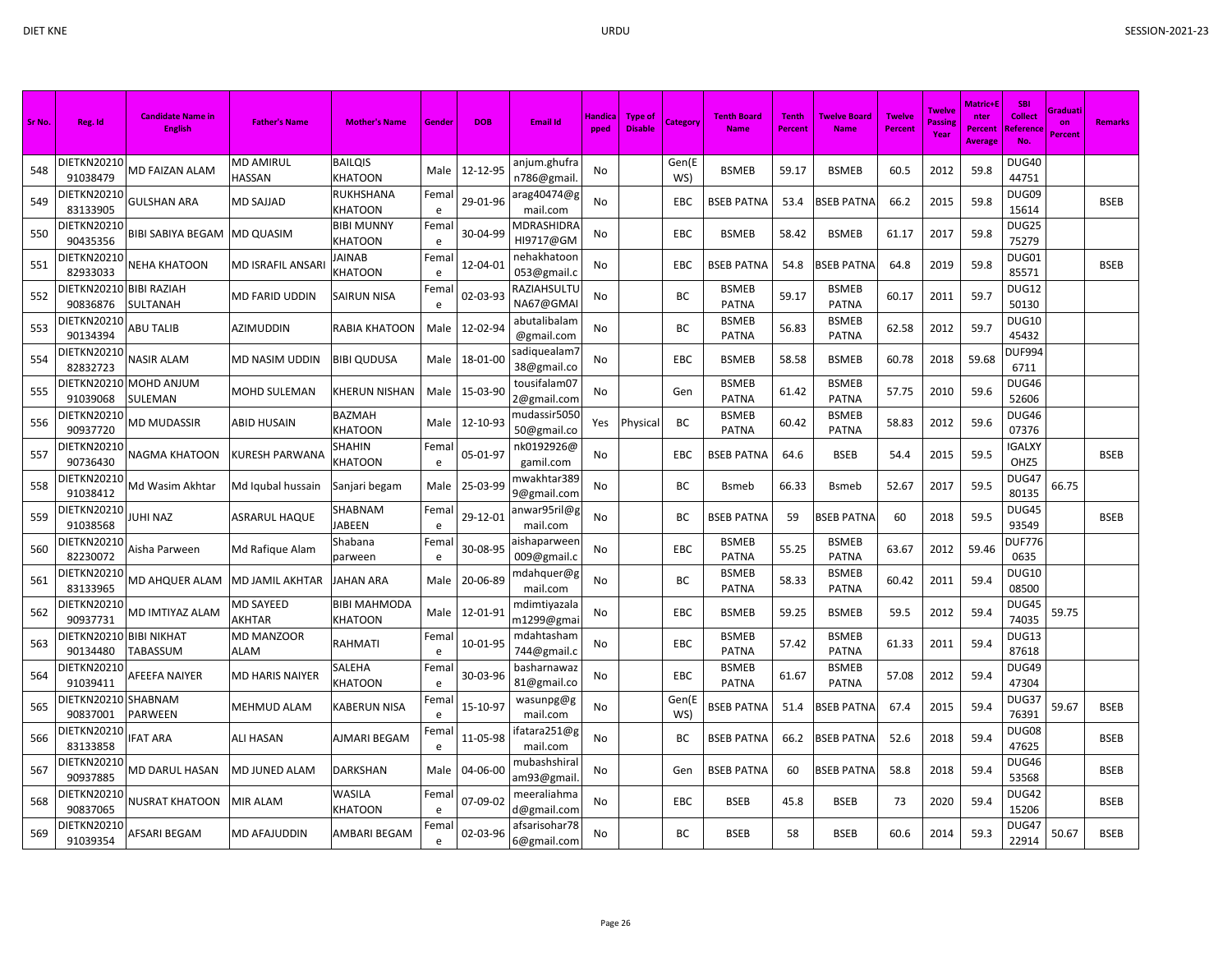| Sr No. | Reg. Id                        | <b>Candidate Name in</b><br><b>English</b> | <b>Father's Name</b>           | <b>Mother's Name</b>      | Gender     | <b>DOB</b> | <b>Email Id</b>              | Handica<br>pped | <b>Type of</b><br><b>Disable</b> | Category     | <b>Tenth Board</b><br><b>Name</b>  | <b>Tenth</b><br><b>Percent</b> | <b>Twelve Board</b><br><b>Name</b> | <b>Twelve</b><br><b>Percent</b> | <b>Twelve</b><br>Passin<br>Year | Matric+I<br>nter<br>Percent<br>Average | <b>SBI</b><br><b>Collect</b><br>Reference | Graduati<br>on<br><b>Percent</b> | <b>Remarks</b> |
|--------|--------------------------------|--------------------------------------------|--------------------------------|---------------------------|------------|------------|------------------------------|-----------------|----------------------------------|--------------|------------------------------------|--------------------------------|------------------------------------|---------------------------------|---------------------------------|----------------------------------------|-------------------------------------------|----------------------------------|----------------|
| 570    | DIETKN20210<br>90636265        | RAFAT JAHAN                                | MD NASIR UDDIN                 | QUALILA<br>KHATOON        | Femal<br>e | 21-11-96   | mdakberkurs<br>ail@gmail.co  | No              |                                  | EBC          | <b>BSMEB</b><br><b>PATNA</b>       | 56.25                          | <b>BSMEB</b><br><b>PATNA</b>       | 62.25                           | 2013                            | 59.3                                   | DUG34<br>72293                            |                                  |                |
| 571    | <b>DIETKN20210</b><br>91038909 | <b>ABDUR RAHIM</b>                         | MD ZUBAIR                      | <b>ISKULAN</b><br>KHATOON | Male       | 01-02-98   | abdurrahim7<br>485@gmail.c   | No              |                                  | Gen(E<br>WS) | <b>BSMEB</b><br><b>PATNA</b>       | 58.83                          | <b>BSMEB</b><br><b>PATNA</b>       | 59.83                           | 2016                            | 59.3                                   | <b>DUG48</b><br>59552                     |                                  |                |
| 572    | DIETKN20210<br>90937795        | SABIHA SHABNAM                             | MD SHAHIDULLAH                 | SUFIA KHATOON             | Fema<br>e  | 05-08-00   | haseenlab@g<br>mail.com      | No              |                                  | EBC          | WBBME                              | 54.11                          | WBBME                              | 64.5                            | 2018                            | 59.3                                   | DUG46<br>32023                            |                                  |                |
| 573    | DIETKN20210<br>90937366        | MUSKAN BEGUM                               | AKBAR JAMILI                   | NURZABI BEGUM             | Male       | 04-01-03   | aj0700790@g<br>mail.com      | Yes             | Ear                              | ВC           | B.S.M.E.B                          | 54.1                           | B.S.M.E.B                          | 64.44                           | 2020                            | 59.3                                   | DUG44<br>74936                            |                                  |                |
| 574    | DIETKN20210<br>82029248        | Safiur Rahman                              | Abdur Rahman                   | Ameena khatoon            | Male       | 14-01-95   | safiurrahman<br>rce@gmail.co | No              |                                  | EBC          | <b>BSMEBP</b>                      | 57.58                          | <b>BSMEBP</b>                      | 60.83                           | 2012                            | 59.205                                 | DUF714<br>7489                            | 71.85                            |                |
| 575    | DIETKN20210<br>83033625        | MD ABU TALHA                               | MD TAHIR HUSSAIN DILSHAD BEGUM |                           | Male       | 02-02-92   | abutalha3813<br>2@gmail.com  | No              |                                  | BС           | <b>BSEB PATNA</b>                  | 58.4                           | <b>BSEB PATNA</b>                  | 60                              | 2011                            | 59.2                                   | DUG06<br>01733                            | 51.6                             | <b>BSEB</b>    |
| 576    | DIETKN20210<br>90134479        | MAHINA PERWEEN                             | AFAQUE ALAM                    | AZMERI<br><b>KHATOOON</b> | Femal<br>e | 05-08-00   | mahinaperwe<br>en786@gmail   | <b>No</b>       |                                  | BC           | <b>BSEB PATNA</b>                  | 58.4                           | <b>BSEB PATNA</b>                  | 60                              | 2020                            | 59.2                                   | DUG13<br>78452                            |                                  | <b>BSEB</b>    |
| 577    | DIETKN20210<br>82832587        | NEHA FATMA                                 | SAHIMUDDIN                     | TAMANNA<br>PERWEEN        | Fema<br>e  | 18-12-00   | nehafatma18<br>12@gmail.co   | No              |                                  | Gen          | <b>BSEB PATNA</b>                  | 55.4                           | BSEB PATNA                         | 63                              | 2018                            | 59.2                                   | <b>DUF990</b><br>0307                     |                                  | <b>BSEB</b>    |
| 578    | <b>DIETKN20210</b><br>82731961 | MD SHADAB RAZA                             | MD SALIM AKBAR                 | ALBELA<br>KHATOON         | Male       | 01-12-96   | shadabmohd<br>89667@gmai     | No              |                                  | Gen          | <b>BSMEB</b><br><b>PATNA</b>       | 50.75                          | <b>BSMEB</b><br><b>PATNA</b>       | 67.5                            | 2014                            | 59.125                                 | <b>DUF923</b><br>4252                     | 62.25                            |                |
| 579    | DIETKN20210<br>90435558        | Faiyaz Alam                                | piyaru mohammad                | Yasmin begam              | Male       | 09-06-91   | faiyaz.babul3<br>3@gmail.com | No              |                                  | BC           | B.S.E.B<br><b>PATNA</b>            | 66                             | B.S.E.B<br><b>PATNA</b>            | 52.2                            | 2010                            | 59.1                                   | DUG28<br>12639                            |                                  | <b>BSEB</b>    |
| 580    | DIETKN20210<br>90435239        | MD USMAN ALI                               | MD FAROQUE                     | FALIMA<br>KHATOON         | Male       | 04-06-95   | mdusmanali3<br>92@gmail.co   | Yes             | Physica                          | Gen          | <b>BSMEB</b><br><b>PATNA</b>       | 55.92                          | <b>BSMEB</b><br><b>PATNA</b>       | 62.33                           | 2015                            | 59.1                                   | DUG23<br>89520                            |                                  |                |
| 581    | DIETKN20210<br>83033371        | BIBI SHAHDANA                              | शमीम<br>अखà¥à¤¤à¤°             | ??????? ?????             | Male       | 05-03-00   | esarprinter20<br>20@gmail.co | No              |                                  | EBC          | BSMEB,<br><b>PATNA</b>             | 57.75                          | <b>BSMEB</b><br><b>PATNA</b>       | 60.44                           | 2018                            | 59.1                                   | DUG04<br>32808                            |                                  |                |
| 582    | DIETKN20210<br>83033533        | SAJIDA PARWEEN                             | MD NAIM UDDIN                  | ZAHIDA<br>KHATOON         | Fema<br>e  | 09-08-93   | asifahmad829<br>435@gmail.c  | No              |                                  | EBC          | <b>BSMEB</b><br><b>PATNA</b>       | 60.83                          | <b>BSMEB</b><br><b>PATNA</b>       | 57.17                           | 2010                            | 59                                     | DUG05<br>33126                            |                                  |                |
| 583    | DIETKN20210<br>90736304        | MD ABRAR ALAM                              | <b>MD SAYEDUR</b><br>RAHMAN    | <b>HAROON NISA</b>        | Male       | 02-05-94   | mdabrara46<br>@gmail.com     | No              |                                  | ВC           | <b>MADRASA</b><br><b>EDUCATION</b> | 56.83                          | <b>MADRASA</b><br><b>EDUCATION</b> | 61.08                           | 2012                            | 59                                     | DUG31<br>91752                            |                                  |                |
| 584    | DIETKN20210<br>91039236        | <b>NAZISH RAHI</b>                         | <b>NAQUIR ALAM</b>             | ZAHIRUN NISA              | Male       | 04-01-97   | mdnazishrahi<br>5@gmail.com  | No              |                                  | Gen          | <b>BSMEB</b><br><b>PATNA</b>       | 51.75                          | <b>BSMEB</b><br><b>PATNA</b>       | 66.17                           | 2013                            | 59                                     | DUG49<br>23080                            |                                  |                |
| 585    | DIETKN20210<br>90335058        | <b>TANJELA</b>                             | MD ADNAN                       | ANWARI BEGAM              | Fema<br>e  | 24-05-97   | tanjela.sheikh<br>@gmail.com | No              |                                  | Gen          | <b>Bihar State</b><br>Madrasa      | 56.25                          | Bihar State<br>Madrasa             | 61.75                           | 2015                            | 59                                     | DUG22<br>33785                            |                                  |                |
| 586    | DIETKN20210<br>91038366        | ABID HUSSAIN                               | ABUL KALAM                     | SABILA KHATOON            | Male       | 08-03-98   | zeelanibhai10<br>0@gmail.com | <b>No</b>       |                                  | BC           | <b>BSMEB</b><br><b>PATNA</b>       | 66.42                          | <b>BSMEB</b><br><b>PATNA</b>       | 51.58                           | 2016                            | 59                                     | DUG47<br>41645                            |                                  |                |
| 587    | DIETKN20210<br>82330187        | HASIBUR RAHMAN                             | ANAMUL HAQUE                   | ZUBAIDA<br>KHATOON        | Male       | 10-03-98   | 1r6715961@g<br>mail.com      | No              |                                  | EBC          | <b>BSMEB</b><br><b>PATNA</b>       | 60                             | <b>BSMEB</b><br><b>PATNA</b>       | 57.83                           | 2016                            | 58.915                                 | <b>DUF792</b><br>0116                     | 67.5                             |                |
| 588    | DIETKN20210<br>91038441        | SHAMS ARA                                  | MD MOQUIM<br>UDDIN             | SHALEHA BEGUM             | Fema<br>e  | 10-05-97   | shamshara 10<br>597@gmail.c  | No              |                                  | EBC          | <b>WEST</b><br><b>BENGAL</b>       | 54.71                          | SEB PATNA                          | 63                              | 2016                            | 58.9                                   | DUG46<br>99713                            |                                  | <b>BSEB</b>    |
| 589    | DIETKN20210<br>90636165        | SHAZIA PARWEEN                             | MD SHAKIR ALAM                 | <b>FATMA BEGUM</b>        | Fema<br>e  | 02-01-98   | shazia4parwe<br>en@gmail.co  | No              |                                  | BC           | <b>BSMEB</b><br><b>PATNA</b>       | 53.82                          | <b>BSMEB</b><br><b>PATNA</b>       | 63.91                           | 2015                            | 58.9                                   | DUG34<br>13192                            |                                  |                |
| 590    | DIETKN20210<br>90736342        | FARHAN SARWAR                              | WASIF AKHTAR                   | JAHAN ARA<br><b>BEGAM</b> | Male       | 28-08-99   | farhansarwer<br>45@gmail.co  | No.             |                                  | BC.          | BIHAR STATE<br><b>MADRASA</b>      | 65.17                          | <b>BIHAR</b><br><b>STATE</b>       | 52.58                           | 2017                            | 58.9                                   | DUG36<br>03428                            |                                  |                |
| 591    | DIETKN20210<br>90335156        | TASNIM                                     | MD HAROON<br>RASHID            | <b>MUSARRAT</b>           | Fema<br>e  | 04-02-01   | tasneempraw<br>een@gmail.c   | No              |                                  | EBC          | <b>BSMEB</b><br><b>PATNA</b>       | 56.08                          | <b>BSMEB</b><br><b>PATNA</b>       | 61.67                           | 2018                            | 58.9                                   | DUG22<br>91804                            |                                  |                |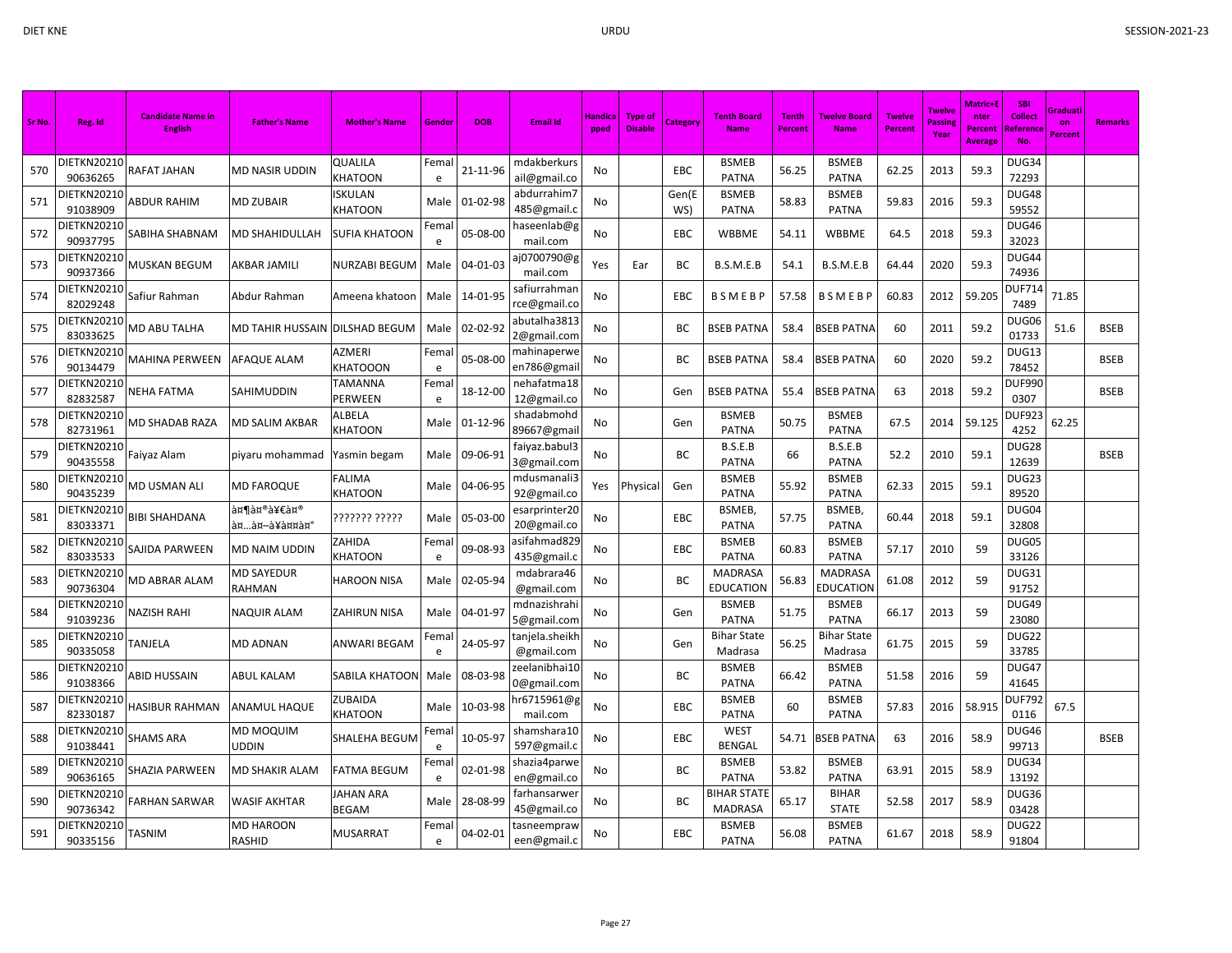| Sr No. | Reg. Id                        | <b>Candidate Name in</b><br><b>English</b> | <b>Father's Name</b>              | <b>Mother's Name</b>                    | Gender             | <b>DOB</b> | <b>Email Id</b>              | <b>Handica</b><br>pped | <b>Type of</b><br><b>Disable</b> | Category     | <b>Tenth Board</b><br><b>Name</b>    | <b>Tenth</b><br>Percent | <b>Twelve Board</b><br><b>Name</b> | <b>Twelve</b><br>Percent | <b>Twelve</b><br>Passin<br>Year | <b>Matric+E</b><br>nter<br><b>Percent</b><br><b>Average</b> | <b>SBI</b><br><b>Collect</b><br><b>Reference</b><br>No. | Graduati<br>on<br>Percent | <b>Remarks</b> |
|--------|--------------------------------|--------------------------------------------|-----------------------------------|-----------------------------------------|--------------------|------------|------------------------------|------------------------|----------------------------------|--------------|--------------------------------------|-------------------------|------------------------------------|--------------------------|---------------------------------|-------------------------------------------------------------|---------------------------------------------------------|---------------------------|----------------|
| 592    | <b>DIETKN20210</b><br>82732155 | MD AZAD ALAM                               | ABID HUSAIN                       | NIGHAR BEGAM                            | Male               | 26-06-99   | ndazadalam8<br>090@gmail.c   | No                     |                                  | Gen          | U.P. BOARD<br>OF                     | 57.5                    | U.P. BOARD<br>OF                   | 60.11                    | 2018                            | 58.805                                                      | DUF956<br>7181                                          |                           |                |
| 593    | DIETKN20210<br>90234730        | HEENA PERWEEN                              | MD MAHBOOB<br>ALAM                | AFROOZA<br>KHATOON                      | Fema<br>e          | 12-05-95   | eenaperwee<br>n673@gmail.    | No                     |                                  | Gen          | <b>BSEB PATNA</b>                    | 50.8                    | <b>BSEB PATNA</b>                  | 66.8                     | 2017                            | 58.8                                                        | DUG13<br>12143                                          | 58.87                     | <b>BSEB</b>    |
| 594    | DIETKN20210<br>90937250        | <b>BIBI SAEMA</b><br>PERVEEN               | <b>MD ZUBAER ALAM</b>             | <b>BIBI FARHANA</b><br>BEGAM            | Fema<br>e          | 25-07-97   | hamidmd846<br>@gmail.com     | No                     |                                  | EBC          | <b>BSMEB</b><br><b>PATNA</b>         | 58                      | <b>BSMEB</b><br><b>PATNA</b>       | 59.67                    | 2018                            | 58.8                                                        | DUG42<br>75321                                          |                           |                |
| 595    | DIETKN20210<br>90937489        | NAHID RAZA                                 | PERWEZ ALAM                       | NAHIDA<br>KHATOON                       | Male               | 12-04-95   | razanahid808<br>4@gmail.com  | No                     |                                  | Gen(E<br>WS) | <b>BSMEB</b><br><b>PATNA</b>         | 52.17                   | <b>BSMEB</b><br><b>PATNA</b>       | 65.25                    | 2013                            | 58.7                                                        | DUG45<br>05947                                          | 65.5                      |                |
| 596    | DIETKN20210<br>91038325        | <b>MD TATHIR</b>                           | <b>TAIYAB ALI</b>                 | <b>GAUSIYA</b>                          | Male               | 20-07-97   | mdtatheer12<br>345678@gma    | No                     |                                  | ВC           | <b>BSMEB</b><br><b>PATNA</b>         | 60                      | <b>BSMEB</b><br><b>PATNA</b>       | 57.42                    | 2016                            | 58.7                                                        | DUG47<br>65648                                          |                           |                |
| 597    | DIETKN20210<br>81928718        | ABDUL HANNAN                               | MD SHAMSHIR                       | BIBI RUKHSANA                           | Male               | 14-09-99   | abdulhannan<br>78295@gmail   | No                     |                                  | EBC          | <b>BSMEB</b><br><b>PATNA</b>         | 63.67                   | <b>BSMEB</b><br><b>PATNA</b>       | 53.67                    | 2019                            | 58.67                                                       | <b>DUF683</b><br>2345                                   |                           |                |
| 598    | DIETKN20210<br>90938182        | MD ABUZAR                                  | MD BAHAR UDDIN                    | BIBI QULILA                             | Male               | 18-06-96   | mdabuzar758<br>@gmail.com    | No                     |                                  | EBC          | <b>BSMEB</b><br><b>PATNA</b>         | 63.25                   | <b>BSMEB</b><br><b>PATNA</b>       | 54                       | 2016                            | 58.6                                                        | DUG47<br>21715                                          |                           |                |
| 599    | DIETKN20210<br>82531339        | NIKHAT PARWEEN                             | MD NOORUL<br>HAQUE                | MEHRUN NISA                             | Fema<br>$\epsilon$ | 22-05-97   | nikhattkg786<br>@gmail.com   | No                     |                                  | BC           | <b>BSMEB</b><br><b>PATNA</b>         | 53.92                   | <b>BSMEB</b><br><b>PATNA</b>       | 63.25                    | 2015                            | 58.585                                                      | <b>DUF882</b><br>9376                                   |                           |                |
| 600    | DIETKN20210<br>91038774        | MD AFZAL RIZA                              | <b>MD ZIAUR</b><br>RAHMAN         | HAJRUN NISHA                            | Male               | 15-01-85   | mdazalraza73<br>218558660@   | No                     |                                  | Gen          | <b>BSMEB</b><br><b>PATNA</b>         | 60.92                   | <b>BSMEB</b><br><b>PATNA</b>       | 56                       | 2001                            | 58.5                                                        | DUG48<br>31871                                          | 71.23                     |                |
| 601    | DIETKN2021<br>91039352         | <b>BIBI KAHKASHAN</b><br>PERWEEN           | MD AFAQUE ALAM                    | ROSHI KHATOON                           | Male               | 03-06-91   | uci.kahkashar<br>2021@gmail. | No                     |                                  | ВC           | <b>BSMEB</b><br><b>PATNA</b>         | 62.58                   | <b>BSMEB</b><br><b>PATNA</b>       | 54.42                    | 2009                            | 58.5                                                        | DUG49<br>12114                                          |                           |                |
| 602    | DIETKN20210<br>90234805        | Shama Naz                                  | Shakil Ahmad                      | Nafsin Jahan                            | Fema<br>$\epsilon$ | 27-07-01   | shamanazkne<br>0786@gmail.o  | No                     |                                  | ВC           | <b>BSEB PATNA</b>                    | 56.6                    | <b>BSEB PATNA</b>                  | 60.4                     | 2019                            | 58.5                                                        | DUG16<br>73350                                          |                           | <b>BSEB</b>    |
| 603    | DIETKN20210<br>83033584        | <b>BIBI NIKHAT</b><br>PERWEEN              | MD JAWADUL<br><b>HAQUE</b>        | <b>BIBI NAGMA</b><br><b>KHATOON</b>     | Fema<br>e          | 10-06-00   | mohammada<br>hadaliamu18     | No                     |                                  | Gen          | <b>BSEB PATNA</b>                    | 63.6                    | <b>BSEB PATNA</b>                  | 53.2                     | 2019                            | 58.4                                                        | DUG05<br>64042                                          |                           | <b>BSEB</b>    |
| 604    | <b>DIETKN20210</b><br>82129489 | ROZI PERWEEN                               | JAMIL AKHTAR                      | AYSHA KHATOON                           | Fema<br>e          | 25-08-02   | roziperween1<br>234@gmail.c  | No                     |                                  | Gen          | <b>BSEB PATNA</b>                    | 47.2                    | <b>BSEB PATNA</b>                  | 69.6                     | 2020                            | 58.4                                                        | <b>DUF736</b><br>9911                                   |                           | <b>BSEB</b>    |
| 605    | DIETKN20210<br>90837132        | NUZHAT PARWEEN                             | <b>MOZAHIR HUSSAIN</b>            | BIBI<br>KHURSHEEDA                      | Fema<br>e          | 28-05-94   | 1p49852@gm<br>ail.com        | No                     |                                  | EBC          | <b>BIHAR STATE</b><br><b>MADRASA</b> | 52.92                   | <b>BIHAR</b><br><b>STATE</b>       | 63.67                    | 2012                            | 58.3                                                        | DUG42<br>06074                                          |                           |                |
| 606    | DIETKN20210<br>83033228        | <b>ANJUM ARA</b>                           | <b>TABREZ ALAM</b>                | SAIRA PERWEEN                           | Fema<br>$\epsilon$ | 26-07-98   | ANJUMARA26<br>071998@GM      | No                     |                                  | EBC          | <b>BSMEB</b><br><b>PATNA</b>         | 63.5                    | <b>BSMEB</b><br><b>PATNA</b>       | 53.08                    | 2016                            | 58.3                                                        | DUG03<br>53947                                          |                           |                |
| 607    | DIETKN20210<br>82330435        | MD KASHIF RAZA                             | <b>MD IDRIS ALAM</b>              | ASILA KHATOON                           | Male               | 11-02-00   | kashifreza91<br>@gmail.com   | No                     |                                  | ВC           | <b>BSMEB</b>                         | 54.67                   | <b>BSMEB</b>                       | 61.92                    | 2017                            | 58.295                                                      | <b>DUF806</b><br>6805                                   |                           |                |
| 608    | DIETKN20210<br>91039616        | Nuzhat Bano                                | Md Akbar Ali                      | Lalmayeen                               | Fema<br>e          | 14-05-92   | mdrasikharr<br>@gmail.com    | No                     |                                  | Gen          | <b>Bihar State</b><br>Madrasa        | 52.17                   | <b>Bihar State</b><br>Madrasa      | 64.19                    | 2012                            | 58.2                                                        | DUG28<br>31943                                          |                           |                |
| 609    | DIETKN20210<br>90736385        | SANWWER ROHI                               | <b>MD FAIYAZ</b><br><b>QUAMER</b> | <b><arsami b="" begam<=""></arsami></b> | Fema<br>e          | 10-01-96   | sanowerruhi2<br>73@gmail.co  | No                     |                                  | Gen          | <b>BSMEB</b><br><b>PATNA</b>         | 48.58                   | <b>BSMEB</b><br><b>PATNA</b>       | 67.75                    | 2013                            | 58.2                                                        | DUG36<br>43175                                          |                           |                |
| 610    | DIETKN20210<br>90937393        | ROOMI BEGAM                                | TAUHEED ALAM                      | QURESHA<br>BEGAM                        | Fema<br>e          | 15-08-98   | roomikne01<br>@gmail.com     | No                     |                                  | ВC           | <b>BSEB PATNA</b>                    | 58.8                    | <b>BSEB PATNA</b>                  | 57.6                     | 2016                            | 58.2                                                        | DUG44<br>69656                                          | 56.33                     | <b>BSEB</b>    |
| 611    | DIETKN20210<br>83033575        | AHMAD HUSSAIN                              | MANZOOR ALAM                      | MOMILA<br><b>KHATOON</b>                | Male               | 18-08-99   | ahmadhussai<br>nnadwi1999    | <b>No</b>              |                                  | EBC          | <b>BSMEB</b><br><b>PATNA</b>         | 65.42                   | <b>BSMEB</b><br><b>PATNA</b>       | 51                       | 2017                            | 58.2                                                        | DUG05<br>67644                                          |                           |                |
| 612    | DIETKN20210<br>91038502        | MD SAOUD ALAM                              | MD LUTFUR<br>RAHMAN               | ARBANI<br><b>KHATOON</b>                | Male               | 18-02-00   | mdsaoudala<br>mkatihar@g     | No                     |                                  | EBC          | <b>BSMEB</b><br><b>PATNA</b>         | 55.33                   | <b>BSMEB</b><br><b>PATNA</b>       | 60.78                    | 2018                            | 58.1                                                        | DUG47<br>95378                                          |                           |                |
| 613    | DIETKN20210<br>82129560        | <b>MD ANISUR</b><br>RAHMAN                 | MD RAQUIMUDDIN RAZIA BEGAM        |                                         | Male               | 05-03-91   | PAPPU9197@<br>GMAIL.COM      | No                     |                                  | ВC           | B. S. M. E. B<br><b>PATNA</b>        | 58.08                   | S. M. E. B<br><b>PATNA</b>         | 57.92                    | 2011                            | 58                                                          | DUF740<br>1578                                          |                           |                |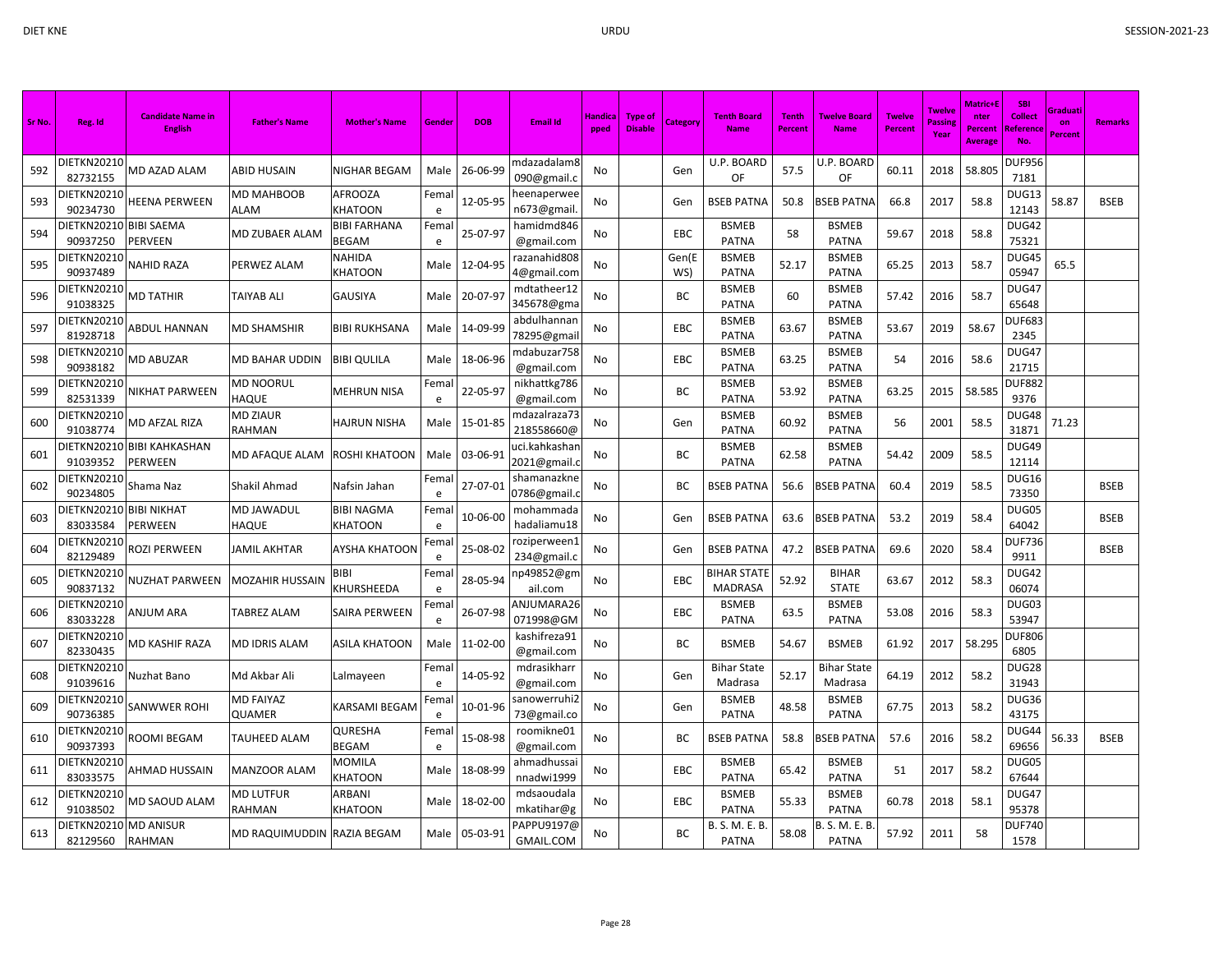| Sr No. | Reg. Id                          | <b>Candidate Name in</b><br>English | <b>Father's Name</b>              | <b>Mother's Name</b>     | Gender             | <b>DOB</b>     | <b>Email Id</b>                | Handica<br>pped | <b>Type of</b><br><b>Disable</b> | Category     | <b>Tenth Board</b><br><b>Name</b>    | <b>Tenth</b><br>Percent | Twelve Board<br><b>Name</b>  | <b>Twelve</b><br><b>Percent</b> | <b>Twelve</b><br>Passing<br>Year | <b>Matric+l</b><br>nter<br>Percent<br><b>Average</b> | <b>SBI</b><br>Collect<br><b>Reference</b><br>No. | Graduati<br>on<br><b>Percent</b> | <b>Remarks</b> |
|--------|----------------------------------|-------------------------------------|-----------------------------------|--------------------------|--------------------|----------------|--------------------------------|-----------------|----------------------------------|--------------|--------------------------------------|-------------------------|------------------------------|---------------------------------|----------------------------------|------------------------------------------------------|--------------------------------------------------|----------------------------------|----------------|
| 614    | DIETKN20210<br>91039057          | MUSARRAT JAHAN                      | <b>MD AIYUB HUSSAIN</b>           | AMUDA<br>KHATOON         | Fema<br>e          | 05-01-97       | armaghan406<br>@gmail.com      | No              |                                  | ВC           | <b>BSEB PATNA</b>                    | 47                      | <b>BSEB PATNA</b>            | 69                              | 2015                             | 58                                                   | DUG48<br>87288                                   |                                  | <b>BSEB</b>    |
| 615    | DIETKN20210<br>90836710          | AFRONA KHATOON                      | <b>MD ISLAM</b>                   | RUBA BEGAM               | Fema<br>e          | 05-11-97       | gulfarazshaik<br>h8092@gmail   | No              |                                  | Gen(E<br>WS) | <b>BSMEB</b>                         | 51.83                   | <b>BSMEB</b>                 | 64.08                           | 2014                             | 58                                                   | DUG40<br>28338                                   |                                  |                |
| 616    | DIETKN20210<br>82531498          | SAJDA KHATOON                       | Imdad Hussain                     | Nabi Bandi               | Fema<br>e          | 10-02-86       | sanajabi6217<br>@gmail.com     | No              |                                  | Gen          | <b>BSEB</b>                          | 61.71                   | <b>BIEC</b>                  | 54.22                           | 2003                             | 57.965                                               | DUF89:<br>9953                                   | 63.88                            | <b>BSEB</b>    |
| 617    | DIETKN20210<br>82029222          | <b>MD ADIL</b>                      | <b>WASIQUIR</b><br><b>RAHMAN</b>  | RUKHSANA<br>KHATOON      | Male               | 04-05-02       | ndaadiljoki@<br>gmail.com      | No              |                                  | EBC          | <b>BSMEB</b><br><b>PATNA</b>         | 51.5                    | <b>BSMEB</b><br><b>PATNA</b> | 64.33                           | 2020                             | 57.915                                               | <b>DUF713</b><br>5657                            |                                  |                |
| 618    | DIETKN20210 MUZAFFAR<br>91039374 | <b>HUSSAIN</b>                      | <b>ABDUR RAHMAN</b>               | MADINA<br>KHATOON        | Male               | 07-05-95       | muzaffarqas<br>nimuzaffarqa    | No              |                                  | Gen(E<br>WS) | <b>BSMEB</b><br><b>PATNA</b>         | 61.17                   | <b>BSMEB</b><br><b>PATNA</b> | 54.67                           | 2018                             | 57.9                                                 | DUG49<br>39760                                   |                                  |                |
| 619    | DIETKN20210<br>90937349          | MD ZUNED AKHTAR                     | <b>FAZLUR RAHMAN</b>              | <b>ANZALA BEGUM</b>      | Male               | 06-01-97       | zuned684@g<br>mail.com         | No              |                                  | EBC          | <b>BSMEB</b><br><b>PATNA</b>         | 53.25                   | <b>BSMEB</b><br><b>PATNA</b> | 62.58                           | 2015                             | 57.9                                                 | DUG44<br>57627                                   |                                  |                |
| 620    | DIETKN20210<br>90938009          | HUMA NASREEN                        | <b>MUZAMMIL</b><br><b>HASNAIN</b> | MUSARRAT<br><b>JAHAN</b> | Fema<br>e          | 09-10-86       | านmanasreer<br>1986@gmail.     | No              |                                  | ВC           | 3SMEB, PATN<br>Α                     | 52.08                   | <b>BSMEB</b><br>PATNA        | 63.58                           | 2005                             | 57.8                                                 | DUG46<br>84591                                   |                                  |                |
| 621    | DIETKN20210<br>90837054          | MD NAWED ALAM                       | <b>MD ASHFAQUE</b><br><b>ALAM</b> | NUZHAT<br>KHATOON        | Male               | 06-02-95       | าawedalam03<br>@gmail.com      | No              |                                  | ВC           | <b>BSMEB</b><br><b>PATNA</b>         | 55.42                   | <b>BSMEB</b><br><b>PATNA</b> | 60.25                           | 2014                             | 57.8                                                 | DUG42<br>14796                                   |                                  |                |
| 622    | DIETKN20210<br>82932976          | MD AQUIL                            | <b>MD YUSUF</b>                   | AJMERA<br>KHATOON        | Male               | 15-11-98       | ndaquil174@<br>gmail.com       | No              |                                  | EBC          | <b>BIHAR STATE</b><br><b>MADRASA</b> | 53.33                   | <b>BIHAR</b><br><b>STATE</b> | 62.33                           | 2019                             | 57.8                                                 | DUG01<br>36692                                   |                                  |                |
| 623    | DIETKN20210<br>82531078          | Rafia Praween                       | Md Azimuddin                      | Rafat Begum              | Fema<br>e          | 01-03-96       | akramrafi321<br>@gmail.com     | No              |                                  | Gen          | <b>BSEB</b>                          | 47.4                    | <b>BSEB</b>                  | 68                              | 2013                             | 57.7                                                 | DUF866<br>7883                                   |                                  | <b>BSEB</b>    |
| 624    | DIETKN20210<br>90937945          | FARHAT JAHAN                        | MD SHAHID ALAM                    | SHAMIMA<br>KHATOON       | Fema<br>e          | 31-05-93       | tohfa6066@g<br>mail.com        | No              |                                  | Gen(E<br>WS) | <b>BIHAR STATE</b><br><b>MADARSA</b> | 53.92                   | <b>BIHAR</b><br><b>STATE</b> | 61.33                           | 2011                             | 57.6                                                 | DUG46<br>72004                                   |                                  |                |
| 625    | DIETKN20210<br>90736324          | FARHAT JAHAN                        | <b>MD SHAHID ALAM</b>             | SHAMIMA<br>KHATOON       | Fema<br>e          | 31-05-93       | <b>USMANIBABL</b><br>U02@GMAIL | No              |                                  | ВC           | <b>BIHAR STATE</b><br><b>MADARSA</b> | 53.92                   | <b>BIHAR</b><br><b>STATE</b> | 61.33                           | 2011                             | 57.6                                                 | DUG35<br>88976                                   |                                  |                |
| 626    | DIETKN20210<br>90937332          | <b>MD MUZAMMIL</b><br>ALAM          | <b>MD MAQUSOOD</b><br><b>ALAM</b> | SHAHNAZ<br>BEGAM         | Male               | 05-04-92       | muzammilazh<br>ari92@gmail     | No              |                                  | BC           | <b>BIHAR STATE</b><br><b>MADRASA</b> | 52.08                   | <b>BIHAR</b><br><b>STATE</b> | 63                              | 2011                             | 57.5                                                 | DUG39<br>99294                                   |                                  |                |
| 627    | DIETKN20210<br>82330304          | AZAD ANSARI                         | <b>RAZI AHMAD</b>                 | SUBEDA<br>KHATOON        | Male               | 11-02-91       | aazadansari5<br>600@gmail.c    | No              |                                  | EBC          | <b>BSMEB</b><br><b>PATNA</b>         | 63.5                    | <b>BSMEB</b><br><b>PATNA</b> | 51.22                           | 2018                             | 57.36                                                | <b>DUF798</b><br>2553                            |                                  |                |
| 628    | DIETKN20210<br>83033246          | Md Adnan quamar                     | Md Shamshad Alam Esmat aara       |                          | Male               | 09-09-95       | mdadnanqua<br>mar1@gmail.      | No              |                                  | ВC           | Bseb patna                           | 62.2                    | Bseb patna                   | 52.4                            | 2014                             | 57.3                                                 | DUG02<br>15574                                   |                                  | <b>BSEB</b>    |
| 629    | DIETKN20210<br>90836769          | LADLI RANI                          | MD SABIR ALAM                     | NAZRA BEGAM              | Fema<br>e          | 03-03-96       | ladlirani7631<br>@gmail.com    | No              |                                  | ВC           | MADARASA<br>SHABBANUL                | 50.17                   | ABR E<br>RAHMAT              | 64.33                           | 2014                             | 57.3                                                 | DUG38<br>09442                                   |                                  |                |
| 630    | DIETKN20210<br>91038491          | RESHMA SAHEEN                       | <b>MD SHAHID ALAM</b>             | RASHIDA<br>KHATOON       | Fema<br>e          | 20-01-00       | kmanhelp@g<br>mail.com         | No              |                                  | Gen(E<br>WS) | <b>BIHAR STATE</b><br><b>MADRASA</b> | 60.67                   | <b>BIHAR</b><br><b>STATE</b> | 54                              | 2018                             | 57.3                                                 | DUG47<br>93171                                   |                                  |                |
| 631    | DIETKN20210<br>90736491          | MD IBRAHIM                          | <b>ABDUL MANNAN</b>               | GULSITARA<br>KHATOON     | Male               | $10 - 12 - 01$ | mdibrahimkn<br>e1@gmail.co     | No              |                                  | EBC          | <b>BSMEB</b><br><b>PATNA</b>         | 50.33                   | <b>BSMEB</b><br><b>PATNA</b> | 64.22                           | 2020                             | 57.3                                                 | DUG37<br>23272                                   |                                  |                |
| 632    | <b>DIETKN20210</b><br>90836984   | Shabnam Khatoon                     | Mubarak Hussain                   | Aflatun Nisha            | Fema<br>$\epsilon$ | 14-03-98       | shabnamkhat<br>oon088@gma      | No              |                                  | Gen          | <b>BSEB</b>                          | 53.4                    | <b>BSEB</b>                  | 61                              | 2016                             | 57.2                                                 | DUG41<br>89036                                   |                                  | <b>BSEB</b>    |
| 633    | DIETKN20210<br>91038645          | MD IRSHAD ALAM                      | <b>ABDUL HAMID</b>                | BANO KHATUN              | Male               | 28-02-87       | irshadayan4<br>@gmail.com      | No              |                                  | EBC          | <b>B. S.E.B</b><br><b>PATNA</b>      | 62.57                   | B.S.E.B<br><b>PATNA</b>      | 51.6                            | 2011                             | 57.1                                                 | DUG48<br>06529                                   |                                  | <b>BSEB</b>    |
| 634    | DIETKN20210<br>90938238          | BIBI AISHA                          | ABDUL WAHAB                       | KAUSHAR JAHAN            | Fema<br>e          | 12-08-92       | rctcrailway23<br>@gmail.com    | No              |                                  | EBC          | <b>BSMEB</b><br><b>PATNA</b>         | 54.5                    | <b>BSMEB</b><br><b>PATNA</b> | 59.67                           | 2011                             | 57.1                                                 | DUG47<br>35841                                   |                                  |                |
| 635    | DIETKN20210<br>82933047          | NASREEN SULTANA                     | <b>ABDUL QUDDOOS</b>              | TAHMOONA<br>BEGUM        | Fema<br>e          | 03-03-96       | tridevkumar1<br>2061997@gm     | No              |                                  | Gen          | <b>BSMEB</b><br><b>PATNA</b>         | 53.25                   | <b>BSMEB</b><br><b>PATNA</b> | 60.92                           | 2012                             | 57.1                                                 | DUG01<br>22733                                   |                                  |                |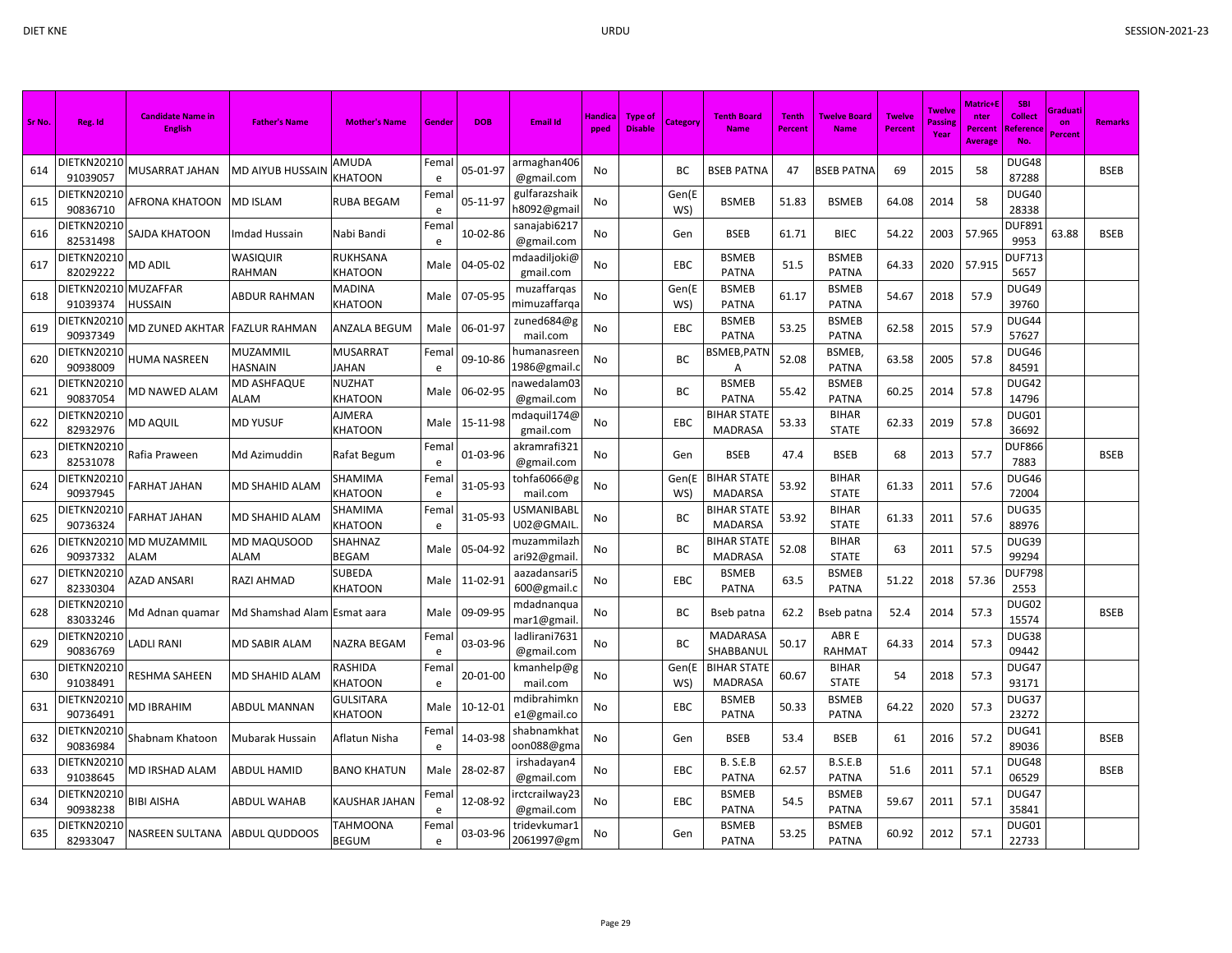| Sr No. | Reg. Id                        | <b>Candidate Name in</b><br><b>English</b> | <b>Father's Name</b>        | <b>Mother's Name</b>     | Gende     | <b>DOB</b> | <b>Email Id</b>              | Handica<br>pped | <b>Type of</b><br><b>Disable</b> | <b>Category</b> | <b>Tenth Board</b><br><b>Name</b> | <b>Tenth</b><br>Percent | <b>Twelve Board</b><br><b>Name</b> | <b>Twelve</b><br><b>Percent</b> | Twelve<br>Passing<br>Year | <b>Matric+E</b><br>nter<br><b>Percent</b><br><b>Average</b> | <b>SBI</b><br><b>Collect</b><br><b>Reference</b><br>No. | Graduati<br>on<br><b>Percent</b> | <b>Remarks</b> |
|--------|--------------------------------|--------------------------------------------|-----------------------------|--------------------------|-----------|------------|------------------------------|-----------------|----------------------------------|-----------------|-----------------------------------|-------------------------|------------------------------------|---------------------------------|---------------------------|-------------------------------------------------------------|---------------------------------------------------------|----------------------------------|----------------|
| 636    | DIETKN20210<br>90535821        | <b>MD RASHID</b>                           | <b>MD DAUD</b>              | BIBI HAFSA               | Male      | 18-09-98   | mdrashid586<br>5@gmail.com   | No              |                                  | <b>EBC</b>      | <b>BSMEB</b>                      | 64                      | <b>BSMEB</b>                       | 50.17                           | 2017                      | 57.1                                                        | DUG31<br>05986                                          | 61.75                            |                |
| 637    | DIETKN20210<br>90435308        | ZULEKHA NOOR                               | <b>MD IBRAHIM</b>           | AYESHA<br>KHATOON        | Fema<br>e | 20-12-93   | n.islamccc@g<br>mail.com     | No              |                                  | EBC             | <b>BSMEB</b><br><b>PATNA</b>      | 62.08                   | <b>BSMEB</b><br><b>PATNA</b>       | 51.83                           | 2017                      | 57                                                          | DUG25<br>62344                                          |                                  |                |
| 638    | DIETKN20210<br>91039327        | <b>MUSTAFI NAZ</b><br>FATMA                | GHULAM MUSTAFA              | <b>RUHI NAZ</b>          | Fema<br>e | 05-02-95   | merajalam90<br>15@gmail.co   | No              |                                  | Gen             | <b>BSMEB</b><br>PATNA             | 54                      | <b>BSMEB</b><br><b>PATNA</b>       | 60                              | 2012                      | 57                                                          | DUG49<br>32087                                          |                                  |                |
| 639    | DIETKN20210<br>90335060        | MD NAZIR HUSSAIN                           | <b>MD AINUL HAQUE</b>       | DELOFA<br><b>KHATOON</b> | Male      | 10-02-97   | mdnazirhussa<br>in321@gmail  | No              |                                  | Gen             | <b>BSMEB</b><br>PATNA             | 61.83                   | <b>BSMEB</b><br><b>PATNA</b>       | 52.17                           | 2017                      | 57                                                          | DUG22<br>35548                                          |                                  |                |
| 640    | DIETKN20210<br>90937853        | MD SHAMSHAD<br><b>ALAM</b>                 | MD HASHIM                   | AAISHA<br><b>KHATOON</b> | Male      | 20-10-00   | mdshamshad<br>alam5455@g     | No              |                                  | EBC             | MADARSA<br><b>BOARD</b>           | 49.2                    | MADARSA<br><b>BOARD</b>            | 64.89                           | 2020                      | 57                                                          | DUG46<br>30847                                          |                                  |                |
| 641    | DIETKN20210<br>90535814        | <b>IFTEKHAR AHMAD</b>                      | <b>MD ARIF</b>              | NAHEDA<br>PERWEEN        | Male      | 01-08-01   | ftekharahma<br>d8543@gmai    | No              |                                  | EBC             | <b>BSMEB</b>                      | 53.5                    | <b>BSMEB</b>                       | 60.33                           | 2019                      | 56.9                                                        | DUG30<br>87790                                          |                                  |                |
| 642    | <b>JIETKN20210</b><br>91038404 | FAIZAN AHMAD                               | <b>MD HASIBUR</b><br>RAHMAN | TABASSUM<br>EARRUKHI     | Male      | 25-03-95   | faizanizi8113<br>@gmail.com  | No              |                                  | EBC             | <b>BSMEB</b><br><b>PATNA</b>      | 58.25                   | <b>BSMEB</b><br><b>PATNA</b>       | 55.25                           | 2012                      | 56.8                                                        | DUG47<br>81554                                          |                                  |                |
| 643    | DIETKN20210<br>82129546        | SANNU PARWEEN                              | MD SAJJAD ALAM              | GULSHAN<br>KHATOON       | Fema<br>e | 18-06-96   | sannokne@g<br>mail.com       | No              |                                  | EBC             | <b>BSMEB</b><br><b>PATNA</b>      | 50.58                   | <b>BSMEB</b><br><b>PATNA</b>       | 62.83                           | 2013                      | 56.705                                                      | <b>DUF739</b><br>8439                                   |                                  |                |
| 644    | DIETKN20210<br>90435227        | <b>MD SHARIF</b>                           | Mojibur Rahman              | Saera Khatoon            | Male      | 06-10-00   | mdsharif9583<br>6@gmail.com  | No              |                                  | EBC             | <b>BSMEB</b><br><b>PATNA</b>      | 61.83                   | <b>BSMEB</b><br><b>PATNA</b>       | 51.5                            | 2017                      | 56.7                                                        | DUG22<br>58194                                          | 55.63                            |                |
| 645    | IETKN20210<br>90535822         | ARIFA NAZMEEN                              | <b>MD ANWAR</b>             | SYEDEA AZHAR<br>ARA      | Fema<br>e | 15-02-89   | arifanazmeer<br>810@gmail.c  | No              |                                  | EBC             | <b>BSEB PATNA</b>                 | 64.14                   | <b>BIEC PATNA</b>                  | 48.89                           | 2005                      | 56.5                                                        | DUG21<br>20856                                          | 59.13                            | <b>BSEB</b>    |
| 646    | IETKN20210<br>90937760         | <b>GULBADAN ARA</b>                        | <b>MD IQUBAL</b>            | NAUROZ BEGUM             | Fema<br>e | 04-06-90   | gufranjamali<br>@gmail.com   | No              |                                  | Gen(E<br>WS)    | <b>BSEB PATNA</b>                 | 52.8                    | <b>BSEB PATNA</b>                  | 60.2                            | 2011                      | 56.5                                                        | DUG46<br>02244                                          |                                  | <b>BSEB</b>    |
| 647    | DIETKN20210<br>91039537        | SAHAB BABU                                 | MD AFAQUE ALAM              | AJMERI<br><b>KHATOON</b> | Male      | 03-01-98   | sahabbabu12<br>3786@gmail.   | No              |                                  | Gen             | <b>BSEB, PATNA</b>                | 59.8                    | BSEB,<br><b>PATNA</b>              | 53.2                            | 2016                      | 56.5                                                        | DUG42<br>28032                                          |                                  | <b>BSEB</b>    |
| 648    | DIETKN20210<br>83033211        | BIBI UMMI SALMA                            | EKHLAQUE                    | ?????                    | Fema<br>e | 15-03-00   | nawedekhlaq<br>ue@gmail.co   | No              |                                  | EBC             | <b>BSMEB</b>                      | 60                      | <b>BSMEB</b>                       | 52.83                           | 2017                      | 56.4                                                        | DUG03<br>31873                                          |                                  |                |
| 649    | DIETKN20210<br>82531177        | SITARA NOORI                               | NOOR HUSSAIN                | SURIYA BEGUM             | Fema<br>e | 21-02-01   | MASOOM.M4<br>U@GMAIL.CO      | No              |                                  | <b>BC</b>       | <b>BSEB</b>                       | 50.4                    | <b>BSEB</b>                        | 62.4                            | 2020                      | 56.4                                                        | <b>DUF87</b><br>9475                                    |                                  | <b>BSEB</b>    |
| 650    | )IETKN20210<br>82732017        | MD MUSTEHSAN                               | LATE MD ILIYAS              | BIBI AHMADY              | Male      | 27-10-99   | mustehasanm<br>d348@gmail.   | No              |                                  | EBC             | <b>BSMEB</b><br><b>PATNA</b>      | 62.67                   | <b>BSMEB</b><br><b>PATNA</b>       | 50.08                           | 2017                      | 56.375                                                      | DUF937<br>8797                                          |                                  |                |
| 651    | <b>DIETKN20210</b><br>90134269 | GHAZI ADNAN                                | <b>SHAMIM AKHTAR</b>        | NILOFAR PARWIN           | Male      | 01-04-99   | adnanghazi88<br>252496@gma   | No              |                                  | EBC             | <b>BSMEB</b><br><b>PATNA</b>      | 47.33                   | <b>BSMEB</b><br><b>PATNA</b>       | 65.22                           | 2020                      | 56.3                                                        | DUG12<br>62157                                          |                                  |                |
| 652    | DIETKN20210<br>91039125        | MD FAISAL                                  | ABDUL QAYYUM                | TASLIMA<br>KHATOOM       | Male      | 28-02-02   | mohammadfa<br>isalkne@gmai   | No              |                                  | EBC             | BSMEB,<br><b>PATNA</b>            | 52.67                   | <b>BSMEB</b><br><b>PATNA</b>       | 60                              | 2019                      | 56.3                                                        | <b>DUG48</b><br>81838                                   |                                  |                |
| 653    | DIETKN20210<br>91038396        | MD FAISAL                                  | <b>ABDUL QAYYUM</b>         | TASLIMA<br><b>HATOON</b> | Male      | 28-02-02   | mohammadfa<br>isalkne@gma    | No              |                                  | BC              | BSMEB,<br>PATNA                   | 52.67                   | <b>BSMEB</b><br><b>PATNA</b>       | 60                              | 2019                      | 56.3                                                        | DUG47<br>62334                                          |                                  |                |
| 654    | DIETKN20210<br>91039416        | MD NASIR HUSSAIN                           | <b>SABIR ALAM</b>           | NADIRA BEGUM             | Male      | 30-11-92   | tariquehasan<br>17@gmail.co  | No              |                                  | BC              | <b>BIHAR</b><br>SCHOOL            | 52.4                    | <b>BIHAR</b><br><b>SCHOOL</b>      | 60                              | 2011                      | 56.2                                                        | DUG49<br>46319                                          |                                  | <b>BSEB</b>    |
| 655    | DIETKN20210<br>83133996        | FATEMA KHATOON                             | MD MAHFUZ ALAM              | SABILA KHATOON           | Fema<br>e | 16-08-95   | nishaperwee<br>n123123@gm    | No              |                                  | Gen             | BSMEB,<br><b>PATNA</b>            | 54.42                   | <b>BSMEB</b><br><b>PATNA</b>       | 57.92                           | 2012                      | 56.2                                                        | DUG05<br>96294                                          |                                  |                |
| 656    | <b>JIETKN20210</b><br>91039271 | RAIHANA SURAIA                             | AZIM UDDIN                  | SABERA<br><b>KHATOON</b> | Fema<br>e | 10-10-96   | rehanasuraiy<br>a822@gmail.o | No              |                                  | Gen             | <b>BSMEB</b><br><b>PATNA</b>      | 58.92                   | <b>BSEB PATNA</b>                  | 53.2                            | 2013                      | 56.1                                                        | <b>DUG49</b><br>20739                                   |                                  | <b>BSEB</b>    |
| 657    | DIETKN20210<br>90937592        | SHAJEA KHATOON                             | <b>MD SHAHID</b>            | YASMIN<br><b>PARWEEN</b> | Fema<br>e | 14-05-97   | mr3008386@<br>gmail.com      | No              |                                  | Gen             | <b>BSMEB</b>                      | 59.08                   | <b>BSMEB</b>                       | 52.83                           | 2017                      | 56                                                          | DUG45<br>36765                                          |                                  |                |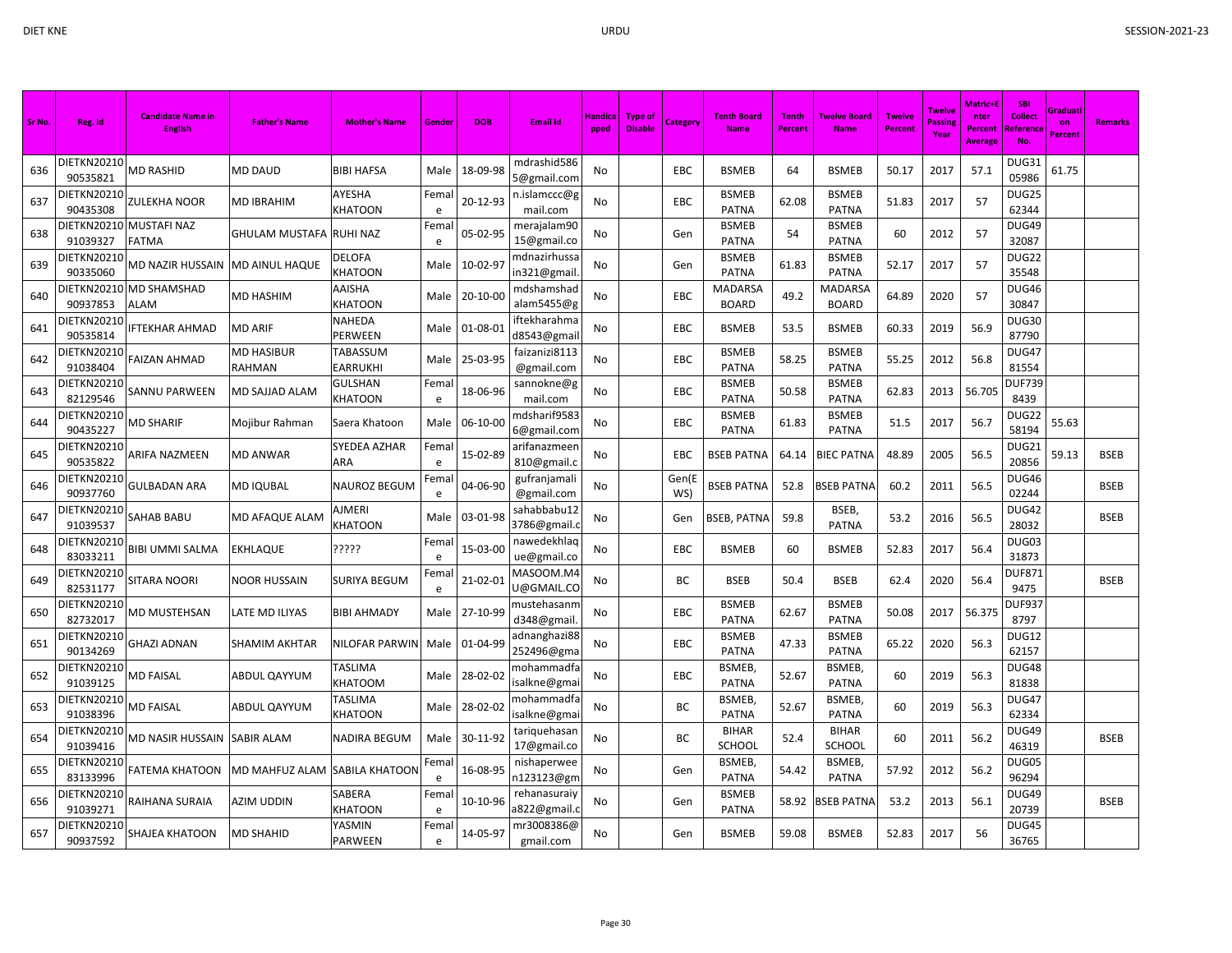| Sr No. | Reg. Id                        | <b>Candidate Name in</b><br><b>English</b> | <b>Father's Name</b> | <b>Mother's Name</b>      | Gender     | <b>DOR</b>    | <b>Email Id</b>                           | Handica<br>pped | <b>Type of</b><br><b>Disable</b> | Category     | <b>Tenth Board</b><br><b>Name</b> | <b>Tenth</b><br><b>Percent</b> | <b>Twelve Board</b><br><b>Name</b> | <b>Twelve</b><br><b>Percent</b> | <b>Twelve</b><br>Passin<br>Year | Matric+I<br>nter<br>Percent<br>Average | <b>SBI</b><br>Collect<br>Reference | Graduati<br>on<br><b>Percent</b> | <b>Remarks</b> |
|--------|--------------------------------|--------------------------------------------|----------------------|---------------------------|------------|---------------|-------------------------------------------|-----------------|----------------------------------|--------------|-----------------------------------|--------------------------------|------------------------------------|---------------------------------|---------------------------------|----------------------------------------|------------------------------------|----------------------------------|----------------|
| 658    | 83033442                       | DIETKN20210 MD EHSANUL<br>HAQUE            | MD BADIUZZAMAN       | JAHAN ARA<br><b>BEGAM</b> |            | Male 25-11-96 | mdehsanulha<br>que848@gma                 | No              |                                  | Gen          | <b>BSMEB</b><br><b>PATNA</b>      | 54.08                          | <b>BSMEB</b><br><b>PATNA</b>       | 57.58                           | 2012                            | 55.8                                   | DUG04<br>80362                     |                                  |                |
| 659    | <b>DIETKN20210</b><br>91038967 | FAIZAN AKHTAR                              | SHAHID AKHTAR        | SUFIYA FIRDAUSI           | Male       | 09-10-99      | faizanakhtar4<br>us@gmail.co              | No              |                                  | EBC          | <b>BSMEB</b><br><b>PATNA</b>      | 61.42                          | <b>BSMEB</b><br><b>PATNA</b>       | 50.08                           | 2017                            | 55.8                                   | DUG48<br>73460                     |                                  |                |
| 660    | DIETKN20210<br>90736366        | NILOFER KHATOON                            | <b>MD ABUL ALAM</b>  | MALEKA<br>KHATOON         | Femal<br>e | 15-03-00      | niloferkhatoo<br>n30@gmail.o              | No              |                                  | Gen          | <b>BSEB PATNA</b>                 | 51.6                           | SEB PATNA                          | 60                              | 2019                            | 55.8                                   | DUG36<br>26705                     |                                  | <b>BSEB</b>    |
| 661    | DIETKN20210<br>82430822        | PAKEEZA RUHI                               | MD KAMIL ALAM        | SHAMIMA<br>KHATOON        | Fema<br>e  | 15-11-92      | masrurulhaq <mark>ı</mark><br>e84@gmail.c | No              |                                  | Gen          | <b>BSEB PATNA</b>                 | 49.8                           | <b>BSEB PATNA</b>                  | 61.6                            | 2010                            | 55.7                                   | <b>DUF840</b><br>6975              |                                  | <b>BSEB</b>    |
| 662    | DIETKN20210<br>83033731        | <b>GULAFSHA</b><br><b>SHAHZADI</b>         | MD ARSHAD ALAM       | SHAMSHA<br>KHATOON        | Fema<br>e  | 14-08-97      | KASIMKRBHC<br>0@GMAIL.CO                  | No              |                                  | Gen          | <b>BSMEB</b><br><b>PATNA</b>      | 52.75                          | <b>BSMEB</b><br><b>PATNA</b>       | 58.67                           | 2014                            | 55.7                                   | DUG06<br>51190                     |                                  |                |
| 663    | DIETKN20210<br>90937788        | MASHOOQUE SADIA MANSOOR ALAM               |                      | AKBARI BEGAM              | Fema<br>e  | 20-04-01      | mashooquesa<br>diakne1234@                | No              |                                  | Gen          | <b>BSMEB</b><br><b>PATNA</b>      | 61                             | BSMEB<br><b>PATNA</b>              | 50.44                           | 2018                            | 55.7                                   | DUG45<br>51358                     |                                  |                |
| 664    | DIETKN20210<br>90134340        | <b>MD IFTEKHAR</b><br>ANSARI               | BADRUL ANSARI        | SABERA<br>KHATOON         | Male       | 03-09-98      | alizacompute<br>r@gmail.com               | No              |                                  | EBC          | <b>BSMEB</b><br><b>PATNA</b>      | 59.25                          | <b>BSMEB</b><br><b>PATNA</b>       | 51.67                           | 2019                            | 55.5                                   | <b>DUG12</b><br>32849              |                                  |                |
| 665    | DIETKN20210<br>90234912        | MD MUKHTAR                                 | HASEEBUR<br>RAHMAN   | RAIJUN NISA               | Male       | 15-05-00      | ahmadmdmu<br>khtar34@gma                  | No              |                                  | Gen          | B.S.M.E.B.<br><b>PATNA</b>        | 57.08                          | B.S.M.E.B.<br><b>PATNA</b>         | 54                              | 2020                            | 55.5                                   | <b>DUG19</b><br>01579              |                                  |                |
| 666    | DIETKN20210<br>91038580        | SARFARAZ                                   | <b>MD SAJJAD</b>     | <b>NURSABA</b>            | Male       | 19-07-00      | alamsarfraz90<br>367@gmail.c              | No              |                                  | ВC           | <b>BSMEB</b>                      | 60.75                          | <b>BSMEB</b>                       | 50.25                           | 2017                            | 55.5                                   | DUG47<br>99256                     |                                  |                |
| 667    | DIETKN20210<br>90234738        | ALI ANWAR ANSARI                           | BADUZZAMAN<br>ANSARI | SABINA<br>KHATOON         | Fema<br>e  | 26-07-00      | alizacompute<br>r@gmail.com               | No              |                                  | Gen          | <b>BSMEB</b><br><b>PATNA</b>      | 56.75                          | <b>BSMEB</b><br><b>PATNA</b>       | 54.11                           | 2018                            | 55.4                                   | DUG17<br>00550                     |                                  |                |
| 668    | DIETKN20210<br>82531515        | MD HIDAYATULLAH                            | ABDUL MUNIM          | TAHIRA<br>KHATOON         | Male       | 12-02-88      | <b>IIDAYA.KHAN</b><br>123@GMAIL           | No              |                                  | EBC          | <b>BSMEB</b>                      | 51.75                          | <b>BSMEB</b>                       | 59                              | 2019                            | 55.375                                 | DUF893<br>9129                     |                                  |                |
| 669    | DIETKN20210<br>90836901        | RIFAT JAHAN                                | SIRAJUDDIN           | MEPHUL NISHA              | Femal<br>e | 12-10-99      | shamimakhta<br>r875771@gm                 | No              |                                  | BC           | <b>BSEB, PATNA</b>                | 55.4                           | BSEB,<br><b>PATNA</b>              | 55.2                            | 2018                            | 55.3                                   | <b>DUG40</b><br>26578              |                                  | <b>BSEB</b>    |
| 670    | DIETKN20210<br>90938214        | <b>MD NAWAID</b><br>MULIA                  | MD ABID HUSSAIN      | NAGMA<br>KHATOON          | Male       | 01-01-00      | nawedanjum<br>57@gmail.co                 | No              |                                  | Gen          | <b>BSMEB</b><br><b>PATNA</b>      | 49.17                          | <b>BSMEB</b><br><b>PATNA</b>       | 61.22                           | 2019                            | 55.2                                   | DUG44<br>03606                     |                                  |                |
| 671    | DIETKN20210<br>90635990        | Alia Rizwan                                | MD Rizwan Alam       | Nuzhat Parween            | Femal<br>e | 06-02-02      | aliyanuzhat95<br>@gmail.com               | No              |                                  | EBC          | <b>BSMEB</b><br><b>PATNA</b>      | 53                             | <b>BSMEB</b><br><b>PATNA</b>       | 57.44                           | 2020                            | 55.2                                   | DUG32<br>41958                     |                                  |                |
| 672    | DIETKN20210<br>90134389        | ZAINAB KHATOON                             | SHOWKAT ALI          | HALIMA<br>KHATOON         | Fema<br>e  | 25-03-03      | ayeshtunf@g<br>mail.com                   | No              |                                  | EBC          | <b>BIHAR</b><br>SCHOOL            | 50                             | <b>BIHAR</b><br>SCHOOL             | 60                              | 2020                            | 55                                     | DUG13<br>17764                     |                                  | <b>BSEB</b>    |
| 673    | DIETKN20210<br>91039204        | HUSN ARA                                   | MATLUB ALAM          | MOHSINA<br>KHATOON        | Fema<br>e  | 22-03-03      | mdshahbaza6<br>85@gmail.co                | No              |                                  | Gen          | BSEB PATNA                        | 51.2                           | <b>BSEB PATNA</b>                  | 58.6                            | 2020                            | 54.9                                   | DUG48<br>48621                     |                                  | <b>BSEB</b>    |
| 674    | DIETKN20210<br>83133885        | MD AHBAB ANWAR                             | MD MUSHFIQUE<br>ALAM | HABIBA<br>KHATOON         | Male       | 15-10-03      | ahbabnoori@<br>gmail.com                  | No              |                                  | Gen(E<br>WS) | <b>BSMEB</b>                      | 44.3                           | <b>BSMEB</b>                       | 65.56                           | 2020                            | 54.9                                   | DUG09<br>10661                     |                                  |                |
| 675    | DIETKN20210<br>90234554        | DILNASHI BEGAM                             | MD JAMALUDDIN        | KARFUL NISHA              | Femal<br>e | 09-05-97      | abrarkdm869<br>@gmail.com                 | No              |                                  | ВC           | <b>BSEB PATNA</b>                 | 47.4                           | <b>BSEB PATNA</b>                  | 62.2                            | 2015                            | 54.8                                   | DUG13<br>07059                     | 50.8                             | <b>BSEB</b>    |
| 676    | DIETKN20210<br>90938136        | Mahapara<br>Tabassum                       | Mohammad Abu<br>Amir | Tabassum Niger            | Fema<br>e  | 05-07-97      | abuamir99@g<br>mail.com                   | No              |                                  | Gen          | <b>BSEB</b> patna                 | 49                             | <b>BSEB</b> patna                  | 60.6                            | 2015                            | 54.8                                   | DUG47<br>29525                     |                                  | <b>BSEB</b>    |
| 677    | DIETKN20210<br>91039063        | SAFQUAT JAHAN                              | <b>MD UMAR DRAG</b>  | JAMILA<br>KHATOON         | Fema<br>e  | 05-06-77      | shafquatboby<br>@gmail.com                | No              |                                  | <b>EBC</b>   | <b>BSSB PATNA</b>                 | 55.67                          | <b>BSEB PATNA</b>                  | 53.78                           | 1994                            | 54.7                                   | DUG48<br>67935                     |                                  | <b>BSEB</b>    |
| 678    | DIETKN20210<br>90334951        | MD ABU FAIZI<br>ANWER                      | MD NOOR ALAM         | NARGIS BEGAM              | Male       | 20-05-94      | hadi.kne17@<br>gmail.com                  | Yes             | Physical                         | ВC           | BSMEB,<br><b>PATNA</b>            | 53.5                           | BSMEB,<br><b>PATNA</b>             | 55.75                           | 2011                            | 54.6                                   | DUG20<br>98762                     |                                  |                |
| 679    | DIETKN20210<br>82531058        | <b>BIBI SAMINA</b><br><b>KHATOON</b>       | MD SHAMSHAD<br>ALAM  | SHAMA<br>PARWEEN          | Femal<br>e | 12-10-02      | ahmadintezaı<br>017@gmail.c               | No              |                                  | <b>EBC</b>   | <b>BSEB PATNA</b>                 | 48.8                           | BSEB PATNA                         | 60                              | 2020                            | 54.4                                   | <b>DUF865</b><br>6032              |                                  | <b>BSEB</b>    |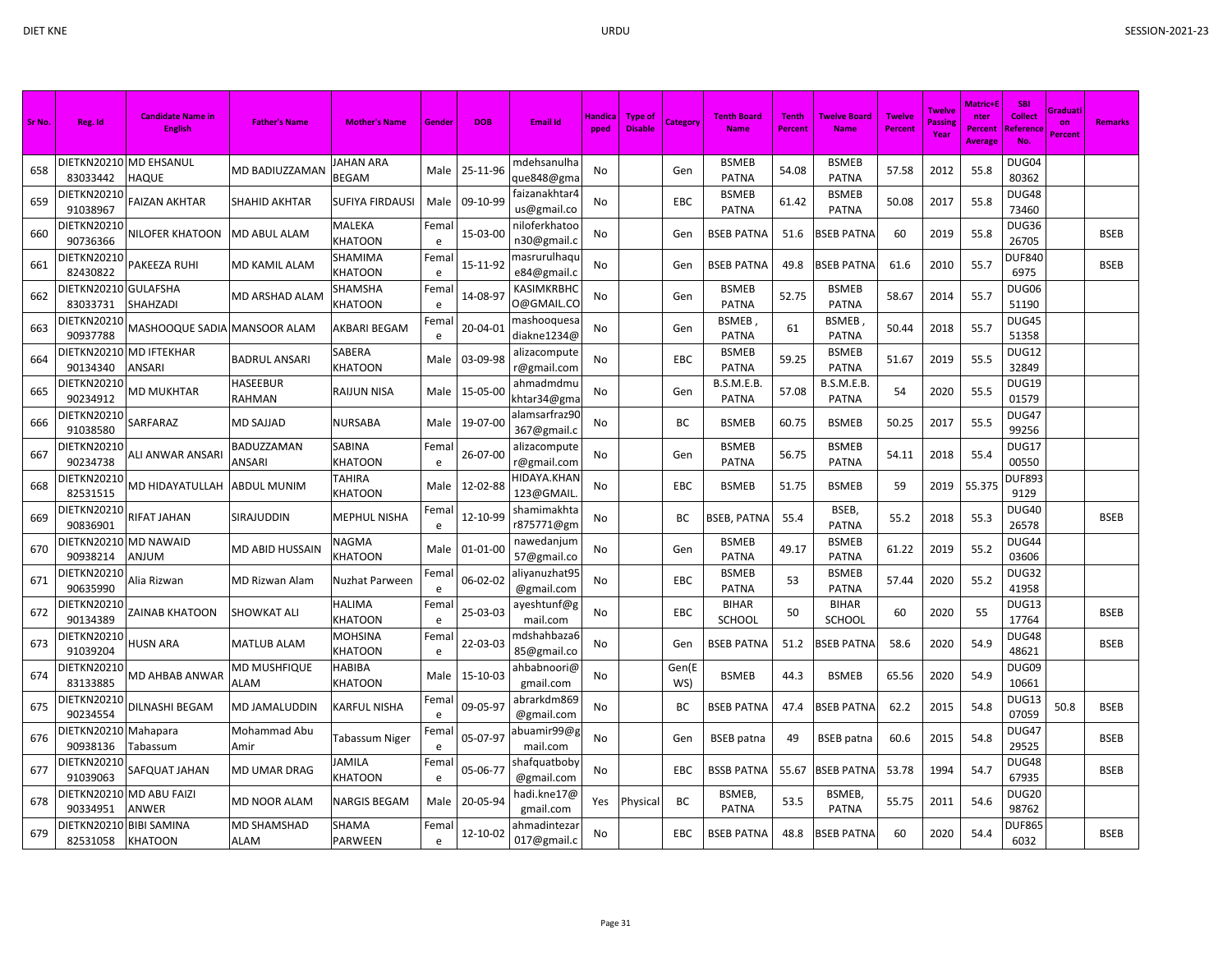| Sr No. | Reg. Id                        | <b>Candidate Name in</b><br><b>English</b> | <b>Father's Name</b>      | <b>Mother's Name</b>          | Gende      | <b>DOB</b> | <b>Email Id</b>                | Handica<br>pped | <b>Type of</b><br><b>Disable</b> | Category | <b>Tenth Board</b><br><b>Name</b>    | <b>Tenth</b><br>Percent | <b>Twelve Board</b><br><b>Name</b> | <b>Twelve</b><br>Percent | <b>Twelve</b><br>Passin<br>Year | <b>Matric+E</b><br>nter<br>Percent<br>Average | <b>SBI</b><br><b>Collect</b><br>Reference<br><b>No</b> | Graduati<br>on<br>Percent | <b>Remarks</b> |
|--------|--------------------------------|--------------------------------------------|---------------------------|-------------------------------|------------|------------|--------------------------------|-----------------|----------------------------------|----------|--------------------------------------|-------------------------|------------------------------------|--------------------------|---------------------------------|-----------------------------------------------|--------------------------------------------------------|---------------------------|----------------|
| 680    | DIETKN20210<br>90937570        | NOOR ILAHI                                 | ABDUL QUAYYOOM            | FAHMIDA<br><b>CHATOON</b>     | Male       | 20-11-98   | noorilahigas<br>mi@gmail.co    | No              |                                  | EBC      | <b>BSMEB</b>                         | 47.42                   | <b>BSMEB</b>                       | 61                       | 2019                            | 54.2                                          | DUG45<br>09683                                         |                           |                |
| 681    | DIETKN20210<br>90535896        | <b>MATIUR RAHMAN</b>                       | MD BASHIR                 | SAFEDA<br>KHATOON             | Male       | 05-10-99   | CHAKINDARA<br>1999@GMAII       | No              |                                  | EBC      | <b>BIHAR STATE</b><br><b>MADRASA</b> | 55.55                   | <b>BIHAR</b><br><b>STATE</b>       | 52.88                    | 2018                            | 54.2                                          | DUG31<br>31327                                         |                           |                |
| 682    | DIETKN20210<br>82732110        | SHAZIYA AFROOZ                             | MD SHAMSHAD<br>ALAM       | <b>MAHSARI TALAT</b><br>JAHAN | Femal<br>e | 16-02-02   | mujahidkne9<br>8@gmail.com     | No              |                                  | ВC       | <b>BSEB PATNA</b>                    | 50.8                    | <b>SEB PATNA</b>                   | 57.4                     | 2020                            | 54.1                                          | <b>DUF953</b><br>3316                                  |                           | <b>BSEB</b>    |
| 683    | DIETKN20210<br>91039105        | <b>BIBI NAZMIN</b>                         | <b>ABDUS SALAM</b>        | <b>BIBI AKLEMA</b>            | Fema<br>e  | 21-04-02   | uci.nazmin20<br>21@gmail.co    | No              |                                  | ВC       | <b>BIHAR</b><br>SCHOOL               | 44.2                    | <b>BIHAR</b><br><b>SCHOOL</b>      | 64                       | 2020                            | 54.1                                          | DUG38<br>11206                                         |                           | <b>BSEB</b>    |
| 684    | <b>DIETKN20210</b><br>90937841 | ASHRFUN NAZRIN                             | WASHIQUR<br>RAHMAN        | <b>BIBI TARANNUM</b><br>JAHAN | Fema<br>e  | 16-08-02   | washiqurrah<br>man77@gma       | No              |                                  | EBC      | <b>BSMEB</b><br><b>PATNA</b>         | 43.5                    | <b>BSMEB</b><br><b>PATNA</b>       | 64.67                    | 2020                            | 54.1                                          | DUG46<br>53974                                         |                           |                |
| 685    | DIETKN20210<br>90937276        | AAFRIN TAJ                                 | MD ATIQUR<br>RAHMAN       | <b>BIBI SHABNAM</b>           | Fema<br>e  | 15-11-01   | ubaid00010@<br>gamil.com       | No              |                                  | EBC      | <b>Bihar state</b><br>madrasa        | 50.92                   | Bihar schoo<br>examinatio          | 57.17                    | 2020                            | 54                                            | DUG44<br>16997                                         |                           | <b>BSEB</b>    |
| 686    | DIETKN20210<br>90736318        | SHAISTA PARWEEN                            | PERWEZ ALAM               | <b>BIBI SHABNAM</b>           | Fema<br>e  | 13-07-02   | mdmumtaz55<br>31@gmail.co      | No              |                                  | EBC      | <b>BSEB PATNA</b>                    | 49.2                    | <b>BSEB PATNA</b>                  | 58.8                     | 2020                            | 54                                            | DUG35<br>90810                                         |                           | <b>BSEB</b>    |
| 687    | DIETKN20210<br>83033224        | SABEQUA JANNAT                             | SHAMSHAD ALAM             | NISHAT<br>PARWEEN             | Femal<br>e | 06-05-99   | ARFEE32@G<br>MAIL.COM          | No              |                                  | EBC      | <b>BIHAR STATE</b><br><b>MADRASA</b> | 56.75                   | <b>BIHAR</b><br><b>STATE</b>       | 51                       | 2017                            | 53.9                                          | DUG03<br>36688                                         |                           |                |
| 688    | DIETKN2021C<br>90636131        | KHUSHBOO BEGAM                             | MD KAMRUL HODA            | SHAUKAT<br>PERWEEN            | Fema<br>e  | 04-04-01   | ndayazakhte<br>08@gmail.co     | No              |                                  | Gen      | <b>BSEB PATNA</b>                    | 49.4                    | <b>BSEB PATNA</b>                  | 58.4                     | 2019                            | 53.9                                          | DUG33<br>96693                                         |                           | <b>BSEB</b>    |
| 689    | DIETKN2021C<br>90535692        | SADIQUE HUSSAIN                            | ATE MD HABIB.             | FARJANA<br>KHATOON            | Male       | 07-02-85   | sadique 56078<br>6@gmail.com   | No              |                                  | Gen      | <b>BSEB PATNA</b>                    | 46.29                   | <b>BSEB PATNA</b>                  | 61.4                     | 2011                            | 53.8                                          | DUG25<br>87592                                         | 60.64                     | <b>BSEB</b>    |
| 690    | DIETKN20210<br>91039222        | <b>FIZA PARWEEN</b>                        | MD HASIB                  | YASMIN BEGAM                  | Fema<br>e  | 08-04-99   | fizaparween9<br>680@gmail.c    | No              |                                  | EBC      | B.S.E.B                              | 41.6                    | B.S.E.B                            | 65.6                     | 2020                            | 53.6                                          | DUG49<br>20631                                         |                           | <b>BSEB</b>    |
| 691    | DIETKN20210<br>90937829        | <b>MD REHAN ALAM</b>                       | MD MOJIBUR<br>RAHMAN      | RUKHSANA<br>KHATOON           | Male       | 12-03-99   | izwankne327<br>@gmail.com      | No              |                                  | ВC       | <b>BSMEB</b><br><b>PATNA</b>         | 53.08                   | <b>BSMEB</b><br><b>PATNA</b>       | 54                       | 2018                            | 53.5                                          | DUG46<br>49707                                         |                           |                |
| 692    | DIETKN20210<br>90535787        | <b>MAHE RAGBAT</b>                         | MD JAMALUDDIN             | ANSARI BEGUM                  | Male       | 17-12-98   | 4HRAR3359@<br><b>GMAIL.COM</b> | No              |                                  | ВC       | <b>BSEB</b><br><b>PATNA</b>          | 51.4                    | <b>BSMEB</b><br><b>PATNA</b>       | 55.33                    | 2016                            | 53.4                                          | DUG30<br>70792                                         | 61.25                     |                |
| 693    | DIETKN20210<br>90938120        | SAZIA GULNAZ                               | <b>MD MAZAHIR</b><br>ALAM | SHAGUFTA<br>MULNA             | Femal<br>e | 15-10-99   | ghaziagulnaz0<br>5@gmail.com   | No              |                                  | Gen      | <b>BSEB</b>                          | 49.2                    | <b>BSEB</b>                        | 57.4                     | 2019                            | 53.3                                          | DUG47<br>14550                                         |                           | <b>BSEB</b>    |
| 694    | DIETKN20210<br>90836835        | SABIHA BANO                                | FIROZ ANWER               | NIKHAT JABIN                  | Fema<br>e  | 05-05-01   | sabihafiroz95<br>0@gmail.com   | No              |                                  | EBC      | <b>BSMEB</b><br><b>PATNA</b>         | 55.67                   | <b>BSMEB</b><br><b>PATNA</b>       | 50.89                    | 2019                            | 53.3                                          | DUG41<br>18564                                         |                           |                |
| 695    | DIETKN20210<br>91039613        | NAHINA PERWEEN                             | MD NAUFIL                 | <b>BIBI MASOOMA</b>           | Fema<br>e  | 15-02-02   | nikhatnaazpal<br>asi@gmail.co  | No              |                                  | EBC      | <b>BSEB PATNA</b>                    | 44.4                    | <b>BSEB PATNA</b>                  | 62                       | 2020                            | 53.2                                          | DUG47<br>61426                                         |                           | <b>BSEB</b>    |
| 696    | DIETKN20210<br>91039603        | <b>SHABNAM BEGAM</b><br>ANSARI             | MD ALAM ANSARI            | SOHANI BEGAM                  | Fema<br>e  | 10-07-98   | shabnambega<br>mansari@gm      | No              |                                  | EBC      | B.S.M.E.B                            | 53                      | B.S.M.E.B                          | 53                       | 2017                            | 53                                            | DUG49<br>84757                                         |                           |                |
| 697    | DIETKN20210<br>90837011        | MD AKIL AKHTAR                             | MD TAUHID ALAM            | SHAKILA BEGAM                 | Male       | 01-01-99   | akilakhtar@g<br>mail.com       | No              |                                  | Gen      | <b>BSMEB</b><br><b>PATNA</b>         | 53.83                   | <b>BSMEB</b><br><b>PATNA</b>       | 51.89                    | 2018                            | 52.9                                          | DUG41<br>96826                                         |                           |                |
| 698    | DIETKN20210<br>83033697        | MD DANISH GANI                             | AKHTAR HUSSAIN            | TAHSINA<br>KHATOON            | Male       | 15-06-03   | mddanishgha<br>ni9334771980    | No              |                                  | EBC      | B.S.M.E.B<br><b>PATNA</b>            | 48.3                    | B.S.M.E.B<br><b>PATNA</b>          | 57                       | 2020                            | 52.7                                          | DUG06<br>34955                                         |                           |                |
| 699    | DIETKN20210<br>82430873        | ZEENAT PERWEEN                             | MD NASIM AKHTAR           | SHAGUFTA<br>PERWEEN           | Fema<br>e  | 04-05-03   | anzar1951@g<br>mail.com        | No              |                                  | ВC       | <b>BSEB PATNA</b>                    | 43.4                    | <b>BSEB PATNA</b>                  | 61.4                     | 2020                            | 52.4                                          | <b>DUF843</b><br>8970                                  |                           | <b>BSEB</b>    |
| 700    | DIETKN20210<br>82531109        | Nazni Naz                                  | shakir Alam               | Marjina Khatoon               | Fema<br>e  | 21-05-02   | akramrafi321<br>@gmail.com     | No              |                                  | Gen      | <b>BSEB</b>                          | 47.6                    | <b>BSEB</b>                        | 57                       | 2020                            | 52.3                                          | <b>DUF868</b><br>3903                                  |                           | <b>BSEB</b>    |
| 701    | DIETKN20210<br>91038329        | MD SAJID ALAM                              | ABDUR RAZZAQUE            | <b>BIBI HUSN ARA</b>          | Male       | 05-05-02   | mdsaquibala<br>m1123@gmai      | No              |                                  | EBC      | <b>BSMEB</b><br><b>PATNA</b>         | 46.67                   | <b>BSMEB</b><br><b>PATNA</b>       | 57.67                    | 2019                            | 52.2                                          | DUG47<br>67484                                         |                           |                |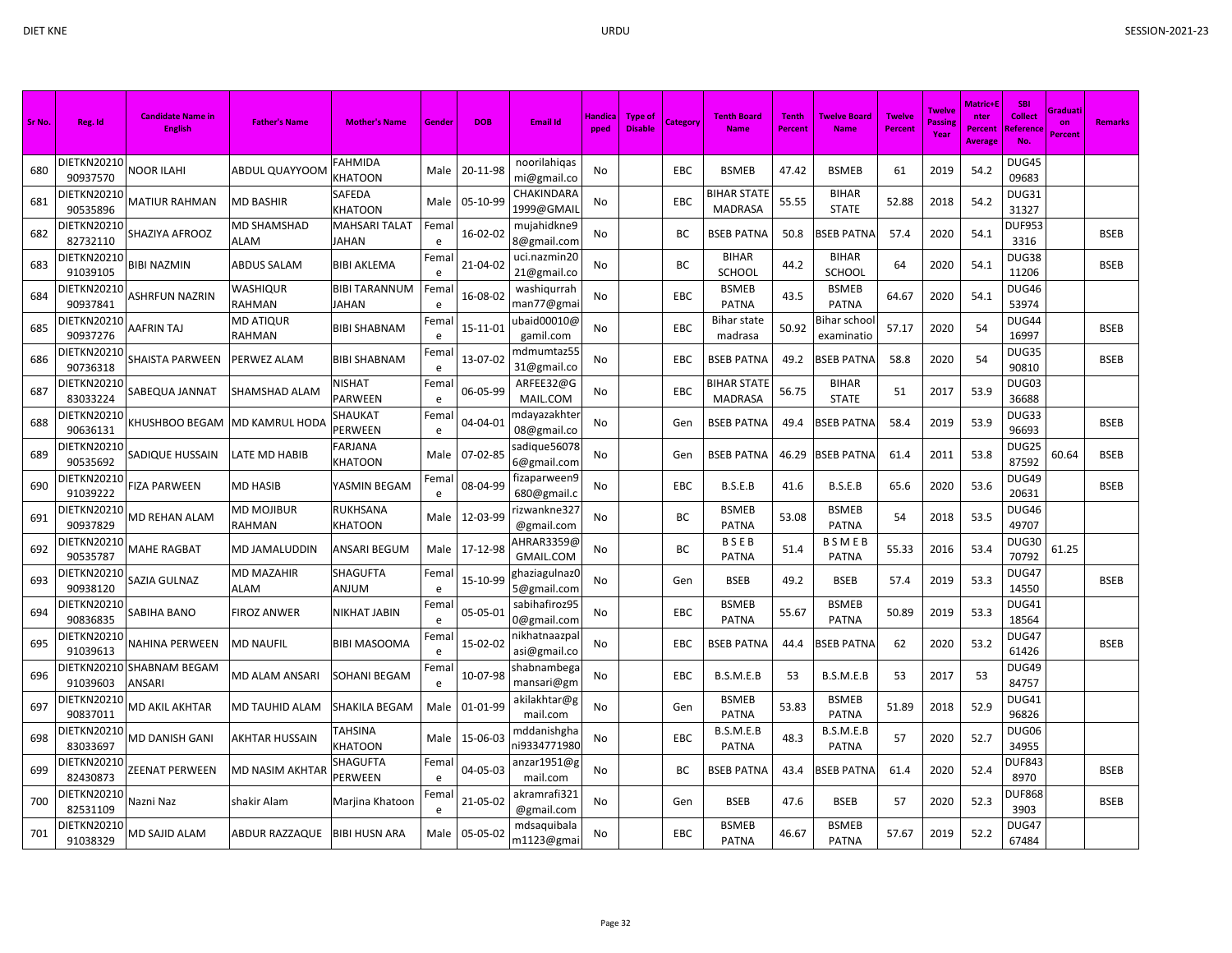a.

| Sr No. | Reg. Id                           | <b>Candidate Name in</b><br><b>English</b> | <b>Father's Name</b>        | <b>Mother's Name</b>       | Gender             | <b>DOB</b>     | <b>Email Id</b>              | <b>Handica</b><br>pped | <b>Type of</b><br><b>Disable</b> | Category     | <b>Tenth Board</b><br><b>Name</b> | <b>Tenth</b><br>Percent | <b>Twelve Board</b><br><b>Name</b> | <b>Twelve</b><br><b>Percent</b> | Twelve<br>Passine<br>Year | Matric+l<br>nter<br><b>Percent</b><br><b>Average</b> | <b>SBI</b><br><b>Collect</b><br>Referenc<br>No. | Graduati<br>on<br>Percent | <b>Remarks</b> |
|--------|-----------------------------------|--------------------------------------------|-----------------------------|----------------------------|--------------------|----------------|------------------------------|------------------------|----------------------------------|--------------|-----------------------------------|-------------------------|------------------------------------|---------------------------------|---------------------------|------------------------------------------------------|-------------------------------------------------|---------------------------|----------------|
| 702    | <b>DIETKN20210</b><br>82731987    | <b>MD BILAL AHMAD</b>                      | <b>MD KAZIM</b>             | <b>BILKIS BEGAM</b>        | Male               | 03-02-00       | bilalahmad97<br>419@gmail.c  | No                     |                                  | Gen          | <b>BSMEB</b><br><b>PATNA</b>      | 50.08                   | <b>BSMEB</b><br><b>PATNA</b>       | 54.22                           | 2019                      | 52.15                                                | <b>DUF933</b><br>8888                           |                           |                |
| 703    | DIETKN20210 RAHNUMA<br>82732057   | <b>KHATOON</b>                             | <b>MD HAMRAJ</b>            | <b>BIBI SAHANAJ</b>        | Fema<br>e          | 10-02-96       | hamrazalamn<br>aaz@gmail.co  | <b>No</b>              |                                  | Gen          | <b>WBBSE</b>                      | 40                      | <b>BSEB PATNA</b>                  | 64.2                            | 2015                      | 52.1                                                 | DUF942<br>5768                                  |                           | <b>BSEB</b>    |
| 704    | DIETKN20210<br>82732280           | MD RONAQUE RAZA                            | <b>MD ISMAIL</b>            | <b>ANWARI BEGUM</b>        | Male               | 25-02-02       | ronaquebaisi<br>@gmail.com   | No                     |                                  | BC           | <b>BSMEB</b><br><b>PATNA</b>      | 47.4                    | <b>BSMEB</b><br><b>PATNA</b>       | 56.6                            | 2012                      | 52                                                   | <b>DUF699</b><br>2598                           |                           |                |
| 705    | DIETKN20210<br>91039221           | <b>SHAMA QUASAR</b>                        | <b>MD HAFIZ</b>             | SHABNAM<br>PARWEEN         | Fema<br>e          | 27-03-01       | shamaquasa<br>22@gmail.co    | No                     |                                  | EBC          | BSEB<br><b>PATNA</b>              | 45.2                    | <b>BSEB</b><br><b>PATNA</b>        | 58.4                            | 2019                      | 51.8                                                 | DUG49<br>11257                                  |                           |                |
| 706    | DIETKN20210<br>91039516           | Abdul hadi                                 | Jamil Akhtar                | Hafseda begam              | Male               | 03-07-01       | nadiabdul535<br>36@gmail.co  | No                     |                                  | Gen          | Bihar state<br>Madrsa             | 53.33                   | <b>Bihar state</b><br>Madrsa       | 50.22                           | 2019                      | 51.8                                                 | DUG49<br>61501                                  |                           |                |
| 707    | DIETKN20210<br>90937606           | MD SHAKIL AHMAD                            | <b>SK YASIN</b>             | TAHMUJA<br>KHATOON         | Male               | $01 - 01 - 72$ | akmalahmadC<br>16016@gmai    | No                     |                                  | BC           | <b>BSMEB</b><br><b>PATNA</b>      | 51.83                   | <b>BSMEB</b><br><b>PATNA</b>       | 51.5                            | 1989                      | 51.7                                                 | DUG45<br>54088                                  |                           |                |
| 708    | <b>DIETKN20210</b><br>81928820    | MD FIROZ ALAM                              | MD SHAHAB UDDIN             | RUKHSANA<br><b>BEGAM</b>   | Male               | 14-05-91       | a6063826@g<br>mail.com       | No                     |                                  | Gen          | <b>BSEB PATNA</b>                 | 48                      | <b>BSEB PATNA</b>                  | 55.4                            | 2009                      | 51.7                                                 | <b>DUF689</b><br>2690                           | 56.67                     | <b>BSEB</b>    |
| 709    | <b>DIETKN20210</b><br>81928795    | KISHWAR JABEEN                             | MD NOUAJUL<br>KAREEM        | <b>ZAHADUN NISHA</b>       | Fema<br>e          | 14-11-95       | kishwartkg20<br>21@gmail.co  | <b>No</b>              |                                  | <b>BC</b>    | <b>BSEB PATNA</b>                 | 43.2                    | <b>BSEB PATNA</b>                  | 60                              | 2013                      | 51.6                                                 | DUF686<br>7511                                  | 56.25                     | <b>BSEB</b>    |
| 710    | DIETKN20210 NOORSABA<br>82933116  | KHATOON                                    | MD TOHID ANSARI             | <b>BIBI RAUSHAN</b><br>ARA | Fema<br>$\epsilon$ | 02-03-01       | khatoonnoors<br>aba266@gma   | No                     |                                  | <b>EBC</b>   | <b>BSEB PATNA</b>                 | 45                      | BSEB PATNA                         | 57.8                            | 2019                      | 51.4                                                 | DUG02<br>06524                                  |                           | <b>BSEB</b>    |
| 711    | DIETKN20210<br>90937869           | NAZRANA BEGAM                              | ABDUR RAHMAN                | MADINA<br>KHATOON          | Fema<br>e          | 04-05-97       | muzaffarqas<br>mimuzaffarqa  | <b>No</b>              |                                  | Gen(E<br>WS) | B.S.E.B<br><b>PATNA</b>           | 49.4                    | B.S.E.B<br><b>PATNA</b>            | 53.2                            | 2016                      | 51.3                                                 | DUG46<br>53820                                  | 50.38                     | <b>BSEB</b>    |
| 712    | DIETKN20210<br>90937500           | <b>KAHKASHAN</b><br><b>PARWEEN</b>         | NAIM UDDIN                  | AWESHA BEGUM               | Fema<br>e          | 02-04-97       | uci.kahkashar<br>2021@gmail. | No                     |                                  | <b>BC</b>    | <b>BIHAR</b><br>SCHOOL            | 50.4                    | <b>BIHAR</b><br><b>SCHOOL</b>      | 51.8                            | 2017                      | 51.1                                                 | DUG38<br>21723                                  |                           | <b>BSEB</b>    |
| 713    | DIETKN20210 SHAYESTA<br>91039521  | <b>PARWEEN</b>                             | AINUL HAQUE                 | AAYESHA<br>KHATOON         | Fema<br>e          | $01 - 01 - 00$ | asfaquealamo<br>u@gmail.com  | No                     |                                  | EBC          | <b>BSMEB</b><br><b>PATNA</b>      | 50.42                   | <b>BSMEB</b><br><b>PATNA</b>       | 51.56                           | 2019                      | 51                                                   | DUG49<br>62220                                  |                           |                |
| 714    | DIETKN20210 MUDABBERA<br>90636175 | <b>KHATOON</b>                             | <b>MEER AFAQUE</b><br>ALAM  | <b>NOORSABA</b><br>KHATOON | Fema<br>e          | 14-04-98       | mudabberakh<br>atoon14@gm    | <b>No</b>              |                                  | EBC          | <b>BSEB PATNA</b>                 | 46.2                    | <b>SEB PATNA</b>                   | 55.6                            | 2017                      | 50.9                                                 | DUG34<br>21266                                  | 57.07                     | <b>BSEB</b>    |
| 715    | <b>DIETKN20210</b><br>90938137    | <b>MD SHAMS</b><br><b>QUAMAR</b>           | <b>SULTAN ALAM</b>          | <b>SHABNAM ARA</b>         | Male               | 01-01-00       | shamsqumar 9<br>63162@gmai   | No                     |                                  | EBC          | <b>BSMEB</b><br><b>PATNA</b>      | 43.67                   | <b>BSMEB</b><br><b>PATNA</b>       | 58.22                           | 2019                      | 50.9                                                 | DUG47<br>24867                                  |                           |                |
| 716    | DIETKN20210<br>91039296           | JULIE JAHAN                                | MD ISLAMUDDIN               | SHAHNAZ<br>BEGAM           | Fema<br>e          | 08-04-98       | zikranam@g<br>mail.com       | No                     |                                  | Gen          | <b>BSMEB</b><br><b>PATNA</b>      | 50.5                    | <b>BSMEB</b><br><b>PATNA</b>       | 50                              | 2018                      | 50.3                                                 | DUG21<br>20338                                  |                           |                |
| 717    | DIETKN20210<br>90937635           | SUMAIYA KHATOON                            | <b>MD ZUBER ALAM</b>        | SAMBULA<br>KHATOON         | Fema<br>e          | 15-12-01       | sumaiyakhato<br>on6363@gma   | <b>No</b>              |                                  | EBC          | <b>BSMEB</b><br><b>PATNA</b>      | 46.92                   | <b>BSMEB</b><br><b>PATNA</b>       | 51.22                           | 2019                      | 49.1                                                 | DUG45<br>61065                                  |                           |                |
| 718    | DIETKN20210<br>90937381           | SHADMA ANJUM                               | MD ISMAIL                   | SAFIA RUHI                 | Fema<br>$\epsilon$ | 25-08-02       | SAWOODALA<br>M05@GMAIL       | No                     |                                  | EBC          | <b>BSMEB</b><br><b>PATNA</b>      | 41.2                    | <b>BSMEB</b><br><b>PATNA</b>       | 56.22                           | 2020                      | 48.7                                                 | DUG44<br>82314                                  |                           |                |
| 719    | <b>DIETKN20210</b><br>82832515    | MD RUBAB ALAM                              | ZUBER ALAM                  | SAHNAJ BEGAM               | Male               | 06-02-93       | 123rubab123<br>@gmail.com    | No                     |                                  | Gen          | <b>BIHAR</b><br>SCHOOL            | 40.4                    | <b>BIHAR</b><br>SCHOOL             | 55.8                            | 2012                      | 48.1                                                 | <b>DUF986</b><br>7991                           | 52.76                     | <b>BSEB</b>    |
| 720    | DIETKN20210<br>91038800           | <b>NAHEDA PERWEEN</b>                      | <b>INAMUL HAQUE</b>         | <b>SOHAGI</b>              | Fema<br>e          | 15-01-96       | nahedaparwe<br>ensima@gma    | No                     |                                  | BC           | <b>BIHAR</b><br>SCHOOL            | 41.8                    | <b>BIHAR</b><br><b>SCHOOL</b>      | 53.6                            | 2019                      | 47.7                                                 | DUG48<br>37229                                  |                           | <b>BSEB</b>    |
| 721    | DIETKN20210<br>91039471           | FAHMIDA ZINAT                              | GHULAM MUSTAFA DILARA BEGAM |                            | Fema<br>e          | 05-03-00       | mdmishbah9<br>262@gmail.c    | No                     |                                  | Gen          | <b>BSMEB</b><br><b>PATNA</b>      | 38.75                   | <b>BSMEB</b><br><b>PATNA</b>       | 55.44                           | 2020                      | 47.1                                                 | DUG32<br>83972                                  |                           |                |
| 722    | DIETKN20210<br>90234719           | <b>SHABANA</b><br><b>KHATOON</b>           | ABDUL MANNAN                | <b>NOORJAHAN</b>           | Fema<br>e          | 10-09-01       | shabanakhatc<br>on5696@gma   | No                     |                                  | Gen          | <b>BSMEB</b><br><b>PATNA</b>      | 41.8                    | <b>BSMEB</b><br><b>PATNA</b>       | 51.89                           | 2020                      | 46.8                                                 | DUG17<br>22424                                  |                           |                |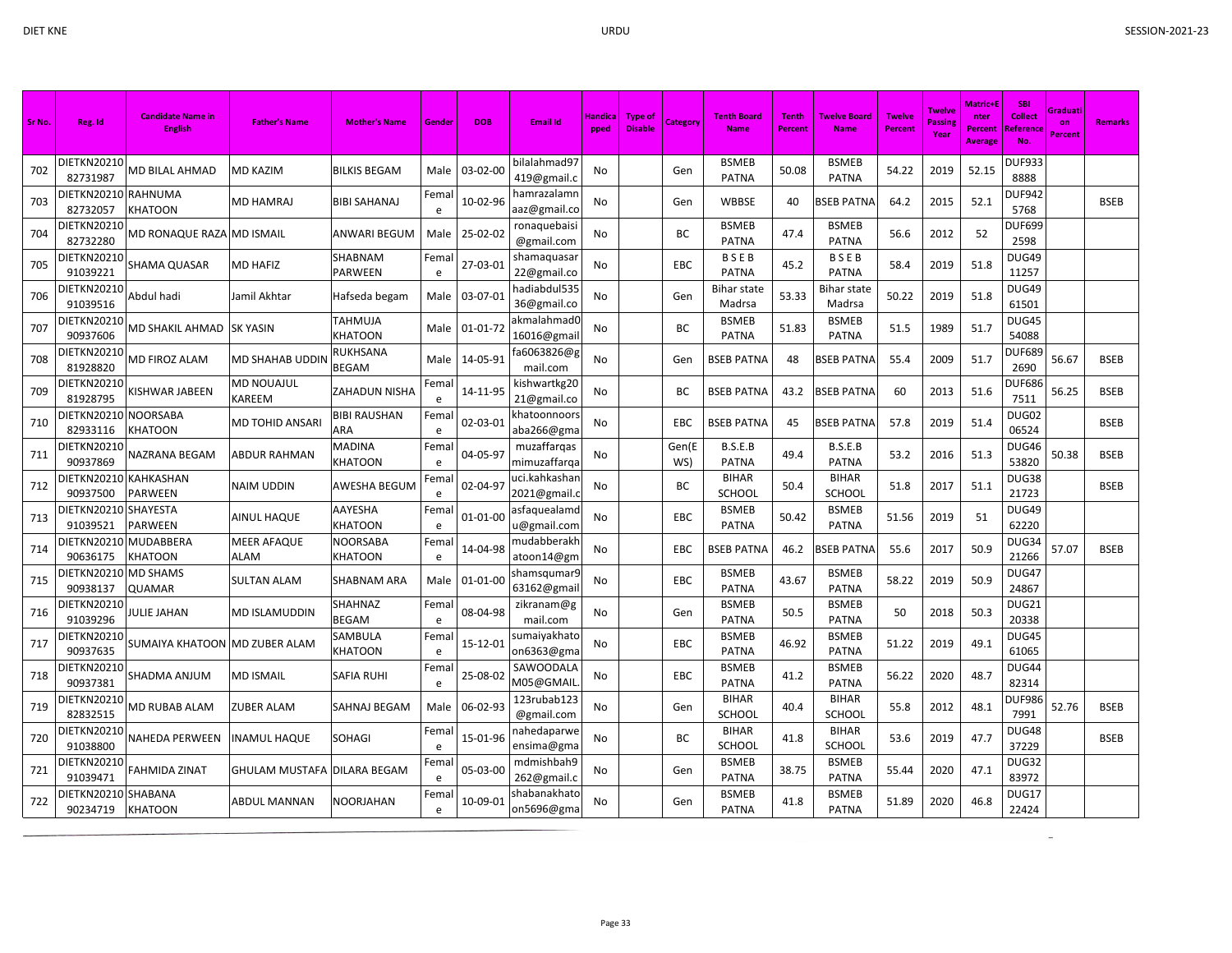